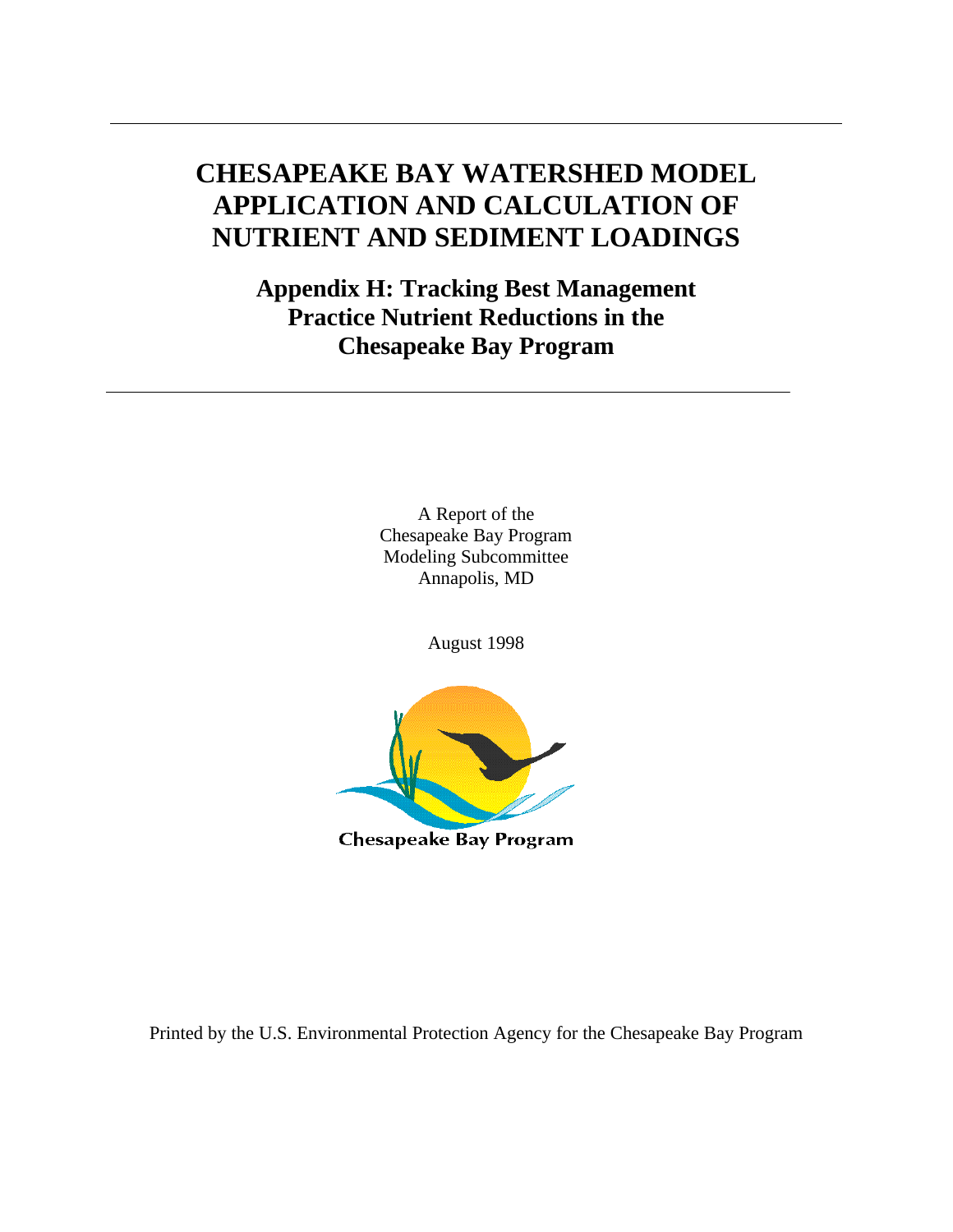### **Principal Authors**

Michael W. Palace Chesapeake Research Consortium Chesapeake Bay Program Office Annapolis, MD

James E. Hannawald United States Department of Agriculture Natural Resources Conservation Service Chesapeake Bay Program Office Annapolis, MD

Lewis C. Linker United States Environmental Protection Agency Chesapeake Bay Program Office Annapolis, MD

Gary W. Shenk United States Environmental Protection Agency Chesapeake Bay Program Office Annapolis, MD

> Jennifer M. Storrick Chesapeake Research Consortium Chesapeake Bay Program Office Annapolis, MD

> Michael L. Clipper Chesapeake Research Consortium Chesapeake Bay Program Office Annapolis, MD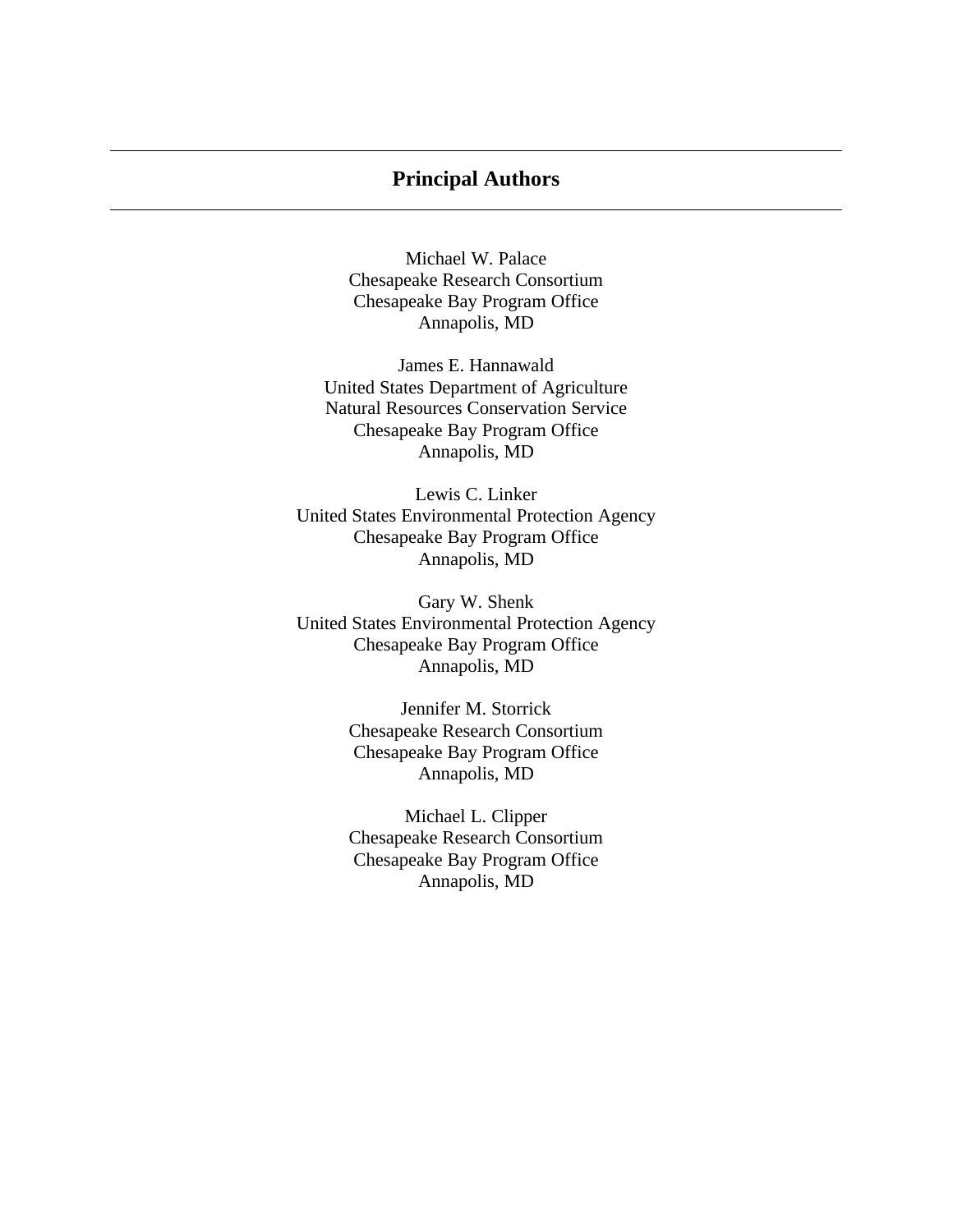Tom Simpson Mary Searing Chairman MD Department of Natural Resources Chesapeake Bay Agricultural Programs Annapolis, MD Annapolis, MD

Mark Bennett Mohsin Siddique VA Dept. of Conservation & Recreation DC Dept. of Health Division of Soil and Water Conservation Washington, DC Richmond, VA

Don Fiesta **Helen Stewart** PA Dept. of Environmental Protection MD Dept. of Natural Resources Harrisburg, PA Annapolis, MD

US Dept. of Agriculture MD Dept. of the Environment Chesapeake Bay Program Office Baltimore, MD Annapolis, MD

Wayne Jenkins **Allison Wiedeman** MD Dept. of the Environment US Environmental Protection Agency Chesapeake Bay Watershed Management Chesapeake Bay Program Office Administration Annapolis, MD Baltimore, MD

Tim Karikari **Kenn Pattison** 

Russ Mader Jr. US Dept. of Agriculture Natural Resource Conservation Service Chesapeake Bay Program Office Annapolis, MD

MD Department of Agriculture Watershed Management and Analysis Division

Bureau of Water Quality Protection Watershed Management and Analysis Division

Jim Hannawald Tom Tapley, Chair, Pt. Source Workgroup Natural Resource Conservation Service Technical and Regulatory Services Administration

DC Dept. of Health PA Dept. of Environmental Protection Washington, DC Bureau of Water Quality Protection Harrisburg, PA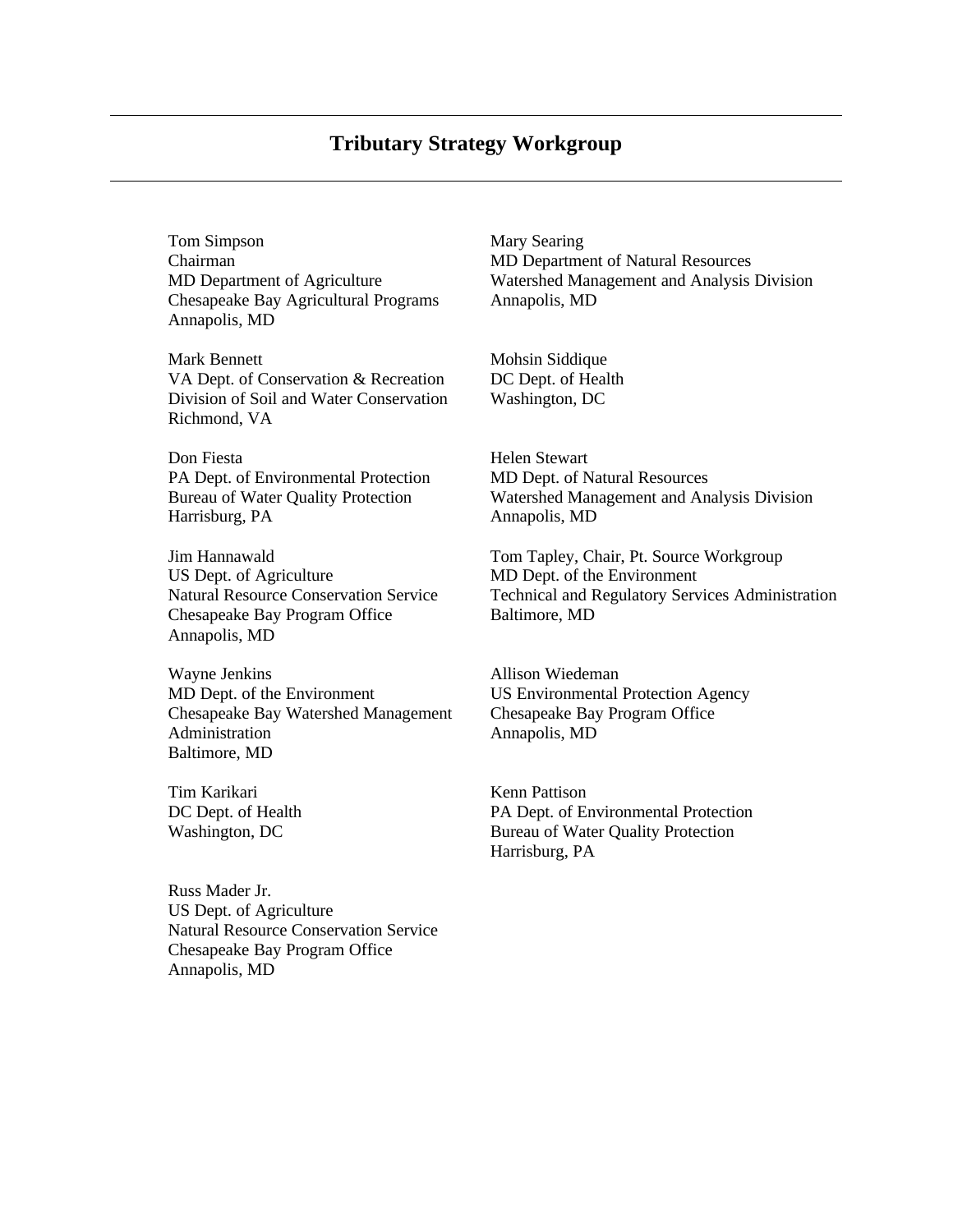### **Modeling Subcommittee Members**

James R. Collier Dr. Robert Magnien Chairman MD Department of Natural Resources Water Resources Management Division Assessment Administration Washington, DC Annapolis, MD

Dr. Joseph Bachman Dr. Ross Mandel Towson, MD River Basin

Mark Bennett Dr. Bruce Parker Department of Soil and Water Conservation National Oceanic and Atmospheric Richmond, VA Administration/NOS/OES33

Dr. Peter Bergstrom Kenn Pattison Annapolis, MD Harrisburg, PA

Dr. Arthur Butt Ron Santos Chesapeake Bay Office US Army Corps of Engineers VA Department of Environmental Quality Baltimore, MD Richmond, VA

Brian Hazelwood Dr. Tom Stockton Governments Watershed Modeling & Analysis Washington, DC Annapolis, MD

Dr. Albert Y. Kuo Paul Welle Gloucester Point, VA East Regional Office

Lewis C. Linker Dr. Alan Lumb Coordinator Hydrologic Analysis Support Section US EPA Chesapeake Bay Program Office USGS National Center Annapolis, MD Reston, VA

US Geological Survey **Interstate Commission on the Potomac** Rockville, MD

> Coastal & Estuarine Oceanography Silver Spring, MD

Chesapeake Bay Field Office PA Dept. of Environmental Protection US Fish & Wildlife Service Bureau of Water Quality Protection

Metropolitan Washington Council of MD Dept. of Environmental Resources

VA Institute of Marine Science USDA Natural Resources Conservation Service Beltsville, MD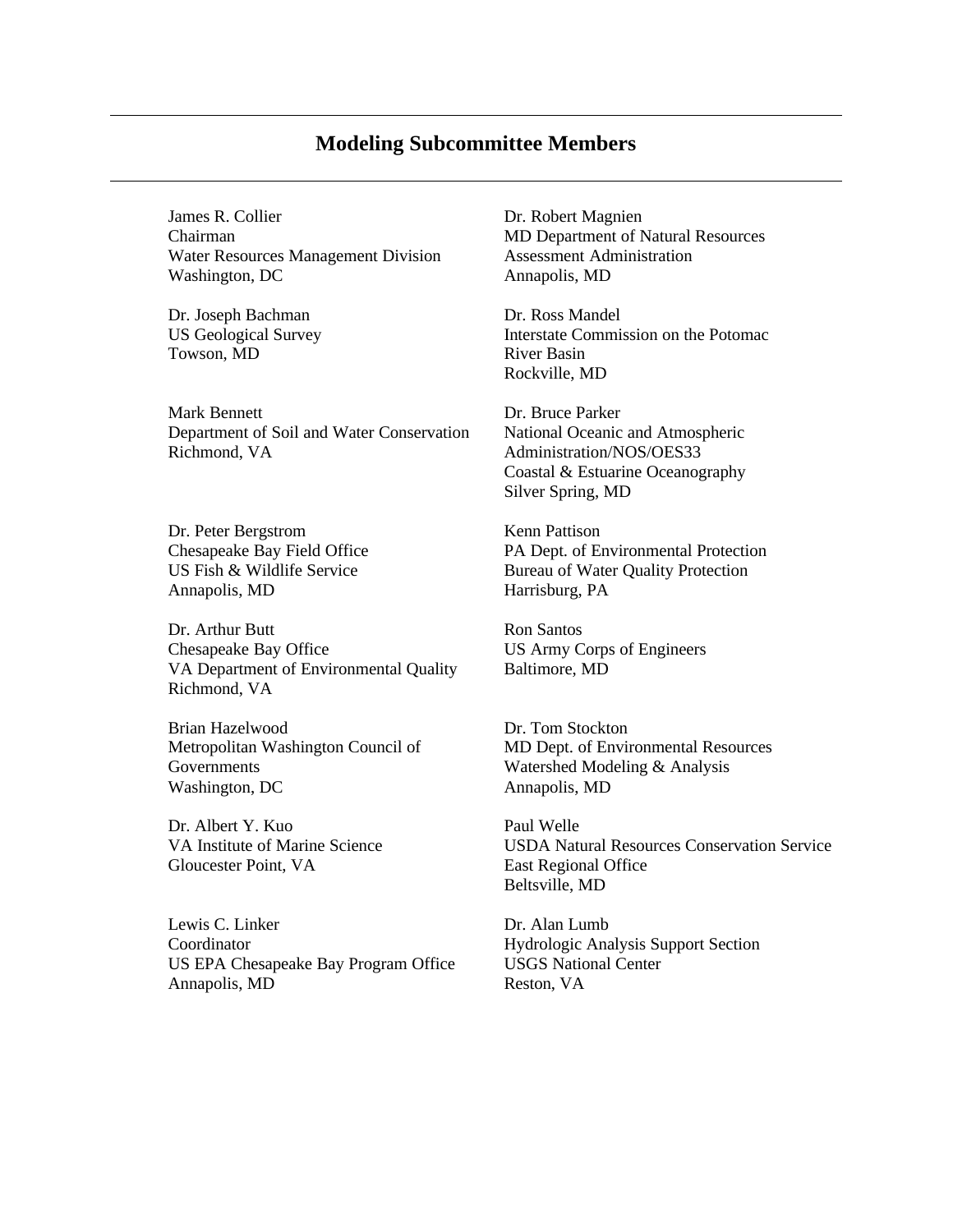# **Acknowledgments**

The writers would like to acknowledge the contribution of the Nutrient Subcommittee's Tributary Strategy Workgroup for their guidance in the development and review of this document. This document, and other Chesapeake Bay Program modeling documents, can be found on the Modeling Subcommittee web page:

http://www.chesapeakebay.net/bayprogram/pol/mdsc/model.htm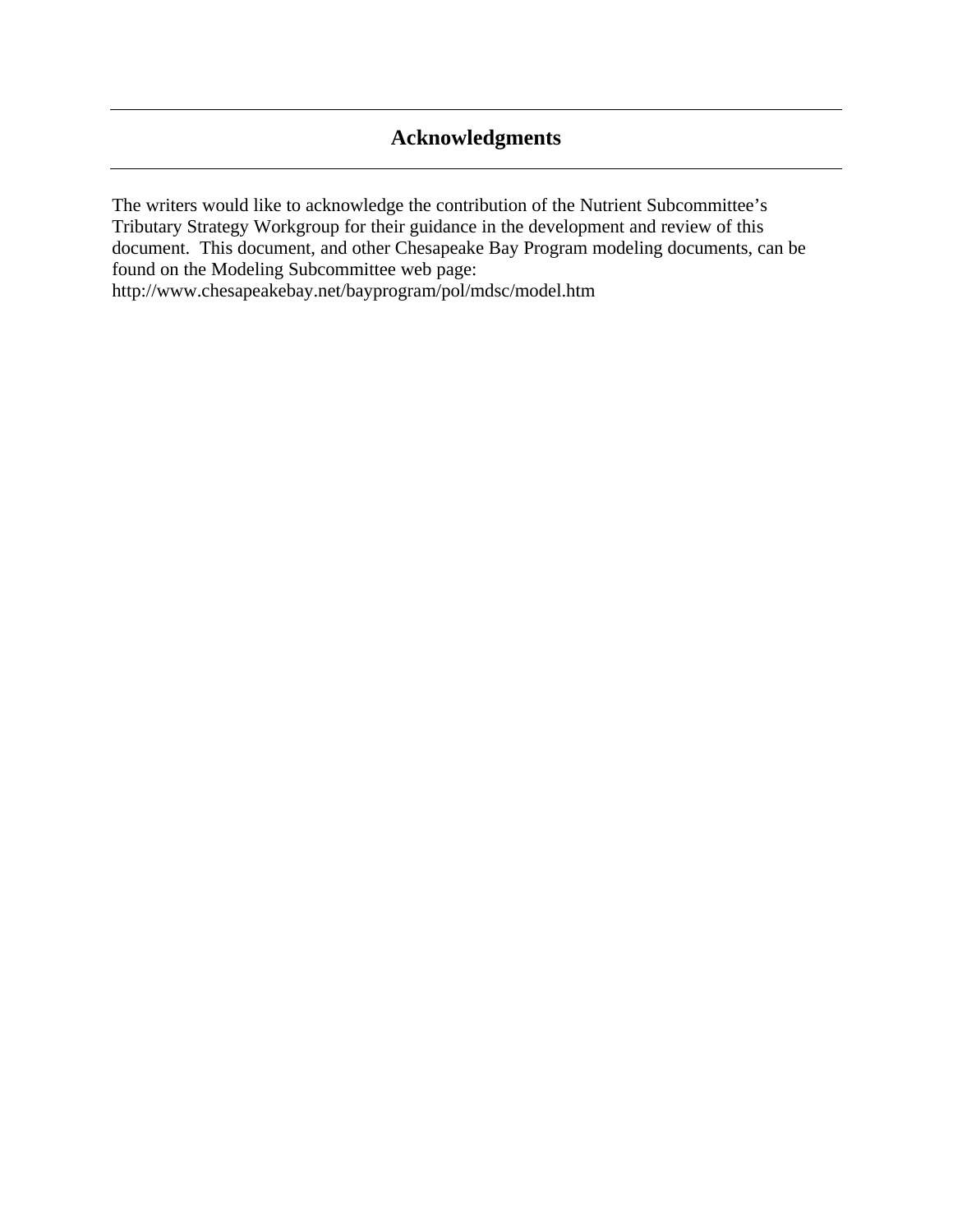### **Appendix Summary**

Appendix H documents the work of the Chesapeake Bay Program Nutrient Subcommittee and the Tributary Strategy Workgroup. The Tributary Strategy Workgroup is made up of Chesapeake Bay Program scientists, engineers, and managers who work closely with the Chesapeake Bay Watershed Model in estimating the progress toward Chesapeake Bay nutrient reduction goals. Appendix H provides a summary of the methodologies used in tracking nutrient reduction goals with the Phase IV Watershed Model and outlines the data management procedures used for BMP tracking within each state. Information on nutrient application rates, land use conversions, and the application of land use-based BMP efficiency rates within the Phase IV Watershed Model is presented.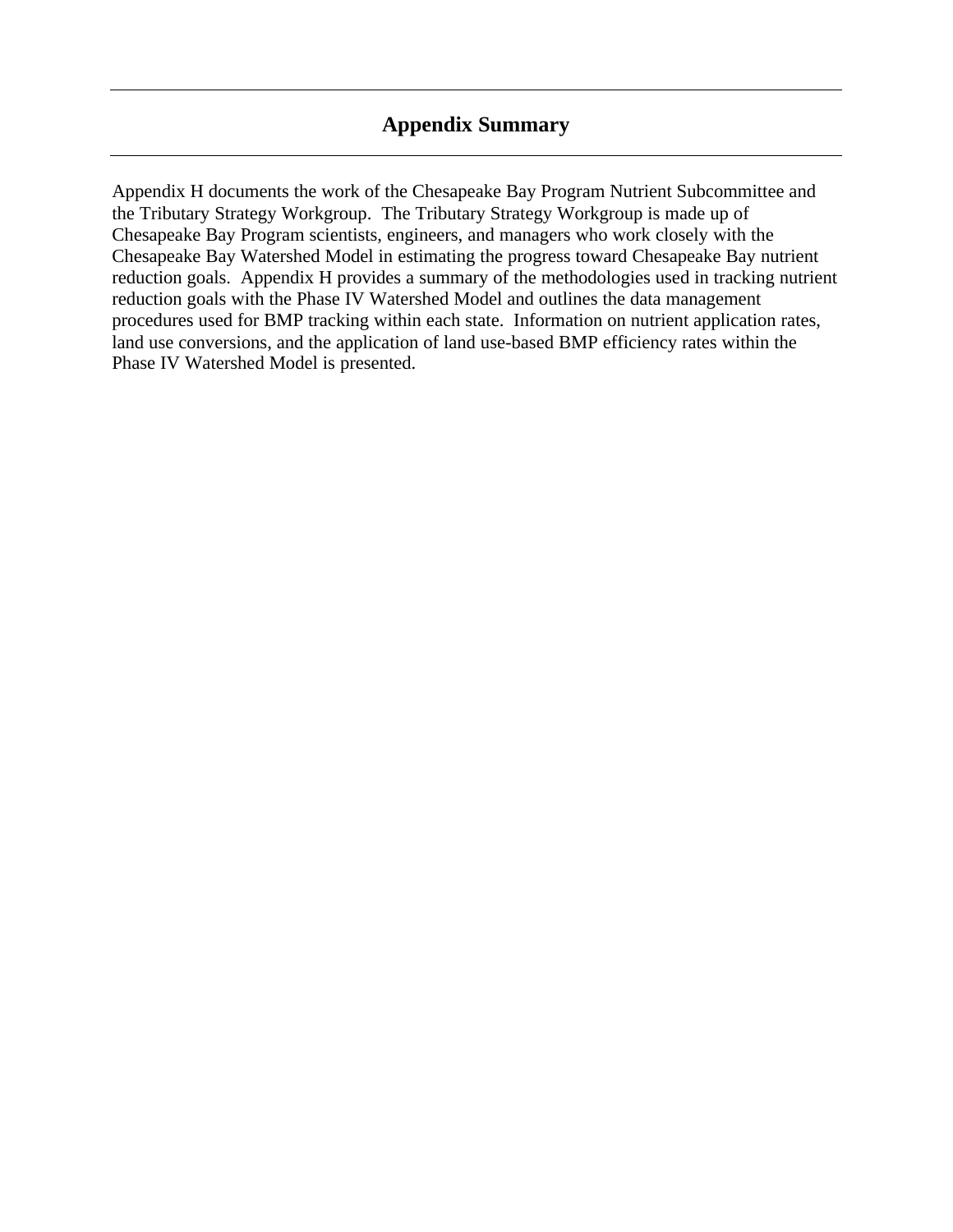# **List of Phase IV Watershed Model Reference Appendices**

| Appendix A | Phase IV Chesapeake Bay Watershed Model Hydrology Calibration Results                                                                                                |
|------------|----------------------------------------------------------------------------------------------------------------------------------------------------------------------|
| Appendix B | Phase IV Chesapeake Bay Watershed Model Water Quality Calibration                                                                                                    |
| Appendix C | Phase IV Chesapeake Bay Watershed Model Nonpoint Source Simulation                                                                                                   |
| Appendix D | Phase IV Chesapeake Bay Watershed Model Precipitation and Meteorological<br>Data Development and Atmospheric Nutrient Deposition                                     |
| Appendix E | Phase IV Chesapeake Bay Watershed Land Use & Model Linkages to the Airshed<br>& Estuarine Models                                                                     |
| Appendix F | Phase IV Chesapeake Bay Watershed Model Point Source Loads                                                                                                           |
| Appendix G | Observed Water Quality Data Used for Calibration, A Simulation of Regression<br>Loads, and a Confirmation Scenario of the Phase IV Chesapeake Bay Watershed<br>Model |
| Appendix H | Tracking Best Management Practice Nutrient Reductions in the Chesapeake Bay<br>Program                                                                               |
| Appendix I | <b>Model Operations Manual</b>                                                                                                                                       |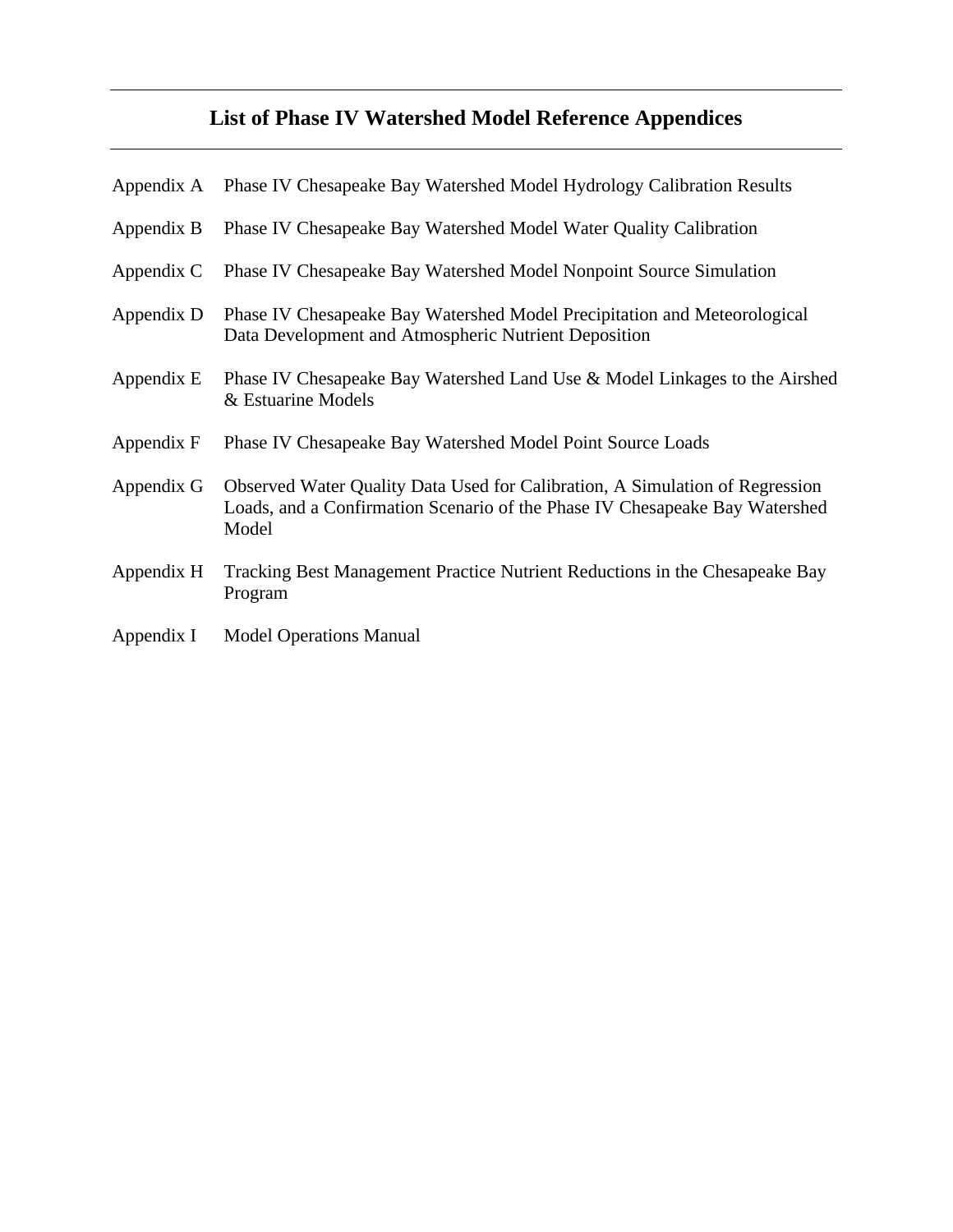## **Table of Contents**

| H.1.1                                                                   |  |
|-------------------------------------------------------------------------|--|
|                                                                         |  |
| H.1.2                                                                   |  |
| H.1.3                                                                   |  |
| H.2 Implementation of Nutrient Management BMP Application Rates and BMP |  |
|                                                                         |  |
| H.2.1                                                                   |  |
|                                                                         |  |
|                                                                         |  |
|                                                                         |  |
|                                                                         |  |
|                                                                         |  |
|                                                                         |  |
|                                                                         |  |
|                                                                         |  |
|                                                                         |  |
|                                                                         |  |
|                                                                         |  |
|                                                                         |  |
|                                                                         |  |
|                                                                         |  |
|                                                                         |  |
| H.2.2.2.3                                                               |  |
|                                                                         |  |
|                                                                         |  |
|                                                                         |  |
|                                                                         |  |
|                                                                         |  |
|                                                                         |  |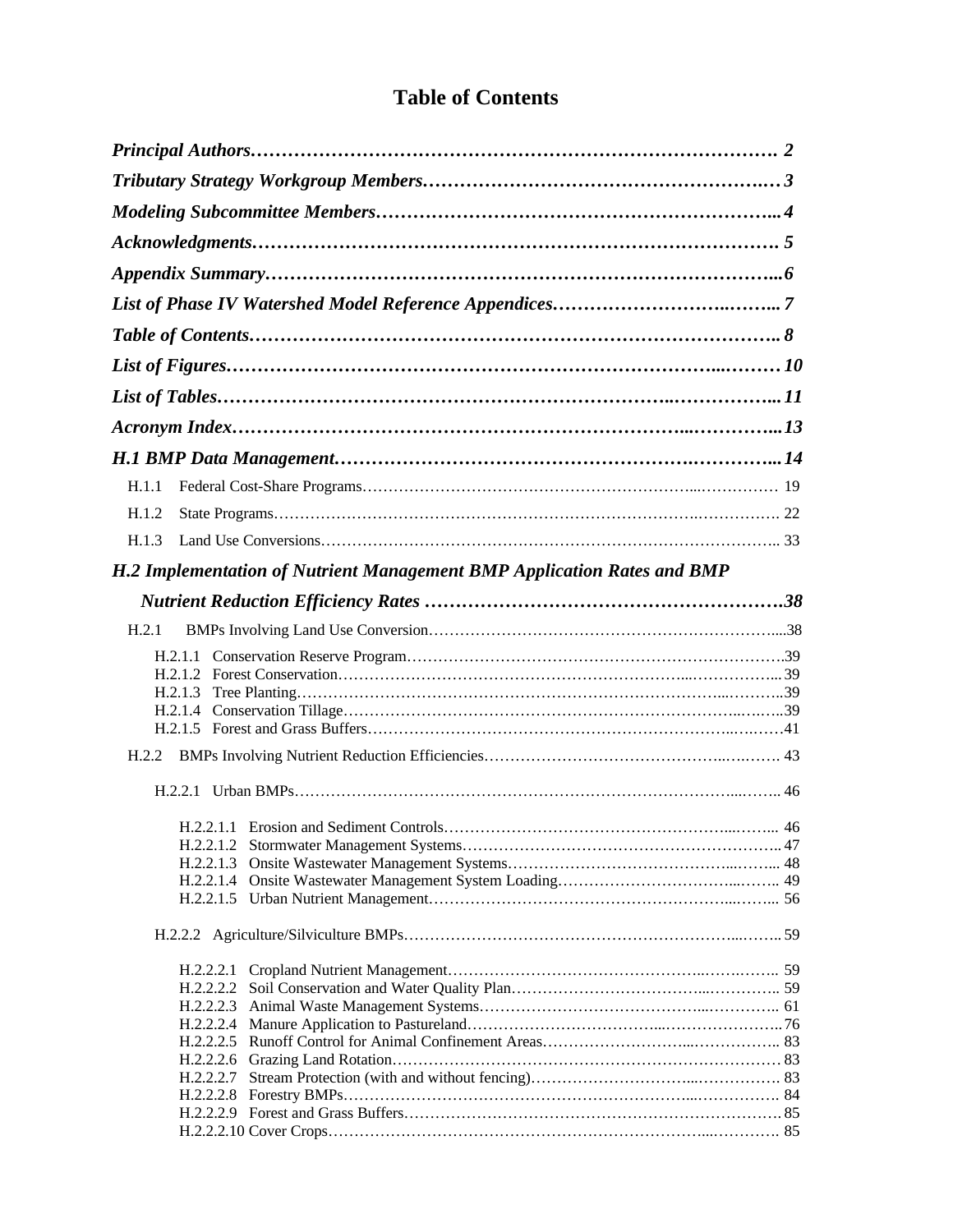|       | - 85 |
|-------|------|
|       |      |
| H.3   |      |
| H.3.1 |      |
| H.3.2 |      |
| H.3.3 |      |
| H.3.4 |      |
| H.3.5 |      |
| H.3.6 |      |
|       |      |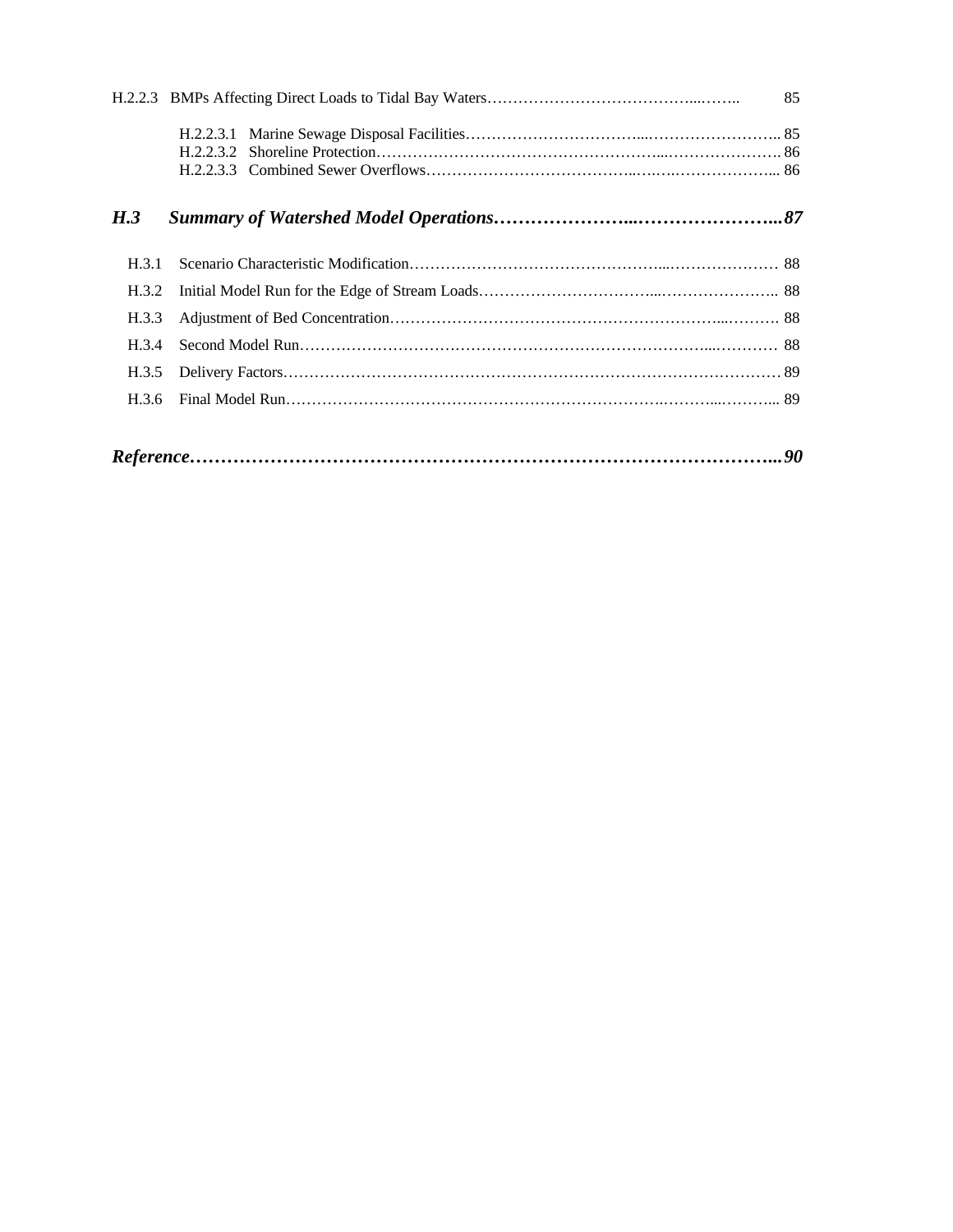### **List of Figures**

| <b>Figure</b> |                                                                               | Page |
|---------------|-------------------------------------------------------------------------------|------|
| H.1.1         |                                                                               |      |
| H.1.2         |                                                                               |      |
| H.1.3         | Conservation Tillage vs Conventional Tillage for the Chesapeake               |      |
| H.1.4         | Conservation Tillage vs Conventional Tillage for the United States 37         |      |
| H.2.1         | Determining Fertilizer Nutrient Application Rates for Pervious Urban Areas 57 |      |
| H.2.2         | Fertilizer Application to the Phase IV Watershed Model for Pervious           |      |
| H.2.3         | Cropland Mass Balance Used to Calculate the Amount of Nutrients               |      |
| H.2.4         | Calculating Manure Acres and their Incorporation into the Watershed Model  62 |      |
| H.2.5         |                                                                               |      |
| H.2.6         |                                                                               |      |
| H.2.7         |                                                                               |      |
| H.2.8         | Comparison of Modeled and Observed Manure Application Rates of                |      |
| H.2.9         | Comparison of Modeled and Observed Manure Application Rates of                |      |
| H.2.10        | Comparison of Modeled and Observed Manure Application Rates of                |      |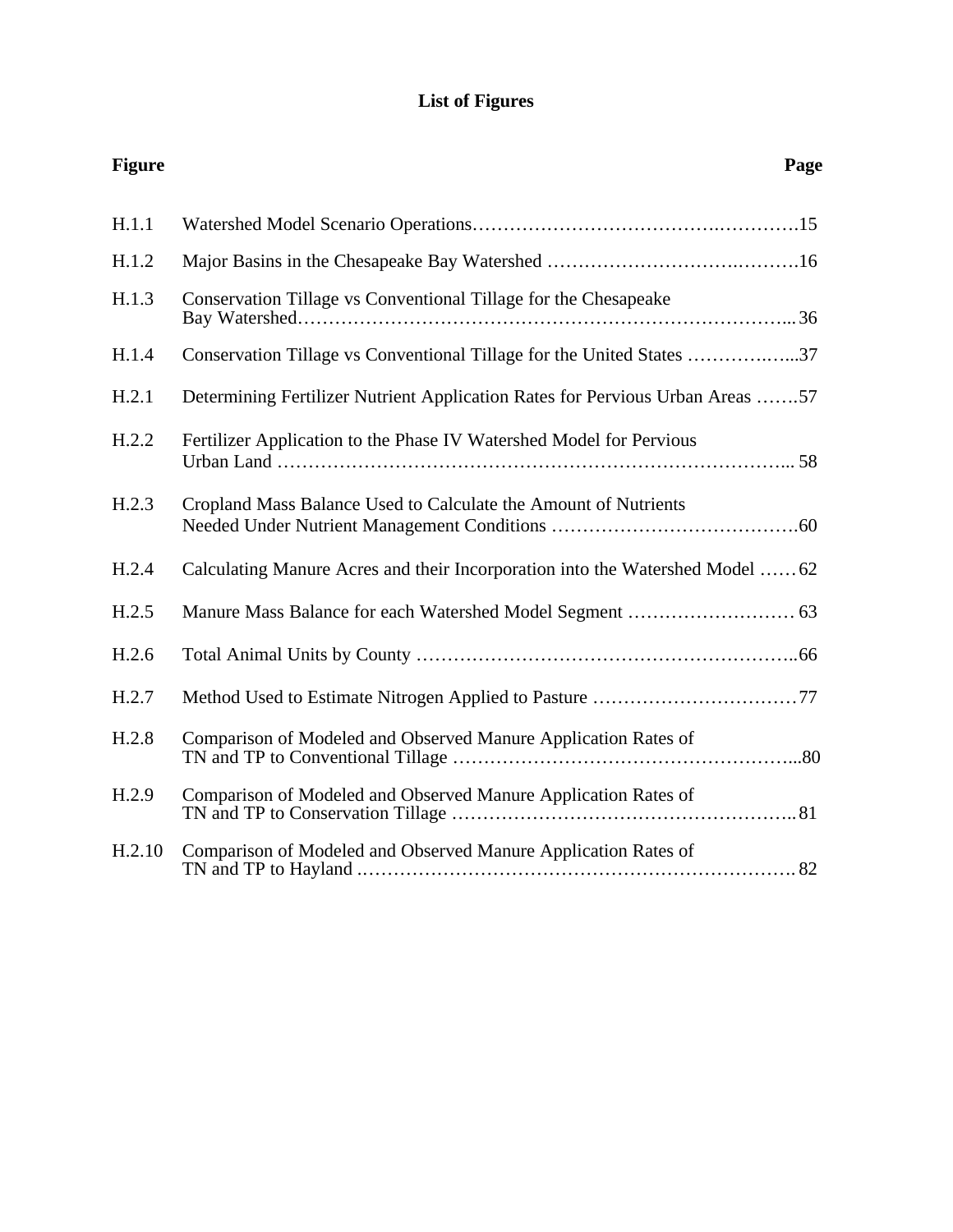### **List of Tables**

| <b>Table</b> |                                                                                                                                 | Page |
|--------------|---------------------------------------------------------------------------------------------------------------------------------|------|
| H.1.1        |                                                                                                                                 |      |
| H.1.2        | Correlation of Tributary Strategy BMPs with Phase IV Watershed                                                                  |      |
| H.1.3        | Conservation Reporting and Evaluation System (CRES) Practice Identities<br>and Corresponding Watershed Model BMP Identities     |      |
| H.1.4        | Conservation Reporting and Evaluation System (CRES) Practice Identities<br>and Corresponding Watershed Model BMP Identities     |      |
| H.1.5        | An Example of Percentages of Selected Counties Within Each<br>Corresponding Chesapeake Bay Watershed Model (WSM) Segment  21    |      |
| H.1.6        | Pennsylvania Cost-Share BMP Identities and Corresponding<br>Chesapeake Bay Watershed Model BMP Identities                       |      |
| H.1.7        | Maryland Cost-Share BMP Identities and Corresponding<br>Watershed Model BMP Identities (Practices tracked from 1985 to 1996) 23 |      |
| H.1.8        | Virginia Cost-Share BMP Identities and Corresponding<br>Watershed Model BMP Identities (Practices tracked from 1985 to 1996) 24 |      |
| H.1.9        | Example of Maryland BMP Data Format for the Phase IV                                                                            |      |
|              |                                                                                                                                 | 27   |
| H.1.11       |                                                                                                                                 |      |
| H.1.12       |                                                                                                                                 |      |
| H.1.13       |                                                                                                                                 |      |
| H.1.14       |                                                                                                                                 |      |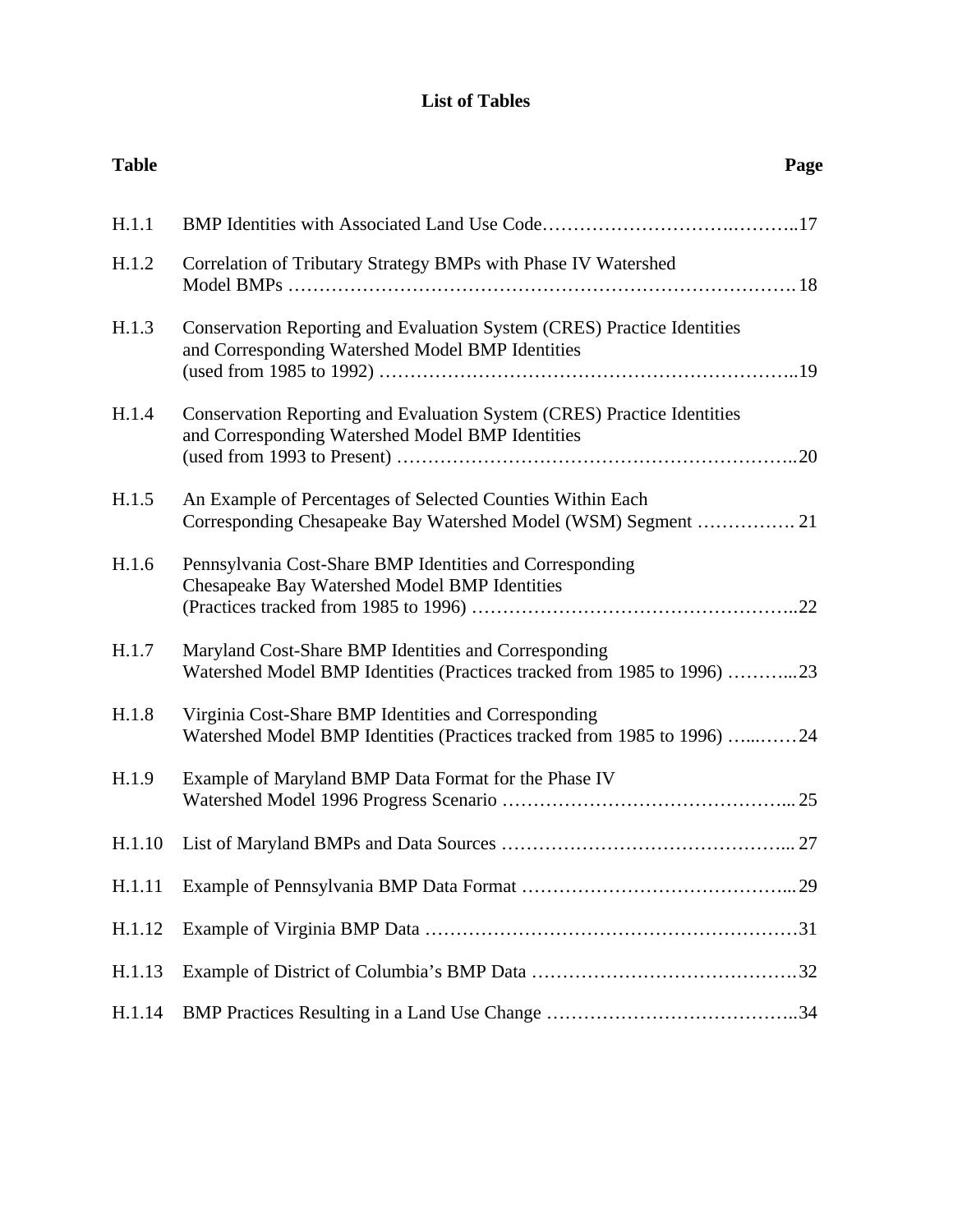#### **Table** Page

| H.2.1  | Maryland's Nutrient Reduction Efficiencies for Forest or Grass Buffers  42                                      |
|--------|-----------------------------------------------------------------------------------------------------------------|
| H.2.2  | Chesapeake Bay Watershed Model BMP Matrix with Associated                                                       |
| H.2.4  | Population Estimates & Projections for Chesapeake Bay Program                                                   |
| H.2.5  | Septic Loading Projections for the Chesapeake Bay Program                                                       |
| H.2.6  | Distribution of Total Nitrogen from Manure for Each<br>Watershed Model (WSM) Segment in the Manure Mass Balance |
| H.2.7  | Estimated Quantities of Voided Manure from Livestock and                                                        |
| H.2.8  |                                                                                                                 |
| H.2.9  |                                                                                                                 |
| H.2.10 |                                                                                                                 |
| H.2.11 |                                                                                                                 |
| H.2.12 |                                                                                                                 |
| H.2.13 |                                                                                                                 |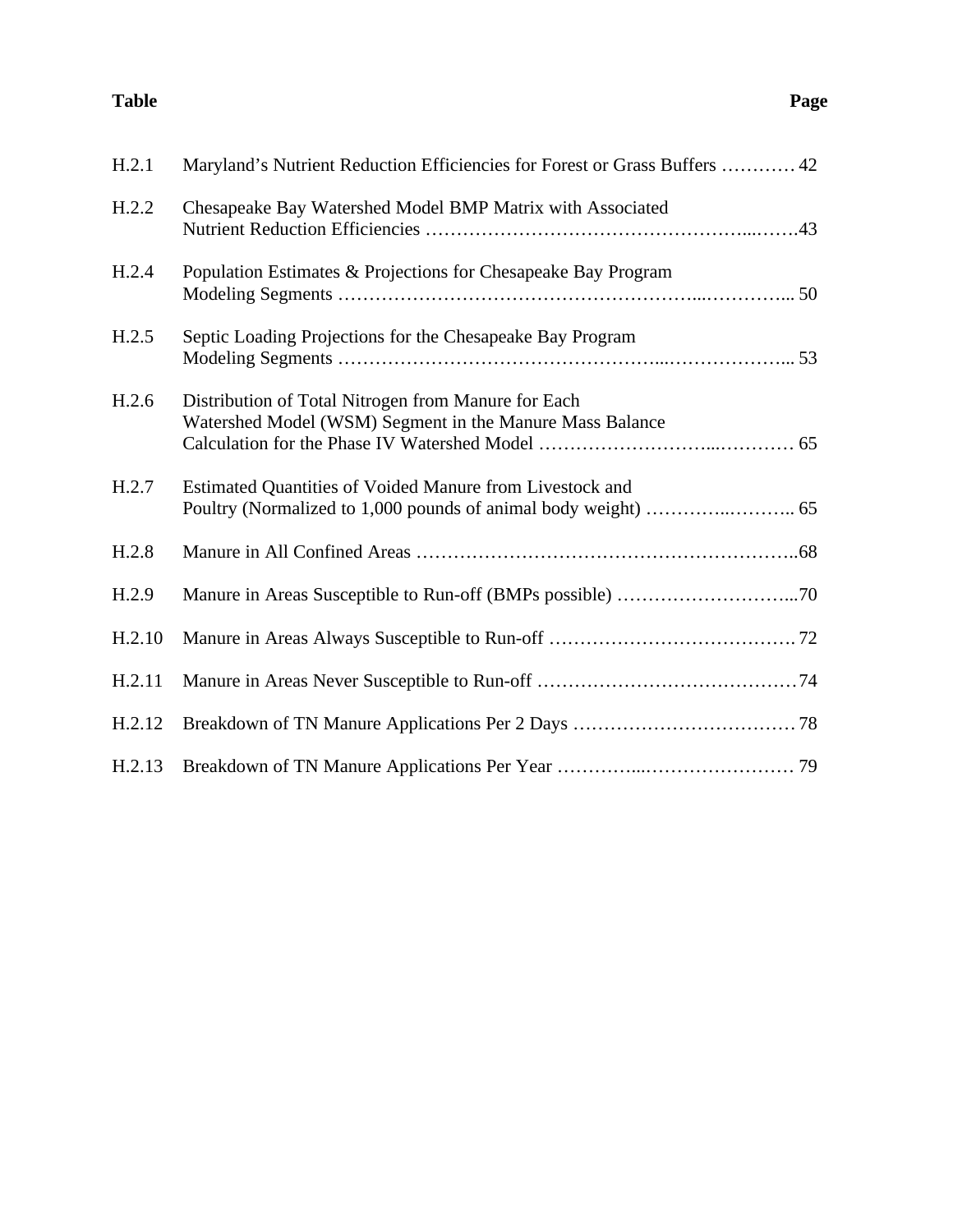# **Acronym Index**

| Acronym             | <b>Term</b>                                             |
|---------------------|---------------------------------------------------------|
| AU                  | Animal Unit                                             |
| <b>AWMSL</b>        | Animal Waste Management System (livestock)              |
| <b>AWMSP</b>        | Animal Waste Management System (poultry)                |
| BF                  | <b>Buffer Forested</b>                                  |
| <b>BG</b>           | Buffer Grassed (on agricultural land)                   |
| <b>BMP</b>          | <b>Best Management Practice</b>                         |
| <b>CBP</b>          | Chesapeake Bay Program                                  |
| <b>CBPLU</b>        | Chesapeake Bay Program Land Use                         |
| CC                  | Cover Crop                                              |
| <b>CIMS</b>         | Chesapeake Information Management System                |
| <b>CRES</b>         | Federal Conservation Reporting and Evaluation System    |
| <b>CRP</b>          | <b>Conservation Reserve Program</b>                     |
| CSO                 | <b>Combined Sewer Overflow</b>                          |
| CT                  | <b>Conservation Tillage</b>                             |
| <b>CTIC</b>         | <b>Conservation Technology Information Center</b>       |
| <b>ESC</b>          | <b>Erosion and Sediment Control</b>                     |
| <b>ESWM</b>         | <b>Enhanced Stormwater Management</b>                   |
| FC                  | <b>Forest Conservation</b>                              |
| <b>FCA</b>          | Forest Conservation Act (Maryland)                      |
| <b>FHP</b>          | <b>Forest Harvesting Practice</b>                       |
| <b>FSA</b>          | Farm Services Agency                                    |
| <b>GIS</b>          | Geographic Information System                           |
| <b>HSPF</b>         | Hydrologic Simulation Program FORTRAN                   |
| <b>MSDF</b>         | Marine Sewage Disposal Facility                         |
| <b>NCRI</b>         | National Center for Resource Information                |
| <b>NMPI</b>         | Nutrient Management Plan Implementation                 |
| <b>NRCS</b>         | National Resources Conservation Service                 |
| <b>OSWMS</b>        | On-site Wastewater Management System                    |
| <b>RC</b>           | <b>Runoff Control</b>                                   |
| <b>RHEL</b>         | Retirement of Highly Erodible Land                      |
| <b>SC</b>           | Septic Connection                                       |
| <b>SCWQP</b>        | Soil Conservation and Water Quality Plan                |
| <b>SCWQPI</b>       | Soil Conservation and Water Quality Plan Implementation |
| SD                  | Septic Denitrification                                  |
| SP                  | Septic Pumping                                          |
| <b>SPWF</b>         | <b>Stream Protection With Fencing</b>                   |
| <b>SPWO</b>         | <b>Stream Protection Without Fencing</b>                |
| <b>SWCD</b>         | Soil & Water Conservation District                      |
| <b>SWM</b>          | <b>Stormwater Management</b>                            |
| <b>SWMC</b>         | <b>Stormwater Management Conversion</b>                 |
| <b>SWMR</b>         |                                                         |
|                     | Stormwater Management Retrofit                          |
| TN                  | <b>Total Nitrogen</b>                                   |
| <b>TPLANT</b><br>TP | <b>Tree Planting</b>                                    |
|                     | <b>Total Phosphorous</b>                                |
| <b>TSWG</b>         | <b>Tributary Strategy Workgroup</b>                     |
| <b>UNM</b>          | <b>Urban Nutrient Management</b>                        |
| <b>USDA</b>         | United States Department of Agriculture                 |
| <b>USEPA</b>        | United States Environmental Protection Agency           |
| <b>WDM</b>          | Watershed Data Management                               |
| <b>WSM</b>          | Watershed Model                                         |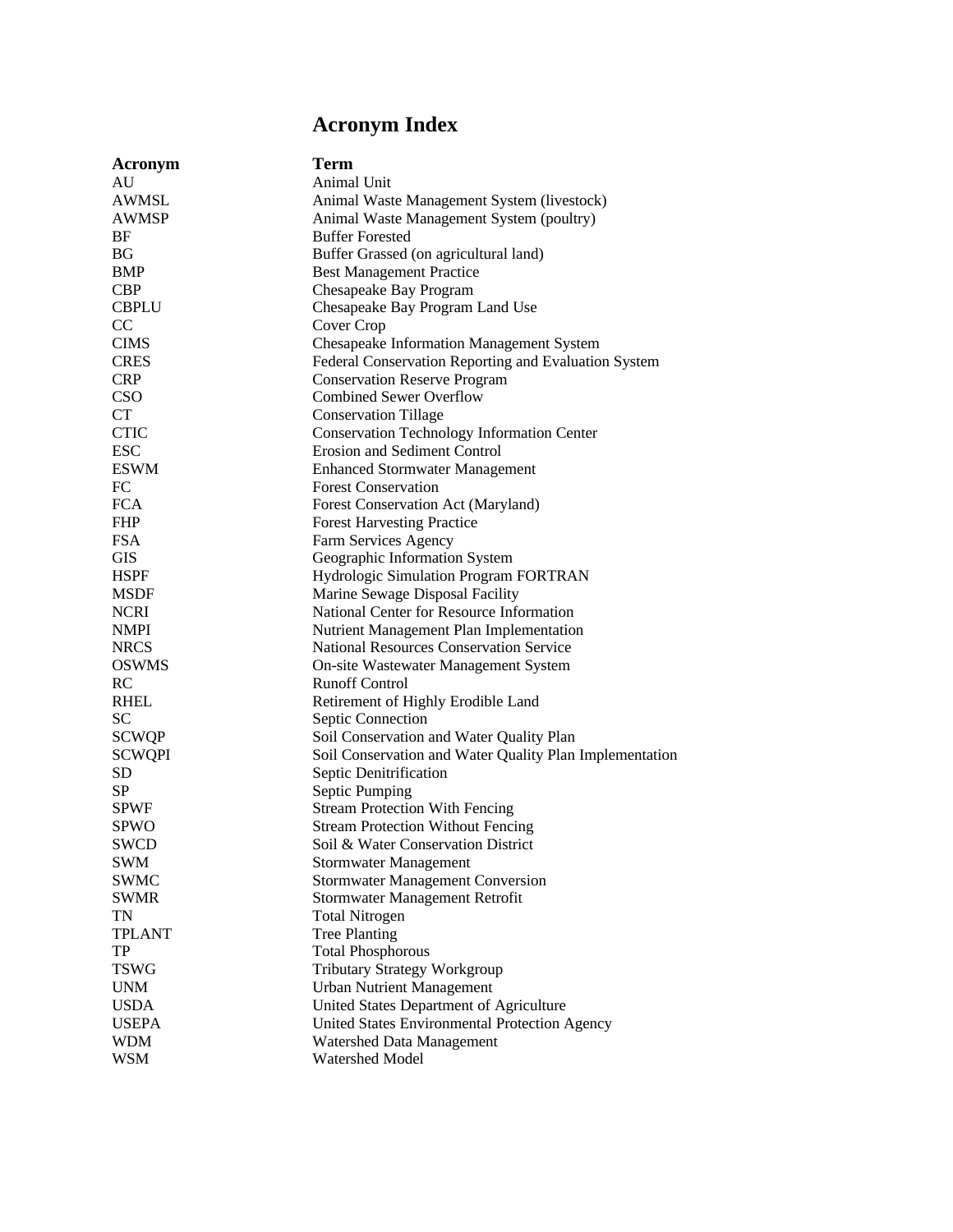### **Section H.1 BMP Data Management**

Nutrient reduction tracking involves: 1) accurate annual land use data, 2) annual Best Management Practice (BMP) installation or implementation data, and 3) using the land use and BMP data to simulate the effect of implemented BMPs. Annual land use and BMP data are used as input for the Phase IV Watershed Model scenarios of past, present, or projected BMP implementation conditions to calculate nutrient loads and sediment delivered to the Bay. The land use and BMP databases are necessarily large and complex due to the 64,000 square miles of land area within the Bay watershed and the wide range of BMPs applied to reduce nutrient and sediment loads. Figure H.1.1 is a schematic representation of that process. The watershed includes parts of Delaware, New York, West Virginia, Pennsylvania, Maryland, Virginia, and all of the District of Columbia (Figure H.1.2).

Since 1984, the four signatory Bay Agreement jurisdictions (Maryland, Pennsylvania, Virginia, and the District of Columbia) have expanded existing nonpoint source (nps) pollution control programs and started new programs. Cost share programs, a major component of nps control programs provide financial assistance to landowners for BMP implementation. The BMP cost share implementation data set is used as a major source of BMP tracking data within the Phase IV Watershed Model and throughout the Bay watershed.

As a result of the Chesapeake Bay Program 1992 Baywide Nutrient Reduction Strategy, the Chesapeake Reevaluation Executive Council Directive 93-1 established target load reductions for each of the ten major Chesapeake Bay Tributaries depicted in Figure H.1.2. The Directive commits each signatory jurisdiction to establish a strategy for achieving the required nutrient reductions within each tributary by the year 2000. Directive 93-1 has two implications: (1) achieving the established nutrient loading cap requires accounting for all nutrient reductions throughout the entire watershed, and (2) locations of BMP installations are needed at a sub-basin level to determine current nutrient reduction delivered to the Chesapeake Bay as estimated by the Phase IV Watershed Model.

The tracking process begins with data sets from each of the signatory state jurisdictions (Figure H.1.1, Boxes A, B, and C). In the non-signatory jurisdictions of Delaware, New York, and West Virginia, the USDA Farm Service Agency's (FSA) Federal Conservation Reporting and Evaluation System (CRES) data are used to track practices. CRES data are also used to supplement the signatory state's cost-share BMP data (i.e. BMPs implemented on private property with state or federal financial assistance). Data from the Conservation Technology Information Center (CTIC) are used to track conservation tillage.

The management, documentation, and reporting of BMP installation tracking data are the responsibility of the individual signatory jurisdictions. Each jurisdiction tracks BMP installations through cost share as well as non cost-share programs. This means that BMP installation progress reported from a signatory jurisdiction may include non-cost shared BMPs that may or may not have been installed with Soil Conservation District technical assistance. The signatory jurisdictions have agreed to use a common set of BMPs and efficiencies developed by the Tributary Strategy Workgroup as the basis for evaluating Tributary Strategy progress. Non-signatory jurisdictions use only federal CRES data in tracking BMP implementation progress.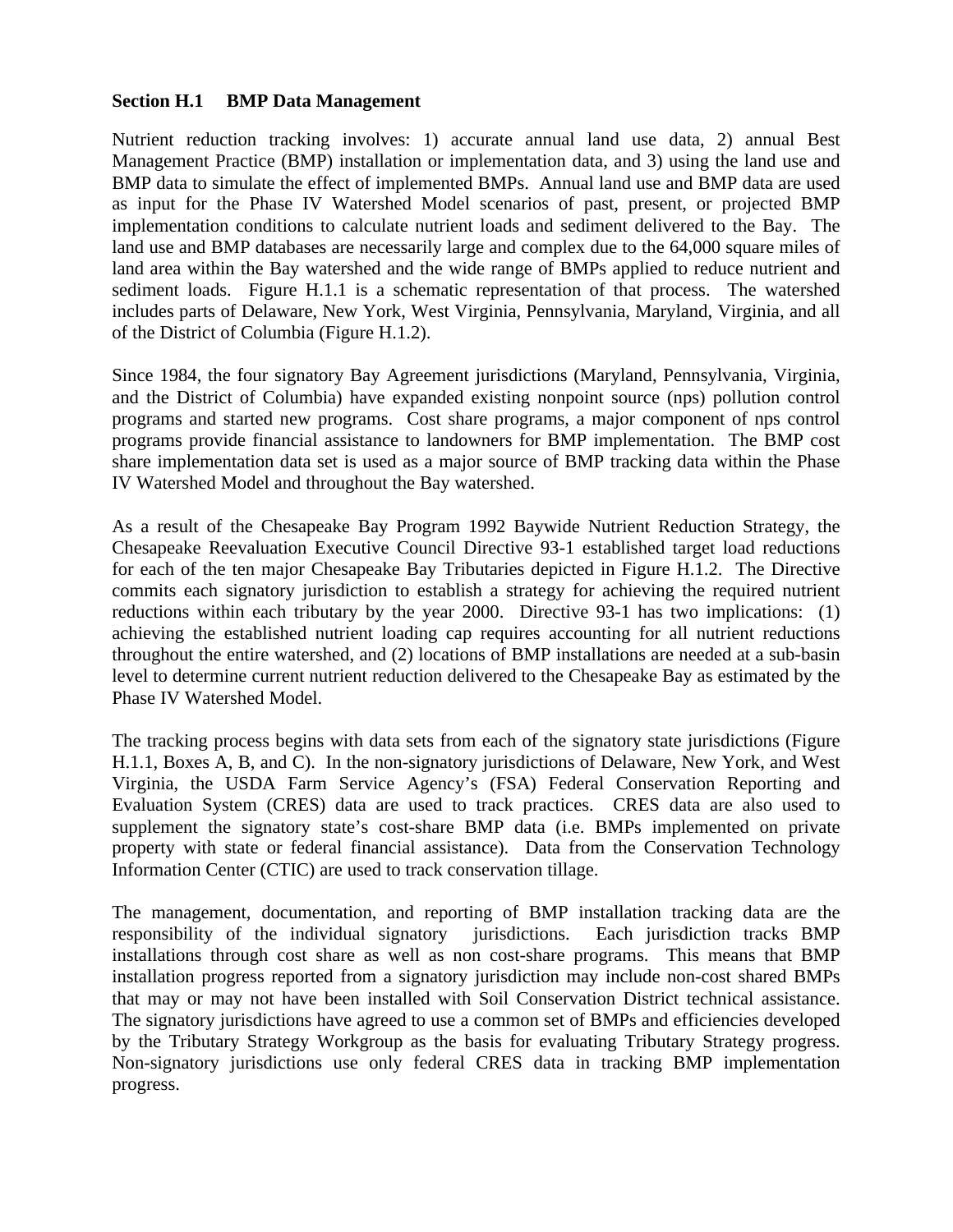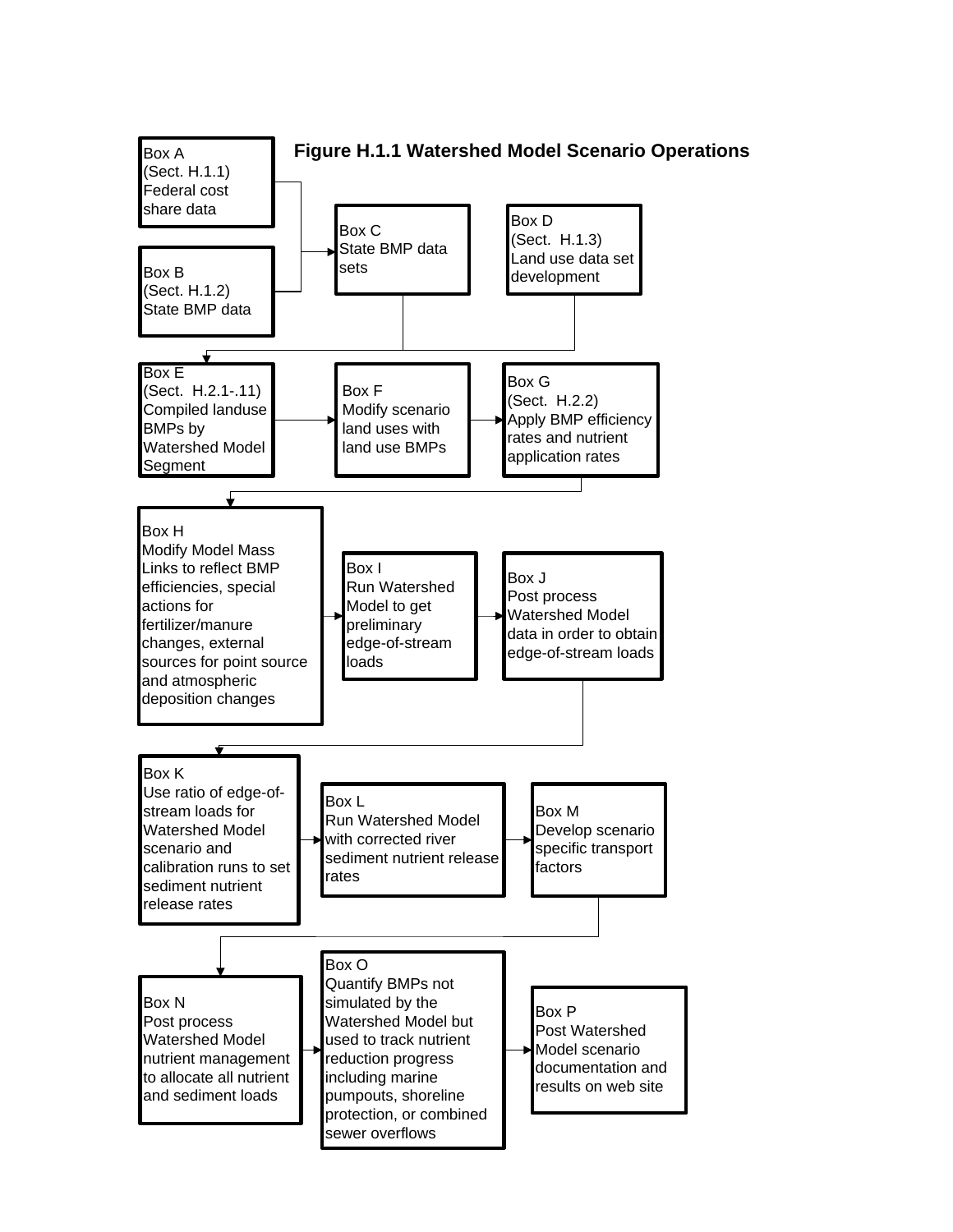## **Figure H.1.2**

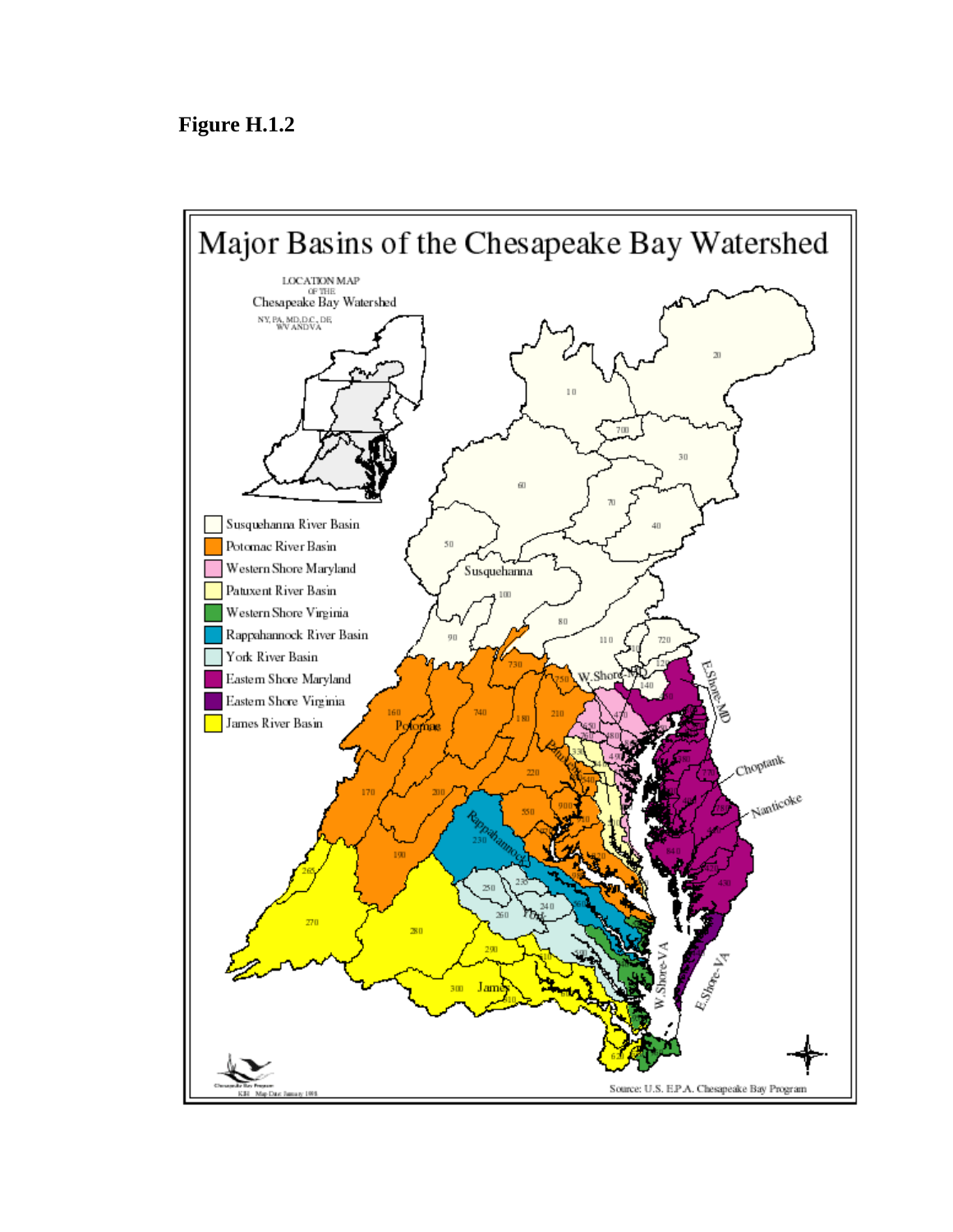Table H.1.1 lists the Chesapeake Bay Program Watershed Model BMPs in conjunction with the applicable land use. The land use code is an accounting code which represents the land uses simulated by the Phase IV Watershed Model (WSM).

| WSM               | Unit    | <b>Land Use Applied To</b>   | <b>Land Use Code</b> |
|-------------------|---------|------------------------------|----------------------|
|                   |         |                              |                      |
| BMP <sub>1</sub>  | acres   | all cropland                 | 60                   |
| BMP <sub>2</sub>  | acres   | pasture                      | 40                   |
| BMP <sub>3</sub>  | acres   | conventional/conservation    | 23                   |
|                   |         | tilled cropland              |                      |
| BMP <sub>4</sub>  | acres   | manure                       | 70                   |
| BMP <sub>5</sub>  | acres   | forest                       | 10                   |
| BMP <sub>6</sub>  | acres   | manure                       | 70                   |
| <b>BMP7</b>       | acres   | pasture                      | 40                   |
| BMP <sub>8</sub>  | acres   | all cropland (NM)            | 60                   |
| BMP <sub>9</sub>  | acres   | pasture                      | 40                   |
| BMP <sub>10</sub> | acres   | forest                       | 10                   |
| BMP11             | acres   | urban (pervious/impervious)  | 50                   |
| BMP12             | acres   | urban (pervious/impervious)  | 50                   |
| BMP <sub>13</sub> | systems | urban (pervious only)        | 50                   |
| BMP <sub>14</sub> | systems | urban (pervious only)        | 50                   |
| BMP15             | systems | urban (pervious only)        | 50                   |
| BMP16             | acres   | urban (pervious only)        | 50                   |
| BMP17             | acres   | all cropland                 | 60                   |
| BMP18             | acres   | all cropland                 | 60                   |
| BMP <sub>19</sub> | acres   | pasture                      | 40                   |
| <b>BMP20</b>      | acres   | conventional tilled cropland | 20                   |

**Table H.1.1 BMP Identities With Associated Land Use Code**

A listing of all the various BMP types and categories used in the tributary strategies has been developed by the Chesapeake Bay Program Nutrient Subcommittee's Tributary Strategy Workgroup. Table H.1.2 shows how these field BMPs relate to Chesapeake Bay Watershed Model BMPs.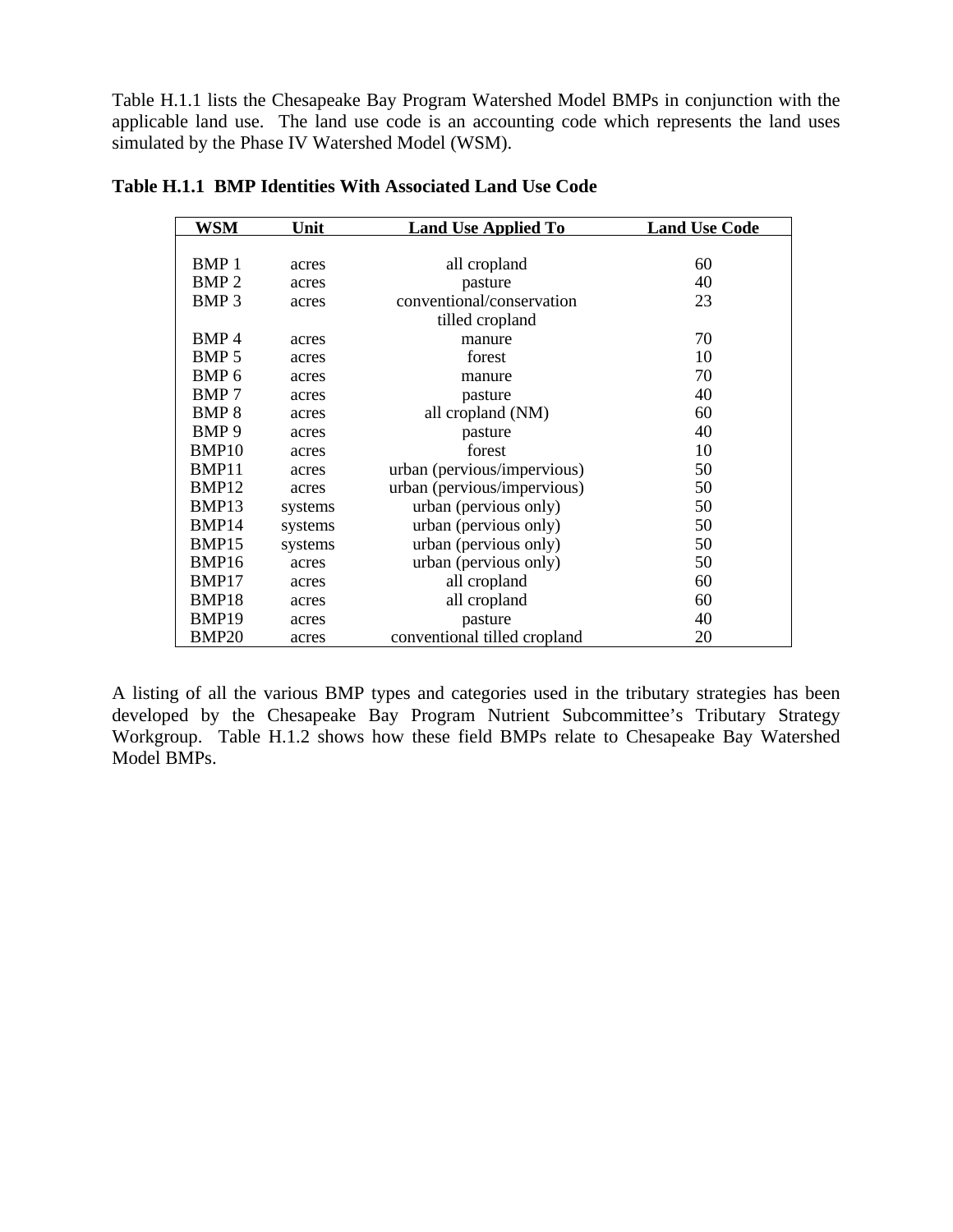| Category                    |                                 | <b>Tributary Strategy BMPs</b>                           | <b>WSM BMPs</b>   |  |
|-----------------------------|---------------------------------|----------------------------------------------------------|-------------------|--|
| <b>Land Use Conversions</b> |                                 |                                                          |                   |  |
|                             |                                 | retirement of highly erodible land                       | $\frac{1}{2}$     |  |
|                             |                                 | Conservation Reserve Program (CRP)                       | $\frac{1}{2}$     |  |
|                             |                                 | forest conservation                                      | *                 |  |
|                             |                                 | forest/grass buffers                                     | *                 |  |
|                             |                                 | tree planting                                            | *                 |  |
|                             |                                 | conventional tillage to conservation tillage             | ×.                |  |
| Urban                       |                                 |                                                          |                   |  |
|                             | Erosion and Sediment Control    | erosion and sediment control                             | BMP11             |  |
|                             | Storm Water Management          | extended detention (dry)                                 | BMP <sub>12</sub> |  |
|                             |                                 | pond-wetland system (series)                             | BMP12             |  |
|                             |                                 | stormwater wetland (one step)                            | BMP12             |  |
|                             |                                 | retention ponds (wet)                                    | BMP12             |  |
|                             |                                 | SWM conversions (dry->retention)                         | BMP12             |  |
|                             |                                 | sand filters                                             | BMP <sub>12</sub> |  |
|                             | Septic Systems                  | septic pumping                                           | BMP13             |  |
|                             |                                 | septic connections                                       | BMP15             |  |
|                             |                                 | septic denitrification                                   | BMP <sub>14</sub> |  |
|                             | Nutrient Management             | nutrient management (residential)                        | BMP16             |  |
| <b>Agriculture</b>          |                                 |                                                          |                   |  |
|                             | Forest                          | forest                                                   | <b>BMP</b> 10     |  |
|                             | Soil Conservation WQ Plan       | cropland (conventional & conservation tillage)           | BMP 1             |  |
|                             |                                 | hayland                                                  | BMP <sub>1</sub>  |  |
|                             |                                 | pasture                                                  | BMP <sub>2</sub>  |  |
|                             | <b>Animal Waste</b>             | animal waste management systems (dairy/beef/swine)       | BMP <sub>4</sub>  |  |
|                             |                                 | animal waste management systems (poultry)                | BMP <sub>4</sub>  |  |
|                             | <b>Barnyard Runoff Control</b>  | supplemental (added to existing waste management system) | BMP <sub>20</sub> |  |
|                             |                                 | full system (total barnyard control)                     | BMP <sub>4</sub>  |  |
|                             | <b>Grazing Land Protection</b>  | grazing land protection (rotational grazing)             | BMP 9             |  |
|                             | <b>Streambank Protection</b>    | stream protection with fencing                           | BMP 7             |  |
|                             |                                 | stream protection without fencing                        | BMP19             |  |
|                             |                                 | stream restoration (non-tidal)                           | BMP 7             |  |
|                             | <b>Forest Harvesting</b>        | forest harvesting practices                              | BMP <sub>5</sub>  |  |
|                             | Nutrient Management Plans       | nutrient management plans                                | BMP <sub>8</sub>  |  |
|                             | Riparian Buffers                | forested                                                 | BMP18             |  |
|                             |                                 | grassed                                                  | BMP17             |  |
|                             | Cover Crop                      | cover crops (cereal grain)                               | BMP <sub>3</sub>  |  |
|                             | <b>Tributary Model BMPs</b>     |                                                          |                   |  |
|                             | <b>Marine Pumpouts</b>          | marine pumpouts (installation)                           | $**$              |  |
|                             | <b>Shoreline Protection</b>     | structural shore erosion control                         | $**$              |  |
|                             |                                 | nonstructural shore erosion control                      | $**$              |  |
|                             | <b>Combined Sewer Overflows</b> | treatment                                                | $**$              |  |
|                             |                                 | conversion of combined sewer overflow to sewer           | $**$              |  |

**Table H.1.2 Correlation of Tributary Strategy BMPs with Phase IV Watershed Model BMPs**

 \* Note 1: Land use conversions are directly simulated as a land use change and are not reduction efficiencies, therefore they are no assigned a Phase IV Watershed Model BMP number.

\*\* Note 2: Simulated as a load reduction by the Phase IV Watershed Model or the Chesapeake Bay Water Quality Model.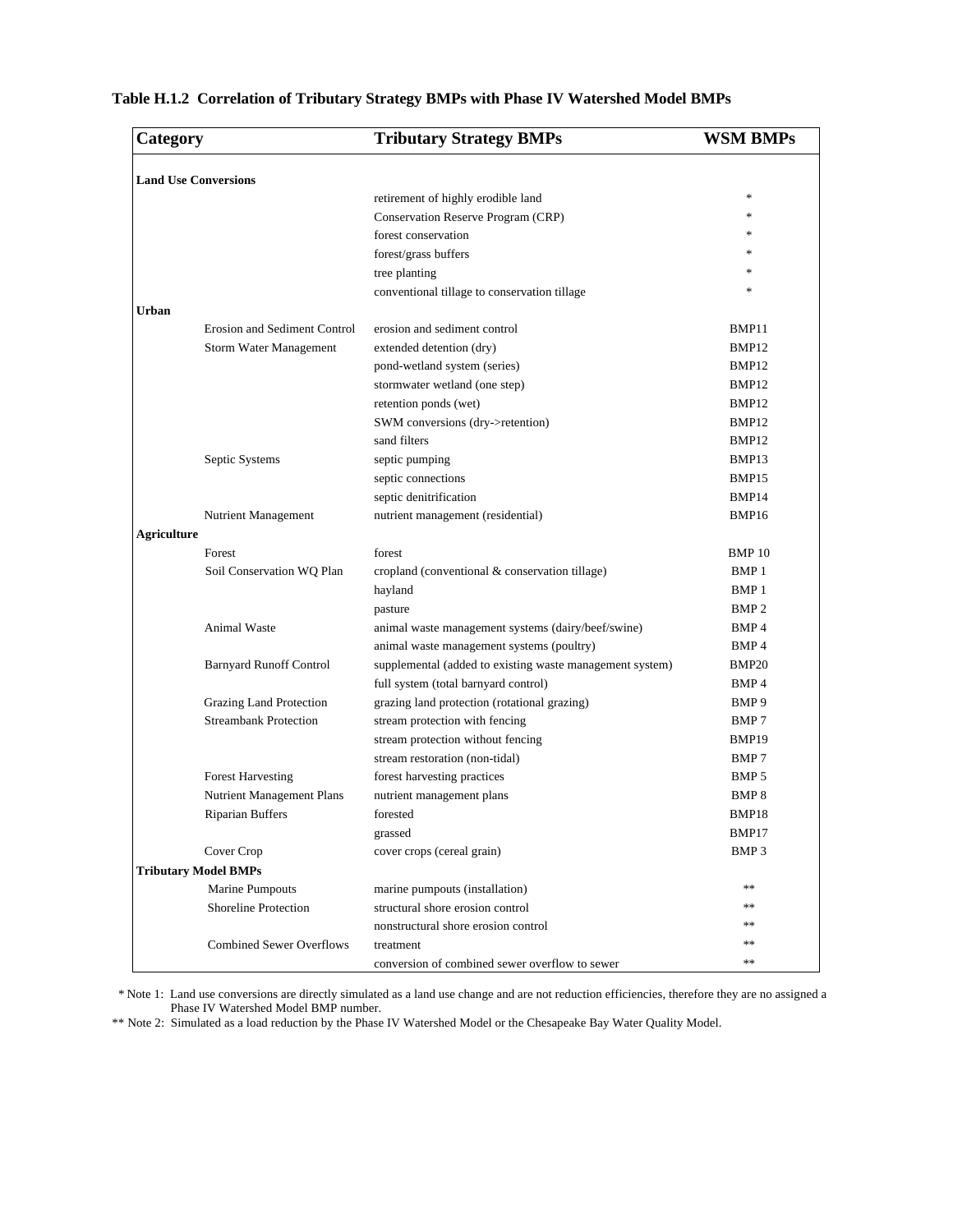#### **Section H.1.1 Federal Cost-Share Programs**



The USDA Farm Services Agency's Conservation Reporting and Evaluation System (CRES) tracks conservation practices implemented through the USDA federal cost-share program. This data set documents sediment and erosion control practices installed, and acres treated annually throughout the United States. A data subset may then be created which includes practices installed and acres treated for the counties within the Bay watershed. Each practice is cumulative from 1985 to the year of the Phase IV Watershed Model scenario with the exclusion of practices which regularly change on an annual basis, i.e. cover crop practices, which are not cumulative. The smallest unit of geographic reference for these BMP installations is by county. Tables H.1.3 and H.1.4 list the Conservation Reporting and Evaluation System BMP identities and corresponding Chesapeake Bay Program BMP identities used from 1985 to 1992, and from 1993 to the present, respectively.

| <b>CRES Practices Tracked 1985-1992</b>               | <b>CRES BMP ID</b> | WSM BMP ID       |
|-------------------------------------------------------|--------------------|------------------|
|                                                       |                    |                  |
| contour farming                                       | SL13               | BMP 1            |
| Stripcropping, contour or field                       | BMP3, SL3          | BMP 1            |
| terrace system                                        | BMP4, SL4          | BMP <sub>1</sub> |
| diversion system                                      | BMP5, CP6, SL5     | BMP 1            |
| waterway system                                       | BMP7, CP8, WP3     | BMP 1            |
| sediment retention/erosion or water control structure | BMP12, CP7, WP1    | BMP 1            |
| field windbreak                                       | CP <sub>5</sub>    | BMP <sub>1</sub> |
| windbreak restoration                                 | SL7                | BMP <sub>1</sub> |
| grass filter strip                                    | CP13               | BMP <sub>1</sub> |
| water impoundment reservoirs                          | WC1                | BMP <sub>1</sub> |
| grazing land protection system                        | BMP6, SL6          | BMP <sub>2</sub> |
| stream protection system                              | BMP10, WP2,        | BMP 7            |
| stream bank stabilization                             | <b>SP10</b>        | BMP 7            |
| fertilizer management                                 | BMP15              | <b>BMP8</b>      |
| cropland protection cover                             | SL <sub>8</sub>    | BMP <sub>3</sub> |
| tree planting                                         | FP <sub>1</sub>    | BMP <sub>5</sub> |
| forest tree stand improvement                         | FR <sub>2</sub>    | BMP <sub>5</sub> |

#### **Table H.1.3 Conservation Reporting and Evaluation System (CRES) Practice Identities and Corresponding Watershed Model BMP Identities (used from 1985 to 1992)**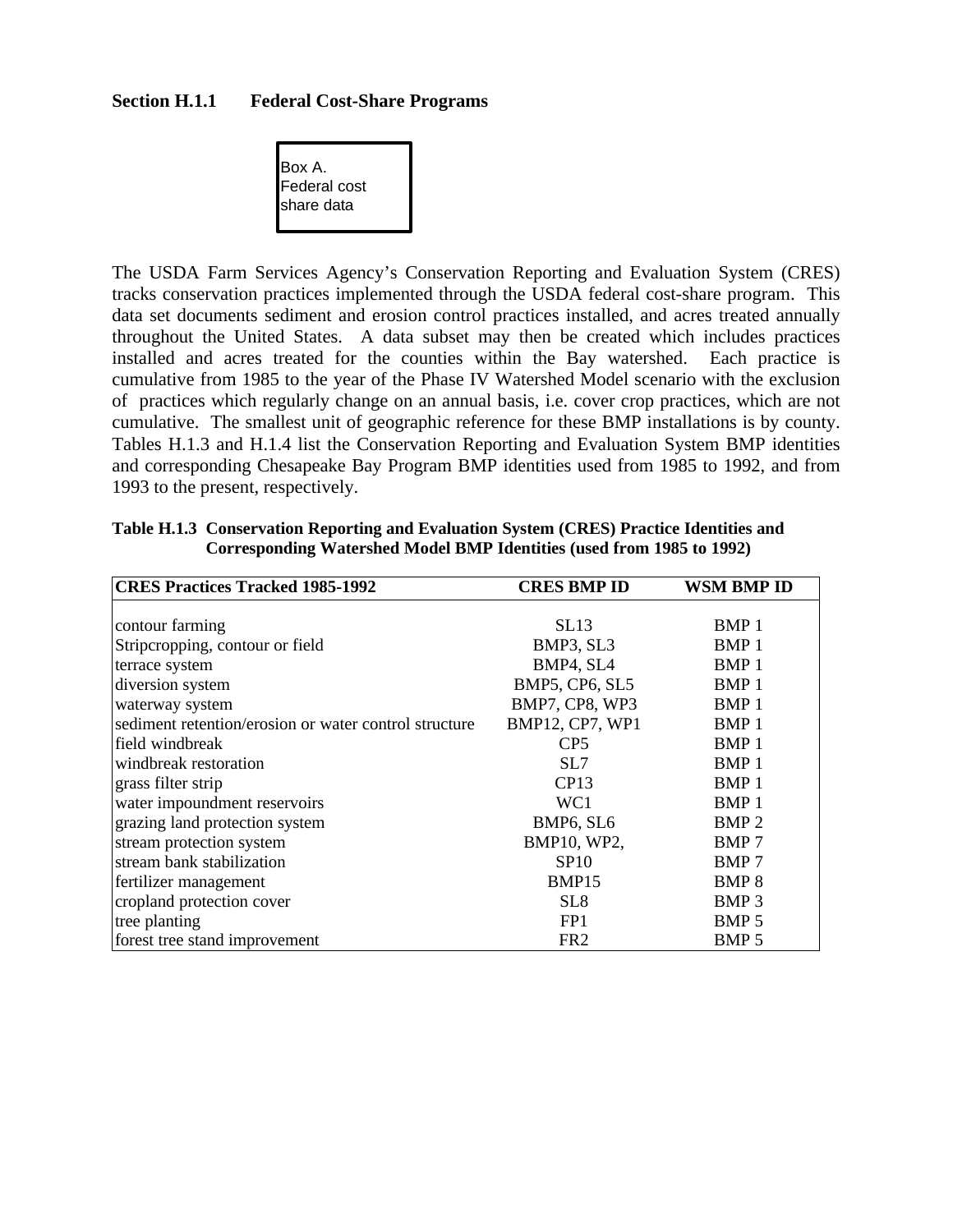### **Table H.1.4 Conservation Reporting and Evaluation System (CRES) Practice Identities and Corresponding Watershed Model BMP Identities (used from 1993 to present)**

| <b>CRES Practices Tracked 1993-Present</b>             | <b>CRES BMP ID</b> | WSM BMP ID       |
|--------------------------------------------------------|--------------------|------------------|
|                                                        |                    |                  |
| stripcropping systems                                  | SL <sub>3</sub>    | BMP <sub>1</sub> |
| terrace systems                                        | SL <sub>4</sub>    | BMP <sub>1</sub> |
| diversions                                             | SL <sub>5</sub>    | BMP <sub>1</sub> |
| grazing land protection                                | SL <sub>6</sub>    | BMP <sub>2</sub> |
| field windbreak restoration or establishment           | SL7                | BMP <sub>1</sub> |
| cropland protective cover                              | SL <sub>8</sub>    | BMP <sub>3</sub> |
| vegetative row barriers                                | <b>SL12</b>        | BMP <sub>1</sub> |
| sediment retention, erosion or water control structure | WP1                | BMP <sub>1</sub> |
| stream protection                                      | WP <sub>2</sub>    | BMP 7            |
| sod waterways                                          | WP3                | BMP <sub>1</sub> |
| agricultural waste control facilities                  | WP4                | BMP <sub>4</sub> |
| constructed wetland systems for agricultural waste     | WP <sub>6</sub>    | BMP <sub>4</sub> |
| site preparation for natural regeneration              | FR <sub>3</sub>    | BMP <sub>5</sub> |
| stream bank stabilization                              | SP10               | BMP 7            |
| forest land management roads                           | SP43               | BMP <sub>5</sub> |
| integrated crop management                             | SP53               | BMP <sub>8</sub> |
| improving a stand of forest trees                      | FP <sub>2</sub>    | BMP <sub>5</sub> |
| site preparation for natural regeneration              | FP3                | BMP <sub>5</sub> |
| reforestation and afforestation                        | SIP <sub>2</sub>   | BMP <sub>5</sub> |
| forest improvement                                     | SIP <sub>3</sub>   | BMP <sub>5</sub> |
| agroforestry establish/maintenance/renovate            | SIP <sub>4</sub>   | BMP <sub>5</sub> |
| soil and water protection and improvement              | SIP <sub>5</sub>   | BMP <sub>5</sub> |
| contour farming                                        | SL13               | BMP <sub>1</sub> |
| water impoundment reservoirs                           | WC1                | <b>BMP1</b>      |
| forest tree stand improvement                          | FR <sub>2</sub>    | BMP <sub>5</sub> |
| riparian buffer strips                                 | WP7                | BMP10            |

Since CRES data is located by state and county, and not by Phase IV Watershed Model segments, the CRES data must be redistributed by model segment before it can be used as input for the Phase IV Watershed Model. The approach assumes all practices are distributed homogeneously within each land use and each county. Each Phase IV Watershed Model segment is assigned BMP treated acres according to the proportion of the county within the Phase IV Watershed Model segment (Table H.1.5). For example, County A is divided between three Watershed Model segments: model segment 1 containing twenty percent, model segment 2 containing thirty percent, and model segment 3 containing fifty percent. An installation that treats 100 acres in County A will be represented by 20 acres treated in model segment 1, 30 acres treated in model segment 2, and 50 acres treated in model segment 3.

After all practices are assigned to the proper segment(s), they are aggregated by practice type (i.e. BMP1, BMP5, etc.) within each Phase IV Watershed Model segment. When a county falls on the boundary of the watershed only the portion of the county in the Chesapeake Bay basin is used. Examples of the percentages of various counties within the Chesapeake Bay Watershed Model segments are listed in Table H.1.5. For example, Anne Arundel County, Maryland is 100 percent in the basin and falls in six Phase IV Watershed Model segments. Kent County, Delaware is only 33 percent within the Chesapeake watershed and comprises a portion of five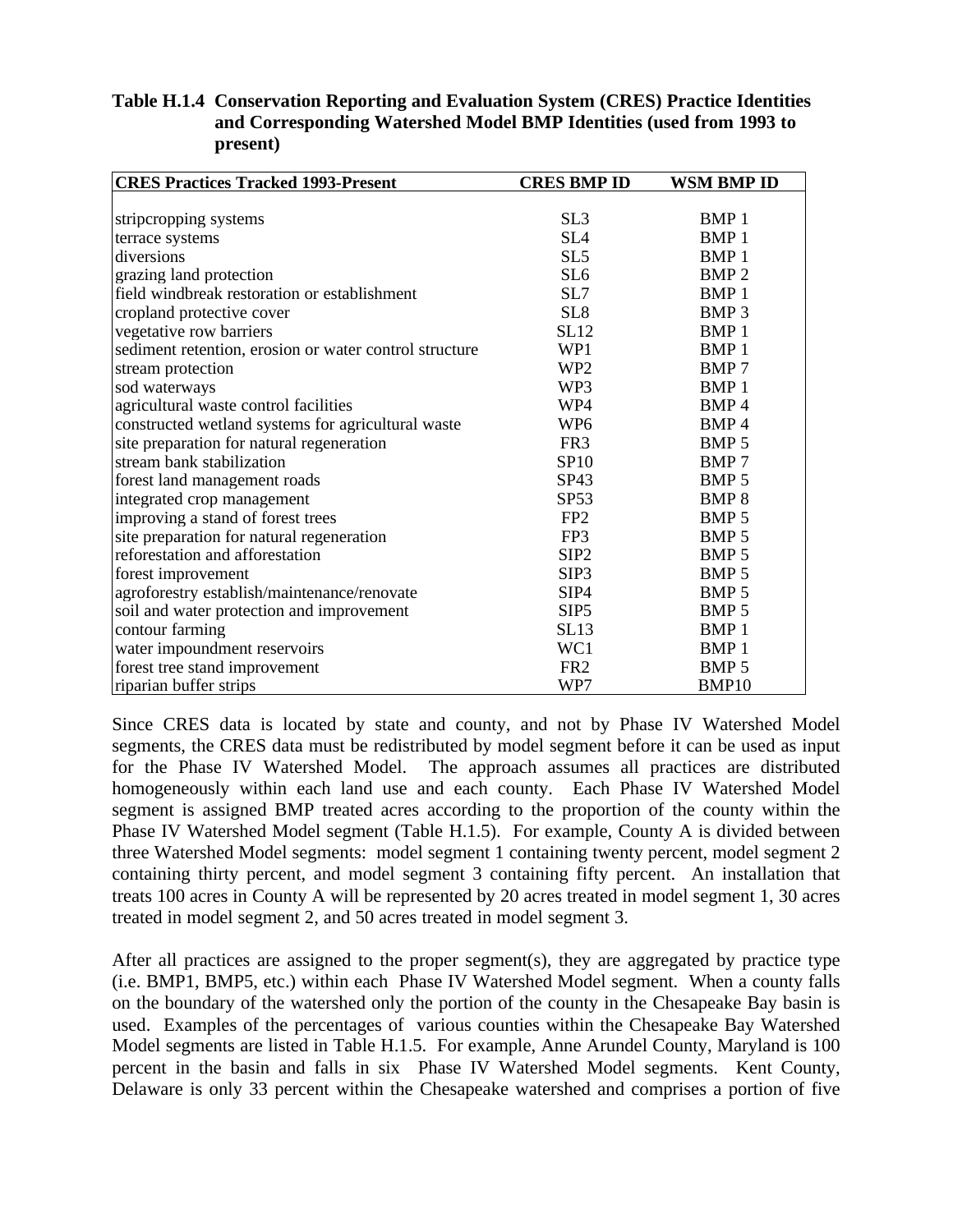Phase IV Watershed Model segments. This information, obtained by over-laying state, county, and Phase IV Watershed Model boundary information using GIS is documented in *Chesapeake Bay Watershed Model Application and Calculation of Nutrient and Sediment Loading: Appendix E, Phase IV Watershed Land Use*.

| County               | <b>State</b> | <b>WSM</b><br><b>Segment</b> | <b>Percent of County</b><br><b>In WSM Segment</b> |
|----------------------|--------------|------------------------------|---------------------------------------------------|
|                      |              |                              |                                                   |
| Kent                 | DE           | 380                          | 4.99                                              |
| Kent                 | DE           | 400                          | 3.77                                              |
| Kent                 | DE           | 410                          | 10.64                                             |
| Kent                 | DE           | 770                          | 12.86                                             |
| Kent                 | DE           | 780                          | 1.79                                              |
| New Castle           | DE           | 370                          | 2.65                                              |
| New Castle           | DE           | 380                          | 2.57                                              |
| <b>New Castle</b>    | DE           | 800                          | 2.90                                              |
| New Castle           | DE           | 810                          | 1.50                                              |
| <b>Sussex</b>        | DE           | 410                          | 38.88                                             |
| <b>Sussex</b>        | DE           | 420                          | 0.21                                              |
| <b>Sussex</b>        | DE           | 430                          | 4.50                                              |
| <b>Sussex</b>        | DE           | 780                          | 6.40                                              |
| District of Columbia | DC           | 220                          | 5.24                                              |
| District of Columbia | DC           | 540                          | 24.63                                             |
| District of Columbia | DC           | 890                          | 54.06                                             |
| District of Columbia | DC           | 910                          | 16.08                                             |
| Allegany             | MD           | 160                          | 60.67                                             |
| Allegany             | MD           | 170                          | 0.01                                              |
| Allegany             | MD           | 175                          | 39.32                                             |
| Anne Arundel         | MD           | 340                          | 13.68                                             |
| Anne Arundel         | MD           | 490                          | 20.95                                             |
| Anne Arundel         | MD           | 500                          | 15.91                                             |
| Anne Arundel         | MD           | 510                          | 11.19                                             |
| Anne Arundel         | MD           | 870                          | 10.07                                             |
| Anne Arundel         | <b>MD</b>    | 880                          | 28.18                                             |
| <b>Baltimore</b>     | <b>MD</b>    | 110                          | 0.01                                              |
| <b>Baltimore</b>     | <b>MD</b>    | 450                          | 1.99                                              |
| <b>Baltimore</b>     | <b>MD</b>    | 470                          | 61.17                                             |
| <b>Baltimore</b>     | MD           | 480                          | 13.31                                             |
| <b>Baltimore</b>     | MD           | 490                          | 4.49                                              |
| <b>Baltimore</b>     | MD           | 760                          | 8.78                                              |
| <b>Baltimore</b>     | <b>MD</b>    | 860                          | 10.25                                             |
| Calvert              | MD           | 500                          | 70.79                                             |
| Calvert              | <b>MD</b>    | 880                          | 28.10                                             |
| Calvert              | MD           | 990                          | 1.12                                              |

**Table H.1.5 An Example of Percentages of Selected Counties Within Each Corresponding Chesapeake Bay Watershed Model (WSM) Segment. A Complete Account of percentages of counties within Phase IV Watershed Model segments can be found in Appendix E.**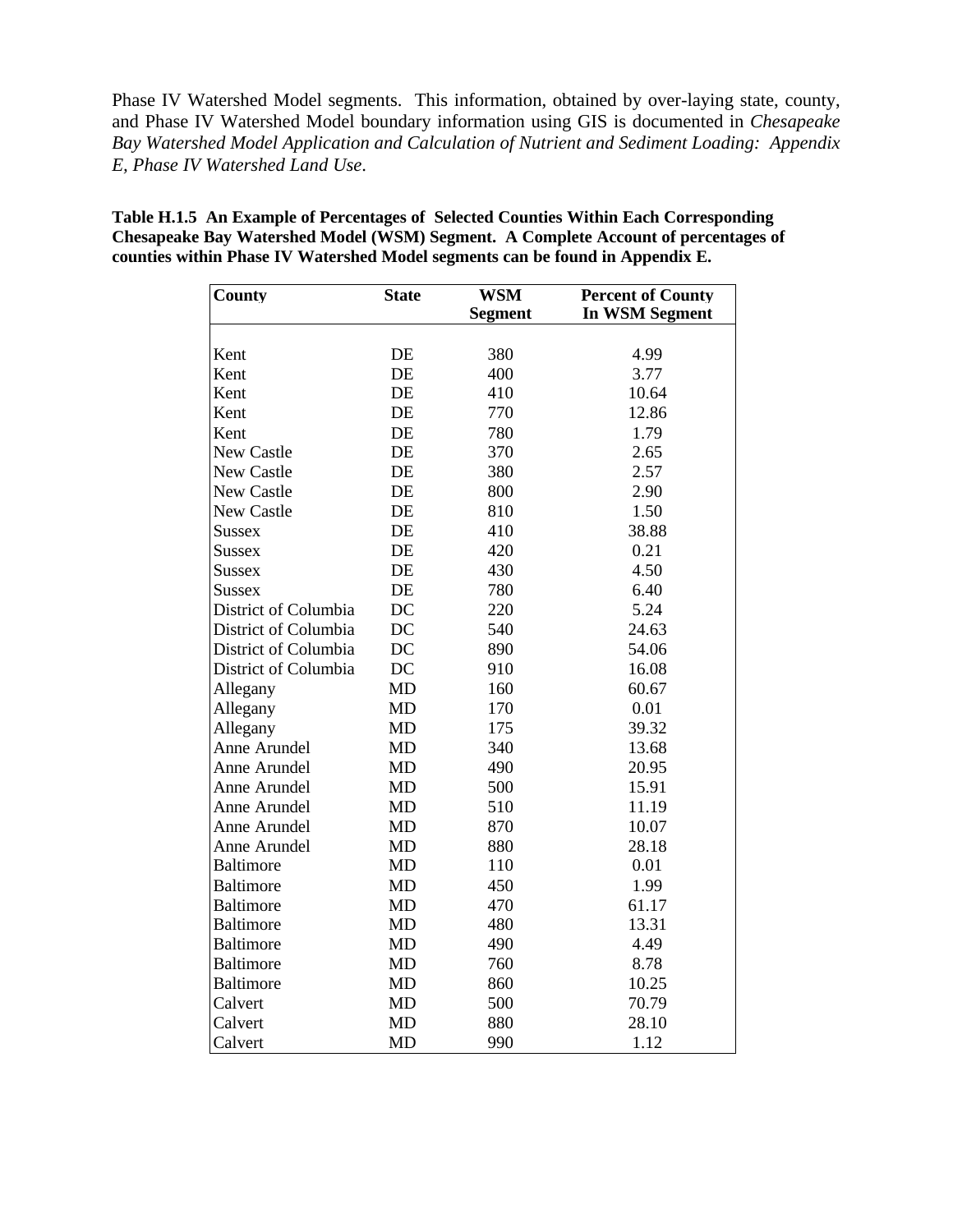The federal BMP data (CRES) are also used for tracking BMP implementation in the three nonsignatory states of New York, West Virginia, and Delaware. Linear interpolation between 1991 and 1996 CRES data are used to estimate annual BMP implementation while linear extrapolation was used to project BMP implementation to the year 2000 for the non-signatory jurisdictions. Along with cost share data from the states, CRES provides supplemental BMP tracking data for the signatory states (Maryland, Pennsylvania, and Virginia). For 1996 and beyond, CRES data are not used to augment Maryland BMP tracking data.

### **Section H.1.2 State Programs (Figure H.1.1, Box B)**



The signatory jurisdictions of Pennsylvania, Maryland, and Virginia submit data sets documenting the installation of BMP cost-shared with Chesapeake Bay Program Implementation Grants. The data sets are submitted on computer disks in various formats including ASCII, Lotus 1-2-3, QuatroPro, MS Access, and dBASE DBF. The Chesapeake Bay Program Office processes these data in order to compile a database containing information on the state, county, state BMP code, acres treated, and animal waste stored. Tables H.1.6-8 list the BMPs used in the Pennsylvania, Maryland, and Virginia cost-share programs, respectively, and their corresponding Chesapeake Bay Watershed Model BMP identity.

| <b>BMP NAME</b>                             | <b>PA BMP ID</b> | WSM BMP ID       |
|---------------------------------------------|------------------|------------------|
| stripcropping, contour or field             | 3                | BMP 1            |
| terrace system                              | 4                | BMP <sub>1</sub> |
| diversion system                            |                  | BMP <sub>1</sub> |
| waterway system                             |                  | BMP <sub>1</sub> |
| sediment retention/erosion or water control | 12               | BMP <sub>1</sub> |
| grazing land protection system              | 6                | BMP <sub>2</sub> |
| stream protection system                    | 10               | BMP <sub>2</sub> |
| cropland system (cover crop)                | 8                | BMP <sub>3</sub> |
| animal waste management                     | $\mathfrak{D}$   | BMP <sub>8</sub> |
| nutrient management                         | 16               | BMP <sub>4</sub> |
|                                             |                  |                  |

**Table H.1.6 Pennsylvania Cost-Share BMP Identities and Corresponding Chesapeake Bay Watershed Model BMP Identities (Practices tracked from 1985 to 1996)**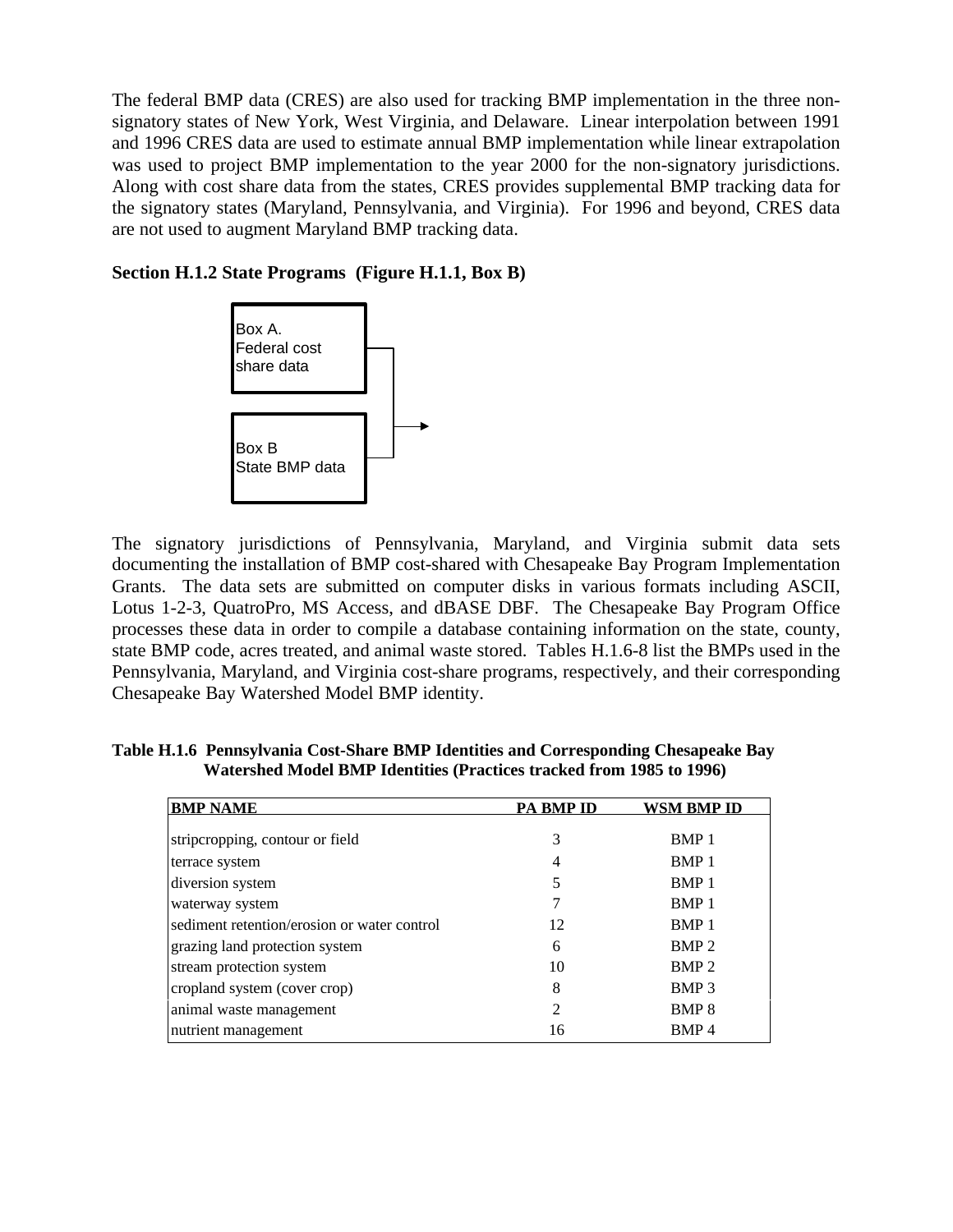| <b>BMP NAME</b>                    | <b>MD BMP ID</b> | WSM BMP ID       |
|------------------------------------|------------------|------------------|
| contour farming                    | 330              | BMP <sub>1</sub> |
| stripcropping, contour or field    | 585              | BMP <sub>1</sub> |
| stripcropping, contour or field    | 586              | BMP <sub>1</sub> |
| terrace system                     | 600              | BMP <sub>1</sub> |
| diversion system                   | 362              | BMP <sub>1</sub> |
| waterway system                    | 412              | BMP <sub>1</sub> |
| waterway system                    | 468              | BMP <sub>1</sub> |
| contour orchard/fruit area         | 331              | BMP <sub>1</sub> |
| sediment basin                     | 350              | BMP <sub>1</sub> |
| field border                       | 386              | BMP <sub>1</sub> |
| field windbreak                    | 392              | BMP <sub>1</sub> |
| grass filter strip                 | 393              | BMP <sub>1</sub> |
| spring development                 | 574              | <b>BMP2</b>      |
| trough or tank                     | 614              | BMP <sub>2</sub> |
| fencing                            | 382              | BMP <sub>2</sub> |
| cover and green manure crop        | 340              | BMP <sub>3</sub> |
| animal waste control facility      | 313              | BMP <sub>4</sub> |
| animal waste control facility      | 359              | BMP <sub>4</sub> |
| animal waste control facility      | 425              | BMP <sub>4</sub> |
| forest land erosion control system | 408              | BMP 5            |
| forest land management             | 409              | BMP <sub>5</sub> |
| roof runoff management             | 558              | BMP <sub>4</sub> |
| grade stabilization structure      | 410              | <b>BMP1</b>      |

**Table H.1.7 Maryland Cost-Share BMP Identities and Corresponding Watershed Model BMP Identities (Practices tracked from 1985 to 1996)**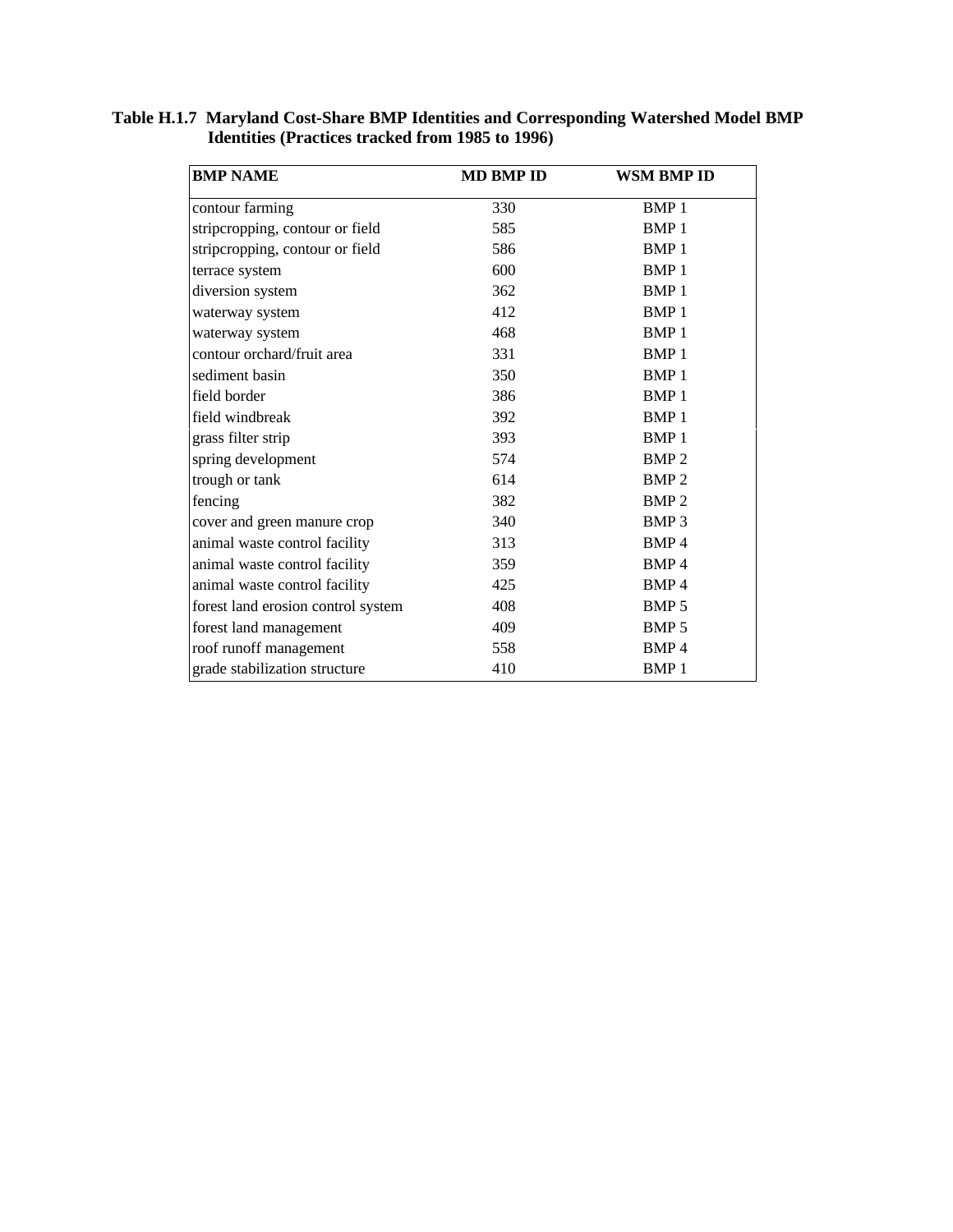| <b>BMP NAME</b>                              | VA BMP ID | WSM BMP ID       |
|----------------------------------------------|-----------|------------------|
| stripcropping, contour or field              | $SL-3$    | BMP <sub>1</sub> |
| buffer stripcropping                         | $SL3-B$   | BMP <sub>1</sub> |
| terrace system                               | $SL-4$    | BMP <sub>1</sub> |
| diversion system                             | $SL-5$    | BMP <sub>1</sub> |
| waterway system                              | $WP-3$    | BMP 1            |
| sediment retention/erosion or water control  | $WP-1$    | BMP <sub>1</sub> |
| grass filter strip                           | WQ-1      | BMP <sub>1</sub> |
| grass filter strip (restrictive)             | $WQ-2$    | BMP 1            |
| water table control structure                | $WQ-5$    | BMP 1            |
| grazing land protection system               | $SL-6$    | BMP <sub>2</sub> |
| stream protection system                     | $WP-2$    | BMP 7            |
| intensive rotational grazing                 | $WQ-3$    | BMP 9            |
| protective cover for specialty crops         | $SL-8$    | BMP <sub>3</sub> |
| specialty cover crop for nutrient management | SL-8B     | BMP <sub>3</sub> |
| legume cover crop                            | WO-4      | BMP <sub>3</sub> |
| animal waste control facility                | WP-4      | BMP 4            |

**Table H.1.8 Virginia Cost-Share BMP Identities and Corresponding Watershed Model BMP Identities (Practices tracked from 1985 to 1996)**

Information from state databases are submitted on a county basis, not by Chesapeake Bay Watershed Model segment. The same process used with the CRES data to distribute BMP implementation data to Watershed Model segments is applied to these cost share databases. Each practice is cumulative from 1985 except for practices which change regularly on an annual basis such as conservation tillage.

Development of tributary strategies by the signatory jurisdictions brought changes in how BMP data are submitted to the Chesapeake Bay Program Office. Watershed Model data sets represent the cumulative implementation of BMPs since 1985, from all sources, including, but not limited to state cost-share and federal cost-share programs as well as from other programs, such as the USDA Natural Resources Conservation Service and Conservation Districts programs. These data are developed by the signatory jurisdictions. Practices tracked for these signatory jurisdictions correspond to those listed in their tributary strategies. Tables H.1.9-1.12 are examples of the data submitted by individual state jurisdictions to the Chesapeake Bay Program Office. These databases can be accessed on the Chesapeake Bay Program Modeling Subcommittee Web Page at:

http://www.chesapeakebay.net/bayprogram/pol/mdsc/model.htm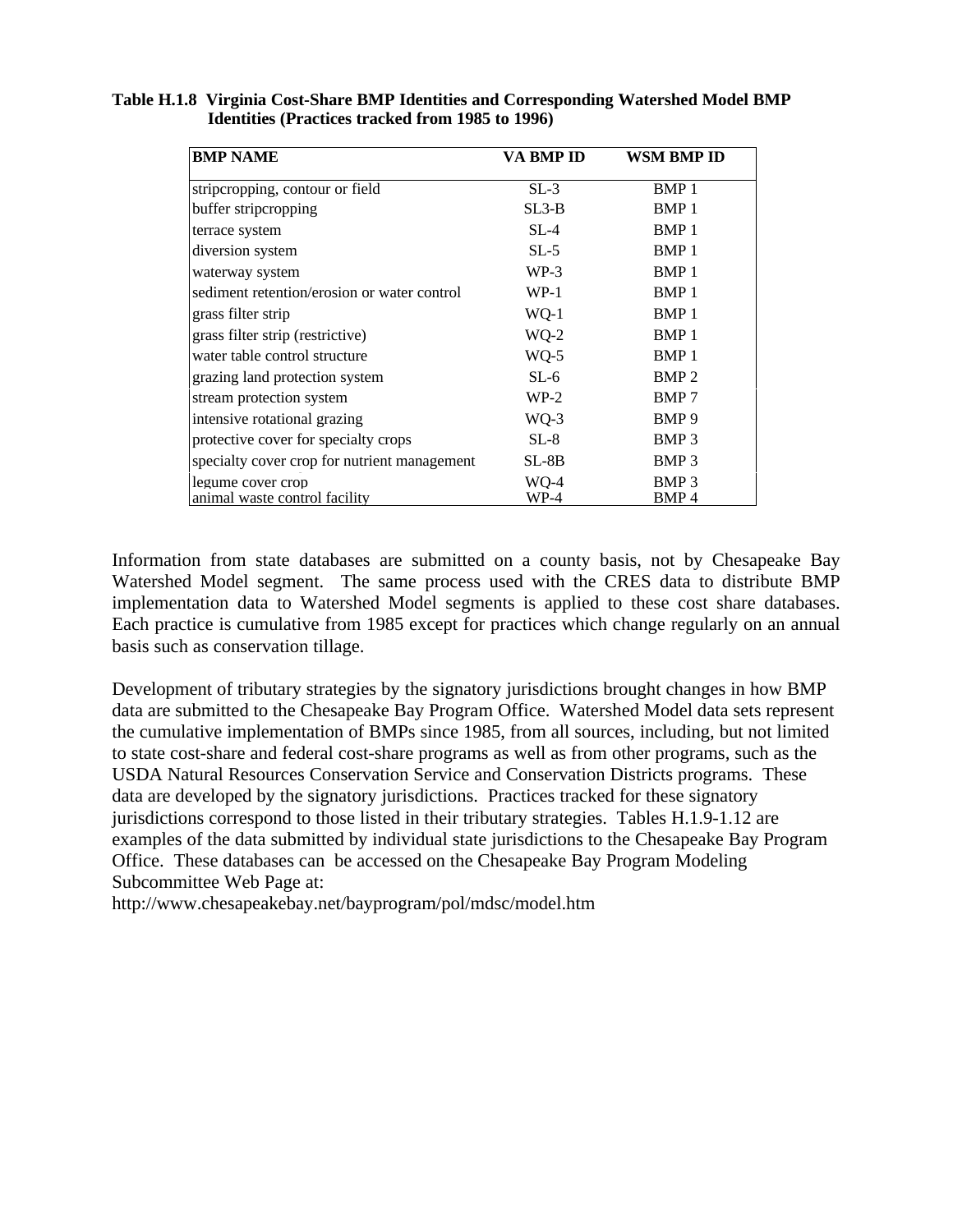| <b>WSM</b>     |              | <b>BMP Code PROGRESS</b> | <b>UNIT</b> | <b>BMP</b> Description                    |
|----------------|--------------|--------------------------|-------------|-------------------------------------------|
| <b>Segment</b> |              | 1996                     |             |                                           |
|                |              |                          |             |                                           |
| 110            | <b>AWMSL</b> | 1.20                     | systems     | animal waste management systems livestock |
| 110            | <b>AWMSP</b> | 0.00                     | systems     | animal waste management systems poultry   |
| 110            | <b>BF</b>    | 0.79                     | acres       | buffers forested                          |
| 110            | BG           | 0.98                     | acres       | buffers grassed (agricultural land)       |
| 110            | CC           | 15.47                    | acres       | cover crops                               |
| 110            | CT           | 1182.36                  | acres       | conservation tillage                      |
| 110            | <b>ESC</b>   | 0.65                     | acres       | erosion and sediment control              |
| 110            | <b>ESM</b>   | 1.39                     | acres       | enhanced stormwater management            |
| 110            | ${\rm FC}$   | 0.00                     | acres       | forest conservation                       |
| 110            | <b>FHP</b>   | 0.00                     | acres       | forest harvesting practices               |
| 110            | <b>NMPI</b>  | 674.13                   | acres       | nutrient management plan implementation   |
| 110            | RC           | 0.17                     | systems     | runoff control                            |
| 110            | <b>RHEL</b>  | 0.33                     | acres       | retirement of highly erodible land        |
| 110            | <b>SC</b>    | 0.40                     | systems     | septic connections                        |
| 110            | <b>SCWQP</b> | 930.47                   | acres       | SCWQP treatment of highly erodible land   |
| 110            | SD           | 0.00                     | systems     | septic denitrification                    |
| 110            | <b>SMC</b>   | 0.02                     | acres       | stormwater management conversion          |
| 110            | <b>SMR</b>   | 0.01                     | acres       | stormwater management retrofits           |
| 110            | <b>SP</b>    | 0.00                     | systems     | septic pumping                            |
| 110            | <b>SPWF</b>  | 0.75                     | acres       | stream protection with fencing            |
| 110            | <b>SPWOF</b> | 0.69                     | acres       | stream protection without fencing         |
| 110            | TP           | 0.20                     | acres       | tree planting                             |
| 110            | <b>UNM</b>   | 0.00                     | acres       | urban nutrient management                 |
| 140            | <b>AWMSL</b> | 17.22                    | systems     | animal waste management systems livestock |
| 140            | <b>AWMSP</b> | 0.00                     | systems     | animal waste management systems poultry   |
| 140            | <b>BF</b>    | 15.49                    | acres       | buffers forested                          |
| 140            | BG           | 0.00                     | acres       | buffers grassed (agricultural land)       |
| 140            | CC           | 60.32                    | acres       | cover crops                               |
| 140            | <b>CT</b>    | 7000.33                  | acres       | conservation tillage                      |
| 140            | <b>ESC</b>   | 13.93                    | acres       | erosion and sediment control              |
| 140            | <b>ESM</b>   | 27.45                    | acres       | enhanced stormwater management            |
| 140            | FC           | 0.56                     | acres       | forest conservation                       |
| 140            | <b>FHP</b>   | 0.00                     | acres       | forest harvesting practices               |
| 140            | <b>NMPI</b>  | 6188.91                  | acres       | nutrient management plan implementation   |
| 140            | RC           | 16.85                    | systems     | runoff control                            |
| 140            | <b>RHEL</b>  | 3.38                     | acres       | retirement of highly erodible land        |
| 140            | <b>SC</b>    | 2.09                     | systems     | septic connections                        |
| 140            | <b>SCWQP</b> | 8738.55                  | acres       | SCWQP treatment of highly erodible land   |
| 140            | SD           | 0.00                     | systems     | septic denitrification                    |
| 140            | <b>SMC</b>   | 1.92                     | acres       | stormwater management conversion          |
| 140            | <b>SMR</b>   | 3.50                     |             | stormwater management retrofits           |
| 140            | SP           | 0.00                     | acres       | septic pumping                            |
|                |              |                          | systems     |                                           |
| 140            | <b>SPWF</b>  | 431.40                   | acres       | stream protection with fencing            |

#### **Table H.1.9 Example of Maryland BMP Data Format for the Phase IV Watershed Model 1996 Progress Scenario**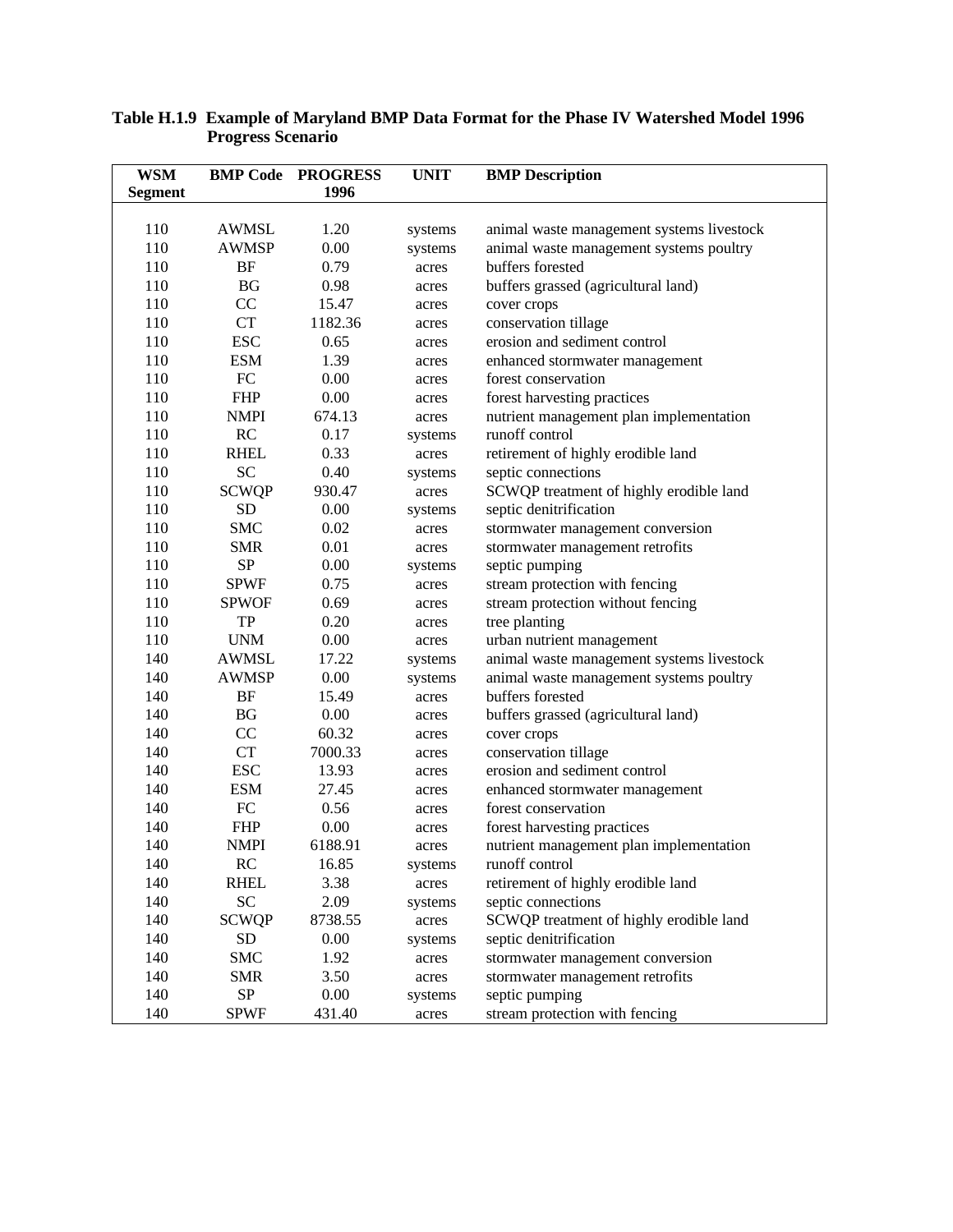Maryland submits Chesapeake Bay BMP tracking data in spreadsheet format using Quattro Pro (Table H.1.10). Maryland tracks BMP implementation through several different databases, including the Maryland Agriculture Water Quality cost-share program database, the Maryland Department of Natural Resources (MD DNR) Forest Service Target and Accomplishment Reporting System, the Federal Conservation Technology Information Center, the Maryland Department of Environment (MDE) Water Management Administration (WMA) Notice of Intent (NOI) database, the MDE Environment Technical And Regulatory Services Administration (TARSA) Urban BMP database, the MD DNR Forest Service, the Nutrient Management Program of Maryland Department of Agriculture Office of Resource Conservation, the MDE Nonpoint Source database, the Soil Conservation Districts reports to the USDA-Natural Resources Conservation Service (USDA-NRCS) and the Maryland Department of Agriculture (MDA). Table H.1.10 lists Maryland's BMPs used within the Phase IV Watershed Model and the sources of these BMP data. In addition to these databases, the MD DNR Waterway Resources Division marina database is used to track shoreline erosion BMPs throughout the state. MD DNR Shore Erosion Control staff developed this database to account for the number of marine pumpouts installed, and structural and nonstructural shore erosion control installations throughout Maryland. Additional documentation on the data sources for Maryland's BMPs may be found in the tributary strategy team's annual reports.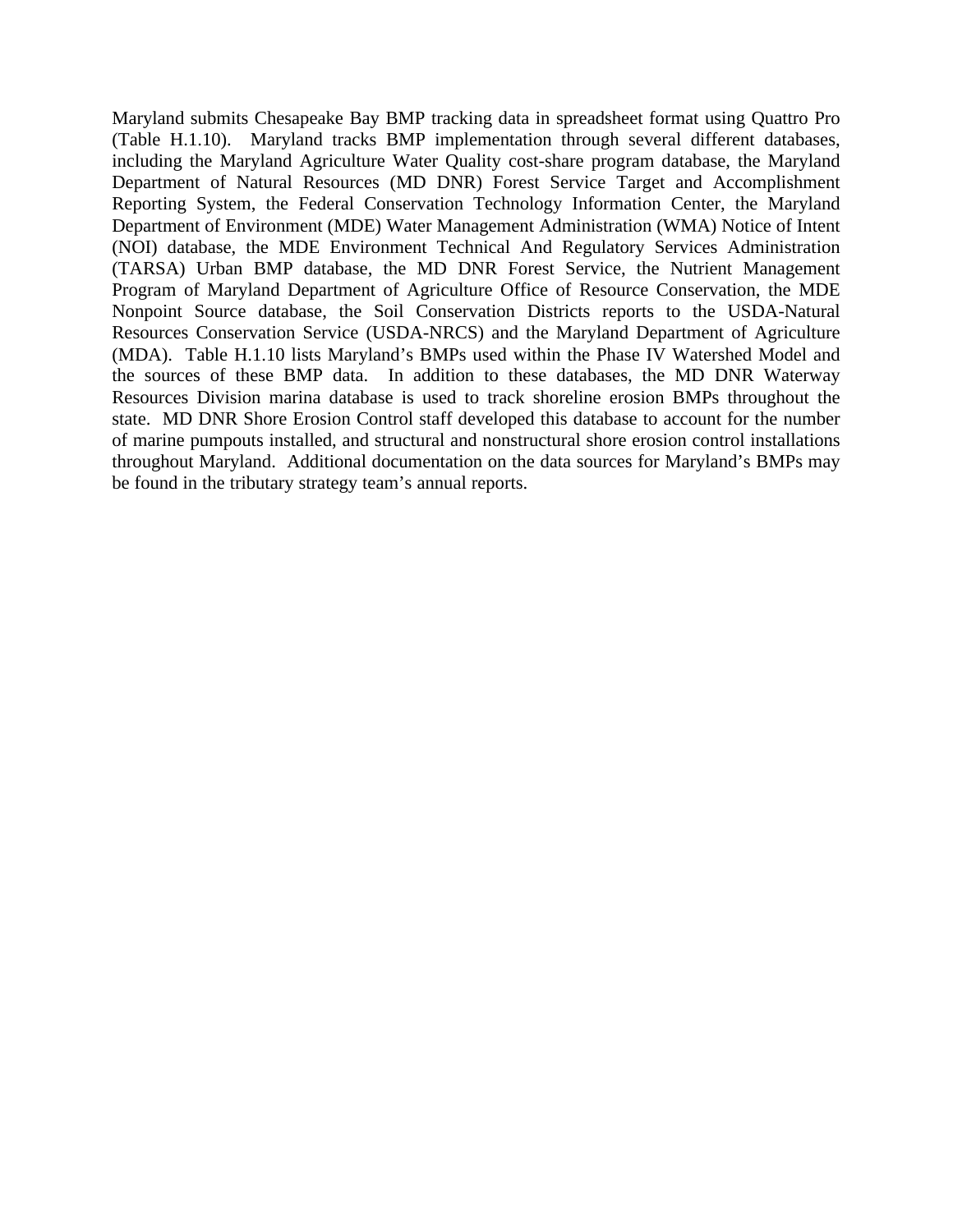| Maryland's Option<br><b>BMP Code</b> |                                               | <b>Maryland's Sources of BMP Data</b>                                      |
|--------------------------------------|-----------------------------------------------|----------------------------------------------------------------------------|
| <b>ESC</b>                           | <b>Erosion and Sediment Control</b>           | MDE WMA Notice of Intent database                                          |
| <b>ESM</b>                           | <b>Enhanced Stormwater</b><br>Management      | MDE TARSA Urban BMP database                                               |
| <b>SMR</b>                           | <b>Stormwater Management</b><br>Retrofits     | <b>MDE</b> Nonpoint Source database                                        |
| <b>SMC</b>                           | Stormwater Management<br>Conversion           | <b>MDE</b> Nonpoint Source database                                        |
| SP                                   | Septic Pumping                                | Data currently not yet available                                           |
| SD                                   | Septic Denitrification                        | <b>MDE</b> Nonpoint Source database                                        |
| <b>SC</b>                            | <b>Septic Connections</b>                     | MDE Nonpoint Source database                                               |
| <b>UNM</b>                           | <b>Urban Nutrient Management</b>              | Data currently not available                                               |
| <b>SCWQP</b>                         | <b>SCWQP</b> Implementation                   | Soil Conservation Districts reporting to<br>USDA, NRCS and MDA             |
| <b>AWMSL</b>                         | Animal Waste Management<br>Systems livestock  | MD Agricultural Water Quality<br>Cost-share program database               |
| <b>AWMSP</b>                         | Animal Waste Management<br>Systems poultry    | MD Agricultural Water Quality<br>Cost-share program database               |
| RC                                   | <b>Runoff Control</b>                         | MD Agricultural Water Quality<br>Cost-share program database               |
| <b>RHEL</b>                          | Retirement of Highly Erodible<br>Land         | MD Agricultural Water Quality<br>Cost-share program database               |
| <b>SPWF</b>                          | <b>Stream Protection with</b><br>Fencing      | MD Agricultural Water Quality<br>Cost-share program database               |
| <b>SPWOF</b>                         | <b>Stream Protection without</b><br>Fencing   | <b>MD Agricultural Water Quality</b><br>Cost-share program database        |
| <b>NMPI</b>                          | Nutrient Management Plan<br>Implementation    | Nutrient Management Program of<br>MDA Office of Resource Conservation      |
| CC                                   | Cover Crops                                   | MD Agricultural Water Quality<br>Cost-share program database               |
| BF                                   | <b>Buffers Forested</b>                       | MD DNR Forest Service Target and<br><b>Accomplishment Reporting System</b> |
| <b>BG</b>                            | <b>Buffers Grassed (agricultural</b><br>land) | MD Agricultural Water Quality<br>Cost-share program database               |
| <b>FHP</b>                           | <b>Forest Harvesting Practices</b>            | Data currently not available                                               |
| FC                                   | <b>Forest Conservation</b>                    | <b>MD DNR Forest Service</b>                                               |
| TP                                   | <b>Tree Planting</b>                          | MD DNR Forest Service Target<br>and Accomplishment Reporting System        |
| <b>CT</b>                            | <b>Conservation Tillage</b>                   | <b>Federal Conservation Technology</b><br><b>Information Center</b>        |

**Table H.1.10 List of Maryland BMPs and Data Sources**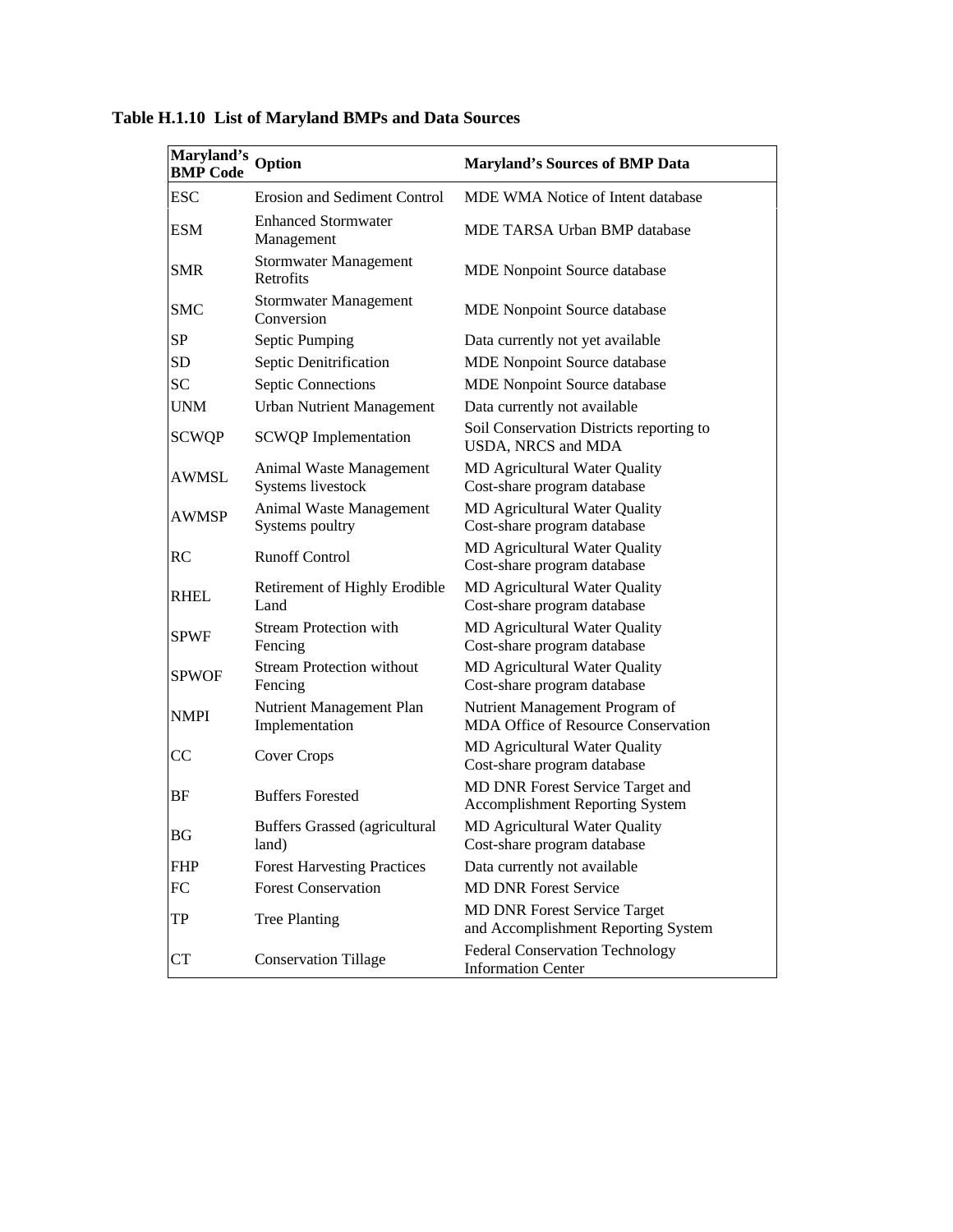Pennsylvania submits Watershed Model BMP tracking data in a Microsoft Excel spreadsheet format (Table H.1.11). For example, Pennsylvania's Watershed Model 1996 Progress Scenario BMP data were compiled from data received from the USDA Farm Service Agency (FSA), the USDA-NRCS, the Pennsylvania Game Commission, and the Pennsylvania Department of Environmental Protection (PADEP) cost-share program. BMP data from these agencies are first compiled on a county basis. Due to the differences in reporting methods used by the various agencies, the possibility exists that permanent vegetative cover, strip cropping systems, cropland protection systems, and conservation tillage practices reported by the federal and state cost-share programs may be double-counted. To avoid this problem, the acres reported under Pennsylvania's cost-share program are subtracted from the acreage reported by the federal programs. The county data were then redistributed among the Phase IV Watershed Model segments using a method similar to that previously described for the federal cost-share program.

Table H.1.11 displays Pennsylvania's BMP data per Watershed Model segment and land use. The conservation tillage column values are given in units of acres converted from conventional tillage to conservation tillage. The nutrient management column values are provided in units of cropland acres converted to nutrient management practices. These nutrient management practices include manure storage/handling and fertilizer applications at rates that agree with the agronomic needs of the land. The farm plan column provides values in acres of cropland under farm plans and covers a wide range of BMP practices. Farm plan BMP practices can be generally described as pasture and cropland management practices. The stream bank fencing column provides acreage values where stream bank fencing is implemented.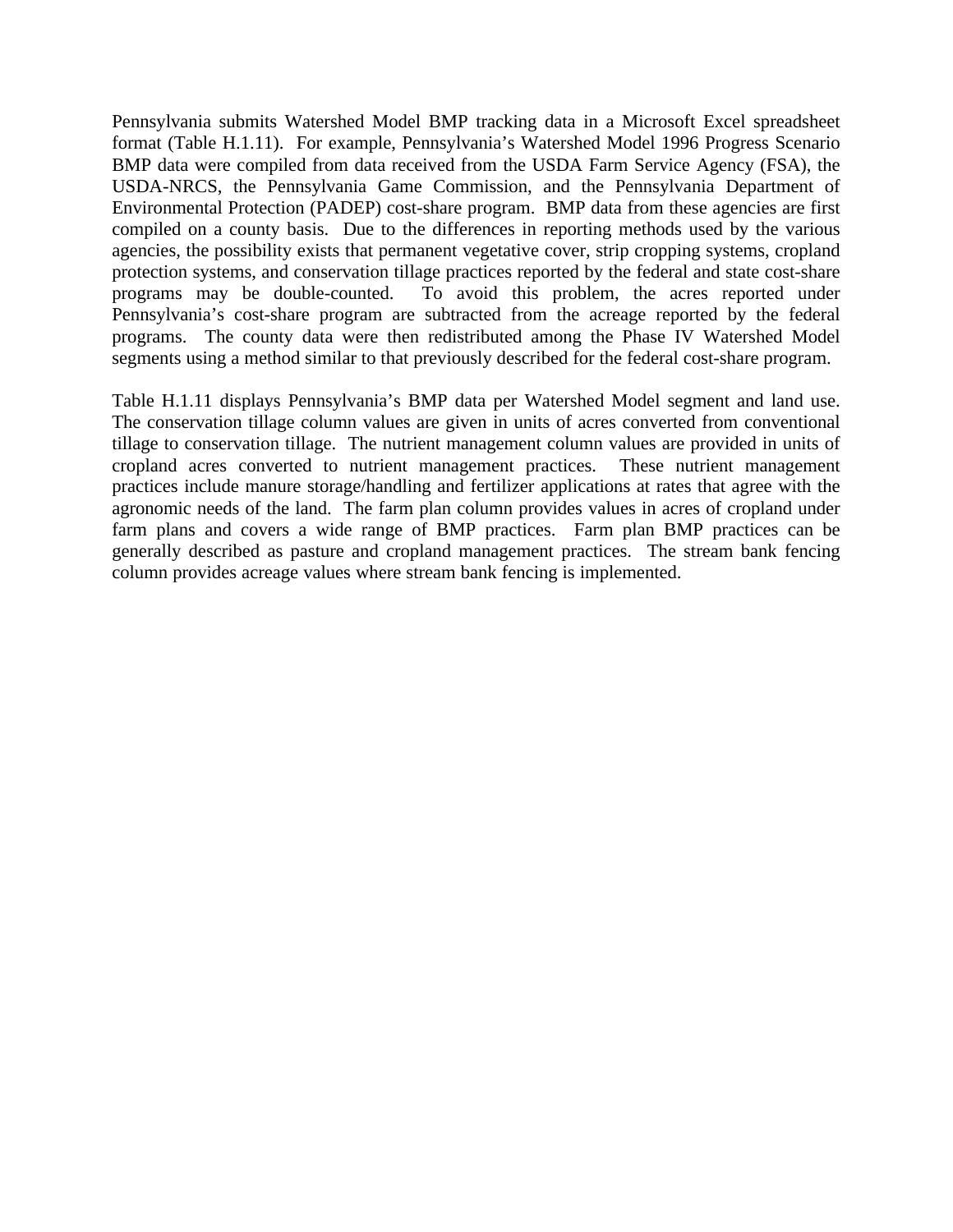| <b>WSM</b><br><b>Segment</b> | <b>Land Use</b>      | <b>Conservation</b><br>Tillage <sup>1</sup> | <b>Nutrient</b><br><b>Management</b> | <b>Farm Plan</b><br>(acres) | <b>Stream Bank</b><br><b>Fencing</b> |
|------------------------------|----------------------|---------------------------------------------|--------------------------------------|-----------------------------|--------------------------------------|
|                              |                      |                                             | (acres)                              |                             | (acres)                              |
|                              |                      |                                             |                                      |                             |                                      |
| 10                           | conventional tillage | 16137.00                                    | 5077.00                              | 15129.67                    |                                      |
| 10                           | conservation tillage |                                             |                                      | 2255.33                     |                                      |
| 10                           | hayland              |                                             |                                      |                             |                                      |
| 10                           | pasture              |                                             |                                      | 2913.00                     | 26.00                                |
| 10                           | animal waste         |                                             | 23.00                                |                             |                                      |
| 10                           | forest               |                                             |                                      |                             |                                      |
| 10                           | urban                |                                             |                                      |                             |                                      |
| 20                           | conventional tillage | 4648.00                                     | 3549.00                              | 3653.86                     |                                      |
| 20                           | conservation tillage |                                             |                                      | 261.14                      |                                      |
| 20                           | hayland              |                                             |                                      |                             |                                      |
| 20                           | pasture              |                                             |                                      | 279.00                      | 20.00                                |
| 20                           | animal waste         |                                             | 28.00                                |                             |                                      |
| 20                           | forest               |                                             |                                      |                             |                                      |
| 20                           | urban                |                                             |                                      |                             |                                      |
| 30                           | conventional tillage | 50714.60                                    | 17376.00                             | 40449.20                    |                                      |
| 30                           | conservation tillage |                                             |                                      | 14568.80                    |                                      |
| 30                           | hayland              |                                             |                                      |                             |                                      |
| 30                           | pasture              |                                             |                                      | 9600.00                     | 128.00                               |
| 30                           | animal waste         |                                             | 155.00                               |                             |                                      |
| 30                           | forest               |                                             |                                      |                             |                                      |
| 30                           | urban                |                                             |                                      |                             |                                      |

### **Table H.1.11 Example of Pennsylvania BMP Data Format**

 ${}^{1}$  given in units of acres converted from conventional tillage to conservation tillage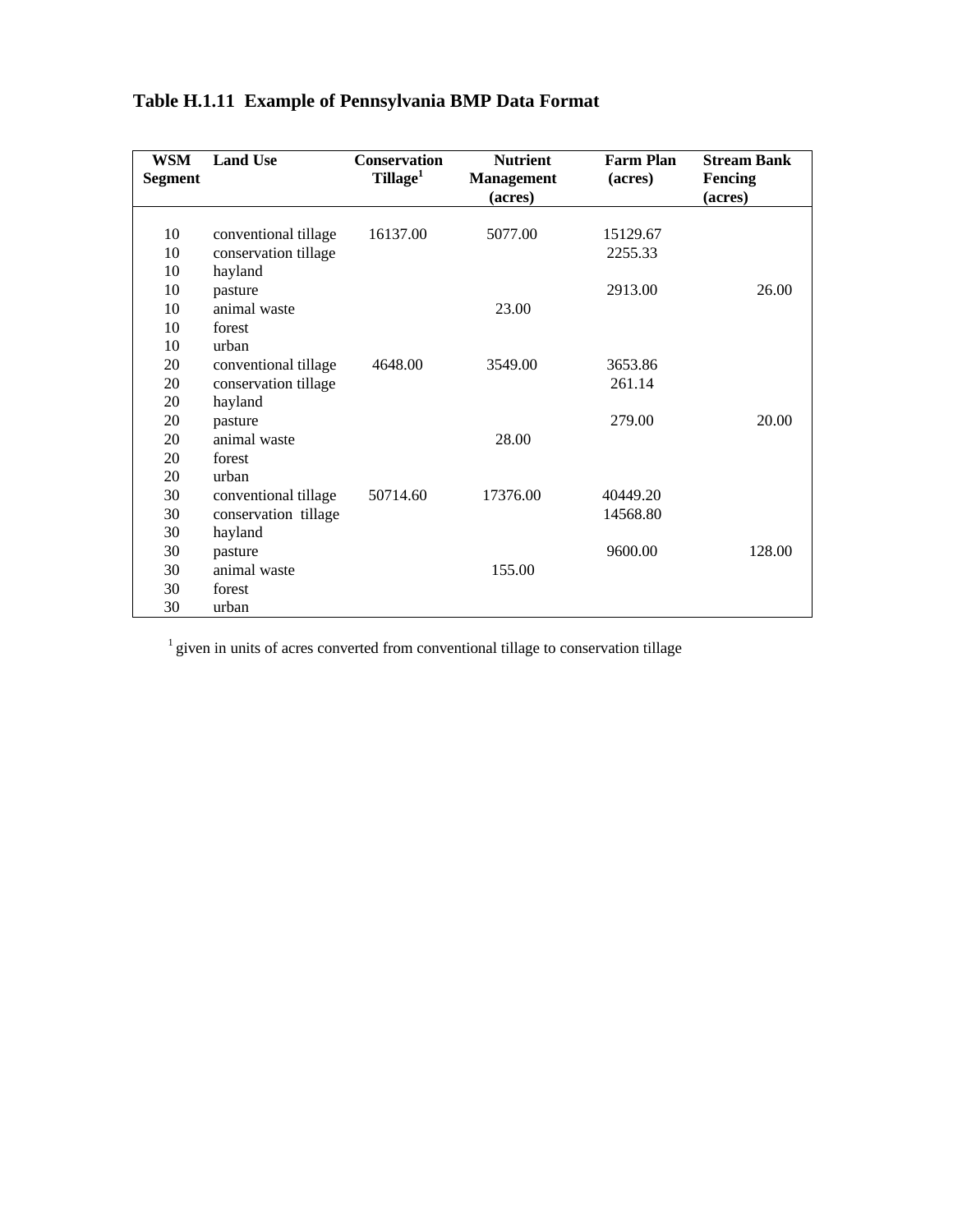Virginia submits Chesapeake Bay Watershed Model Progress Scenario BMP tracking data in comma delimited text file format (Table H.1.12). Virginia's BMP data are submitted to the Chesapeake Bay Program Office on a Watershed Model segment basis. Several sources are used in Virginia to obtain BMP data but the majority of the data are obtained through the Virginia Agricultural cost-share program BMP database. This Virginia cost-share program is administered through local Soil and Water Conservation Districts. As part of the cost-share program, each Soil and Water Conservation District is required to make quarterly reports of BMP implementation to the Virginia Department of Conservation and Recreation in a database format. This database includes the latitude and longitude of each BMP implemented and is easily translated into Watershed Model segments. The cost-share program database is supplemented with data from an extensive Virginia farm operator survey of BMP implementation without state or federal cost-share assistance. Conservation tillage information is derived from CTIC data. Nutrient management data are provided from a Virginia Department of Conservation and Recreation database, which includes information on all nutrient management plans written or approved by state nutrient management specialists. During Virginia's Tributary Strategy development process, agricultural specialists at the local level verified all of these data.

Urban BMP implementation data were also collected from participating localities during the tributary strategy development process. These data include erosion and suspended sediment control, storm water management retrofits, urban nutrient management, and septic pumping. Data are typically collected on a county basis and are aggregated to Watershed Model segments on a proportional basis. Shoreline erosion protection data are taken from a study on highly erodible shoreline and BMP implementation in the Virginia portion of the Chesapeake Bay. The source of the forest harvesting data is the Virginia Department of Forestry.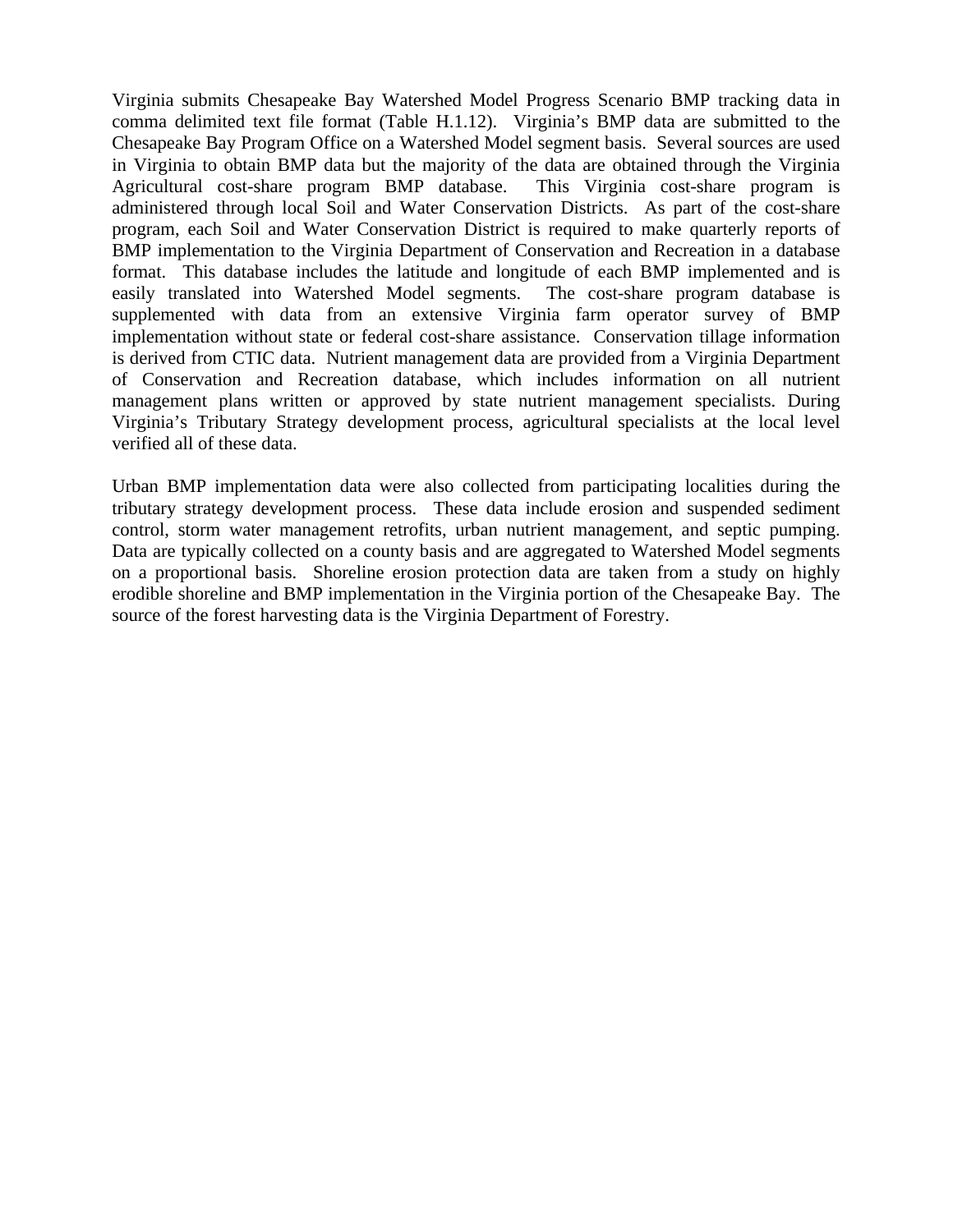| <b>BMP</b> Treatment             | <b>Units</b> | <b>Model</b>   | Model              | Model              | Sum of                |
|----------------------------------|--------------|----------------|--------------------|--------------------|-----------------------|
|                                  |              | Segment 170    | <b>Segment 200</b> | <b>Segment 220</b> | <b>Potomac Basin</b>  |
|                                  |              |                |                    |                    | <b>Model Segments</b> |
|                                  |              |                |                    |                    |                       |
| conservation tillage             | acres        | 270            | 20,854             | 23,855             | 156,533               |
| farm plans                       | acres        | 1,386          | 69,551             | 68,497             | 392,139               |
| nutrient management              | acres        | 1,322          | 73,469             | 17,712             | 276,471               |
| highly erodible land retirement  | acres        | 535            | 3,126              | 2,716              | 23,133                |
| grazing land protection          | acres        | 1,200          | 16,400             | 4,242              | 36,609                |
| stream protection                | acres        | $\Omega$       | 708                | 925                | 3,298                 |
| stream fencing                   | linear feet  | $\Omega$       | 9,959              | 206                | 167,328               |
| stream protection                | linear feet  | $\Omega$       | 469                | $\Omega$           | 14,012                |
| cover crops                      | acres        | 43             | 5,581              | 161                | 19,643                |
| grass filter strips              | acres        | 313            | 2,981              | 858                | 11,483                |
| woodland buffer filter area      | acres        | 4              | 298                | 97                 | 900                   |
| forest harvesting                | acres        | 233            | 2,215              | 591                | 8,378                 |
| animal waste control facilities  | systems      | $\Omega$       | 72                 | 3                  | 212                   |
| poultry waste control facilities | systems      | 2              | 232                | 1,152              | 4,907                 |
| loafing lot management           | systems      | 0              | 5                  | 446                | 1,851                 |
| erosion and sediment control     | acres        | 3              | 272                | 1,402              | 6,199                 |
| urban SWM/BMP retrofits          | acres        | 0              | $\theta$           | 489                | 1,965                 |
| urban nutrient management        | acres        | 2              | 161                | 791                | 16,398                |
| septic pumping                   | systems      | $\Omega$       | $\Omega$           | 15                 | 72                    |
| shoreline erosion protection     | linear feet  | $\overline{0}$ | 0                  | $\overline{0}$     | 9,575                 |

### **Table H.1.12 Example of Virginia BMP Data**

The District of Columbia reports BMP implementation in both a text file and hard copy printout (Table H.1.13). Data submitted by the District of Columbia is taken from DC's BMP implementation programs. Stormwater management implementation databases are groundtruthed within the District and these databases include information on the type, location, status, and drainage area of stormwater management facilities. Site inspections are conducted by the Soil Resources Management Division (Department of Consumer and Regulatory Affairs) to verify the presence of each BMP, thereby obtaining an accurate accounting of all urban BMPs implemented within a given year.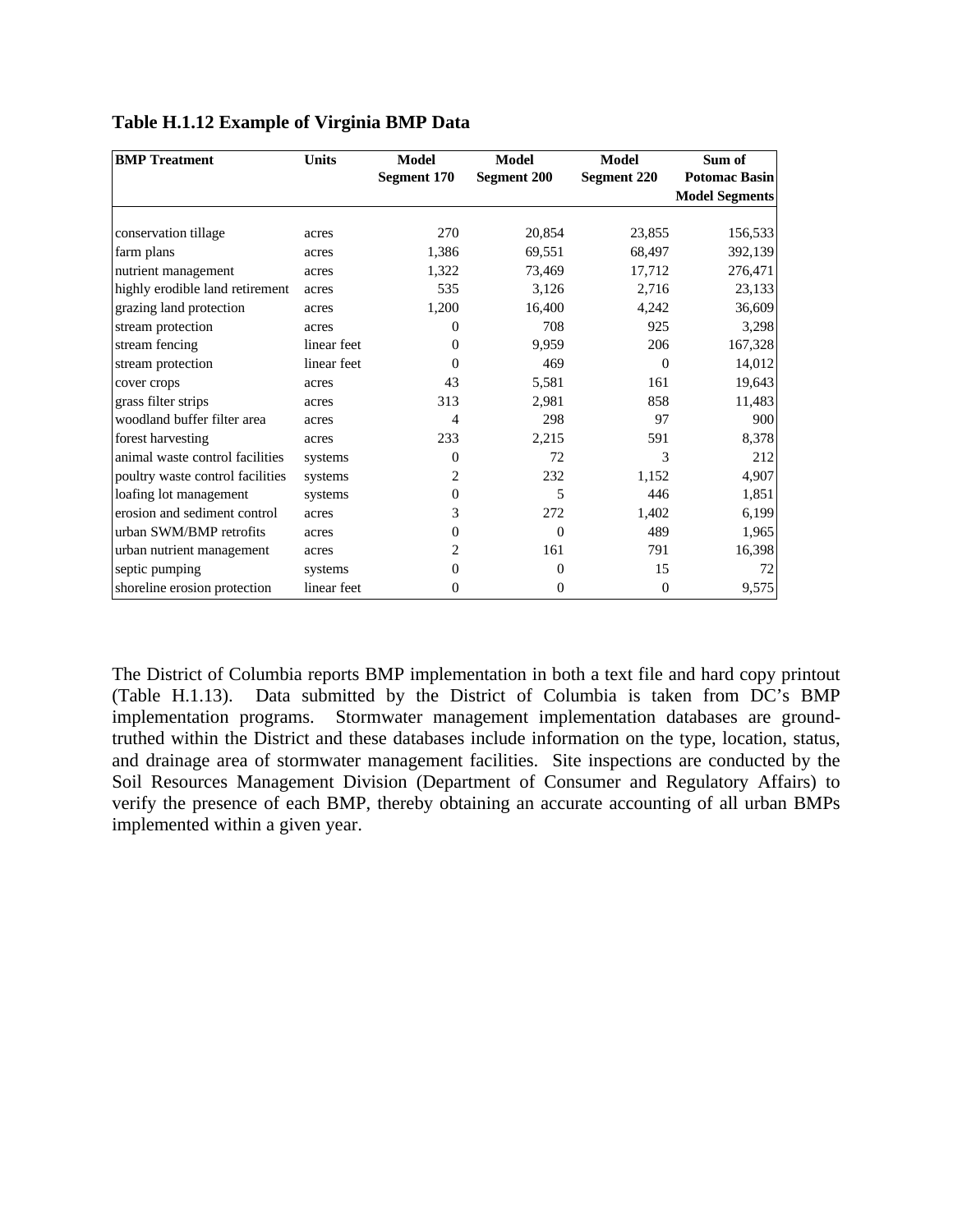## **Table H.1.13 Example of District of Columbia's BMP Data**

| <b>BMP</b>             | Number of      | <b>Acres Treated</b> | Year |
|------------------------|----------------|----------------------|------|
|                        | <b>BMPs</b>    | <b>Treated</b>       |      |
| dry pond (extended)    | $\mathbf{1}$   | 10.00                | 1988 |
| dry pond (extended)    | $\overline{2}$ | 17.40                | 1991 |
|                        | $\overline{2}$ | 27.60                | 1992 |
| dry pond (extended)    |                | 0.69                 | 1991 |
| wet ponds              | 1              |                      |      |
| infiltration trenches  | 1              | 0.16                 | 1988 |
| infiltration trenches  | $\overline{2}$ | 0.86                 | 1989 |
| infiltration trenches  | $\mathbf{1}$   | 0.34                 | 1990 |
| infiltration trenches  | 3              | 1.67                 | 1991 |
| infiltration trenches  | $\overline{2}$ | 2.11                 | 1992 |
| infiltration trenches  | $\overline{2}$ | 0.67                 | 1993 |
| infiltration trenches  | 1              | 0.25                 | 1994 |
| oil/grit               | 17             | 18.54                | 1988 |
| oil/grit               | 3              | 4.15                 | 1989 |
| oil/grit               | $\overline{4}$ | 3.51                 | 1990 |
| oil/grit               | 10             | 11.27                | 1991 |
| oil/grit               | 3              | 2.30                 | 1992 |
| oil/grit               | $\overline{c}$ | 1.10                 | 1993 |
| sand filters           | $\overline{2}$ | 2.40                 | 1988 |
| sand filters           | 24             | 21.42                | 1989 |
| sand filters           | 24             | 25.87                | 1990 |
| sand filters           | 22             | 26.65                | 1991 |
| sand filters           | 9              | 7.46                 | 1992 |
| sand filters           | 14             | 12.46                | 1993 |
| sand filters           | 18             | 19.19                | 1994 |
| sand filters           | $8\,$          | 12.85                | 1995 |
| underground detention  | 3              | 1.45                 | 1988 |
| (i.e. oversized pipes) |                |                      |      |
| underground detention  | $\overline{2}$ | 12.00                | 1990 |
| (i.e. oversized pipes) |                |                      |      |
| underground detention  | 3              | 9.75                 | 1991 |
| (i.e. oversized pipes) |                |                      |      |
| underground detention  | 1              | 0.74                 | 1992 |
| (i.e. oversized pipes) |                |                      |      |
| underground detention  | $\mathbf{1}$   | 2.51                 | 1993 |
| (i.e. oversized pipes) |                |                      |      |
| water quality inlets   | 2              | 2.53                 | 1988 |
| water quality inlets   | 1              | 9.40                 | 1990 |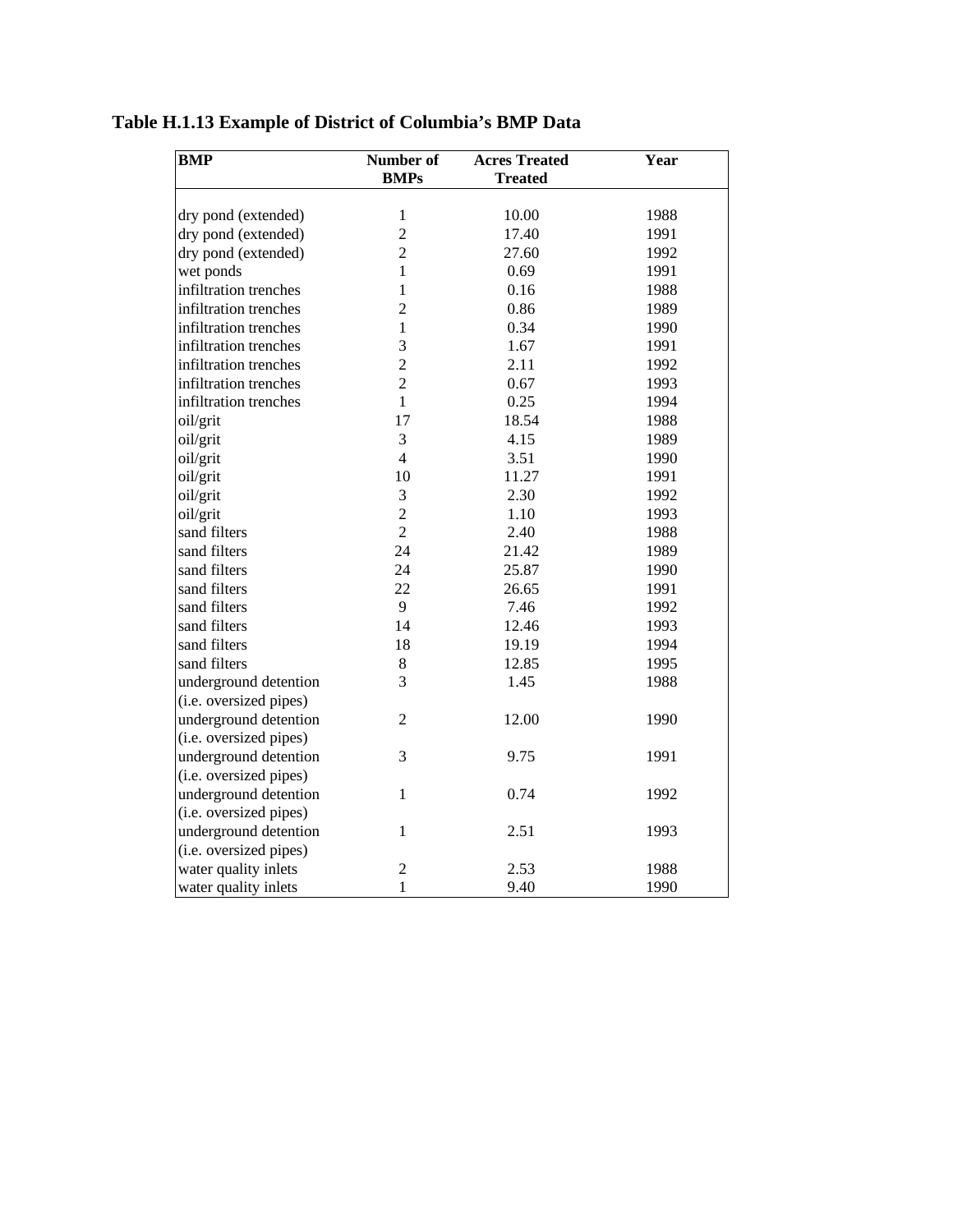Data from all jurisdictions are converted to MS Excel format before being imported into an MS ACCESS 2.0 database. This BMP database is part of the Chesapeake Bay Information Management System (CIMS). For Watershed Model segments that contain portions of more than one state, the data are aggregated into one model segment by adding the acres associated with each model BMP in each model segment. When all the BMP tracking data has been processed, it is then applied in the Phase IV Watershed Model (Figure H.1.1, Box C).

**Section H.1.3 Land Use Conversions (Figure H.1.1, Box D)**



Some BMPs involve a change in land use, for example - highly erodible land (HEL) in cropland is retired and converted to pasture. Land use conversions are a significant portion of BMP nutrient reductions in the Chesapeake Bay Watershed and are simulated directly in the Phase IV Watershed Model as a change in land use area. Data for land use conversions of conventional tillage to conservation tillage are developed through county level CTIC data for each simulation year. Other land use conversions such as forest buffers and urban forestry are tracked in the state BMP data bases.

For those land use conversions tracked throughout the watershed, including signatory and nonsignatory states, the primary data sets consist of information from Conservation Technology Information Center. Other data include land use change BMPs tracked through state implementation grants and USDA Farm Services Agency's BMP installations. Table H.1.14 lists those categories that create land use changes.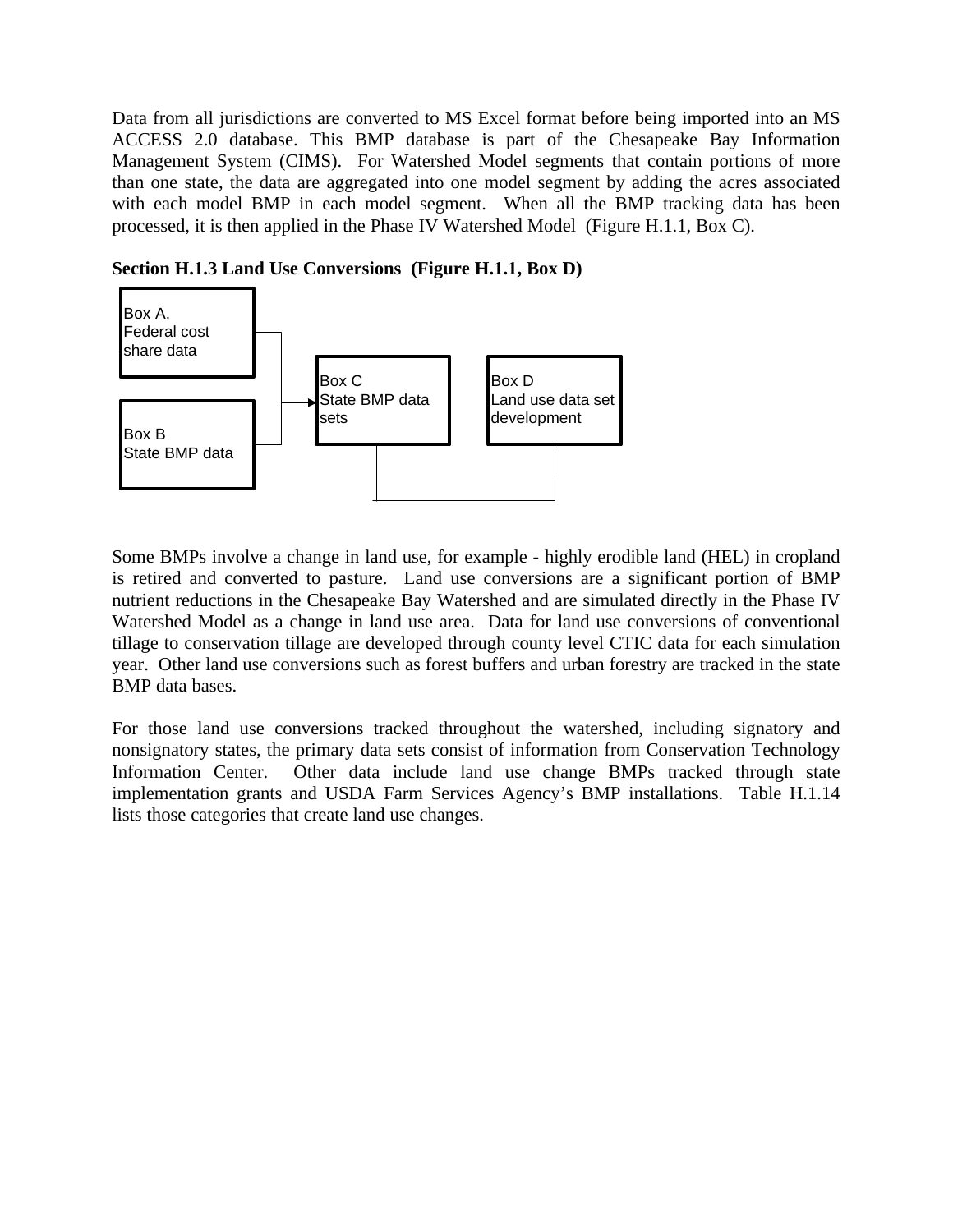| <b>BMP</b> Type                           | <b>Land Use Change</b>                       |
|-------------------------------------------|----------------------------------------------|
| <b>Conservation Reserve Program (CRP)</b> | cropland to pasture                          |
| forest conservation                       | pervious urban to forest                     |
| forest/grass buffers                      | cropland to forest/pasture                   |
| tree planting                             | cropland/pasture to forest                   |
| conventional tillage/conservation tillage | conventional tillage to conservation tillage |

### **Table H.1.14 BMP Practices resulting in a Land Use Change**

#### **Land use Conversions from Conventional Tillage to Conservation Tillage**

In the Phase IV Watershed Model, conservation tillage is tracked on an annual basis to reflect increases or decreases that occur in tillage management. Acreage in conservation tillage for each of the six Chesapeake Bay basin states was obtained through the Conservation Technology Information Center (CTIC). CTIC provides annual data sets for each state showing the acres of cropland planted using conservation tillage.

CTIC collects these data in an annual survey conducted on a county-by-county basis by USDA Natural Resources Conservation Service offices, and soil and water conservation districts to track tillage systems used on annually planted crops. The acreage for "Total Cropland Planted" and "Total Cropland Planted Using Conservation Tillage" major data categories is tracked by the CTIC surveys and used by the Chesapeake Bay Program. Within this CTIC data set, conservation tillage is further broken down into the following major data subcategories; "15-30 Percent Residue Tillage," "Under 15 Percent Residue Tillage," "Mulch Tillage," and "No-Till Tillage." Tillage methods and acreage for the following crop types are estimated by the annual surveys: corn full season and double cropped; small grain fall and spring seeded; soybeans full season and double cropped; cotton; grain sorghum full season and double cropped; forage crops; and other crops.

Once the Chesapeake Bay Program obtains these data, a CTIC software program (CEDAR) is used to organize the data into a new data set that includes "Total Tillage" (all acres planted, including those planted by conservation tillage) and "Conservation Tillage" (all acres planted using conservation tillage) for each county. This data set includes the following crops: corn full season; small grain fall and spring seeded; soybeans full season; cotton; grain sorghum full season; forage crops; and other crops. To eliminate double counting of acres, the double cropped acres are not included in this data set. Forage is included, since at the planting stage it responds more like tilled cropland in the first season of growth.

This data set is normalized to the cropland areas represented in the Phase IV Watershed Model by adding all acres of the above crops for both "Total Tillage" and "Conservation Tillage," and then dividing "Conservation Tillage" by "Total Tillage" to get "Percent Conservation Tillage" for each county. This percent value is then used to adjust conservation and conventional tillage within each county of the Chesapeake Bay Program Land Use data set. This adjustment is made within the data set by multiplying the "Percent Conservation Tillage" by the total cropland (less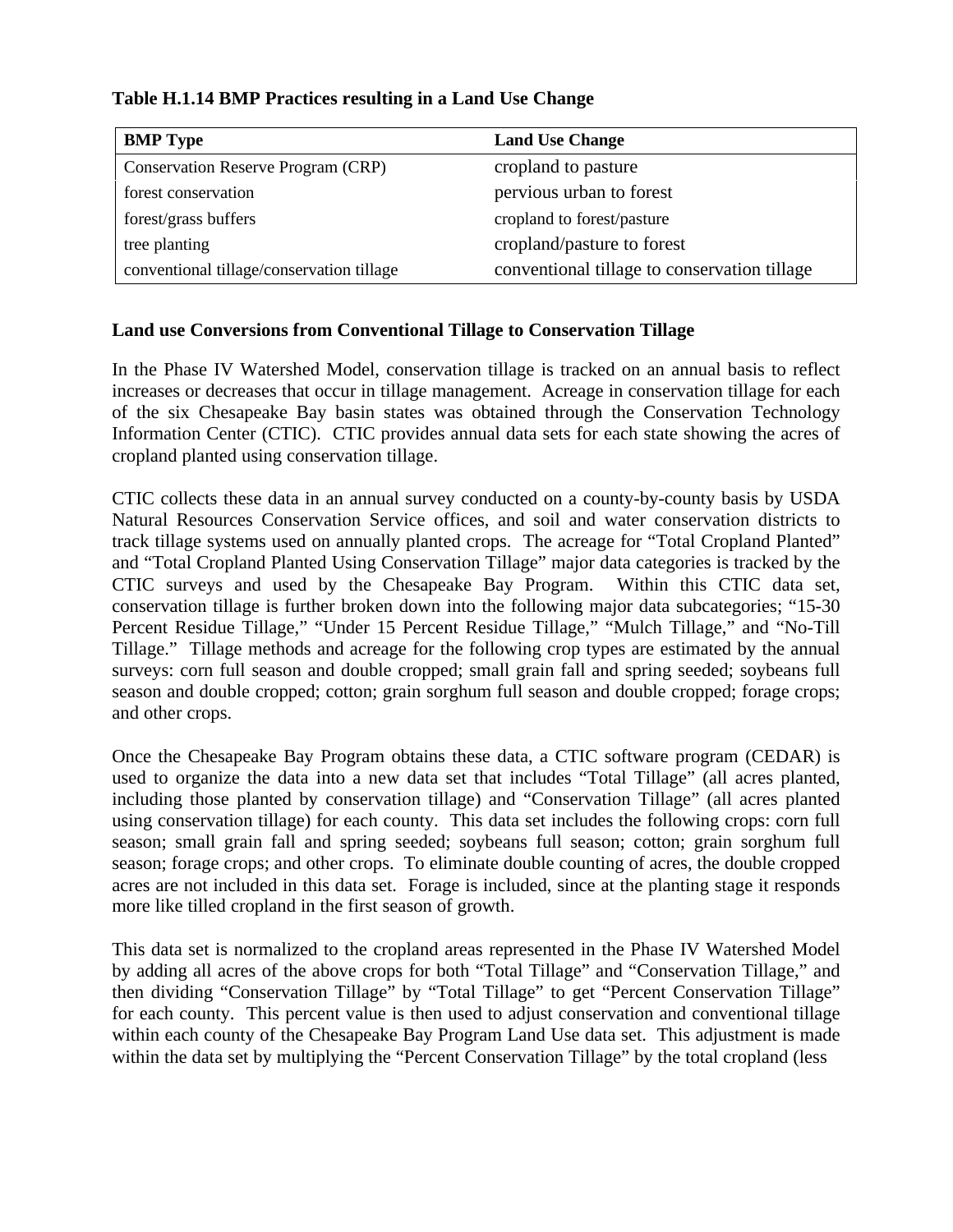hayland) for each county to get the acres of conservation tillage in each county. The difference between total cropland (less hayland) and conservation tillage is the conventional tillage acres. Both conservation and conventional tillage acres are multiplied by the percent of county in each Phase IV Watershed Model segment. These county values are added to obtain both conservation and conventional tilled acres within each model segment.

Figure H.1.3 shows the amount of conservation tillage compared to the amount of conventional tillage as modeled by the Phase IV Watershed Model. The Chesapeake Bay Watershed, in 1985 had more conservation tillage than conventional. By the year 2000, it is projected that conservation tillage will have been implemented on even more acres. The trend of decreasing conventional tillage and increasing conservation tillage practice is also evident in Figure H.1.4 on a national basis.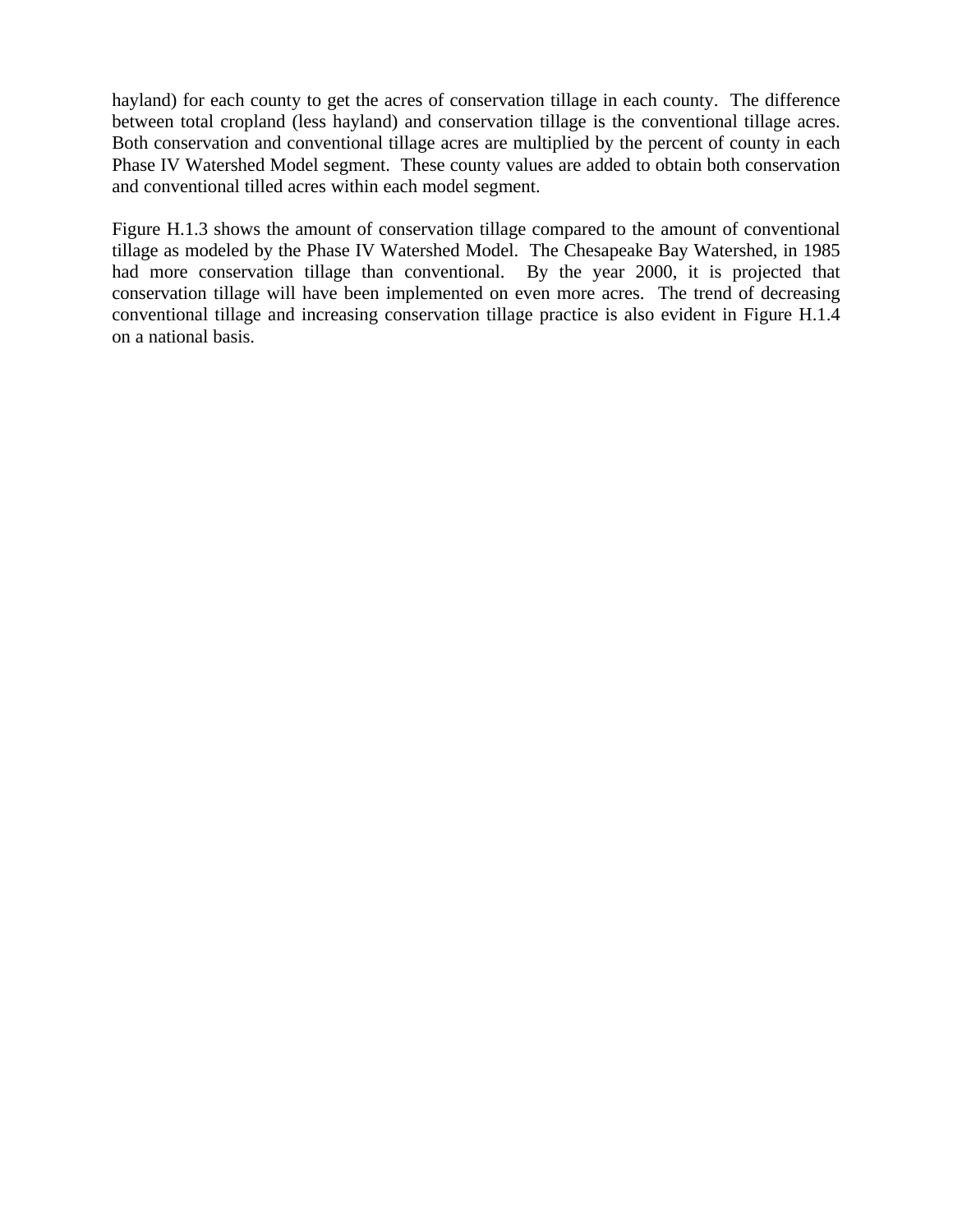



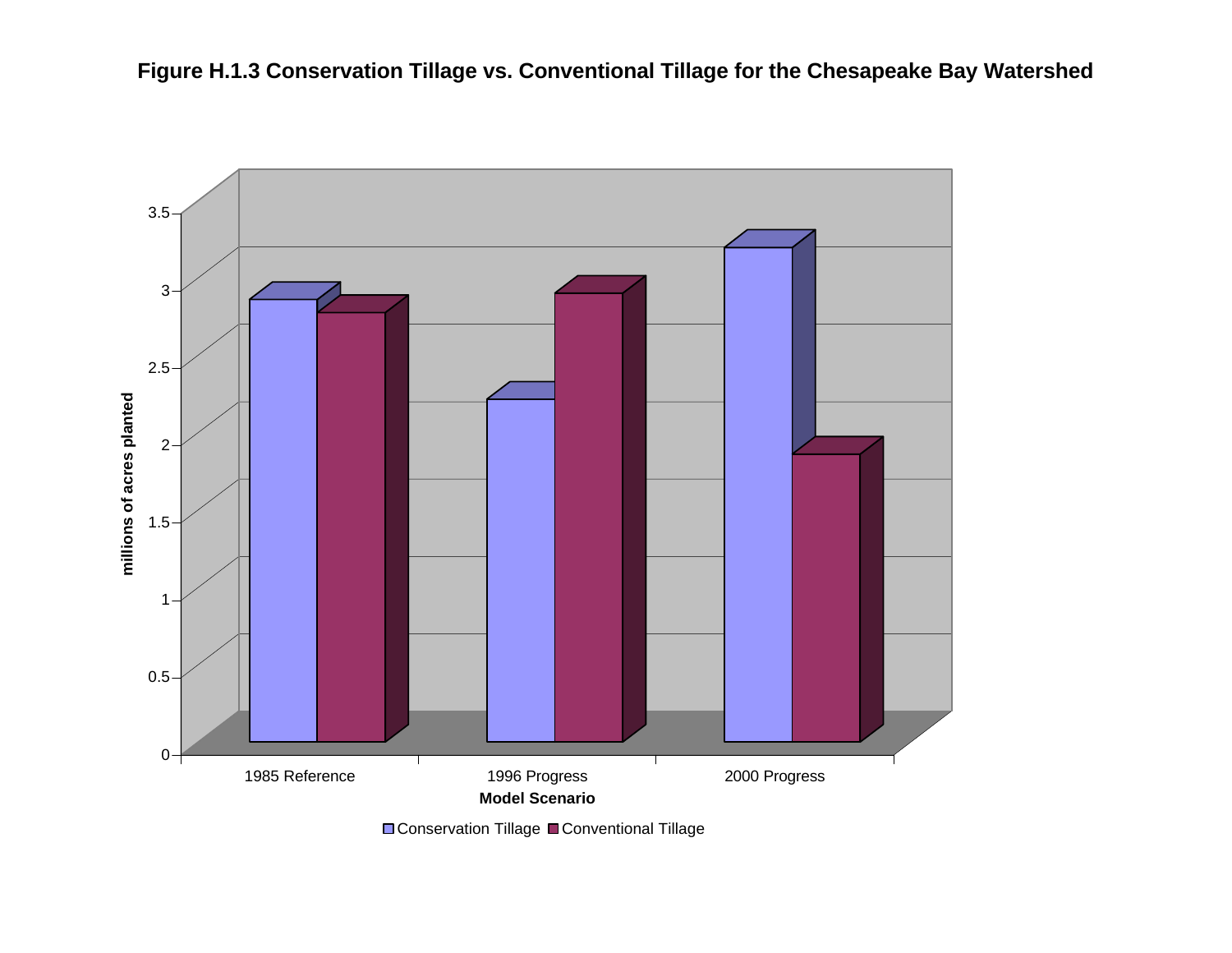**Figure H.1.4 Conservation Tillage vs. Conventional Tillage for the United States (http://ctic.purdue.edu/survey)**



**□ Conservation Tillage ■ Conventional Tillage**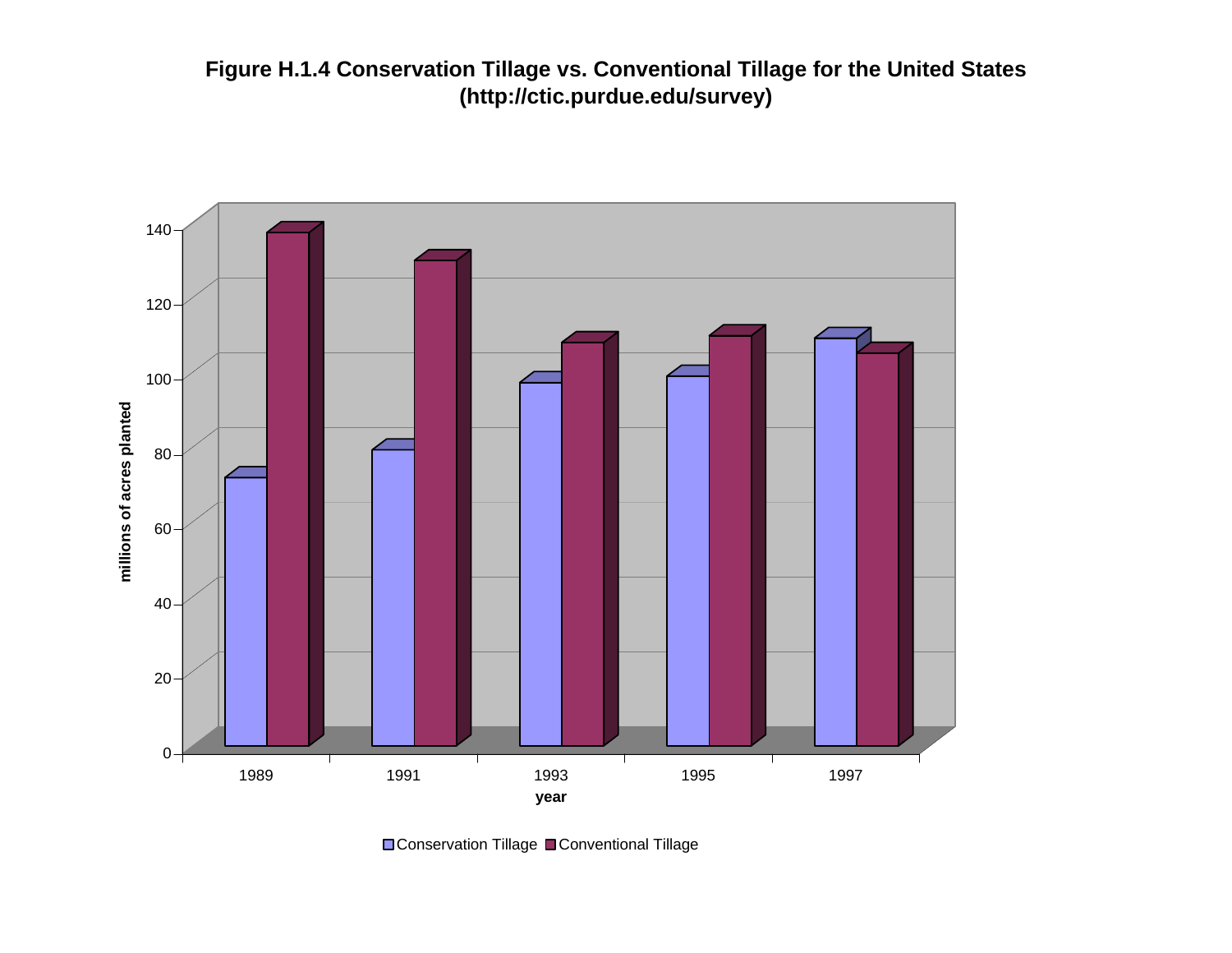### **Section H.2 IMPLEMENTATION OF NUTRIENT MANAGEMENT BMP APPLICATION RATES AND BMP NUTRIENT REDUCTION EFFICIENCY RATES**



The Phase IV Watershed Model simulates BMP nutrient reductions by land use conversions (i.e. conventional tillage to conservation tillage), application of BMP nutrient reduction efficiencies, and nutrient management. The following sections describe how the effects of BMPs are simulated within the Phase IV Watershed Model, lists BMPs identified by current tributary strategies, and includes the range of nutrient reduction efficiency values used within the Phase IV Watershed Model.

### **Section H.2.1 BMPs Involving Land Use Conversion (Figure H.1.1, Box E)**

Land use conversions within all Chesapeake Bay basin jurisdictions are accounted for through the use of the Phase IV Watershed Model through a land use acreage change from one land use to another. Because the Phase IV Watershed Model simulates only a total acreage value for each model segment, any land use changes must be averaged over the total land use acreage and then applied to the total acreage value within a model segment.

Land use conversions simulated by the Chesapeake Bay Watershed Model are forest/grass buffers, conservation reserve program, forest conservation, tree planting, and changing conventional tillage to conservation tillage. These land use conversions occur on the land through the conversion of cropland to conservation reserve program acres, urban land to forest (through forest conservation), urban land to forest (through tree planting programs), conventional tillage to conservation tillage, and urban or cropland to forest/grass buffers. A final land use conversion (used only by Maryland) is highly erodible land to pasture. Implemented land use conversions cause nutrient load reductions because they change the edge-of-stream loading rate into a lower rate thereby reducing nutrient and suspended sediment loads delivered to the Bay.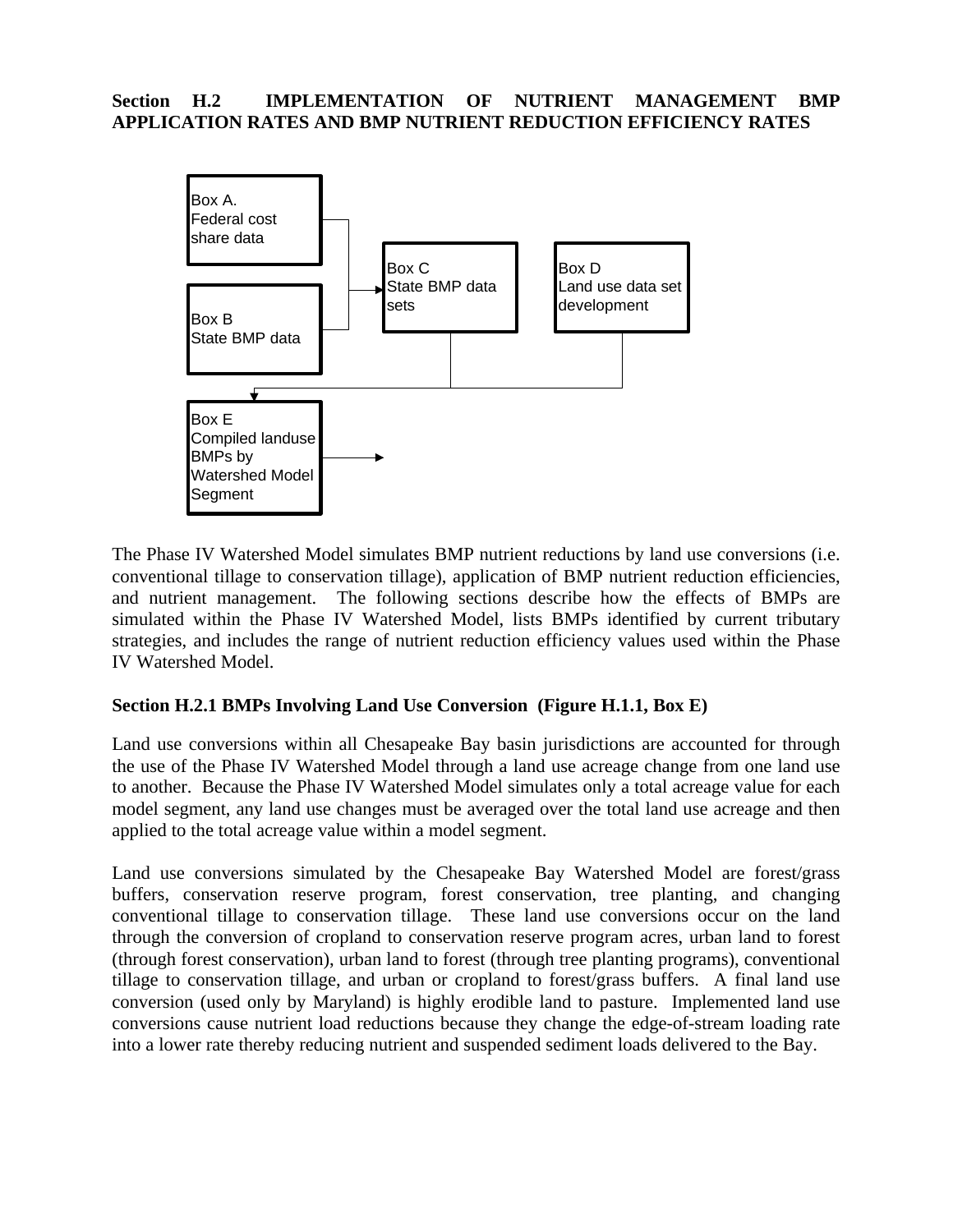### **Section H.2.1.1 Conservation Reserve Program**

Authorized by the Amended Food Security Act of 1985, the Conservation Reserve Program (CRP) is a voluntary program that offers annual land rental and incentive payments to farmers establishing conservation practices and planting permanent vegetative cover for 10-15 years. The program encourages farmers to convert highly erodible cropland to grass and trees. In 1997, revisions were made to the Conservation Reserve Program stating that only croplands that are used to grow commodities, or marginal pastures that are either enrolled in the Water Bank Program or suitable for use as forested riparian buffers are eligible for the program. In addition, croplands must either be: highly erodible; considered cropped wetland; devoted to highly beneficial environmental practices (i.e. riparian buffers, filter strips, etc.); subject to scour erosion; or be in a national or state Conservation Reserve Program priority area.

In most cases, it is not possible to determine if land is converted to grass or trees, so it is assumed that all acres are planted to grass. In Virginia, critical areas may be converted to forest through a state program. In this case, the areas of converted cropland to forest are known, which allows this conversion to forest to be applied in the Phase IV Watershed Model.

### **Section H.2.1.2 Forest Conservation**

Forest conservation land use conversion is based upon estimates in the amount of forest land saved between 1993 and 2000 as a result of Maryland's Forest Conservation Act. Incorporation of forest conservation practices consist of a land use conversion from developed land (pervious urban) to forest. Maryland's Forest Conservation Act helps to maintain and enhance forest cover by requiring the identification of priority areas for forest retention, setting guidelines for development that require the retention of 15-50 percent of the forested area, and replanting of cleared areas. Priority areas are designated as 100-year flood plains, intermittent and perennial streams and their buffers, steep slopes, and critical habitats. This BMP reduces deforestation created by urban development by requiring that a certain percentage of developed land remain as forested land.

The substitution of forest land for what would otherwise be urban land is best understood within the context of how the Phase IV Watershed Model projects land use. For any year other than 1990, the year of the Chesapeake Bay Program land use data base, land use is projected forward or backward based on population. As population increases within a model segment, urban land use area increases proportional to the 1990 urban land use and population, and the land uses of forest and agriculture, proportionally decrease. Forest Conservation Act BMPs reduce this constant rate of urbanization as projected through population growth.

### **Section H.2.1.3 Tree Planting**

The tree planting BMP includes any tree plantings on any site except those along rivers and streams. Plantings along rivers and streams are considered riparian buffers and are treated differently. The definition of tree planting does not include reforestation. Reforestation replaces trees removed during timber harvest and does not result in an additional nutrient reduction or an increase in the forest acreage.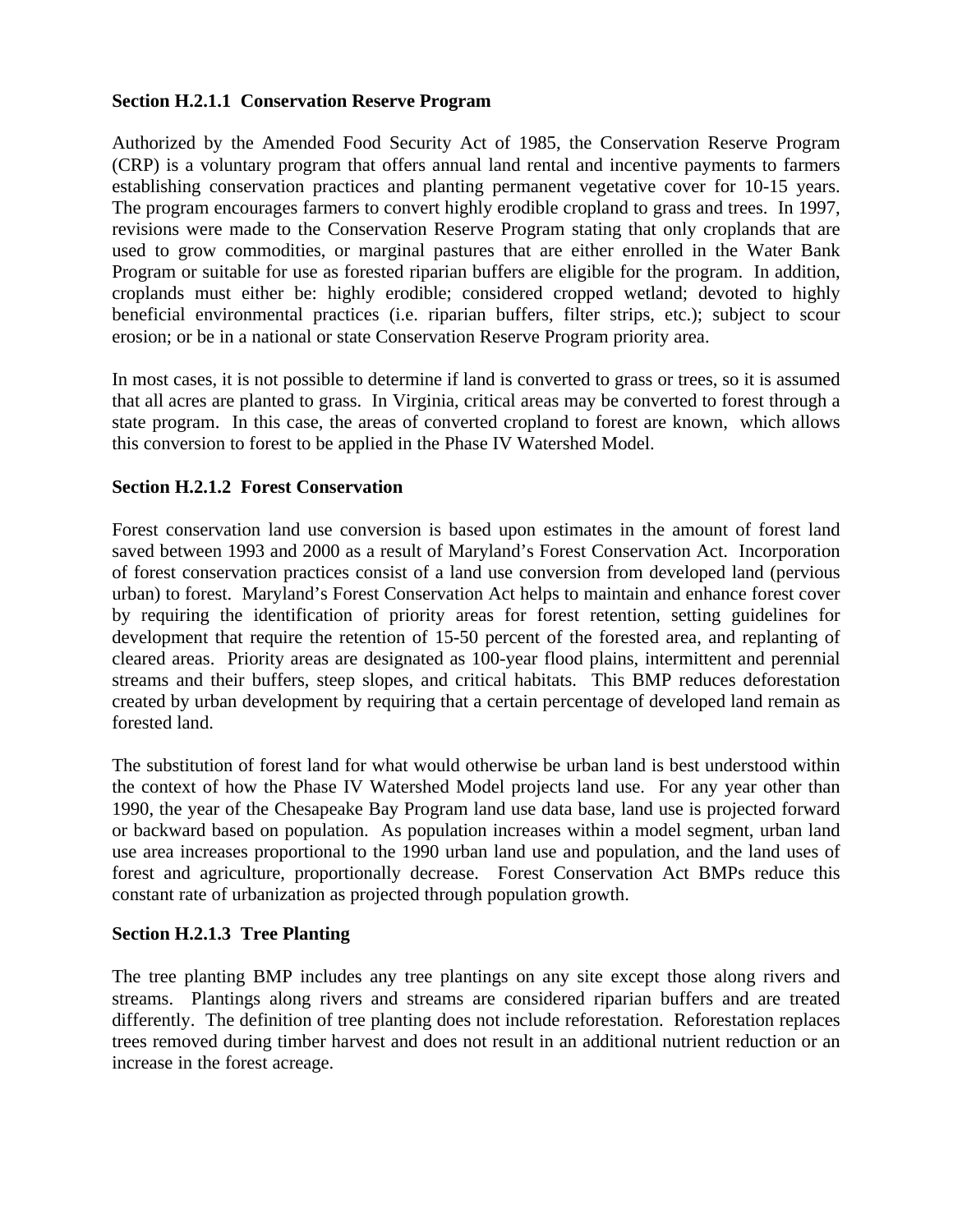#### **Section H.2.1.4 Conservation Tillage**

Conservation tillage involves planting and growing crops with minimal disturbance of the surface soil using a non-inversion plowing technique and maintaining a 30 percent minimum crop residue cover on the soil surface. No-till farming is a form of conservation tillage in which the crop is seeded directly into slits cut into the soil, therefore, no tillage of the soil surface is needed. Minimum tillage farming involves some disturbance of the soil surface, but maintains a minimum of 30 percent crop residue on the surface. Research has shown that with at least 30 percent of the crop residue remaining at the time of planting, the amount of erosion and resultant nutrient loss are substantially reduced.

Conservation tillage is a land use simulated by the Phase IV Watershed Model. Conservation tillage involves a simple land use change in the land acreage cover between conventional and conservation tillage. Each Watershed Model segment acre in conservation tillage is determined annually using Conservation Technology Information Center county level data.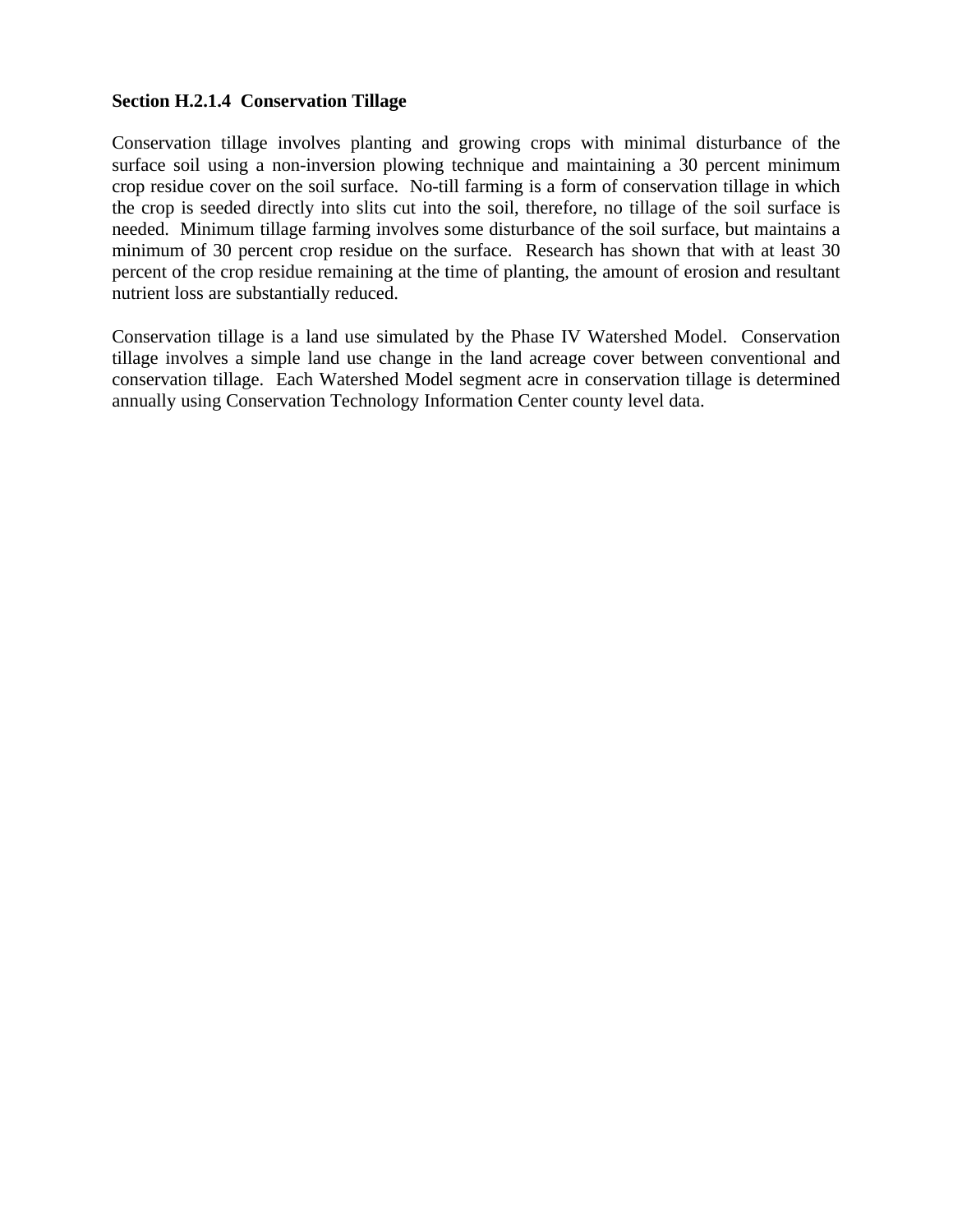#### **Section H.2.1.5 Forest and Grass Buffers**

Buffers, which are linear strips of vegetation along rivers and streams, help to filter nutrients, sediment, and other pollutants carried in runoff, as well as excess nutrients in groundwater. If signatory States report buffer BMPs implemented in linear feet, buffers are assumed to be 100 feet wide on a streamside. Based on this buffer width, nutrient reductions in the Phase IV Watershed Model are assumed to be two acres of upgradient land treated for each buffer acre. If signatory States report buffer BMPs implemented as acres treated, then the buffer nutrient reduction efficiency is directly applied to the reported land use.

Forest and grass buffers are incorporated into the Phase IV Watershed Model simulation in two ways. Forest/grass buffers include both a land use conversion on the riparian area and a land use load reduction from upgradient land. Forest buffer land use conversion is a change in land use from cropland to forest. Grass buffer land use conversion is a change from cropland to pastureland.

Buffers also reduce nutrient loads from land adjacent to, and upgradient from, the buffer. Although soil types, vegetative type, width of buffer, and other factors alter the buffer's effectiveness, it is assumed that an acre of forest or grass buffer reduces loads from 2 acres of land adjacent to, and upgradient from the buffer.

The tracking of buffer BMPs is calculated according to buffer area. The Chesapeake Bay Program Office assume one buffer acre for every 435.6 linear feet of riparian buffer (assumed to be 100 feet wide). Land adjacent to the buffer are assumed to be cropland in Virginia, Maryland, and Pennsylvania, and urban land in the District of Columbia, unless otherwise specified. In Pennsylvania, Virginia, and the District of Columbia, forested buffers are estimated to reduce the nitrogen load by 57 percent and both the phosphorus and suspended sediment loads by 70 percent on upgradient agricultural, and urban land uses. Grass buffers are estimated to reduce the upgradient nitrogen load by 43 percent, and the phosphorus and suspended sediment loads by 53 percent.

It is assumed that a certain percentage of stream miles within urban pervious and urban impervious land uses are impractical for buffer implementation. These assumptions are included in the Phase IV Watershed Model by removing 100 percent of the urban impervious and 50 percent of the urban pervious stream miles from buffer eligibility.

In Maryland the efficiencies of forest or grass buffers are estimated for each tributary basin as described in Table H.2.1.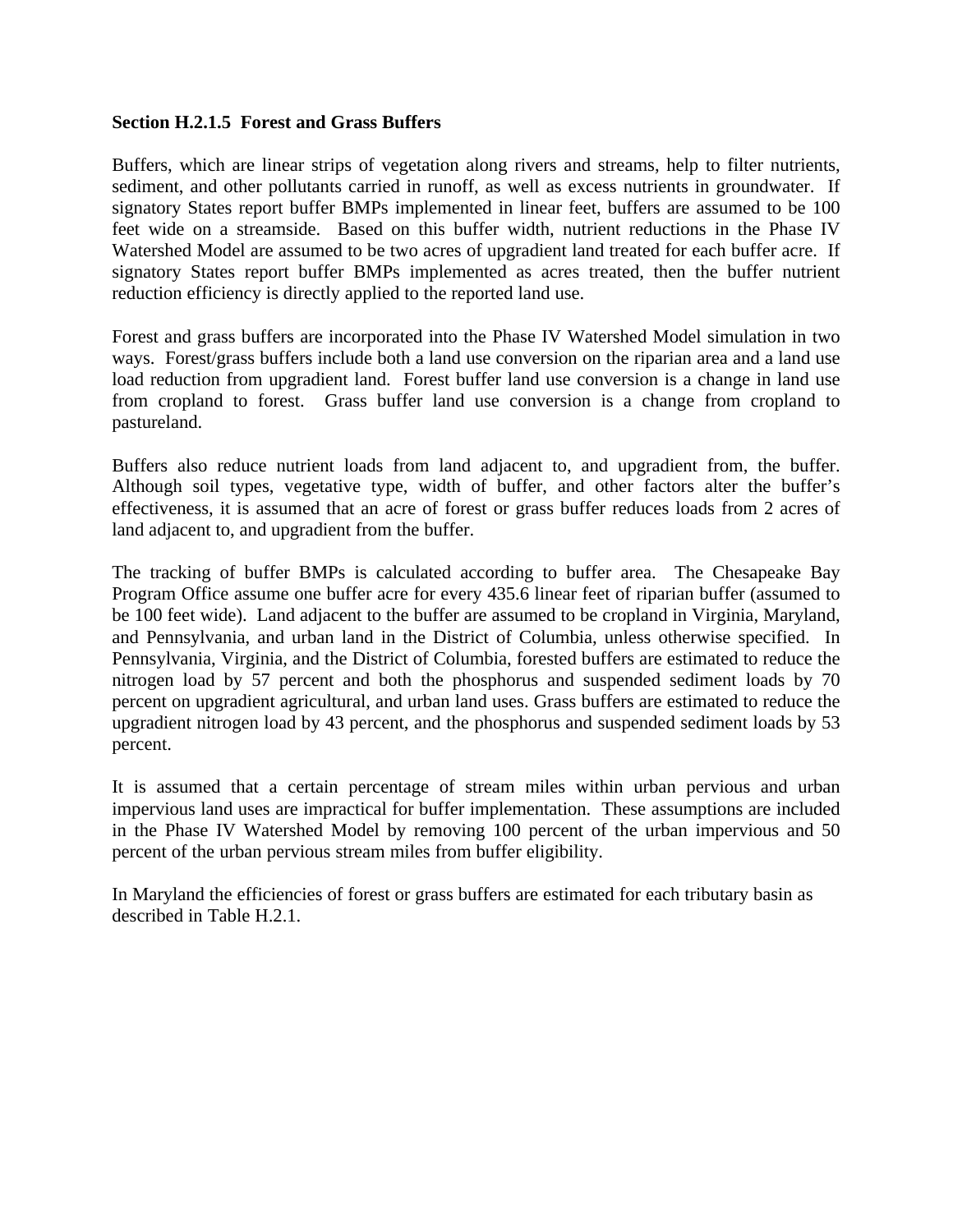| <b>Basin</b>                                               | <b>Buffer Type</b> | $%$ TN<br><b>Efficiency</b> | $%$ TP<br><b>Efficiency</b> |
|------------------------------------------------------------|--------------------|-----------------------------|-----------------------------|
| <b>Upper Potomac</b>                                       | forest             | 48                          | 36                          |
| (Model Segments 160, 175, 180, 210,<br>730, 740, 750)      | grass              | 36                          | 53                          |
| <b>Middle Potomac</b>                                      | forest             | 51                          | 70                          |
| (Model Segments 220, 540, 890)                             | grass              | 38                          | 53                          |
| <b>Lower Potomac</b>                                       | forest             | 56                          | 70                          |
| (Model Segments 910, 920, 990)                             | grass              | 42                          | 53                          |
| <b>Patuxent</b>                                            | forest             | 56                          | 70                          |
| (Model Segments 330, 340, 500)                             | grass              | 42                          | 53                          |
| Patapsco/Back                                              | forest             | 56                          | 70                          |
| (Model Segments 480, 490, 660, 760,<br>860)                | grass              | 41                          | 53                          |
| <b>Upper Western</b>                                       | forest             | 49                          | 70                          |
| (Model Segments 510, 870, 880)                             | grass              | 37                          | 53                          |
| <b>Lower Western</b>                                       | forest             | 56                          | 70                          |
| (Model Segments 470, 850)                                  | grass              | 42                          | 53                          |
| <b>Upper Eastern</b>                                       | forest             | 58                          | 70                          |
| (Model Segments 370, 380, 390, 450,<br>800, 810, 820, 830) | grass              | 43                          | 53                          |
| <b>Lower Eastern</b>                                       | forest             | 66                          | 70                          |
| (Model Segments 410, 420, 430, 780,<br>840)                | grass              | 49                          | 53                          |
| <b>Choptank</b>                                            | forest             | 59                          | 70                          |
| (Model Segments 400, 770)                                  | grass              | 44                          | 53                          |

### **TABLE H.2.1 Maryland's Nutrient Reduction Efficiencies for Forest or Grass Buffers**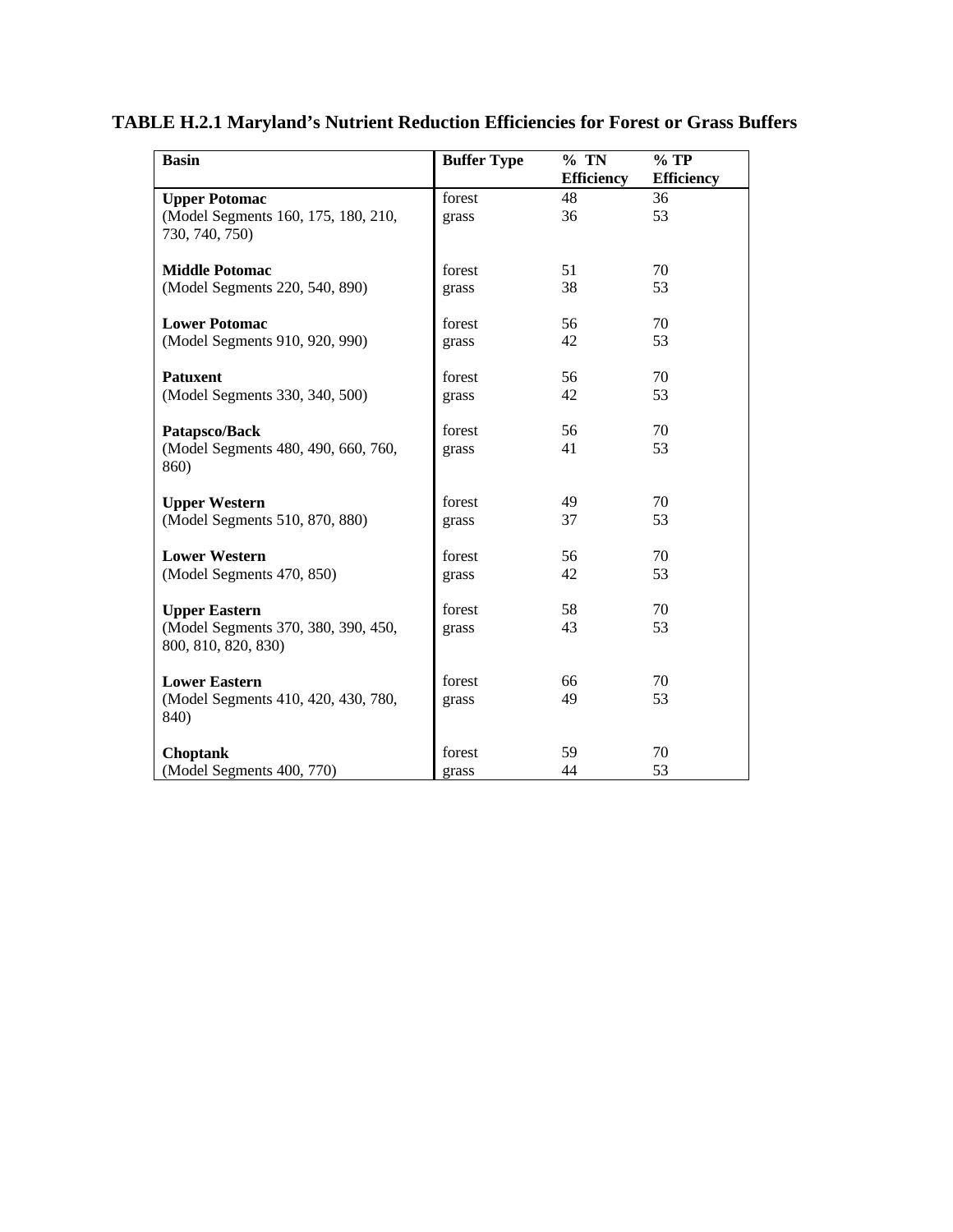### **Section H.2.2 BMPs Involving Nutrient Reduction Efficiencies (Figure H.1.1, Box G)**



Within the Phase IV Watershed Model, BMP nutrient reduction efficiencies are applied to nitrogen, phosphorus, and suspended sediment nutrient loads (Figure H.1.1, Box G, page 2). Nutrient reduction efficiencies associated with the implementation of BMPs throughout the Chesapeake Bay signatory states are listed in Table H.2.2.

| Table H.2.2 Chesapeake Bay Watershed Model BMP Matrix With Associated Nutrient |  |  |
|--------------------------------------------------------------------------------|--|--|
| <b>Reduction Efficiencies</b>                                                  |  |  |

| <b>Category (Units)</b>                       | <b>Type of Watershed</b><br><b>Model BMP</b>           | <b>Reduction</b><br><b>Efficiency</b><br>$N(\%)$ | <b>Reduction</b><br><b>Efficiency</b><br>$P(\%)$ | <b>Reduction</b><br><b>Efficiency</b><br>TSS(%) |
|-----------------------------------------------|--------------------------------------------------------|--------------------------------------------------|--------------------------------------------------|-------------------------------------------------|
| urban <sup>T</sup>                            | erosion and sediment<br>control (BMP 11)               | 33                                               | 50                                               | 50                                              |
| urban – stormwater<br>management <sup>2</sup> | extended detention<br>$dry)$ (BMP 12)                  | 25                                               | 20                                               | 20                                              |
|                                               | retention ponds (wet)<br>(BMP 12)                      | 32                                               | 46                                               | 46                                              |
|                                               | stormwater<br>wetland (one step)<br>(BMP 12)           | 25                                               | 47                                               | 47                                              |
|                                               | pond-wetland<br>system (series)<br>(BMP 12)            | 29                                               | 64                                               | 64                                              |
|                                               | <b>SWM</b> conversions<br>(dry->retention)<br>(BMP 12) | 32                                               | 46                                               | 46                                              |
|                                               | sand filters (BMP 12)                                  | 30                                               | 45                                               | 80                                              |

 $1$  acres treated  $2$ 

 $^{\rm 2}$  acres protected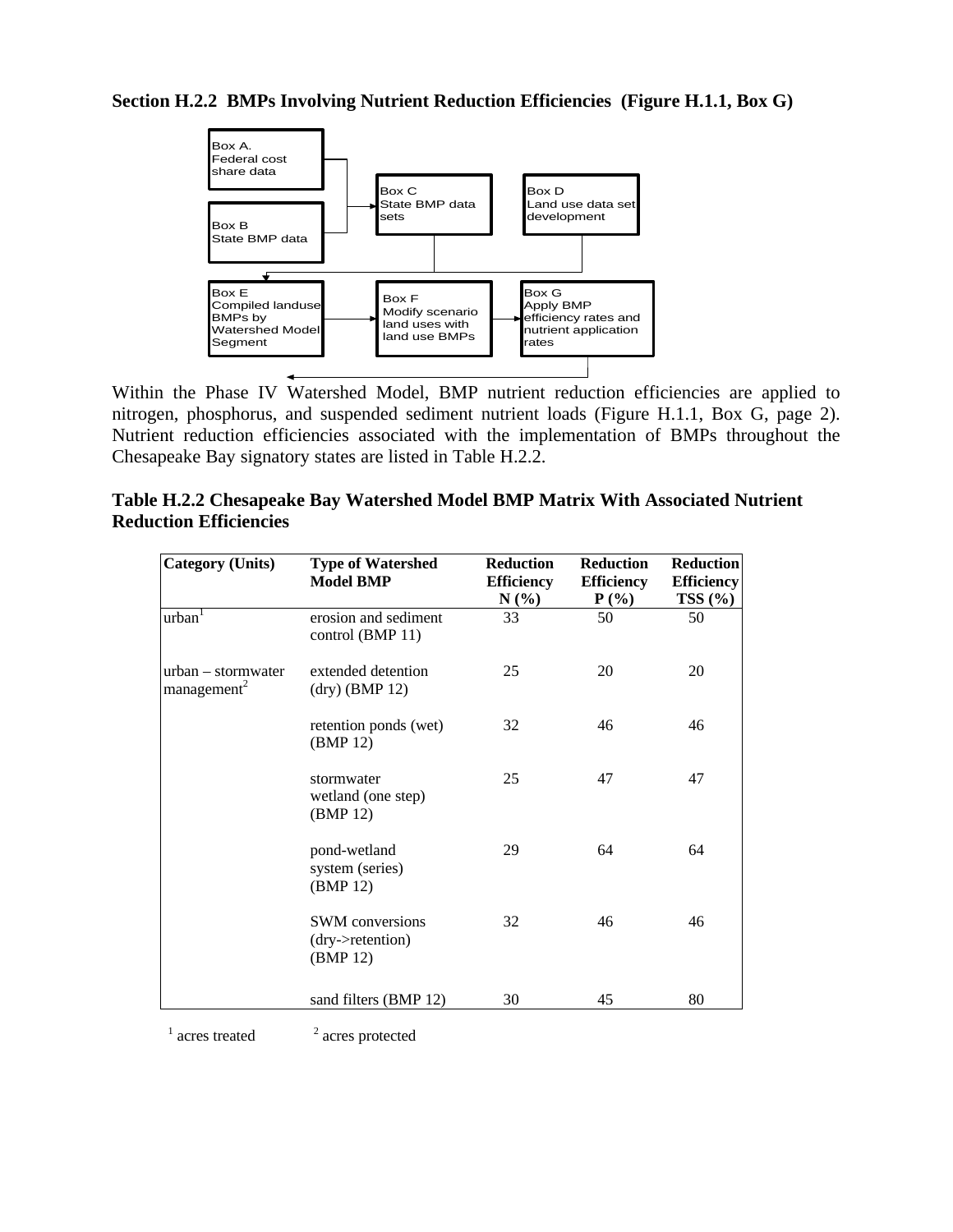| Category                                                                         | <b>Type of Watershed</b><br><b>Model BMP</b>                                | <b>Reduction</b><br><b>Efficiency</b><br>$N(\%)$ | <b>Reduction</b><br><b>Efficiency</b><br>$P(\%)$ | Reduction<br><b>Efficiency</b><br>TSS(%) |
|----------------------------------------------------------------------------------|-----------------------------------------------------------------------------|--------------------------------------------------|--------------------------------------------------|------------------------------------------|
| urban - septic<br>systems <sup>3</sup>                                           | septic pumping<br>(BMP 13)                                                  |                                                  |                                                  | 0                                        |
|                                                                                  | septic connections<br>(BMP 15)                                              | 55                                               | $\mathbf{0}$                                     | $\boldsymbol{0}$                         |
| $urban - septic$<br>systems <sup>3</sup>                                         | septic denitrification<br>(BMP 14)                                          | 50                                               | $\boldsymbol{0}$                                 | $\boldsymbol{0}$                         |
| urban <sup>1</sup>                                                               | nutrient<br>management<br>(residential) (BMP 16)                            | 17                                               | 22                                               | $\boldsymbol{0}$                         |
| agriculture $SCWQ4$<br>plan implementation                                       | cropland (conventional/<br>conservation tillage)<br>(BMP 1)                 | 10/4                                             | 40/8                                             | 40/8                                     |
|                                                                                  | hayland<br>(BMP 1)                                                          | $\overline{4}$                                   | 8                                                | 8                                        |
|                                                                                  | pasture (BMP 2)                                                             | 20                                               | 14                                               | 14                                       |
| agriculture <sup>5</sup>                                                         | animal waste<br>management systems<br>(AWMS) (dairy/beef/<br>swine) (BMP 4) | 80                                               | 80                                               |                                          |
|                                                                                  | AWMS (poultry)<br>(BMP 4)                                                   | 14                                               | 14                                               |                                          |
| agricultural barnyard<br>runoff control <sup>3</sup>                             | supplemental (added<br>to existing waste<br>management system)<br>(BMP 4)   | 10                                               | 10                                               |                                          |
|                                                                                  | full system (total<br>barnyard control)<br>(BMP 4)                          | 75                                               | 75                                               |                                          |
| agriculture <sup>2</sup>                                                         | grazing land protection<br>(rotational grazing)<br>(BMP 9)                  | 50                                               | 25                                               |                                          |
| resource protection & stream protection<br>streambank<br>protection <sup>1</sup> | watershed planning $-$ with fencing (BMP 7)                                 | 75                                               | 75                                               | 75                                       |

 $\frac{1}{2}$  acres protected  $\frac{3}{2}$  number of systems  $4$  soil conservation water quality plan  $5$ tons of manure reduced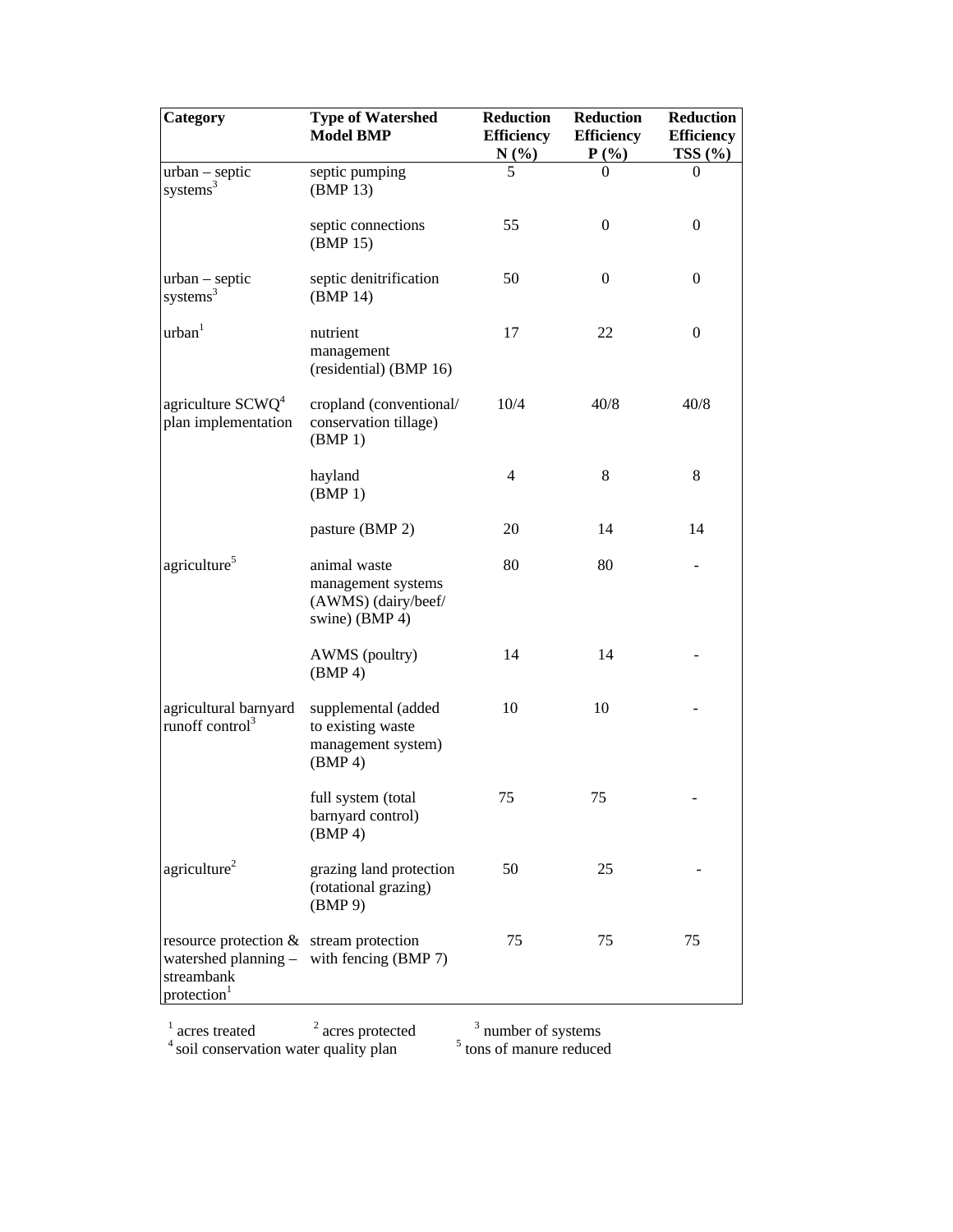| Category                                                                                              | <b>Type of Watershed</b><br><b>Model BMP</b> | <b>Reduction</b><br><b>Efficiency</b><br>N(%) | <b>Reduction</b><br><b>Efficiency</b><br>$P(\%)$ | <b>Reduction</b><br><b>Efficiency</b><br>TSS(%) |
|-------------------------------------------------------------------------------------------------------|----------------------------------------------|-----------------------------------------------|--------------------------------------------------|-------------------------------------------------|
| resource protection &<br>watershed planning -<br>streambank<br>protection <sup>1</sup><br>(continued) | stream protection<br>w/o fencing<br>(BMP 7)  | 40                                            | 40                                               | 40                                              |
|                                                                                                       | stream restoration<br>(non-tidal)<br>(BMP 7) | 75                                            | 75                                               | 75                                              |
| resource protection & forest harvesting<br>watershed planning <sup>1</sup>                            | practices (BMP 5)                            | 50                                            | 50                                               | 50                                              |
| buffer <sup>1</sup>                                                                                   | forested (BMP 1)                             | $48 - 65$                                     | 70                                               | 70                                              |
|                                                                                                       | grassed (BMP 1)                              | $35 - 50$                                     | 53                                               | 53                                              |
| cover crops <sup>1</sup>                                                                              | cover crops (cereal<br>grain) (BMP 3)        | $34 - 51$                                     | $10 - 20$                                        | $10 - 20$                                       |
| Water Quality Model<br>$BMPs^6$                                                                       | marine pumpouts<br>(installation)            | 95                                            | 95                                               |                                                 |
| <b>Water Quality Model</b><br><b>BMPs</b> - shoreline<br>protection <sup>6</sup>                      | structural shore<br>erosion control          | 75                                            | 75                                               | 75                                              |
|                                                                                                       | nonstructural shore<br>erosion control       | 75                                            | 75                                               | 75                                              |
| <b>Water Quality Model</b><br>BMPs - combined<br>sewer overflows <sup>2</sup>                         | treatment                                    | 15                                            | 30                                               | 30                                              |
|                                                                                                       | conversion<br>(CSO->sewer)                   | 95                                            | 95                                               | 95                                              |

 $1$  acres treated  $2$ 

<sup>2</sup> nutrient load pound reduction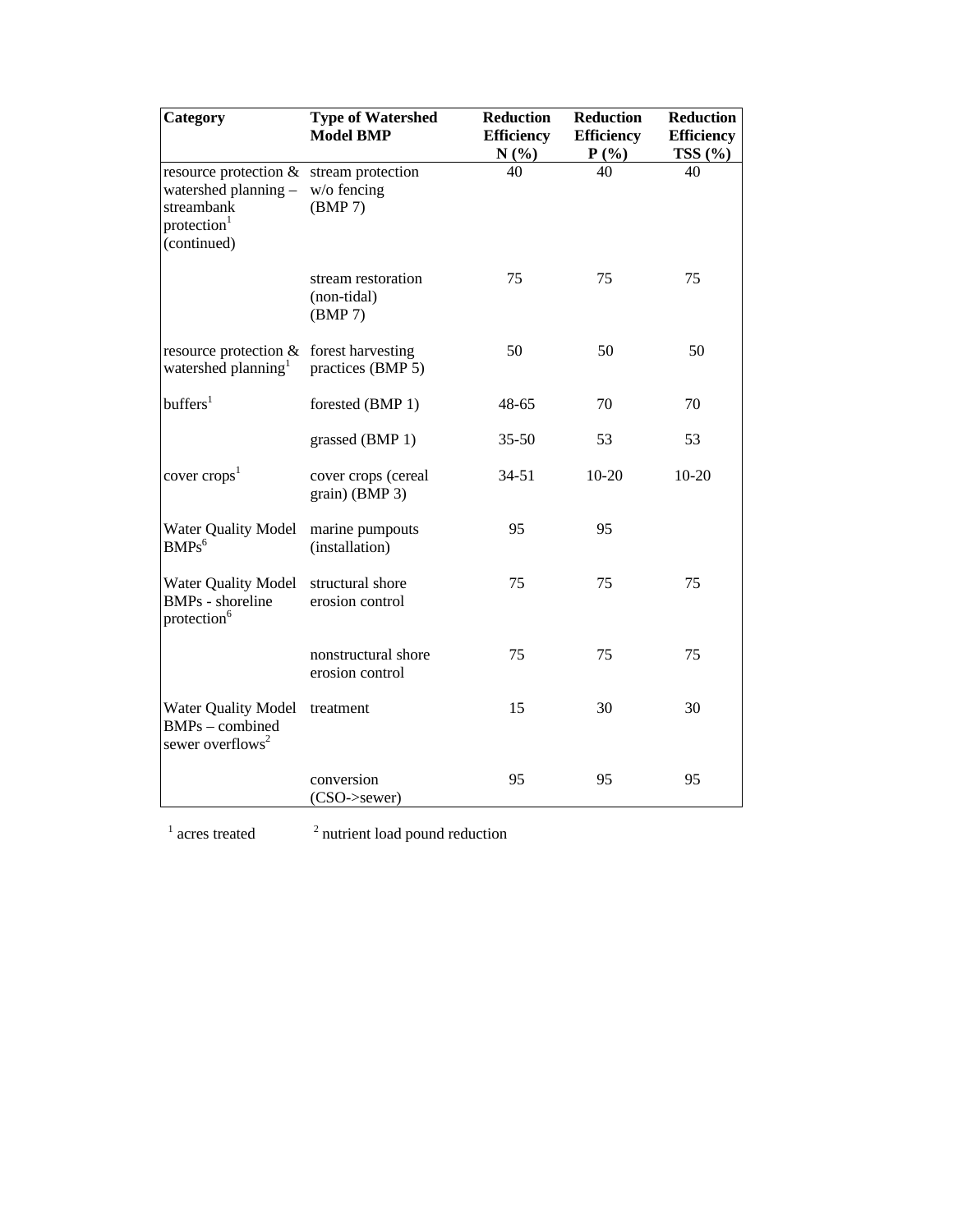The simulation of a land use, for example pastureland, within a particular Watershed Model segment is not a simulation of all of the different types of pasturelands, but a single representative average pasture within that Watershed Model segment. BMP nutrient reduction efficiencies applied to pasturelands are represented with this average value and applied as a percent reduction to the portion of pastureland treated with that BMP. This BMP nutrient reduction efficiency represents a percent reduction in nutrient loading, which results from applying a BMP to the land use. Equation 1 shows this process, where a hypothetical pasture rotation BMP had a total nitrogen reduction efficiency of 10 percent, was applied to 100 aces of pasture in a Watershed Model segment, which had a total of 1,000 acres of pastureland. The reduction applied to the average pastureland simulated by the Phase IV Watershed Model would then be:

| 10 percent BMP efficiency * | 100 acres treated | $=$ overall 1 percent TN |  |
|-----------------------------|-------------------|--------------------------|--|
|                             | 1,000 acres total | reduction for the        |  |
|                             |                   | average simulation       |  |
|                             |                   | of pasture               |  |

### **Section H.2.2.1 Urban BMPs**

Urban BMPs simulated within the Phase IV Watershed Model are erosion and sediment control, extended stormwater detention (dry), pond-wetland systems, stormwater wetlands, retention ponds, stormwater retention structure conversions (dry to wet), sand filters, septic systems (pumping, connections, and denitrification), and urban nutrient management. The following section describes each of these BMPs.

### **Section H.2.2.1.1 Erosion and Sediment Controls**

Erosion and sediment controls, including sediment ponds and silt fencing, are applied to construction sites. The Chesapeake Bay Watershed Model assumes that some portion of the urban land use is in a transitory construction phase at all times. Erosion and sediment controls reduce the high nutrient and suspended sediment loads during the transitory construction phase. Erosion and sediment controls have been in place throughout the Chesapeake Bay basin prior to the 1985 reference year, but are counted as an efficiency reduction in tributary strategies because of the substantial refinements of erosion and sediment reduction techniques, permit inspections, and practice implementation since 1985 throughout the Chesapeake Bay basin. The jurisdictions have also increased implementation of erosion and sediment controls since 1985.

Erosion and sediment controls primarily protect off-site areas from sediment runoff and nutrient pollution. There are numerous technologies that allow for the reduction of sediment from erodible lands. By retaining the soil on-site, nutrients attached to the sediment are prevented from leaving the disturbed area, thus reducing off-site impacts.

Incorporation of erosion and sediment controls result in the reduction of suspended sediment and nutrient loads from pervious urban land. Erosion and sediment controls are estimated to reduce nutrient loads from urban acres by 33 percent for total nitrogen and 50 percent for both total phosphorus and sediment.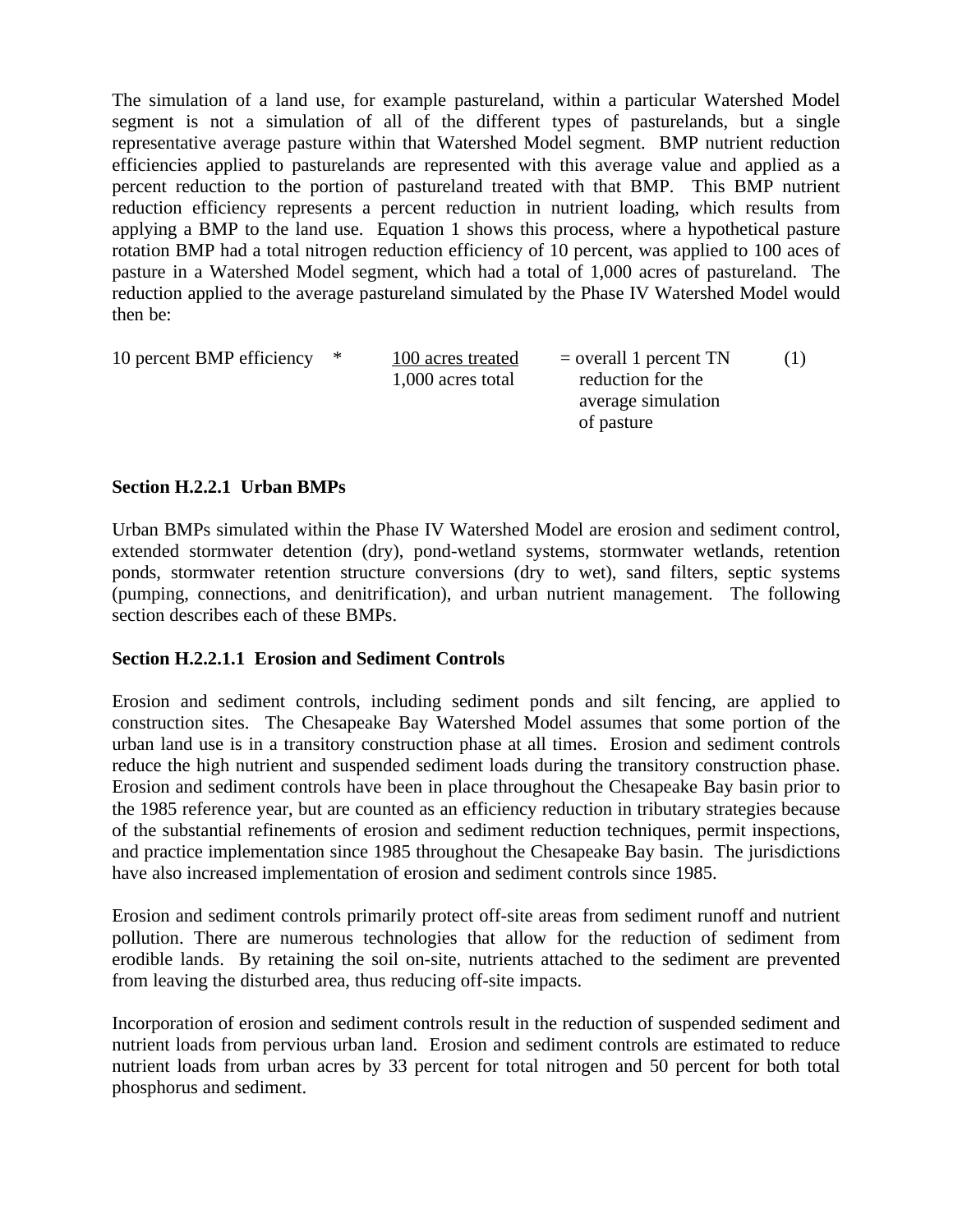#### **Section H.2.2.1.2 Stormwater Management Systems**

Stormwater management systems include extended detention areas (dry basins or ponds), retention ponds (wet), stormwater wetlands (one step), pond-wetland systems (series), stormwater retrofits, stormwater conversions (conversion from dry to retention), and sand filters. Nutrient reduction is not the only benefit of stormwater management systems: they also reduce sediment transport, and control peak runoff flows. New development areas in Virginia are required to have stormwater management systems, but for a majority of the Bay basin, these stormwater management systems are for peak flows only and focus on protecting downstream banks from erosion rather then on water quality issues. The only place where stormwater management system water quality controls are required for new developments within the Bay Watershed are in Chesapeake Bay Preservation Act areas in Virginia. These stormwater management practices such as retention ponds with adequate storage and ponds which have extended detention (1 year - 24 hour design criteria) can provide significant pollutant removal, especially when coupled with wetlands components.

Stormwater management BMPs are incorporated into the Phase IV Watershed Model by applying nutrient reduction percentages to nutrient loads from pervious and impervious land areas. These reductions apply to the nutrient and suspended sediment load from land acres affected by stormwater management BMPs. The estimated percentages for each stormwater management system follow:

| <b>Management System</b>    | TN reductions $\%$ | TP $\&$ TSS reductions(%) |
|-----------------------------|--------------------|---------------------------|
| <b>Extended detention</b>   | 25                 | 20                        |
| (dry basins or ponds)       |                    |                           |
| <b>Retention ponds</b>      | 32                 | 46                        |
| (wet)                       |                    |                           |
| <b>Stormwater wetlands</b>  | 25                 | 47                        |
| (one step)                  |                    |                           |
| <b>Pond-wetland systems</b> | 29                 | 64                        |
| (series)                    |                    |                           |

Stormwater retrofits may be extended detention retention ponds, stormwater wetlands, or other water bodies designed to address peak flows and nonpoint source nutrient loads generated on existing urban land developed before stormwater management systems were required. Retrofits provide the same reductions as new stormwater management practices and may be designed to address stormwater flows and/or nutrient and sediment control.

Stormwater conversions increase nonpoint source pollution reductions from areas served by dry basins. Dry basins, without extended detention, are designed to control peak flows and provide relatively few water quality benefits. A stormwater conversion changes a detention basin to a retention pond. For a stormwater conversion, the estimated nutrient and suspended sediment load reductions are: 32 percent for total nitrogen loading, and 46 percent for both total phosphorus and total suspended sediment loading.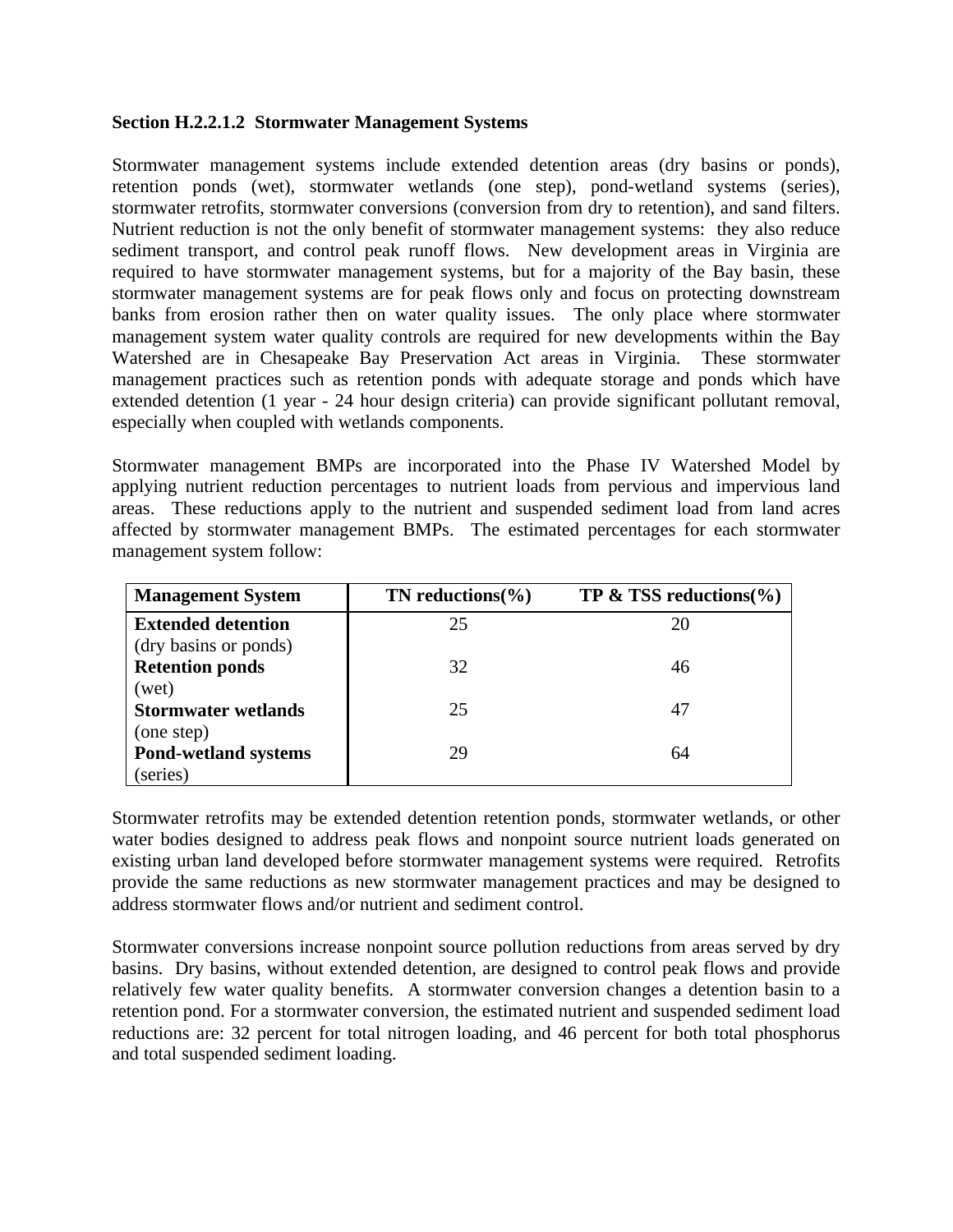Sand filters are also used for the reduction of urban nutrient loads. It is estimated that sand filters reduce the total nitrogen load by 30 percent, the total phosphorus load by 45 percent, and the total suspended sediment load by 80 percent.

It is not possible to decrease the flow intensity in the Phase IV Watershed Model. Therefore, some beneficial effects of stormwater practices are not accounted for in the tracking systems. These ancillary benefits include reduction in stream channel erosion and urban stream habitat restoration.

### **Section H.2.2.1.3 Onsite Wastewater Management Systems**

For onsite wastewater management systems (OSWMS), commonly called septic systems, nutrient reductions are achieved through three types of management practices. These practices are frequent maintenance and pumping, connection of OSWMS to sewage treatment systems, and OSWMS denitrification. For all of these septic system BMPs, the nutrient reduction efficiency is applied only to nitrogen as it is assumed that phosphorus is entirely treated by OSWMS.

Public education promotes onsite wastewater management system maintenance and informs people how these systems impact the Chesapeake Bay. Whenever septic tanks are pumped and septage removed, the onsite wastewater management system has an increased capacity to remove settable and floatable solids from the wastewater (Robillard and Martin, 1990a). Septic tank pumping promotes biological digestion of a portion of the solids and allows for storage space for the remaining undigested solid portion of the wastewater. OSWMS effluent flows out of septic tanks and into an underground soil adsorption system (field). The pumping of septic tanks is one of several measures that can be implemented to protect soil adsorption systems from clogging and failure (Robillard and Martin, 1990b). This measure reduces the nitrogen loads by an estimated 5 percent. The level of BMP implementation is reported by signatory states as the number of systems implemented. A ratio is formed of the number of pumpouts reported and the total number of septic systems. If a system fails, soil adsorption fields are often unable to adequately filter and treat wastewater, consequently non-treated septic system effluent can drain directly into ground and surface water sources.

Septic system nutrient load simulations are incorporated into the Phase IV Watershed Model as a percent reduction of the OSWMS nitrate load. This is accomplished by reducing the OSWMS nitrate load in a Watershed Data Management file in proportion to the amount of edge-of-stream nitrate load attenuated with OSWMS BMPs.

Using an average water flow of 75 gallons/person-day (gpd) for a septic tank (Salvato, 1982), a mean value of 3,940 grams/person-year for groundwater septic flow, 4,240 grams/person-year for surface flow of septic effluent, and typical surface/subsurface splits as reported by Maizel, et. al., a total nitrogen concentration of about 39 mg/l at the edge of the septic field is calculated. This concentration compares favorably with Salvato (1982) who calculated onsite wastewater management system total nitrogen concentrations of 36 mg/l. It is assumed that between the edge of septic system field nitrate loads and edge-of-river nitrate loads represented in the Phase IV Watershed Model are primarily: (1) attenuated in anaerobic saturated soils with sufficient organic carbon (Robertson, Cherry, et. al., 1991; Robertson and Cherry, 1992), (2) attenuated by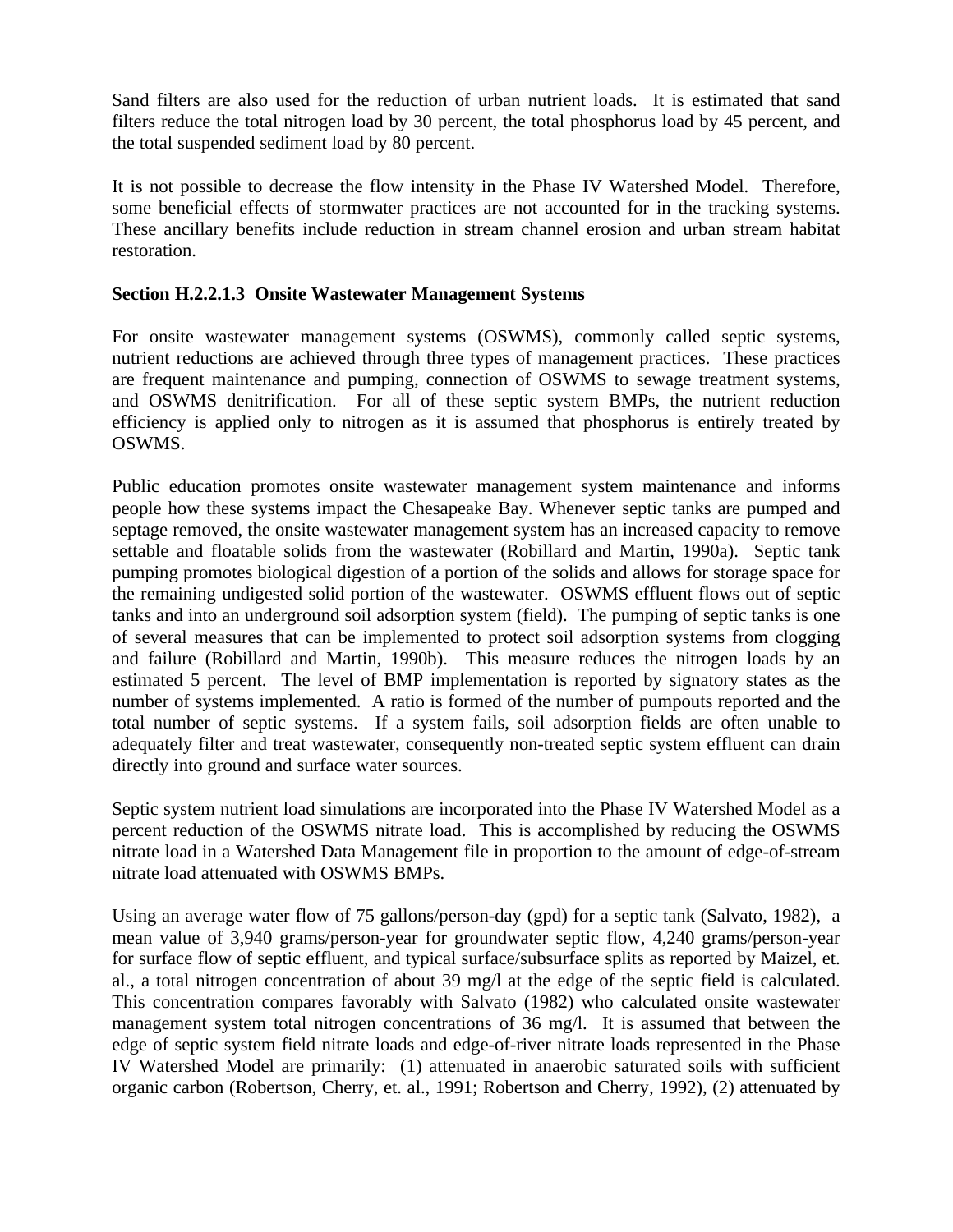plant uptake (Brown and Thomas, 1978), or (3) attenuated in the primary through quaternary streams before the main river reach. Overall, the total attenuation is assumed to be 60%. Consequently, 40 percent of the septic system nitrate load for each model segment as reported in Maizel, et. al. (1997) is input to the major river reaches simulated by the Phase IV Watershed Model. Given the previously mentioned assumptions of a 60 percent reduction, edge-of-river loads from OSWMS are 23 mg/l of total nitrogen. Further attenuation of the OSWMS loads delivered to the Bay occurs through nutrient dynamics in the river reaches.

The connection of onsite wastewater management system to sewage lines is particularly effective in reducing OSWMS nutrient loads. Information used to estimate this option includes the number of septic systems that local governments have identified as connected to sewer systems since the base year of 1985. Septic connections reduce total nitrogen load by an estimated 55 percent which approximates an edge-of-river OSWMS nitrate load delivered to a tertiary treatment plant.

Denitrification in OSWMSs is accomplished through a sand mound system with effluent recirculation. The nitrogen load is reduced by 50 percent when denitrification is incorporated in septic systems.

### **Section H.2.2.1.4 Onsite Wastewater Management System Loading**

Onsite wastewater management system loading information per Watershed Model segment is extracted from the National Center for Resource Innovation (NCRI) data (Maizel et al., 1997). The NCRI report (Maizel et al., 1997) provides estimates of human population and people served by septic disposal within a Watershed Model segment. Estimates of population using septic disposal through time is calculated by multiplying the ratio of the total population to the total population using septic systems by the population estimates for Chesapeake Bay Watershed Model segments (Table H.2.4 and Table H.2.5). These data in coordination with Watershed Model segment area values are used to simulate Watershed Model segment OSWMS loads (per acre and per person) to the Bay.

The septic nutrient loads are included in the HSPF simulation as a continuous time series Watershed Data Management file that inputs OSWMS nitrate (pounds/day) to model segment river reaches or to the tidal Bay. The use of a Watershed Data Management file for incorporation of septic nitrate allows for this attenuation factor to easily be changed on a model segment basis. For above fall line Watershed Model segments, OSWMS nitrate loads are input directly into the stream reach. For below fall line Watershed Model segments, there is no stream reach, so estimated OSWMS nitrate loads are delivered directly to the tidal Bay.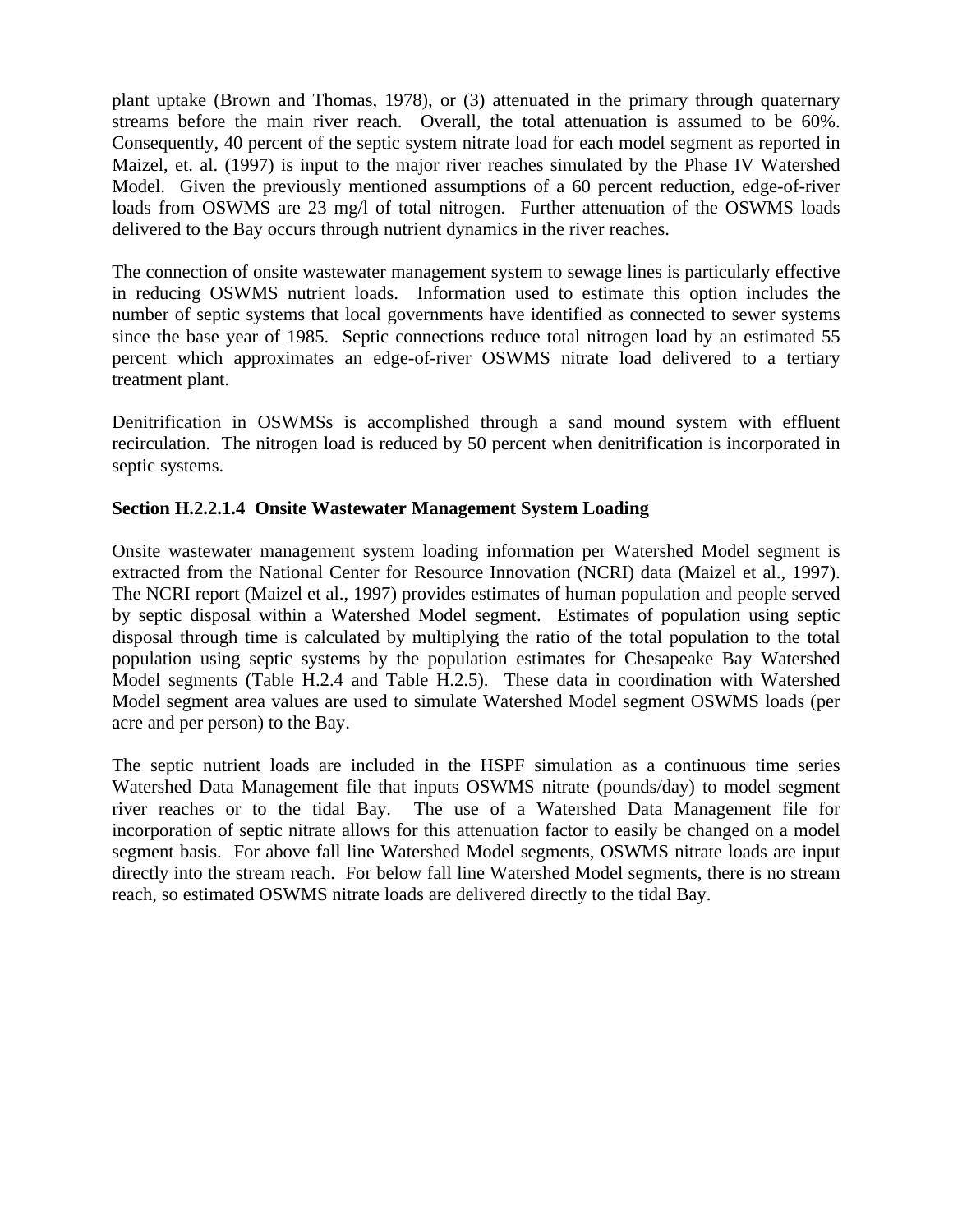| Watershed       | <b>SEPTIC</b>    |        |        |        |        |        |        | SEPTIC SEPTIC SEPTIC SEPTIC SEPTIC SEPTIC SEPTIC SEPTIC SEPTIC SEPTIC SEPTIC SEPTIC             |        |        |        |        |        |
|-----------------|------------------|--------|--------|--------|--------|--------|--------|-------------------------------------------------------------------------------------------------|--------|--------|--------|--------|--------|
| <b>Model</b>    | Pop              |        |        |        |        |        |        | Est Pop Est Pop Est Pop Est Pop Est Pop Est Pop Est Pop Prj Pop Prj Pop Prj Pop Prj Pop Prj Pop |        |        |        |        |        |
| <b>Segment</b>  | <b>Total Pop</b> |        |        |        |        |        |        | in 1985 in 1990 in 1991 in 1992 in 1993 in 1994 in 1995 in 2000 in 2005 in 2010 in 2015 in 2020 |        |        |        |        |        |
| 10 <sup>1</sup> | 0.502383         | 118034 | 117382 | 117819 | 118196 | 118286 |        | 118112 117689                                                                                   | 119213 | 120232 | 121017 | 121468 | 121918 |
| 20              | 0.515373         | 254580 | 256453 | 257636 | 258469 | 258266 | 256997 | 254423                                                                                          | 258668 | 260276 | 261353 | 262337 | 263321 |
| 30              | 0.259266         | 103444 | 102018 | 102217 | 102284 | 102198 | 101937 | 101686                                                                                          | 100928 | 99567  | 98205  | 97145  | 96084  |
| 40              | 0.292036         | 101252 | 99881  | 100204 | 100344 | 100330 | 100194 | 99931                                                                                           | 99161  | 97857  | 96552  | 95114  | 93676  |
| 50              | 0.551859         | 59943  | 57753  | 57791  | 57928  | 58120  | 58330  | 58377                                                                                           | 57728  | 56919  | 56109  | 55903  | 55695  |
| 60              | 0.34262          | 77175  | 78182  | 79005  | 79612  | 80203  | 80688  | 80790                                                                                           | 82424  | 84276  | 86127  | 87527  | 88926  |
| 70              | 0.538199         | 67915  | 68487  | 68837  | 69075  | 69924  | 71251  | 71129                                                                                           | 71164  | 72170  | 73177  | 73993  | 74810  |
| 80              | 0.398305         | 142670 | 146656 | 148573 | 149771 | 151008 | 152208 | 152850                                                                                          | 154474 | 157104 | 159732 | 161077 | 162421 |
| 90              | 0.773786         | 34964  | 35395  | 35644  | 35826  | 36065  | 36197  | 36295                                                                                           | 36828  | 37535  | 38241  | 38940  | 39637  |
| 100             | 0.425485         | 108157 | 107767 | 108434 | 108781 | 109409 | 109669 | 109730                                                                                          | 112204 | 114200 | 116194 | 117886 | 119579 |
| 110             | 0.332549         | 212609 | 219785 | 223100 | 225185 | 227366 | 229451 | 231294                                                                                          | 233177 | 238031 | 242892 | 245447 | 248000 |
| 120             | 0.773204         | 32112  | 34537  | 35141  | 35470  | 35840  | 36209  | 36603                                                                                           | 38709  | 40438  | 42166  | 43425  | 44687  |
| 140             | 0.863138         | 26871  | 28556  | 29169  | 29604  | 29952  | 30373  | 30779                                                                                           | 31973  | 33187  | 34217  | 34999  | 35762  |
| 160             | 0.318064         | 37191  | 36316  | 36394  | 36394  | 36350  | 36321  | 36415                                                                                           | 37031  | 37105  | 37160  | 37226  | 37260  |
| 170             | 0.608516         | 17002  | 17407  | 17609  | 17757  | 17948  | 18142  | 18350                                                                                           | 18048  | 18366  | 18674  | 18974  | 19218  |
| 175             | 0.745706         | 20250  | 21079  | 21571  | 21912  | 22195  | 22405  | 22672                                                                                           | 23163  | 24024  | 24830  | 25568  | 26211  |
| 180             | 0.424894         | 61259  | 64976  | 66416  | 67607  | 68602  | 69623  | 70572                                                                                           | 74040  | 77492  | 80854  | 83414  | 85760  |
| 190             | 0.461894         | 80360  | 84753  | 85983  | 86876  | 87755  | 89171  | 90164                                                                                           | 90416  | 92569  | 94723  | 96939  | 99153  |
| 200             | 0.575484         | 60982  | 65958  | 67295  | 68251  | 69312  | 70306  | 71346                                                                                           | 75013  | 79186  | 83262  | 87231  | 91094  |
| 210             | 0.490847         | 77770  | 87711  | 90523  | 92983  | 95873  | 98791  | 101091                                                                                          | 114055 | 124629 | 135432 | 142455 | 149422 |
| 220             | 0.13066          | 72226  | 82532  | 84240  | 85877  | 87735  | 89447  | 91067                                                                                           | 96286  | 101759 | 107300 | 111811 | 116319 |
| 230             | 0.692358         | 54768  | 60954  | 62718  | 63811  | 64907  | 65950  | 67095                                                                                           | 74242  | 79677  | 85115  | 90550  | 95987  |
| 235             | 0.65207          | 9295   | 11377  | 11940  | 12374  | 12955  | 13509  | 14078                                                                                           | 14762  | 15955  | 17147  | 18341  | 19534  |
| 240             | 0.808588         | 10722  | 11178  | 11512  | 11665  | 11904  | 12032  | 12310                                                                                           | 12041  | 12426  | 12810  | 13195  | 13579  |
| 250             | 0.814212         | 9493   | 10445  | 10792  | 11053  | 11325  | 11618  | 11906                                                                                           | 12090  | 12742  | 13396  | 14048  | 14701  |
| 260             | 0.860227         | 26843  | 29318  | 30288  | 31076  | 31868  | 32689  | 33748                                                                                           | 34314  | 36661  | 39006  | 41352  | 43698  |
| 265             | 0.583659         | 1722   | 1594   | 1576   | 1578   | 1580   | 1579   | 1582                                                                                            | 1478   | 1474   | 1473   | 1473   | 1473   |
| 270             | 0.564725         | 49833  | 49023  | 49425  | 49556  | 49941  | 50150  | 50379                                                                                           | 49049  | 49286  | 49528  | 50052  | 50577  |

## **Table H.2.4 Population Estimates & Projections for Chesapeake Bay Program Modeling Segments**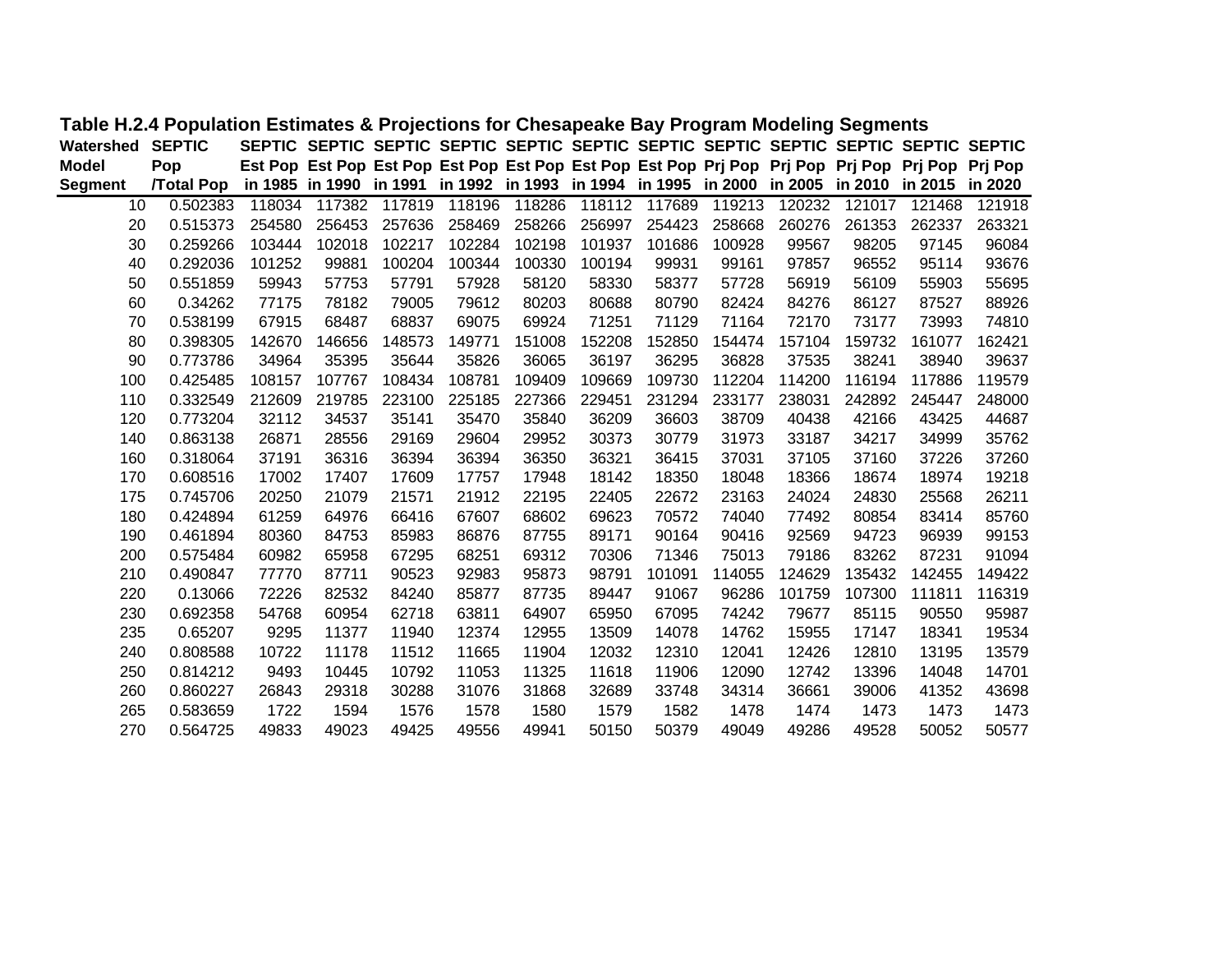| <b>Model</b> | Pop                                                                                                                |        | Est Pop Est Pop Est Pop Est Pop Est Pop Est Pop Est Pop Prj Pop Prj Pop Prj Pop Prj Pop |        |        |        |        |        |        |        |        |        | <b>Pri Pop</b> |
|--------------|--------------------------------------------------------------------------------------------------------------------|--------|-----------------------------------------------------------------------------------------|--------|--------|--------|--------|--------|--------|--------|--------|--------|----------------|
|              | Segment /Total Pop in 1985 in 1990 in 1991 in 1992 in 1993 in 1994 in 1995 in 2000 in 2005 in 2010 in 2015 in 2020 |        |                                                                                         |        |        |        |        |        |        |        |        |        |                |
| 280          | 0.496574                                                                                                           | 133811 | 138853                                                                                  | 140381 | 142119 | 143582 | 144940 | 146434 | 148967 | 153539 | 158111 | 162682 | 167255         |
| 290          | 0.28037                                                                                                            | 24873  | 27161                                                                                   | 27803  | 28343  | 28938  | 29560  | 29832  | 31411  | 33292  | 35174  | 37068  | 38962          |
| 300          | 0.742736                                                                                                           | 33951  | 34762                                                                                   | 35318  | 35815  | 36441  | 36772  | 37193  | 36715  | 37438  | 38164  | 38890  | 39618          |
| 310          | 0.825716                                                                                                           | 5699   | 5983                                                                                    | 6200   | 6285   | 6483   | 6591   | 6662   | 6958   | 7290   | 7623   | 7954   | 8285           |
| 330          | 0.552381                                                                                                           | 17174  | 19816                                                                                   | 20297  | 20658  | 21106  | 21471  | 21811  | 23528  | 25301  | 26583  | 27949  | 29313          |
| 340          | 0.083846                                                                                                           | 18458  | 21058                                                                                   | 21680  | 22084  | 22637  | 23155  | 23607  | 25738  | 27993  | 29260  | 31187  | 33084          |
| 370          | 0.788588                                                                                                           | 2057   | 2211                                                                                    | 2264   | 2301   | 2336   | 2368   | 2400   | 2556   | 2688   | 2803   | 2899   | 2991           |
| 380          | 0.658677                                                                                                           | 16607  | 17990                                                                                   | 18340  | 18602  | 18802  | 19000  | 19301  | 20719  | 21749  | 22651  | 23554  | 24309          |
| 390          | 0.702874                                                                                                           | 3733   | 4217                                                                                    | 4305   | 4347   | 4413   | 4467   | 4565   | 5039   | 5384   | 5677   | 5972   | 6237           |
| 400          | 0.537942                                                                                                           | 22229  | 23261                                                                                   | 23442  | 23693  | 23899  | 24120  | 24290  | 25318  | 26089  | 26849  | 27465  | 28001          |
| 410          | 0.691714                                                                                                           | 42026  | 44735                                                                                   | 45801  | 46709  | 47628  | 48488  | 49289  | 53207  | 56243  | 58839  | 61064  | 63023          |
| 420          | 0.474014                                                                                                           | 28169  | 30194                                                                                   | 30804  | 31111  | 31556  | 31875  | 32193  | 34114  | 35876  | 37552  | 39089  | 40452          |
| 430          | 0.592752                                                                                                           | 24017  | 25898                                                                                   | 26205  | 26553  | 27004  | 27539  | 27871  | 29446  | 30723  | 31843  | 32648  | 33226          |
| 440          | 0.756768                                                                                                           | 21431  | 21060                                                                                   | 21118  | 21141  | 21187  | 21247  | 21267  | 21019  | 20911  | 20802  | 20838  | 20874          |
| 450          | 0.554552                                                                                                           | 104901 | 114836                                                                                  | 118331 | 121045 | 122608 | 124941 | 126976 | 137440 | 144842 | 150090 | 155021 | 159646         |
| 470          | 0.340422                                                                                                           | 75617  | 78549                                                                                   | 79730  | 80491  | 80982  | 81619  | 82289  | 84179  | 86137  | 87375  | 88921  | 90545          |
| 480          | 0.027694                                                                                                           | 16813  | 16547                                                                                   | 16547  | 16465  | 16330  | 16163  | 16010  | 16078  | 15996  | 15889  | 15943  | 16004          |
| 490          | 0.092675                                                                                                           | 26340  | 27961                                                                                   | 28381  | 28688  | 29068  | 29441  | 29741  | 30885  | 32135  | 32737  | 33601  | 34403          |
| 500          | 0.365952                                                                                                           | 62709  | 67640                                                                                   | 69439  | 70498  | 71317  | 72620  | 73739  | 80052  | 85633  | 90852  | 97089  | 103020         |
| 510          | 0.461104                                                                                                           | 20131  | 21556                                                                                   | 21893  | 22193  | 22578  | 22992  | 23300  | 24227  | 25277  | 25791  | 26357  | 26816          |
| 540          | 0.013827                                                                                                           | 8641   | 9134                                                                                    | 9227   | 9278   | 9321   | 9378   | 9419   | 9818   | 10280  | 10760  | 11209  | 11642          |
| 550          | 0.197031                                                                                                           | 56829  | 67215                                                                                   | 69069  | 70867  | 72430  | 73851  | 75087  | 84636  | 91260  | 97884  | 104508 | 111133         |
| 560          | 0.4046                                                                                                             | 37667  | 42685                                                                                   | 44309  | 45660  | 47119  | 48928  | 50575  | 50991  | 53789  | 56589  | 59388  | 62188          |
| 580          | 0.850801                                                                                                           | 2891   | 2991                                                                                    | 3048   | 3103   | 3123   | 3145   | 3160   | 3228   | 3333   | 3437   | 3541   | 3646           |
| 590          | 0.68712                                                                                                            | 46852  | 52249                                                                                   | 53861  | 55350  | 57096  | 58564  | 60299  | 63003  | 67893  | 72787  | 77675  | 82566          |
| 600          | 0.130063                                                                                                           | 95818  | 101871                                                                                  | 103500 | 105316 | 106006 | 106975 | 107980 | 111840 | 116469 | 121100 | 126230 | 131360         |
| 610          | 0.177894                                                                                                           | 27585  | 29945                                                                                   | 30522  | 30973  | 31535  | 32112  | 32417  | 34180  | 36165  | 38150  | 40167  | 42185          |
| 620          | 0.322114                                                                                                           | 18892  | 19659                                                                                   | 19852  | 20049  | 20385  | 20674  | 21163  | 21954  | 22720  | 23485  | 24271  | 25058          |
| 630          | 0.004755                                                                                                           | 218    | 229                                                                                     | 232    | 237    | 242    | 246    | 248    | 249    | 254    | 260    | 267    | 273            |
| 700          | 0.642741                                                                                                           | 8885   | 8746                                                                                    | 8802   | 8857   | 8887   | 8890   | 8930   | 8944   | 8872   | 8801   | 8740   | 8680           |
| 710          | 0.388991                                                                                                           | 34728  | 36838                                                                                   | 37476  | 37858  | 38274  | 38689  | 39130  | 40565  | 42074  | 43582  | 44625  | 45668          |
| 720          | 0.263288                                                                                                           | 70784  | 76169                                                                                   | 77497  | 78199  | 78983  | 79772  | 80586  | 85415  | 89245  | 93077  | 95875  | 98673          |
| 730          | 0.414658                                                                                                           | 32088  | 33117                                                                                   | 33659  | 33955  | 34222  | 34457  | 34592  | 35054  | 35754  | 36454  | 36803  | 37152          |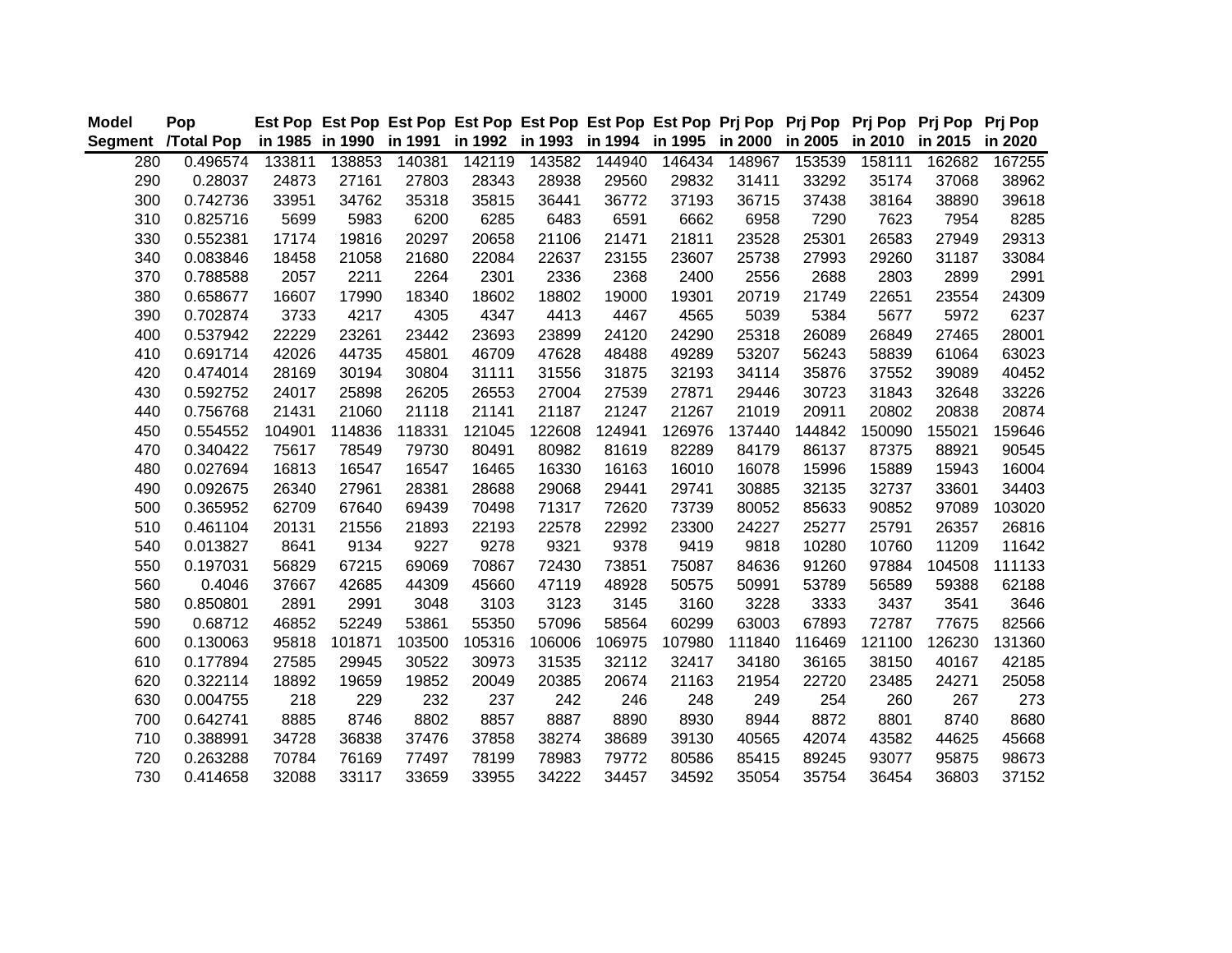| <b>Model</b> | Pop               |       |                         |       |        |                         |        | Est Pop Est Pop Est Pop Est Pop Est Pop Est Pop Est Pop Prj Pop Prj Pop Prj Pop Prj Pop Prj Pop |        |         |         |         |         |
|--------------|-------------------|-------|-------------------------|-------|--------|-------------------------|--------|-------------------------------------------------------------------------------------------------|--------|---------|---------|---------|---------|
| Segment      | <b>/Total Pop</b> |       | in 1985 in 1990 in 1991 |       |        | in 1992 in 1993 in 1994 |        | in 1995 in 2000                                                                                 |        | in 2005 | in 2010 | in 2015 | in 2020 |
| 740          | 0.53121           | 89003 | 96796                   | 99399 | 101087 | 102559                  | 104261 | 105798                                                                                          | 113522 | 120912  | 128044  | 134791  | 141030  |
| 750          | 0.470037          | 12963 | 13869                   | 14216 | 14395  | 14573                   | 14756  | 14913                                                                                           | 15586  | 16301   | 17027   | 17561   | 18093   |
| 760          | 0.587876          | 23721 | 26207                   | 26929 | 27440  | 27925                   | 28532  | 29177                                                                                           | 30849  | 32954   | 35286   | 37380   | 39471   |
| 770          | 0.932583          | 9392  | 10020                   | 10275 | 10424  | 10616                   | 10750  | 10929                                                                                           | 11724  | 12387   | 12958   | 13434   | 13845   |
| 780          | 0.874629          | 4258  | 4559                    | 4690  | 4798   | 4910                    | 5014   | 5116                                                                                            | 5582   | 5940    | 6237    | 6491    | 6713    |
| 800          | 0.689785          | 9918  | 10714                   | 10993 | 11183  | 11371                   | 11535  | 11704                                                                                           | 12509  | 13193   | 13809   | 14327   | 14806   |
| 810          | 0.675963          | 5737  | 6003                    | 6111  | 6218   | 6257                    | 6320   | 6374                                                                                            | 6578   | 6737    | 6907    | 7062    | 7175    |
| 820          | 0.681072          | 8971  | 10246                   | 10461 | 10585  | 10761                   | 10895  | 11163                                                                                           | 12554  | 13549   | 14364   | 15209   | 15964   |
| 830          | 0.44829           | 9952  | 10829                   | 11060 | 11093  | 11198                   | 11339  | 11487                                                                                           | 11840  | 12159   | 12549   | 12832   | 13116   |
| 840          | 0.653193          | 5096  | 5064                    | 5046  | 5065   | 5077                    | 5075   | 5053                                                                                            | 5167   | 5234    | 5318    | 5368    | 5401    |
| 850          | 0.069591          | 2837  | 3150                    | 3271  | 3371   | 3409                    | 3491   | 3552                                                                                            | 3920   | 4144    | 4265    | 4402    | 4528    |
| 860          | 0.012689          | 6413  | 6358                    | 6371  | 6353   | 6315                    | 6267   | 6226                                                                                            | 6260   | 6251    | 6225    | 6256    | 6291    |
| 870          | 0.488961          | 28927 | 30974                   | 31459 | 31890  | 32443                   | 33038  | 33480                                                                                           | 34814  | 36321   | 37061   | 37873   | 38533   |
| 880          | 0.367983          | 39007 | 42507                   | 43494 | 44344  | 45339                   | 46374  | 47206                                                                                           | 50340  | 53480   | 55741   | 58628   | 61271   |
| 890          | 0.008755          | 4733  | 4841                    | 4802  | 4781   | 4766                    | 4725   | 4676                                                                                            | 4682   | 4835    | 5088    | 5308    | 5521    |
| 900          | 0.016068          | 12052 | 13412                   | 13623 | 13837  | 14001                   | 14144  | 14235                                                                                           | 15411  | 15938   | 16464   | 16990   | 17516   |
| 910          | 0.0599            | 19902 | 20622                   | 20795 | 20841  | 20864                   | 20953  | 21008                                                                                           | 22046  | 23103   | 24241   | 25517   | 26742   |
| 920          | 0.527289          | 52283 | 59666                   | 61454 | 62436  | 62787                   | 63763  | 64808                                                                                           | 73679  | 78889   | 84524   | 89875   | 95080   |
| 930          | 0.786088          | 2787  | 2888                    | 2913  | 2939   | 2956                    | 2969   | 2993                                                                                            | 3105   | 3201    | 3297    | 3393    | 3489    |
| 940          | 0.889272          | 21174 | 23628                   | 23974 | 24282  | 24879                   | 25271  | 25798                                                                                           | 28095  | 29856   | 31619   | 33380   | 35143   |
| 950          | 0.088801          | 12492 | 13277                   | 13578 | 13833  | 14152                   | 14350  | 14467                                                                                           | 14525  | 14979   | 15433   | 15886   | 16340   |
| 960          | 0.033511          | 21562 | 23430                   | 23540 | 24024  | 24293                   | 24266  | 24275                                                                                           | 26194  | 27537   | 28879   | 30270   | 31661   |
| 970          | 0.120048          | 3008  | 3600                    | 3711  | 3818   | 3919                    | 4009   | 4092                                                                                            | 4635   | 5087    | 5539    | 5992    | 6445    |
| 980          | 0.525818          | 35540 | 40880                   | 43096 | 44932  | 46218                   | 48250  | 49865                                                                                           | 51633  | 54808   | 57986   | 61162   | 64339   |
| 990          | 0.403513          | 2127  | 2415                    | 2507  | 2566   | 2583                    | 2639   | 2686                                                                                            | 3000   | 3245    | 3517    | 3782    | 4031    |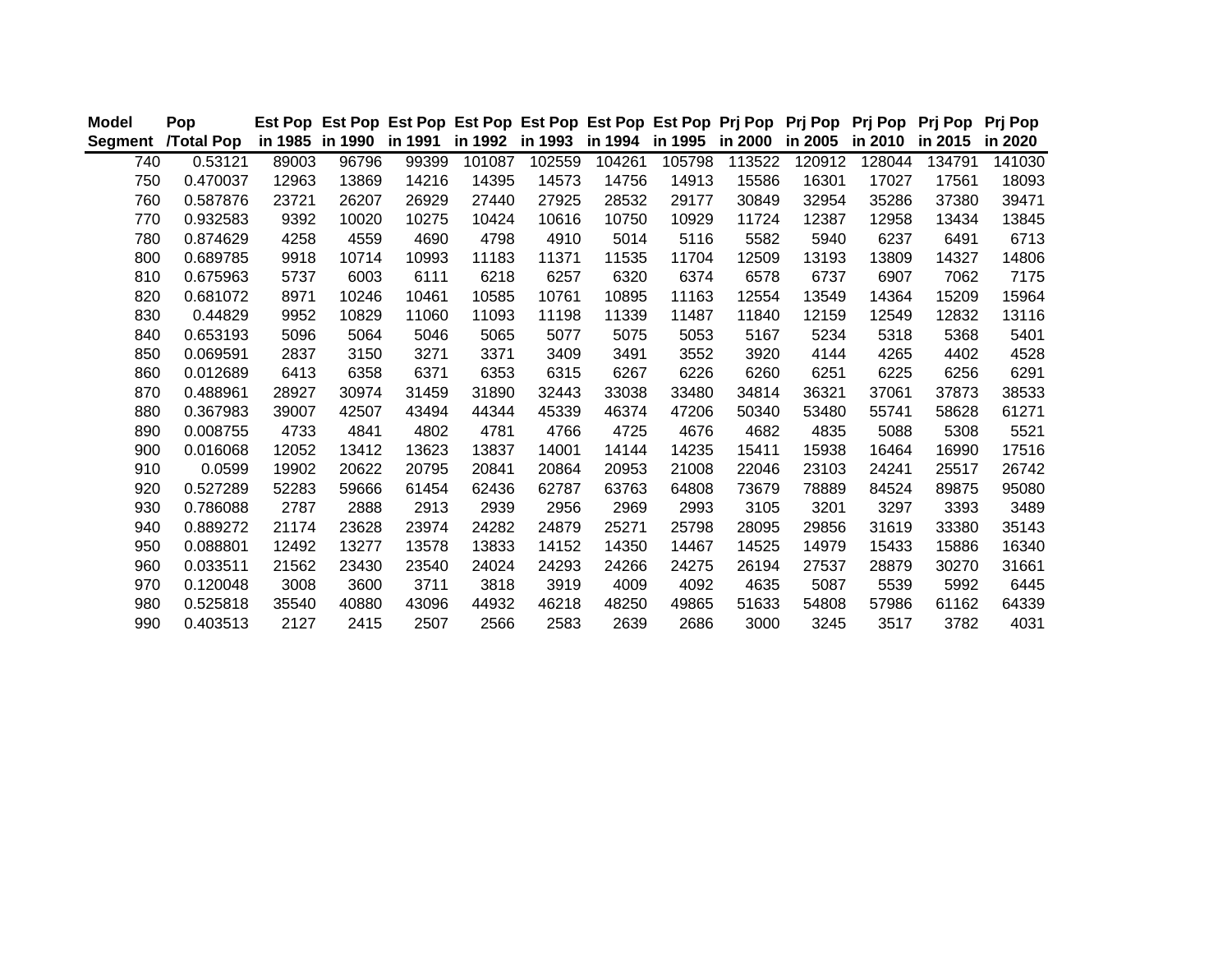| <b>Model</b>   | Load/         | <b>Est Load</b> | <b>Est Load</b>     | <b>Est Load</b>                                                                                                         | Est Load            | <b>Est Load</b> | Est Load                                                                                  | <b>Est Load</b>     | <b>Est Load</b> | <b>Est Load</b>     | <b>Est Load</b> | <b>Est Load</b>     | <b>Est Load</b> |
|----------------|---------------|-----------------|---------------------|-------------------------------------------------------------------------------------------------------------------------|---------------------|-----------------|-------------------------------------------------------------------------------------------|---------------------|-----------------|---------------------|-----------------|---------------------|-----------------|
| <b>Segment</b> | <b>Person</b> | in 1985         | in 1990             | in 1991                                                                                                                 | in 1992             | in 1993         | in 1994                                                                                   | in 1995             | in 2000         | in 2005             | in 2010         | in 2015             | in 2020         |
| 10             | 9.21          |                 | 1,087,092 1,081,091 |                                                                                                                         |                     |                 | 1,085,116 1,088,582 1,089,415 1,087,814 1,083,913 1,097,956 1,107,335 1,114,567 1,118,722 |                     |                 |                     |                 |                     | 1,122,868       |
| 20             | 9.09          |                 |                     | 2,314,135 2,331,155 2,341,911 2,349,482 2,347,641 2,336,107 2,312,707 2,351,290 2,365,911 2,375,698 2,384,641 2,393,589 |                     |                 |                                                                                           |                     |                 |                     |                 |                     |                 |
| 30             | 9.27          | 958,924         | 945,705             | 947,553                                                                                                                 | 948,173             | 947,375         | 944,960                                                                                   | 942,629             | 935,601         | 922,983             | 910,361         | 900,533             | 890,701         |
| 40             | 9.16          | 927,469         | 914,907             | 917,868                                                                                                                 | 919,147             | 919,027         | 917,777                                                                                   | 915,370             | 908,316         | 896,366             | 884,417         | 871,245             | 858,073         |
| 50             | 9.49          | 568,864         | 548,077             | 548,439                                                                                                                 | 549,732             | 551,560         | 553,550                                                                                   | 554,001             | 547,836         | 540,159             | 532,476         | 530,517             | 528,548         |
| 60             | 9.41          | 726,215         | 735,690             | 743,438                                                                                                                 | 749,144             | 754,712         | 759,278                                                                                   | 760,238             | 775,607         | 793,037             | 810,453         | 823,627             | 836,794         |
| 70             | 9.12          | 619,055         | 624,265             | 627,459                                                                                                                 | 629,627             | 637,369         | 649,461                                                                                   | 648,348             | 648,666         | 657,835             | 667,014         | 674,456             | 681,903         |
| 80             | 9.27          |                 |                     |                                                                                                                         | 1,377,255 1,388,361 | 1,399,829       |                                                                                           | 1,410,958 1,416,910 |                 | 1,431,959 1,456,343 |                 | 1,480,704 1,493,173 | 1,505,627       |
| 90             | 9.11          | 318,625         | 322,560             | 324,830                                                                                                                 | 326,480             | 328,659         | 329,865                                                                                   | 330,761             | 335,612         | 342,057             | 348,488         | 354,863             | 361,216         |
| 100            | 9.28          | 1,003,996       | 1,000,382           | 1,006,575                                                                                                               | 1,009,794           |                 | 1,015,624 1,018,037 1,018,606 1,041,570 1,060,094                                         |                     |                 |                     | 1,078,602       | 1,094,310           | 1,110,030       |
| 110            | 9.10          |                 |                     | 1,933,910 1,999,184 2,029,333 2,048,299                                                                                 |                     |                 | 2,068,137 2,087,103 2,103,873 2,121,000 2,165,145 2,209,363 2,232,603 2,255,831           |                     |                 |                     |                 |                     |                 |
| 120            | 9.12          | 292,762         | 314,876             | 320,374                                                                                                                 | 323,377             | 326,747         | 330,116                                                                                   | 333,704             | 352,907         | 368,669             | 384,424         | 395,907             | 407,411         |
| 140            | 9.28          | 249,401         | 265,039             | 270,726                                                                                                                 | 274,764             | 277,993         | 281,902                                                                                   | 285,667             | 296,754         | 308,018             | 317,583         | 324,841             | 331,915         |
| 160            | 9.31          | 346,292         | 338,147             | 338,873                                                                                                                 | 338,870             | 338,461         | 338,189                                                                                   | 339,068             | 344,805         | 345,492             | 346,004         | 346,617             | 346,931         |
| 170            | 10.28         | 174,794         | 178,961             | 181,032                                                                                                                 | 182,558             | 184,523         | 186,512                                                                                   | 188,658             | 185,549         | 188,821             | 191,980         | 195,064             | 197,579         |
| 175            | 9.85          | 199,509         | 207,679             | 212,528                                                                                                                 | 215,886             | 218,678         | 220,750                                                                                   | 223,372             | 228,214         | 236,700             | 244,635         | 251,908             | 258,242         |
| 180            | 9.11          | 558,026         | 591,893             | 605,003                                                                                                                 | 615,852             | 624,917         | 634,217                                                                                   | 642,868             | 674,459         | 705,903             | 736,523         | 759,850             | 781,215         |
| 190            | 9.31          | 748,266         | 789,172             | 800,630                                                                                                                 | 808,943             | 817,123         | 830,314                                                                                   | 839,557             | 841,901         | 861,952             | 882,011         | 902,638             | 923,261         |
| 200            | 9.45          | 576,399         | 623,435             | 636,070                                                                                                                 | 645,111             | 655,141         | 664,535                                                                                   | 674,364             | 709,019         | 748,466             | 786,994         | 824,510             | 861,020         |
| 210            | 9.12          | 709,503         | 800,197             | 825,852                                                                                                                 | 848,287             | 874,658         | 901,280                                                                                   | 922,259             | 1,040,533       | 1,136,994           | ,235,551        | 1,299,627           | 1,363,188       |
| 220            | 9.08          | 655,995         | 749,599             | 765,114                                                                                                                 | 779,985             | 796,857         | 812,411                                                                                   | 827,126             | 874,521         | 924,231             | 974,557         | 1,015,536           | 1,056,475       |
| 230            | 9.55          | 522,962         | 582,033             | 598,878                                                                                                                 | 609,317             | 619,782         | 629,739                                                                                   | 640,674             | 708,914         | 760,818             | 812,742         | 864,640             | 916,557         |
| 235            | 9.20          | 85,464          | 104,615             | 109,789                                                                                                                 | 113,782             | 119,124         | 124,215                                                                                   | 129,449             | 135,739         | 146,705             | 157,671         | 168,644             | 179,616         |
| 240            | 9.62          | 103,177         | 107,566             | 110,780                                                                                                                 | 112,250             | 114,553         | 115,783                                                                                   | 118,460             | 115,868         | 119,572             | 123,276         | 126,972             | 130,676         |
| 250            | 9.55          | 90,643          | 99,732              | 103,051                                                                                                                 | 105,539             | 108,136         | 110,935                                                                                   | 113,687             | 115,444         | 121,671             | 127,914         | 134,134             | 140,369         |
| 260            | 9.57          | 256,804         | 280,490             | 289,765                                                                                                                 | 297,303             | 304,883         | 312,734                                                                                   | 322,873             | 328,289         | 350,740             | 373,174         | 395,617             | 418,060         |
| 265            | 11.35         | 19,555          | 18,097              | 17,898                                                                                                                  | 17,918              | 17,938          | 17,931                                                                                    | 17,964              | 16,778          | 16,738              | 16,719          | 16,719              | 16,719          |
| 270            | 9.69          | 482,737         | 474,892             | 478,787                                                                                                                 | 480,051             | 483,787         | 485,806                                                                                   | 488,027             | 475,144         | 477,436             | 479,777         | 484,859             | 489,947         |

### **Table H.2.5 Septic Loading Projections for the Chesapeake Bay Program Modeling Segments Watershed Septic**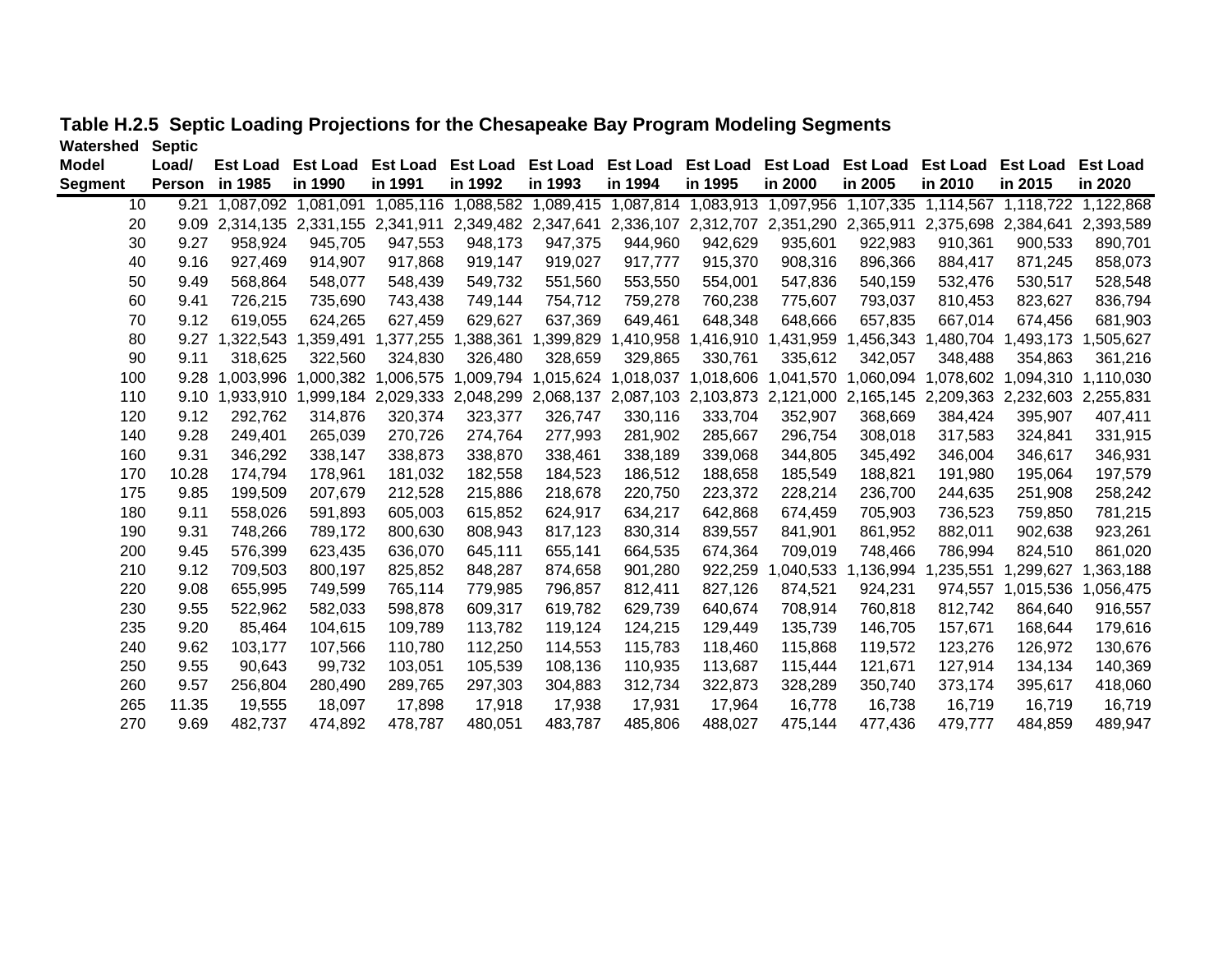| Model                  | Load/ | <b>Est Load</b> | <b>Est Load Est Load</b> |         | Est Load Est Load Est Load Est Load Est Load Est Load Est Load                       |         |         |         |                     |         |                     | <b>Est Load Est Load</b>                |                     |
|------------------------|-------|-----------------|--------------------------|---------|--------------------------------------------------------------------------------------|---------|---------|---------|---------------------|---------|---------------------|-----------------------------------------|---------------------|
| Segment Person in 1985 |       |                 | in 1990                  | in 1991 | in 1992                                                                              | in 1993 | in 1994 | in 1995 | in 2000             | in 2005 | in 2010             | in 2015                                 | in 2020             |
| 280                    |       |                 |                          |         | 9.37 1,253,542 1,300,773 1,315,087 1,331,368 1,345,077 1,357,796 1,371,793 1,395,523 |         |         |         |                     |         |                     | 1,438,348 1,481,178 1,524,003 1,566,838 |                     |
| 290                    | 9.26  | 230,400         | 251,595                  | 257,543 | 262,550                                                                              | 268,053 | 273,822 | 276,343 | 290,968             | 308,392 | 325,821             | 343,365                                 | 360,916             |
| 300                    | 9.55  | 324,121         | 331,864                  | 337,168 | 341,912                                                                              | 347,889 | 351,052 | 355,072 | 350,506             | 357,405 | 364,339             | 371,274                                 | 378,223             |
| 310                    | 9.16  | 52,227          | 54,831                   | 56,821  | 57,600                                                                               | 59,409  | 60,400  | 61,051  | 63,767              | 66,809  | 69,859              | 72,893                                  | 75,927              |
| 330                    | 8.97  | 154,019         | 177,714                  | 182,028 | 185,268                                                                              | 189,291 | 192,561 | 195,612 | 211,009             | 226,911 | 238,410             | 250,656                                 | 262,887             |
| 340                    | 9.06  | 167,287         | 190,855                  | 196,488 | 200,148                                                                              | 205,166 | 209,857 | 213,957 | 233,269             | 253,706 | 265,185             | 282,656                                 | 299,843             |
| 370                    | 9.02  | 18,560          | 19,955                   | 20,432  | 20,767                                                                               | 21,080  | 21,371  | 21,663  | 23,065              | 24,254  | 25,293              | 26,161                                  | 26,994              |
| 380                    | 9.23  | 153,206         | 165,967                  | 169,193 | 171,612                                                                              | 173,459 | 175,288 | 178,065 | 191,149             | 200,646 | 208,971             | 217,303                                 | 224,267             |
| 390                    | 9.26  | 34,580          | 39,059                   | 39,879  | 40,270                                                                               | 40,876  | 41,383  | 42,288  | 46,677              | 49,874  | 52,589              | 55,317                                  | 57,771              |
| 400                    | 9.24  | 205,288         | 214,822                  | 216,496 | 218,811                                                                              | 220,709 | 222,751 | 224,321 | 233,819             | 240,934 | 247,953             | 253,642                                 | 258,595             |
| 410                    | 9.20  | 386,698         | 411,629                  | 421,437 | 429,794                                                                              | 438,247 | 446,158 | 453,535 | 489,579             | 517,520 | 541,407             | 561,876                                 | 579,901             |
| 420                    | 9.03  | 254,466         | 272,759                  | 278,270 | 281,045                                                                              | 285,061 | 287,943 | 290,821 | 308,172             | 324,092 | 339,229             | 353,112                                 | 365,427             |
| 430                    | 9.25  | 222,107         | 239,501                  | 242,340 | 245,558                                                                              | 249,729 | 254,674 | 257,749 | 272,314             | 284,122 | 294,482             | 301,921                                 | 307,271             |
| 440                    | 10.01 | 214,543         | 210,831                  | 211,415 | 211,642                                                                              | 212,104 | 212,702 | 212,907 | 210,422             | 209,339 | 208,248             | 208,611                                 | 208,968             |
| 450                    | 9.05  | 949,419         |                          |         | 1,039,336 1,070,976 1,095,534 1,109,683 1,130,793                                    |         |         |         | 1,149,218 1,243,917 |         | 1,310,912 1,358,412 |                                         | 1,403,042 1,444,901 |
| 470                    | 9.03  | 682,700         | 709,175                  | 719,837 | 726,712                                                                              | 731,138 | 736,891 | 742,937 | 760,004             | 777,679 | 788,864             | 802,820                                 | 817,481             |
| 480                    | 12.72 | 213,820         | 210,437                  | 210,442 | 209,403                                                                              | 207,686 | 205,555 | 203,619 | 204,473             | 203,441 | 202,076             | 202,756                                 | 203,537             |
| 490                    | 9.36  | 246,504         | 261,674                  | 265,604 | 268,478                                                                              | 272,042 | 275,529 | 278,335 | 289,044             | 300,744 | 306,379             | 314,464                                 | 321,971             |
| 500                    | 9.17  | 575,266         | 620,500                  | 637,003 | 646,722                                                                              | 654,235 | 666,187 | 676,449 | 734,363             | 785,562 | 833,441             | 890,659                                 | 945,068             |
| 510                    | 9.04  | 181,999         | 194,880                  | 197,932 | 200,641                                                                              | 204,122 | 207,861 | 210,646 | 219,034             | 228,522 | 233,174             | 238,285                                 | 242,437             |
| 540                    | 11.38 | 98,366          | 103,969                  | 105,035 | 105,607                                                                              | 106,102 | 106,749 | 107,215 | 111,761             | 117,023 | 122,479             | 127,597                                 | 132,516             |
| 550                    | 9.08  | 516,099         | 610,423                  | 627,259 | 643,585                                                                              | 657,776 | 670,685 | 681,910 | 768,627             | 828,787 | 888,947             |                                         | 949,103 1,009,265   |
| 560                    | 9.56  | 360,269         | 408,263                  | 423,796 | 436,717                                                                              | 450,668 | 467,974 | 483,732 | 487,702             | 514,470 | 541,249             | 568,021                                 | 594,800             |
| 580                    | 9.70  | 28,034          | 28,999                   | 29,561  | 30,089                                                                               | 30,287  | 30,501  | 30,641  | 31,301              | 32,316  | 33,331              | 34,337                                  | 35,352              |
| 590                    | 9.28  | 434,880         | 484,971                  | 499,934 | 513,755                                                                              | 529,967 | 543,590 | 559,694 | 584,791             | 630,182 | 675,605             | 720,977                                 | 766,381             |
| 600                    | 9.24  | 885,383         | 941,306                  | 956,365 | 973,145                                                                              | 979,520 | 988,474 |         | 997,758 1,033,427   |         |                     | 1,076,202 1,118,987 1,166,391 1,213,797 |                     |
| 610                    | 9.09  | 250,860         | 272,324                  | 277,570 | 281,673                                                                              | 286,785 | 292,033 | 294,800 | 310,835             | 328,886 | 346,942             | 365,287                                 | 383,632             |
| 620                    | 9.52  | 179,808         | 187,114                  | 188,948 | 190,821                                                                              | 194,025 | 196,769 | 201,429 | 208,958             | 216,243 | 223,524             | 231,011                                 | 238,498             |
| 630                    | 9.12  | 1,990           | 2,085                    | 2,117   | 2,160                                                                                | 2,202   | 2,240   | 2,260   | 2,268               | 2,320   | 2,372               | 2,430                                   | 2,488               |
| 700                    | 9.28  | 82,409          | 81,127                   | 81,646  | 82,153                                                                               | 82,427  | 82,457  | 82,832  | 82,964              | 82,296  | 81,634              | 81,068                                  | 80,507              |
| 710                    | 9.10  | 322,123         | 341,689                  | 347,610 | 351,150                                                                              | 355,010 | 358,864 | 362,948 | 376,262             | 390,254 | 404,242             | 413,919                                 | 423,593             |
| 720                    | 9.28  | 644,395         | 693,416                  | 705,501 | 711,891                                                                              | 719,032 | 726,213 | 733,629 | 777,582             | 812,457 | 847,336             | 872,808                                 | 898,280             |
| 730                    | 9.18  | 297,906         | 307,465                  | 312,492 | 315,241                                                                              | 317,720 | 319,899 | 321,154 | 325,439             | 331,941 | 338,439             | 341,685                                 | 344,922             |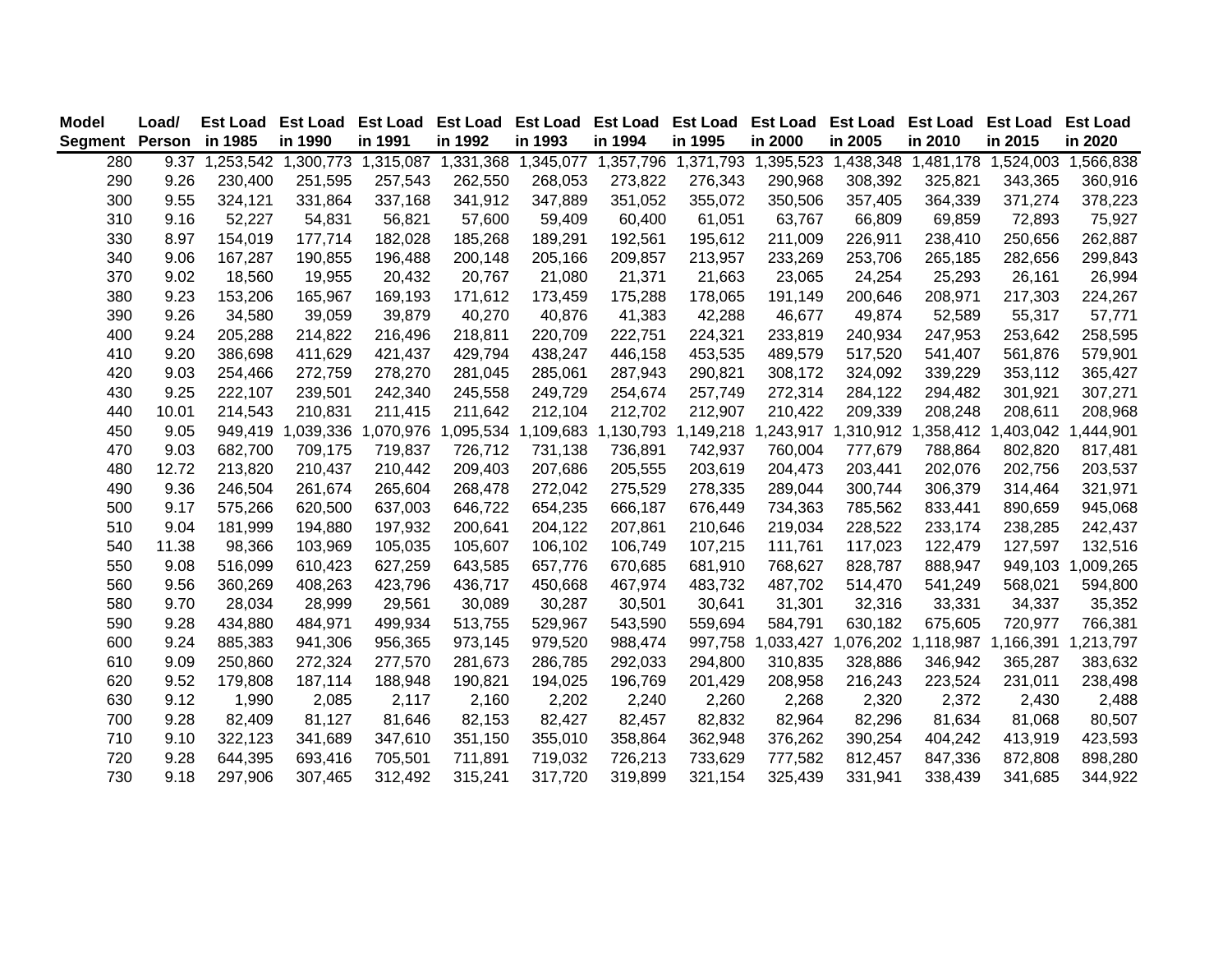| <b>Model</b>   | Load/  | <b>Est Load</b> | <b>Est Load</b> | <b>Est Load</b> | <b>Est Load</b> | <b>Est Load</b> | <b>Est Load</b> | <b>Est Load</b> | <b>Est Load</b> | <b>Est Load</b> | <b>Est Load</b> | <b>Est Load</b> | <b>Est Load</b> |
|----------------|--------|-----------------|-----------------|-----------------|-----------------|-----------------|-----------------|-----------------|-----------------|-----------------|-----------------|-----------------|-----------------|
| <b>Segment</b> | Person | in 1985         | in 1990         | in 1991         | in 1992         | in 1993         | in 1994         | in 1995         | in 2000         | in 2005         | in 2010         | in 2015         | in 2020         |
| 740            | 9.26   | 817,179         | 888,729         | 912,633         | 928,123         | 941,643         | 957,270         | 971,384         | 1,042,300       | 1,110,153       | 1,175,635       | 1,237,577       | 1,294,865       |
| 750            | 9.13   | 120,102         | 128,498         | 131.708         | 133,367         | 135,022         | 136,716         | 138,170         | 144,406         | 151,026         | 157,754         | 162,697         | 167,631         |
| 760            | 9.03   | 216,546         | 239,246         | 245,834         | 250,498         | 254,928         | 260,465         | 266,356         | 281,615         | 300,834         | 322,119         | 341,237         | 360,328         |
| 770            | 9.09   | 84,780          | 90,446          | 92,752          | 94,099          | 95,825          | 97,037          | 98,654          | 105,834         | 111,820         | 116,972         | 121,265         | 124,978         |
| 780            | 9.02   | 38,715          | 41,451          | 42,644          | 43,630          | 44,648          | 45,595          | 46,517          | 50,756          | 54,009          | 56,713          | 59,019          | 61,039          |
| 800            | 9.13   | 89,464          | 96,638          | 99,158          | 100,869         | 102,567         | 104,042         | 105,573         | 112,833         | 118,999         | 124,562         | 129,228         | 133,546         |
| 810            | 9.35   | 52,383          | 54,808          | 55,802          | 56,771          | 57,135          | 57,709          | 58,203          | 60,067          | 61,517          | 63,066          | 64,480          | 65,511          |
| 820            | 9.27   | 83,907          | 95,832          | 97,838          | 99,004          | 100,648         | 101,902         | 104,406         | 117,414         | 126,727         | 134,345         | 142,251         | 149,309         |
| 830            | 9.21   | 92,261          | 100,390         | 102,526         | 102,833         | 103,810         | 105,115         | 106,486         | 109,756         | 112,715         | 116,327         | 118,957         | 121,588         |
| 840            | 9.76   | 46,920          | 46,625          | 46,457          | 46,631          | 46,746          | 46,728          | 46,523          | 47,570          | 48,189          | 48,959          | 49,422          | 49,729          |
| 850            | 9.47   | 27,695          | 30,751          | 31,927          | 32,905          | 33,274          | 34,079          | 34,674          | 38,259          | 40,454          | 41,636          | 42,970          | 44,202          |
| 860            | 14.05  | 60,744          | 60,224          | 60,346          | 60,169          | 59,814          | 59,362          | 58,968          | 59,289          | 59,212          | 58,964          | 59,257          | 59,591          |
| 870            | 9.00   | 406,399         | 435,154         | 441,962         | 448,020         | 455,790         | 464,143         | 470,359         | 489,092         | 510,277         | 520,664         | 532,074         | 541,341         |
| 880            | 9.18   | 351,086         | 382,591         | 391,474         | 399,128         | 408,084         | 417,397         | 424,883         | 453,098         | 481,354         | 501,710         | 527,690         | 551,478         |
| 890            | 13.54  | 43,454          | 44,452          | 44,088          | 43,897          | 43,756          | 43,387          | 42,935          | 42,984          | 44,391          | 46,716          | 48,731          | 50,692          |
| 900            | 10.33  | 163,222         | 181,650         | 184,503         | 187,402         | 189,625         | 191,564         | 192,794         | 208,726         | 215,852         | 222,978         | 230,105         | 237,231         |
| 910            | 9.79   | 205,607         | 213,054         | 214,838         | 215,310         | 215,550         | 216,472         | 217,035         | 227,765         | 238,685         | 250,443         | 263,617         | 276,273         |
| 920            | 9.52   | 511,786         | 584,056         | 601,554         | 611,165         | 614,607         | 624,156         | 634,386         | 721,217         | 772,223         | 827,378         | 879,757         | 930,711         |
| 930            | 9.62   | 26,533          | 27,491          | 27,730          | 27,977          | 28,142          | 28,262          | 28,486          | 29,556          | 30,469          | 31,382          | 32,295          | 33,207          |
| 940            | 9.43   | 203,597         | 227,198         | 230,524         | 233,491         | 239,229         | 243,000         | 248,062         | 270,149         | 287,088         | 304,036         | 320,967         | 337,924         |
| 950            | 9.40   | 117,820         | 125,229         | 128,065         | 130,467         | 133,476         | 135,344         | 136,453         | 136,995         | 141,275         | 145,556         | 149,836         | 154,116         |
| 960            | 9.72   | 202,632         | 220,190         | 221,228         | 225,774         | 228,303         | 228,049         | 228,131         | 246,165         | 258,783         | 271,401         | 284,470         | 297,540         |
| 970            | 9.09   | 29,221          | 34,977          | 36,056          | 37,089          | 38,078          | 38,945          | 39,760          | 45,027          | 49,423          | 53,819          | 58,215          | 62,612          |
| 980            | 9.36   | 322,971         | 371,506         | 391,642         | 408,324         | 420,012         | 438,481         | 453,155         | 469,225         | 498,078         | 526,959         | 555,816         | 584,687         |
| 990            | 9.44   | 19,897          | 22,600          | 23,461          | 24,004          | 24,167          | 24,688          | 25,133          | 28,067          | 30,362          | 32,907          | 35,384          | 37,721          |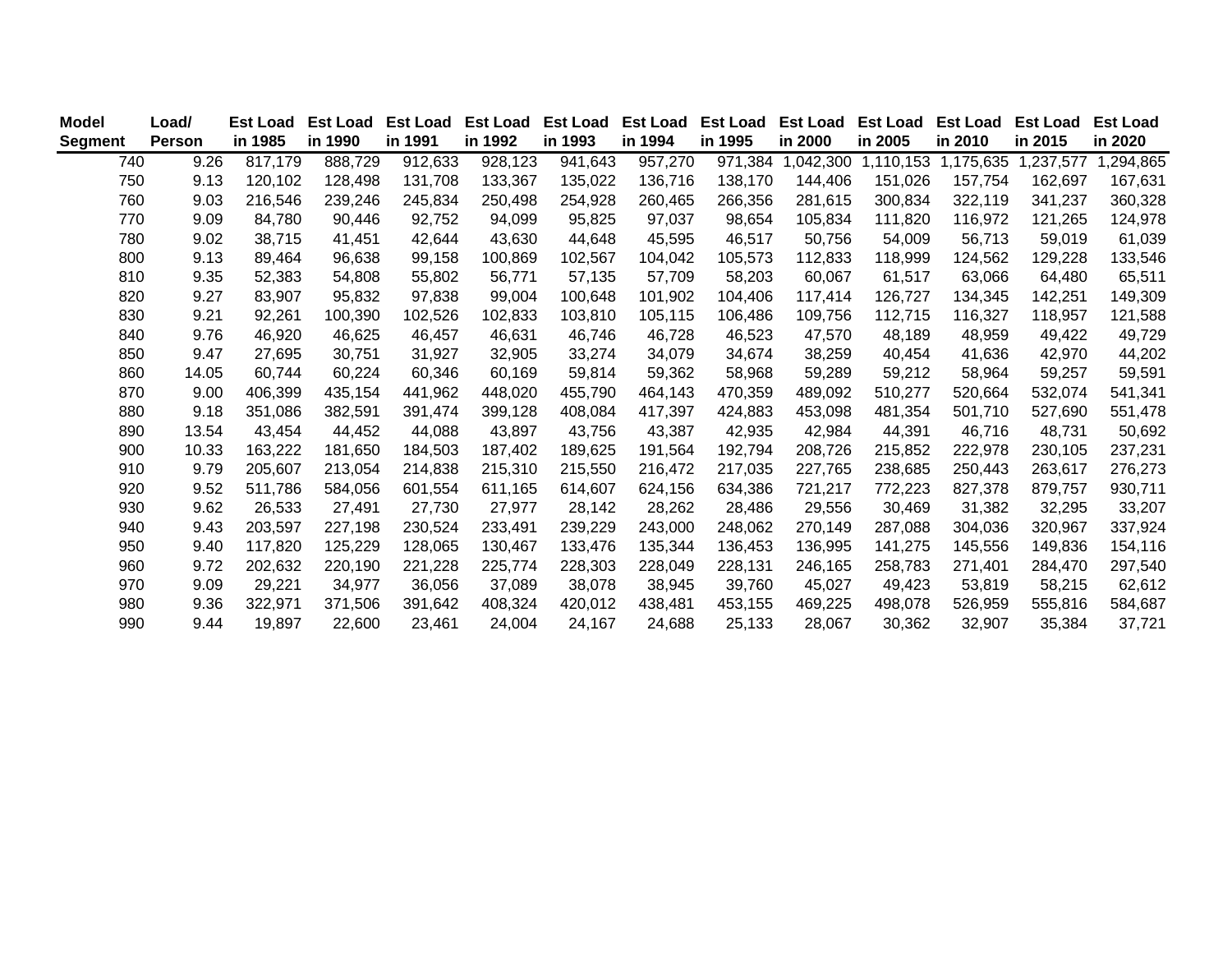### **Section H.2.2.1.5 Urban Nutrient Management**

Urban areas are divided into pervious and impervious urban areas within the Chesapeake Bay Watershed Model. Pervious urban areas account for suburban areas, parks, lawns, and areas in which water is able to percolate through the soil. Alternatively, impervious urban land are areas such as roads, paved lots, and rooftops where water is unable to percolate through the soil profile. These lands use groups are derived from Chesapeake Bay Program Land Use (CBPLU) categories and are described in Watershed Model Appendix E: Watershed Land Uses and Model Linkages to the Airshed and Estuarine Models. The following equations use Chesapeake Bay Program Land Use estimates to calculate the two categories of urban areas:

(2)

```
Pervious Urban = (CBPLU High Intensity Urban * 0.15) + (CBPLU Low Intensity Urban * 0.6)
    + (CBPLU Herbaceous Urban * 0.9) + (CBPLU Urban * 0.9)
   + (CBPLU Exposed * 0.6)
```
(3)

Impervious Urban = (CBPLU High Intensity Urban  $*$  0.85)+(CBPLU Low Intensity Urban $*$  0.4) + (CBPLU Herbaceous Urban \* 0.1) + (CBPLU Urban \* 0.1)  $+$  (CBPLU Exposed  $*$  0.4)

Generally, on a portion of pervious urban acres including some lawns, golf courses, and portions of park land, intensive turf management practices are applied. For these areas, an estimated recommended fertilizer application is 130 pounds of nitrogen/acre. A portion of the pervious urban areas has little or no turf maintenance and only has fertilizer applied once every three years, if at all. These areas may include lawns, medians of highways, roadside rights of way, and portions of parks. Considering the differences in the amount of fertilizer applied to various types of pervious land and the limitation of the use of the various types of urban land use averaged to represent a single urban land use, an average fertilizer application of 50 pounds of nitrogen/acre/year is applied to all pervious land within the Phase IV Watershed Model.

Figure H.2.1 shows how fertilizer nutrient application rates are determined for pervious urban areas. Fertilizer is usually applied during the spring and early fall. For this reason, the timing of fertilizer applications are split into eight periods each with a distribution of 10 days. These applications begin on the following days and last for 10 days; March 9, April 9, May 9, June 9, July 9, August 9, September 9, and October 9. The application rates of fertilizer, both  $NO<sub>3</sub>$  and NH4, are illustrated in Figure H.2.2.

With the implementation of tributary strategies, urban nutrient management leads to a reduction of urban fertilizer applied. Urban nutrient management involves public education (targeting urban/suburban residents and businesses) to encourage reduction of excessive fertilizer use. The CBP Nutrient Subcommittee's Tributary Strategy Workgroup has estimated that urban nutrient management reduces nitrogen loads by 17 percent and phosphorus loads by 22 percent.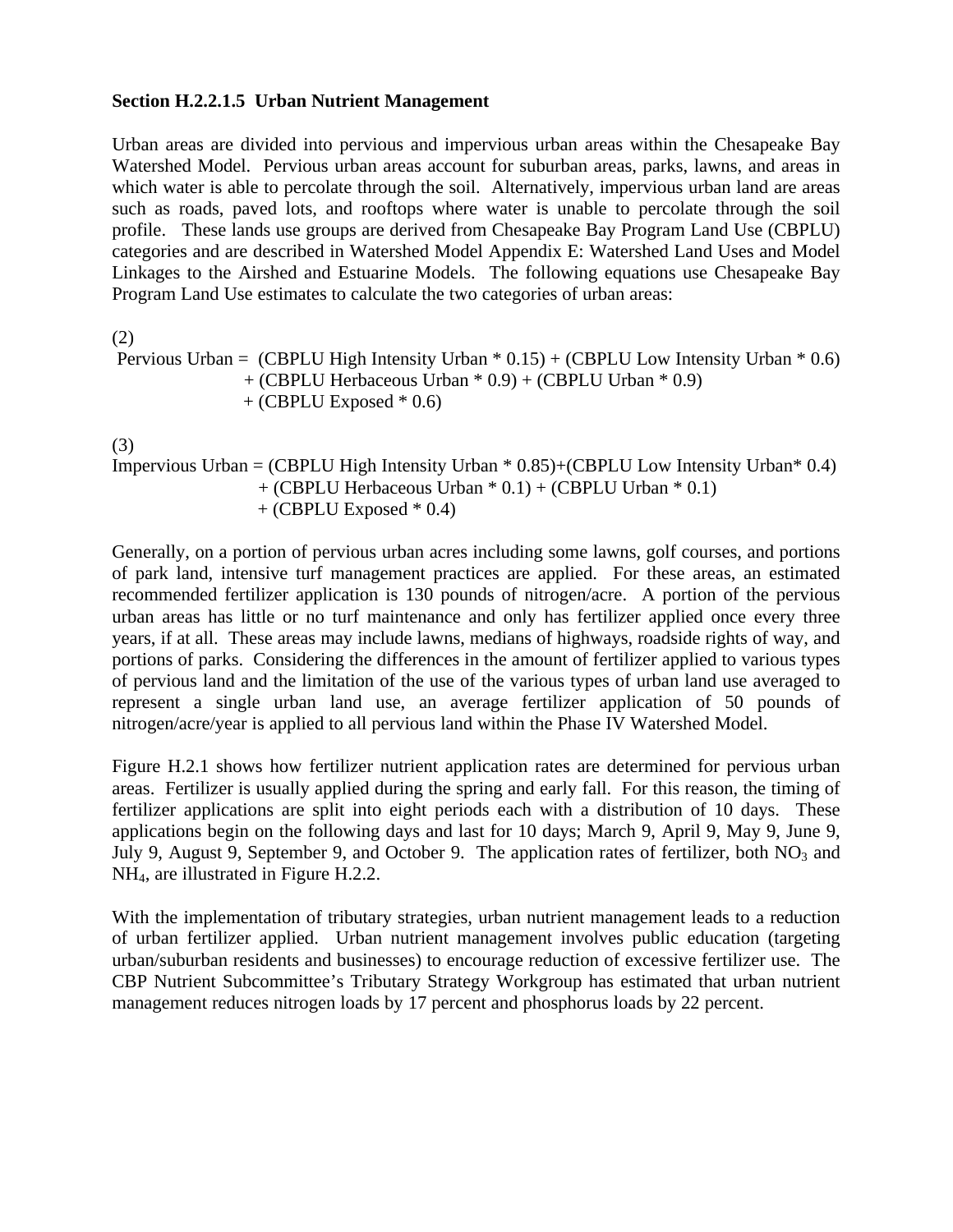### **Figure H.2.1 Determining Fertilizer Nutrient Application Rates For Pervious Urban Areas**

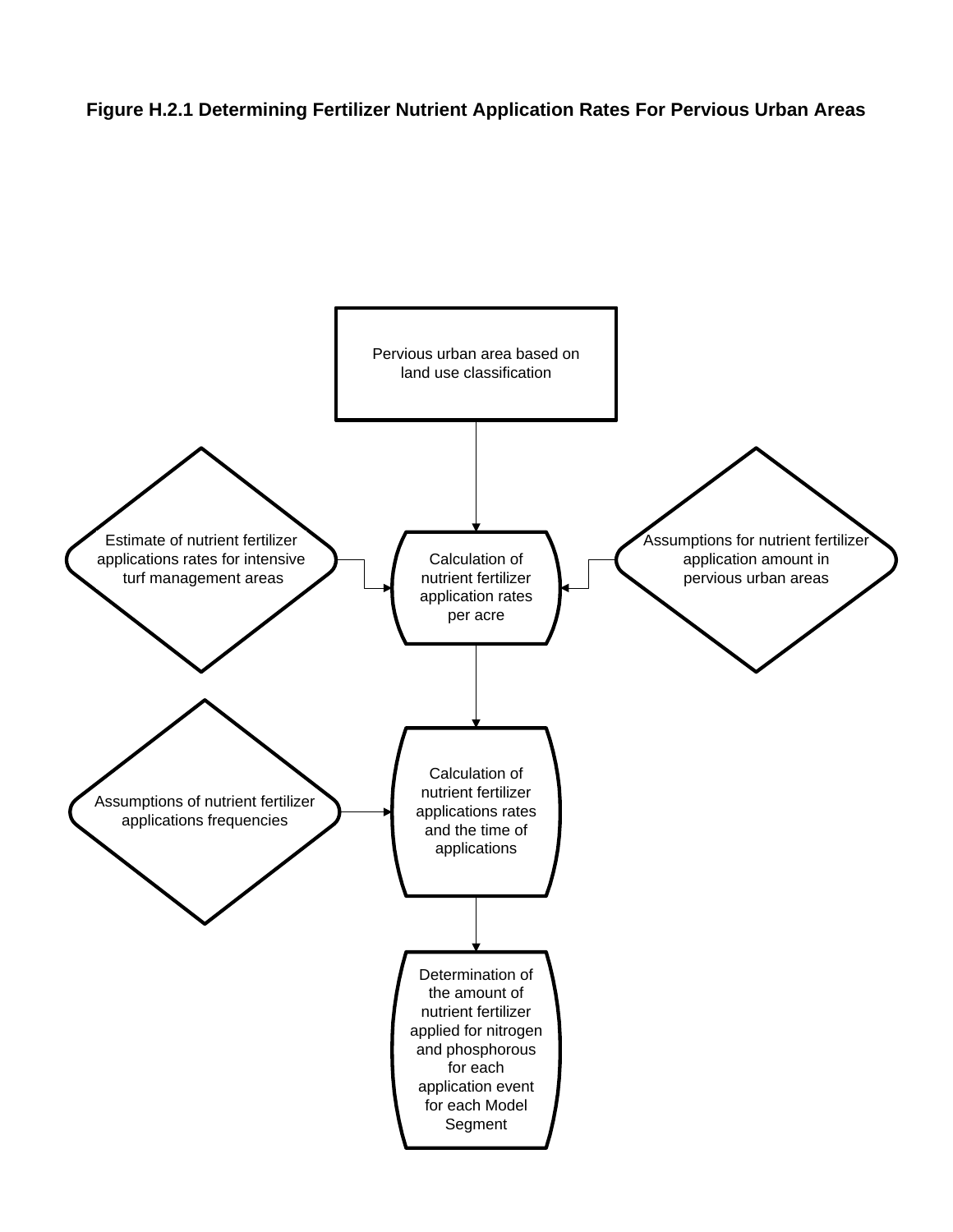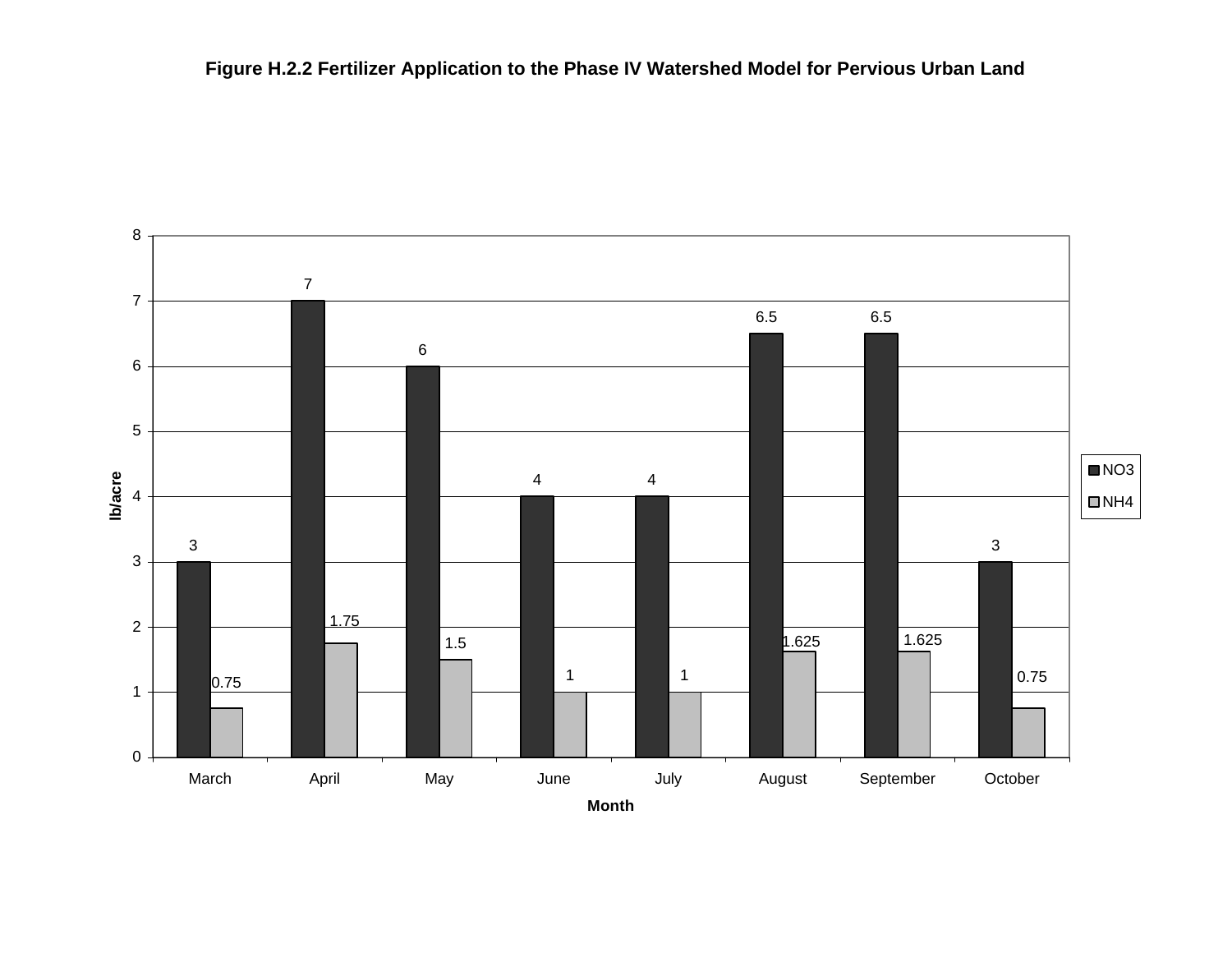### **Section H.2.2.2 Agriculture/Silviculture BMPs**

The types of agricultural/silvicultural BMPs included in the Chesapeake Bay Watershed Model simulations are: cropland nutrient management, soil conservation water quality plan implementation, animal waste BMPs, barnyard runoff control, rotational grazing, streambank protection, forest harvesting BMPs, nutrient management plans, forested and grass buffer strips, and cover crops. The following describes the agricultural/silvicultural BMPs simulated within the Phase IV Watershed Model.

### **Section H.2.2.2.1 Cropland Nutrient Management**

Cropland nutrient management is simulated (for each Watershed Model segment) through the net pound reduction of fertilizers applied to conventional tillage, conservation tillage, and hayland acres (Figure H.1.1, Box G, page 2). Fertilizer reductions are enacted as a part of cropland nutrient management in order to only apply nutrients at rates that ensure adequate soil fertility for crop production, thus reducing the availability of excess nutrients to runoff waters. The Phase IV Watershed Model accounts for these cropland nutrient management practices by simulating "edge-of-stream" nutrient loading according to the reduction of fertilizer nutrients applied to the land. The nutrient management application rates are implemented on the land according to the appropriate agronomic rate for each crop, with a minimum reduction of 10 percent. These nutrient application pound reductions are determined by a Watershed Model segment Cropland Mass Balance (Figure H.2.3) and vary between Watershed Model segments. For this mass balance, Watershed Model segment-specific maximum nutrient fertilizer reductions are determined from an analysis of available nutrients versus expected crop uptake. Nutrient reduction efficiencies range from 5-39 percent for nitrogen and 5-35 percent for phosphorous when calculated from nutrient fertilizer pound reductions.

For each Watershed Model segment, cropland nutrient management reductions are simulated using the percentage of acres under nutrient management. For example, if nutrient management is implemented on 100 percent of the cropland acres in a given Watershed Model segment and an estimated reduction of 60 pounds/acre nitrogen is realized, then the fertilizer reduction would be 60 pounds/acre for nitrogen for all acres under nutrient management. However, if only 25 percent of the acres are under nutrient management, the resulting fertilizer reduction would be 60 pounds/acre multiplied by 25 percent or 15 pounds/acre.

### **Section H.2.2.2.2 Soil Conservation and Water Quality Plan**

Soil conservation and water quality plans are comprehensive plans that address natural resource management concerns on agricultural lands and utilize Best Management Practices to control erosion and runoff. A USDA professional and/or a Soil Conservation District employee assists in developing these plans at the request of a landowner. They work with farmers to determine which BMPs and/or systems are needed to address specific erosion and/or runoff problems on their farms. Together these practices control erosion (within acceptable levels) in a manner compatible with the farm operation and cropping systems. Soil conservation and water quality plans are based on current farming objectives and should be reviewed and/or revised if changes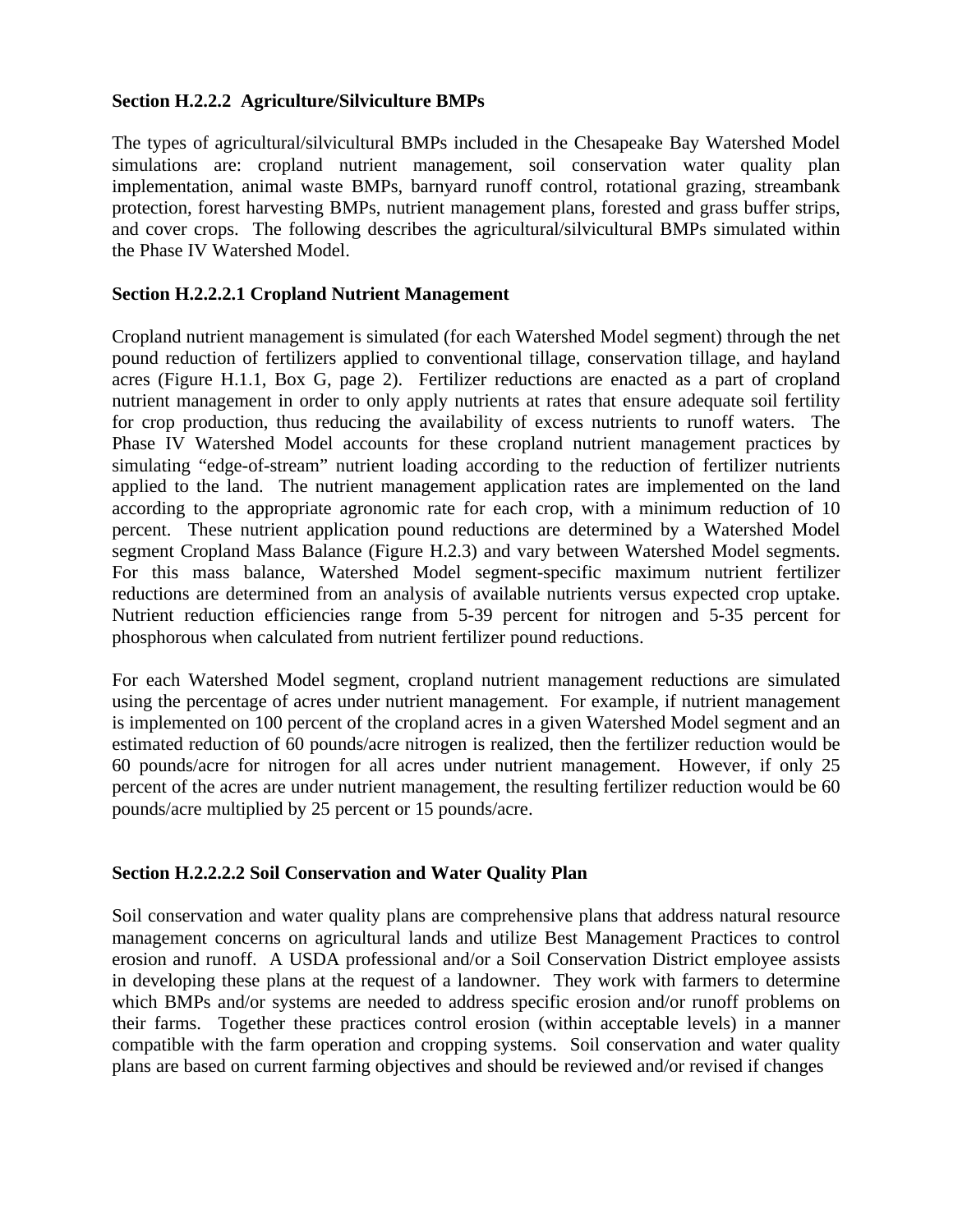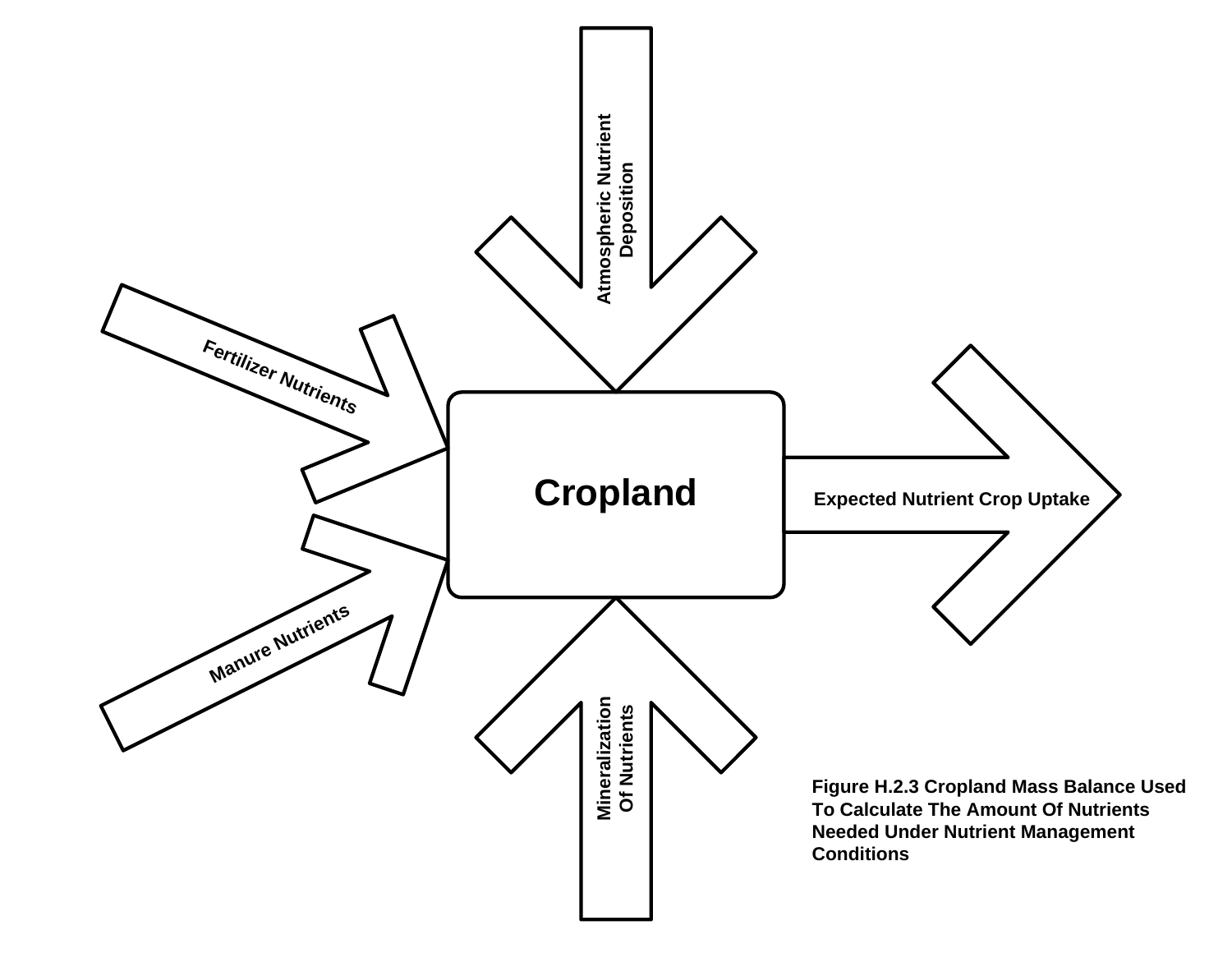occur. Nutrient reductions are only one of many benefits derived from soil conservation and water quality plans, other benefits include, but are not limited to, better soil quality (therefore better crop yields), the establishment of constructed ponds, and the enhancement of wildlife and plant habitats.

Soil conservation and water quality plans are incorporated into the Phase IV Watershed Model through a reduction of sediment loss from conventional and conservation tillage, and pasture and hay croplands. These plans reduce nutrient and suspended sediment loading from each land use.

The effectiveness of soil conservation and water quality plans varies between land uses. Therefore, reductions in nutrient and suspended sediment loads vary between land uses. The estimated reductions by landuse as effected by soil conservation and water quality plans follows:

| Landuse                     | TN reductions $\%$ ) | <b>TP &amp; TSS reductions</b> $(\% )$ |
|-----------------------------|----------------------|----------------------------------------|
| <b>Conventional tillage</b> |                      | 40                                     |
| <b>Conservation tillage</b> |                      |                                        |
| <b>Hayland</b>              |                      |                                        |
| <b>Pastureland</b>          |                      | 14                                     |

### **Section H.2.2.2.3 Animal Waste Management Systems**

Agricultural livestock and farm animals produce manure, and consequentially nutrient flow in to water supplies which directly impact the Chesapeake Bay water quality (Ritler and Scarbourgh, 1996; Evanylo, 1995). Understanding such an influence is important in modeling nutrient loads from land uses to the Bay, both from surface and subsurface flow (Johnson and Parker, 1993). Nutrients in manure are a vital resource and can be collected for application to cropland (Krider, 1992; Graves 1986).

Manure from agricultural livestock may either be voided in confined areas or unconfined areas (Gilbertson, 1979). Within the Phase IV Watershed Model, manure voided in unconfined areas is assumed to occur in pasturelands. The effect of confined animal waste management systems are calculated by adjusting the percentage of manure between two types of confined groups (confined/susceptible to runoff and confined/susceptible to runoff with BMPs able to be implemented). This calculation allows for some of the animal waste to always be susceptible to runoff (assuming that the BMP efficiency of animal waste and confinement systems is never 100 percent efficient).

Confined animal waste management system calculations are incorporated into Watershed Model input files by adjusting manure acres per Watershed Model segment. A manure acre is defined as 145 Animal Units (AUs) in the confined/susceptible to runoff grouping. Figure H.2.4 outlines how manure acres are obtained and later incorporated into the Phase IV Watershed Model. The Phase IV Watershed Model simulates the effect of Animal Waste System Best Management Practices (AWSBMP) through a reduction in manure acres. These manure acres are areas of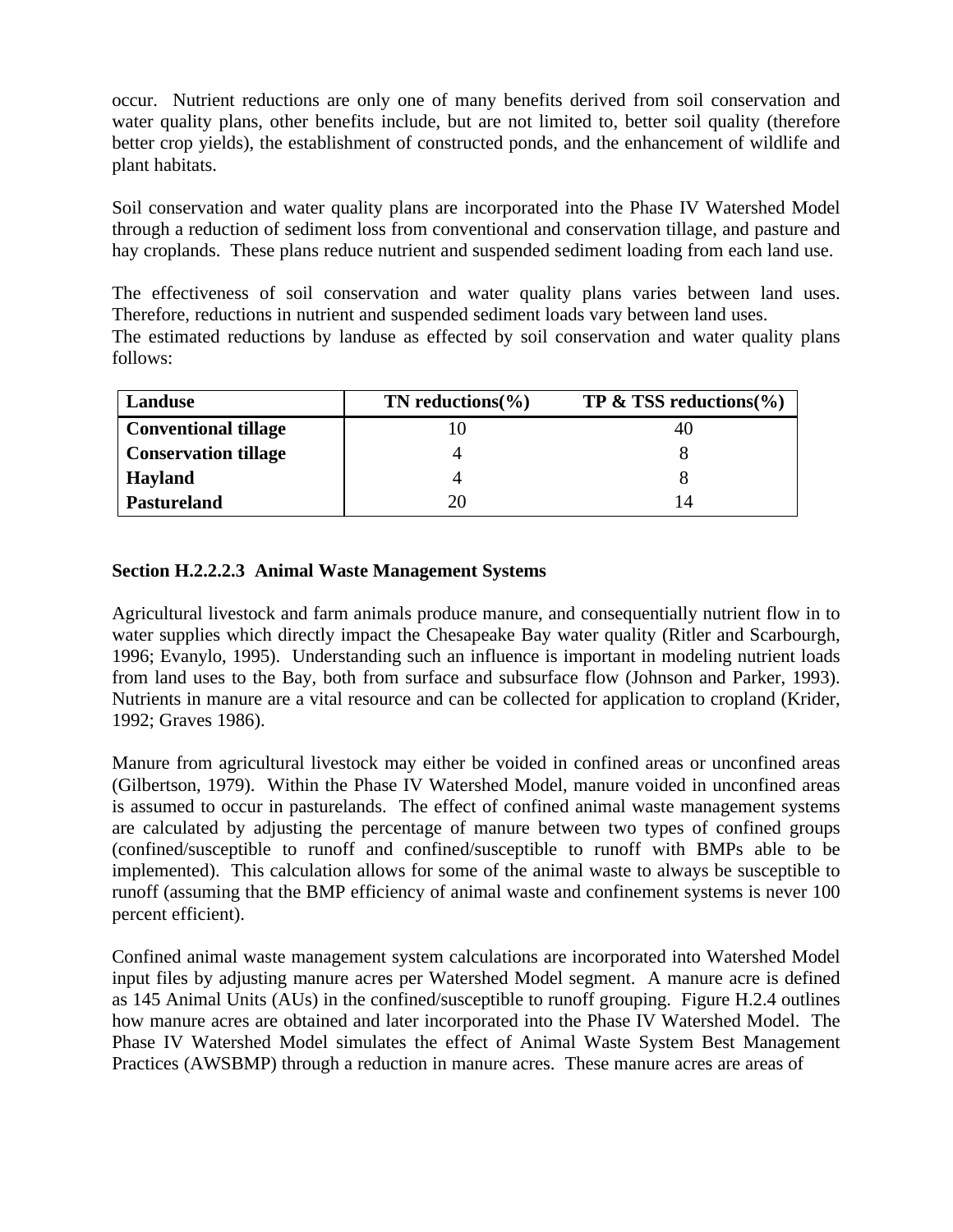**Figure H.2.4 Calculating Manure Acres And Their Incorporation Into The Watershed Model**



\* Not used during Reference Watershed Model simulations, but was applied for BMPs in Watershed Model Progress simulations.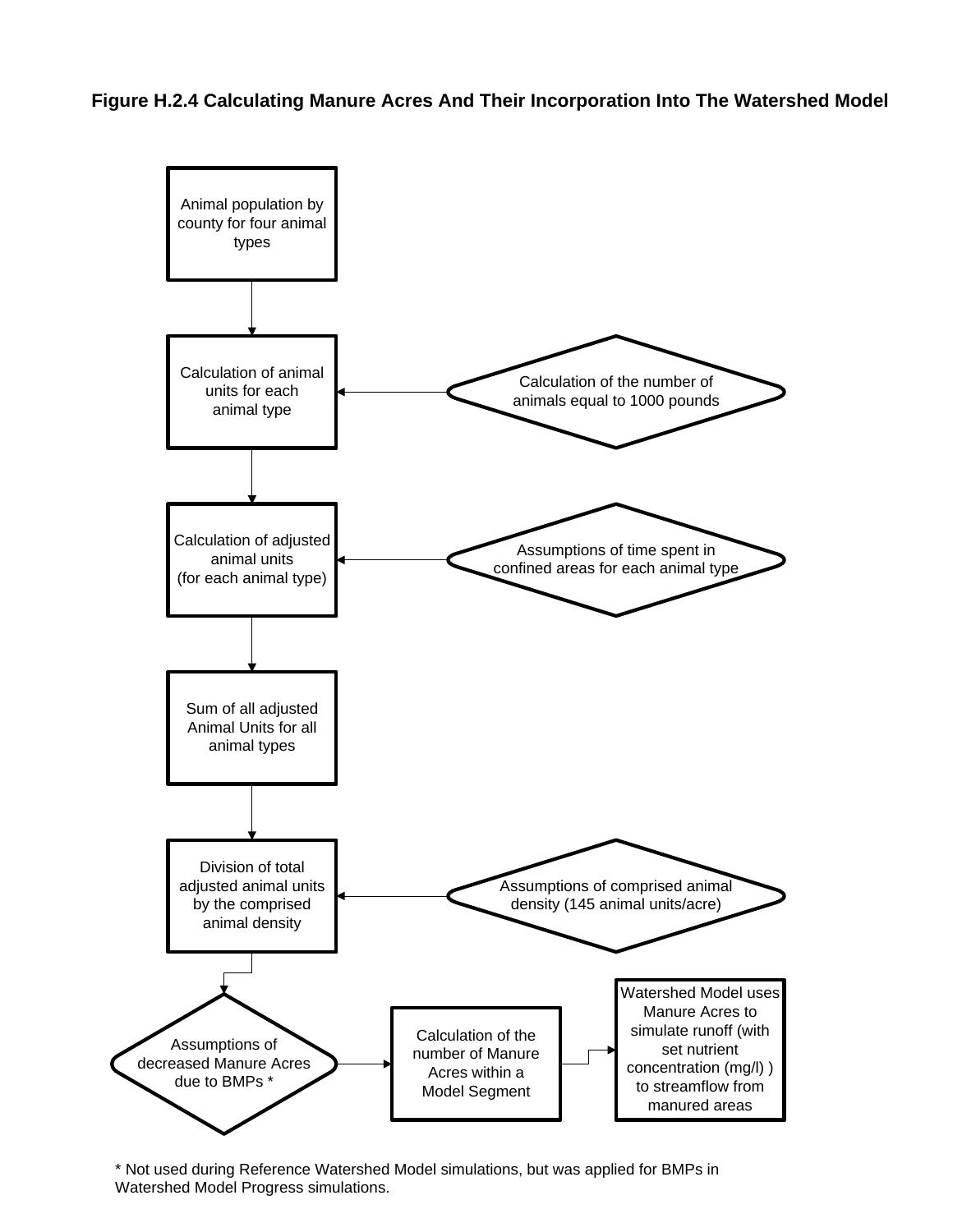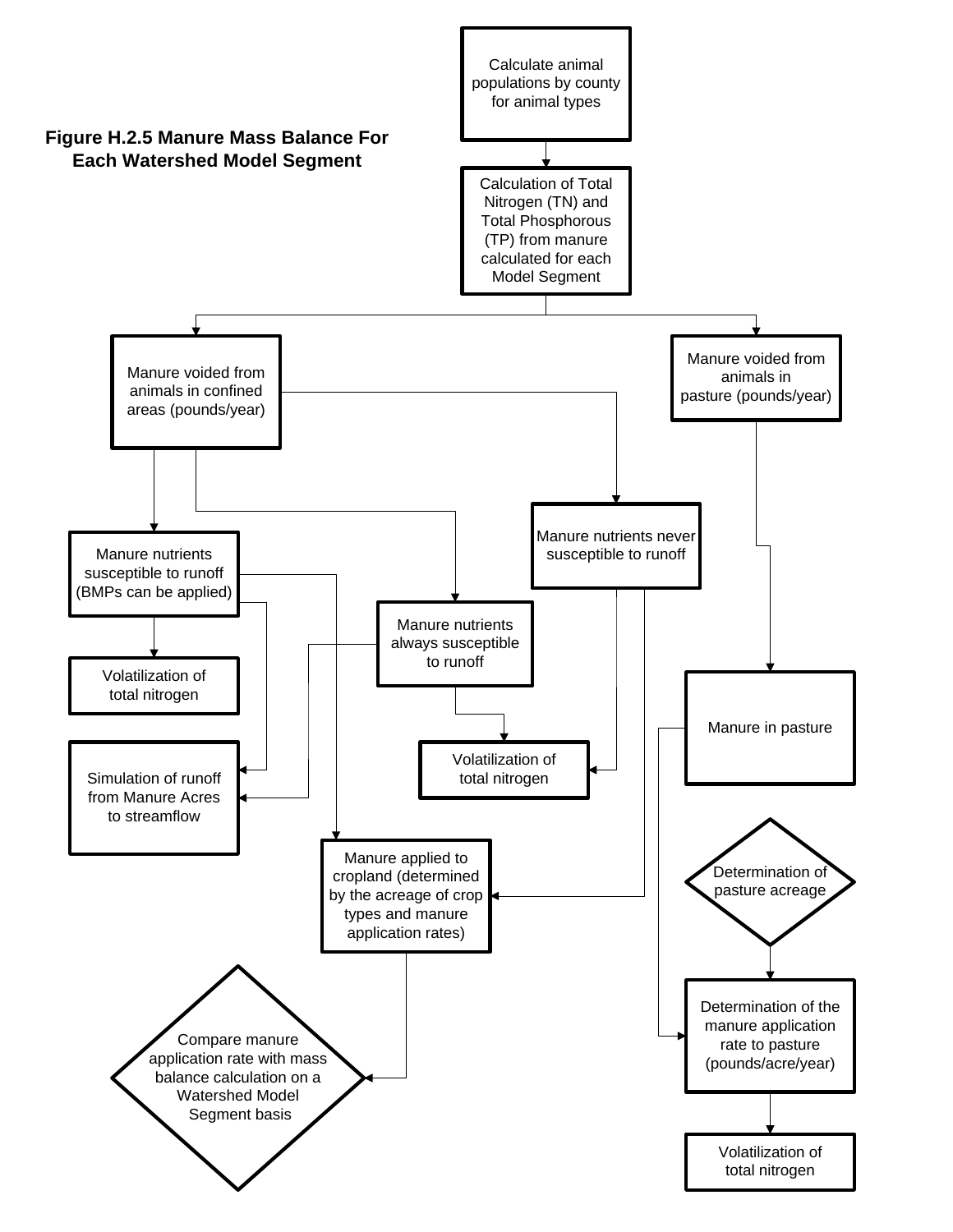high concentrations of confined animals in which a large amount of nutrient load runoff occurs. Manure acres are representative of all portions of manure management, including manure in feedlots, production houses, processing centers, collection practices, and leakage from holding facilities.

Manure produced in confined areas can be properly or improperly stored (Loser and Hogan 1989). Animal waste management systems are designed for the proper handling, storage, and utilization of wastes generated from animal confinement operations. These systems include a means of collecting wastes and wash water from confinement areas into appropriate waste storage structures. Waste management facilities take on many forms based on the animal type and handling method (i.e., solid, slurry, and liquid). Lagoons, ponds, and concrete tanks are used for the treatment and/or storage of liquid wastes. Storage sheds or pits are commonly used to store solid wastes. Adequate storage allows operators to apply manure to their land when crops can utilize the nutrients, and when the soil and weather conditions are appropriate. Animal waste management systems not only provide major nutrient reduction benefits, but also greatly reduce a farmer's need for chemical fertilizers.

The influence that agricultural livestock and farm animals have on the Chesapeake Bay Watershed is best understood by determining a mass balance of manure for each Watershed Model segment. This manure mass balance distributes manure nutrients voided into four groups: confined/never susceptible to runoff, confined/susceptible to runoff, confined/susceptible to runoff with BMPs able to be implemented, and pasture (Table H.2.6). This Manure mass balance (Figure H.2.5) uses estimated populations of animal types within each Watershed Model segment and assumes average nutrient levels in the amounts of manure voided for each animal type (Table H.2.7) (Palace, 1997). This mass balance includes a modification in the simulation of pastureland through the addition of manure in the special action block, a simulation of ammonia volatilization, and a seasonal variation of the first-order rate constant to describe plant uptake.

Different animal species create varied volumes of manure with distinct nutrient concentrations. Within the Phase IV Watershed Model, four types of animals are included in manure mass balance calculations. These animal types are beef, dairy, swine, and poultry (which include poultry layers, broilers, and turkeys). Horse and sheep populations were not included in the manure mass balance. To estimate the amount of manure voided in a Watershed Model segment, an animal unit is defined as 1000 pounds of animal weight. One animal unit corresponds to 0.71 dairy cows, one beef cow, five swine, 250 poultry layers, 500 poultry broilers, or 100 turkeys. Animal populations were derived for each Watershed Model segment from the 1992 Agricultural Census, published by the U.S. Department of Commerce and the Bureau of the Census for the six states within the Chesapeake Bay basin. The percentage of area in a Watershed Model segment for each county is used to decide the proportion of animal units within a Watershed Model segment. Figure H.2.6 shows the total animal units per county in the Chesapeake Bay Watershed.

Animal waste management system nutrient reductions for dairy/beef/swine operations have been estimated by the Chesapeake Bay Program Nutrient Subcommittee's Tributary Strategy Workgroup to be 80 percent for nitrogen and phosphorus, assuming that an animal waste system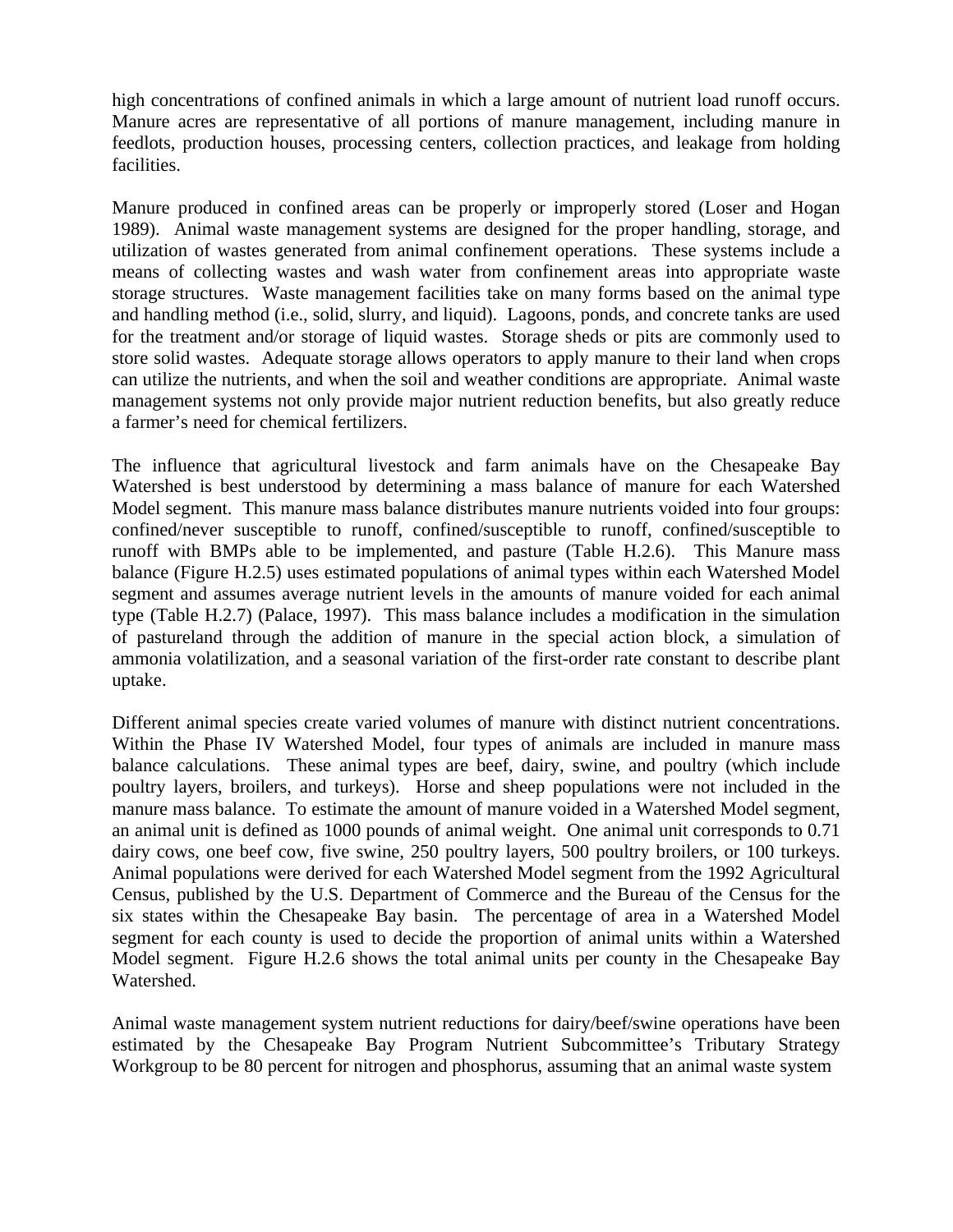**Table H.2.6 Distribution of Total Nitrogen from Manure for Each Watershed Model (WSM) Segment in the Manure Mass Balance Calculation for the Phase IV Watershed Model**

| <b>Animal Type</b>                        | <b>Confined</b><br>(Susceptible<br>to runoff) | <b>Confined</b><br>(Susceptible<br>to runoff)<br>(BMPs can be<br>implemented) | <b>Confined</b><br>(Never<br>susceptible<br>to runoff) | <b>Pasture</b> |
|-------------------------------------------|-----------------------------------------------|-------------------------------------------------------------------------------|--------------------------------------------------------|----------------|
| Dairy                                     | 0.20                                          | 0.80                                                                          | 0.00                                                   | 0.00           |
| <b>Beef</b>                               | 0.00                                          | 0.00                                                                          | 0.00                                                   | 1.00           |
| (WSM Segment)<br>without snow)            |                                               |                                                                               |                                                        |                |
| <b>Beef</b><br>(WSM Segment with<br>snow) | 0.04                                          | 0.16                                                                          | 0.00                                                   | 0.80           |
| Swine                                     | 0.20                                          | 0.80                                                                          | 0.00                                                   | 0.00           |
| Poultry (layers)                          | 0.01                                          | 0.14                                                                          | 0.85                                                   | 0.00           |
| Poultry (broilers)                        | 0.01                                          | 0.14                                                                          | 0.85                                                   | 0.00           |
| Turkeys                                   | 0.01                                          | 0.14                                                                          | 0.85                                                   | 0.00           |

**Table H.2.7 Estimated Quantities of Voided Manure from Livestock and Poultry (Normalized to 1,000 pounds of animal body weight) (Gilbertson, 1979)**

| <b>Animal Type</b> | Animals/            | Wet Manure    | <b>Total</b>       | <b>Total</b>    |
|--------------------|---------------------|---------------|--------------------|-----------------|
|                    | <b>Animal Units</b> | <b>Voided</b> | <b>Phosphorous</b> | <b>Nitrogen</b> |
|                    |                     | (tons/year)   | (pounds/year)      | (pounds/year)   |
| Dairy              | 0.71                | 14.90         | 21.00              | 123.00          |
| Beef               | 1.00                | 6.70          | 18.00              | 61.00           |
| Swine              | 5.00                | 11.70         | 37.00              | 160.00          |
| Poultry (layers)   | 250.00              | 9.70          | 100.00             | 235.00          |
| Poultry (broilers) | 500.00              | 13.10         | 110.00             | 390.00          |
| Turkeys            | 100.00              | 10.20         | 84.00              | 304.00          |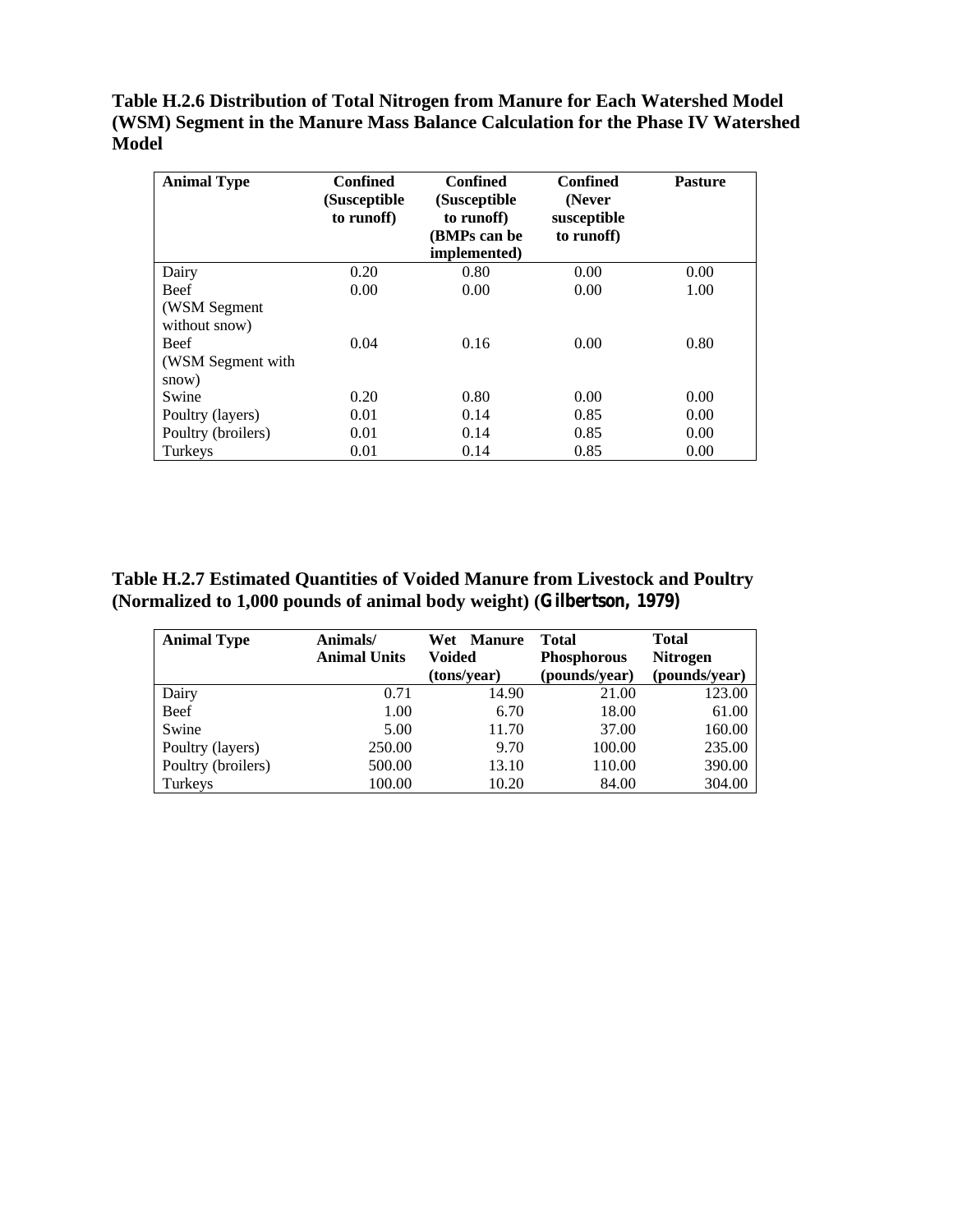# Figure H.2.6 **Total Animal Units By County**  $(1000$  pounds/AU)





Dala Source. 1992 Census of Agriculture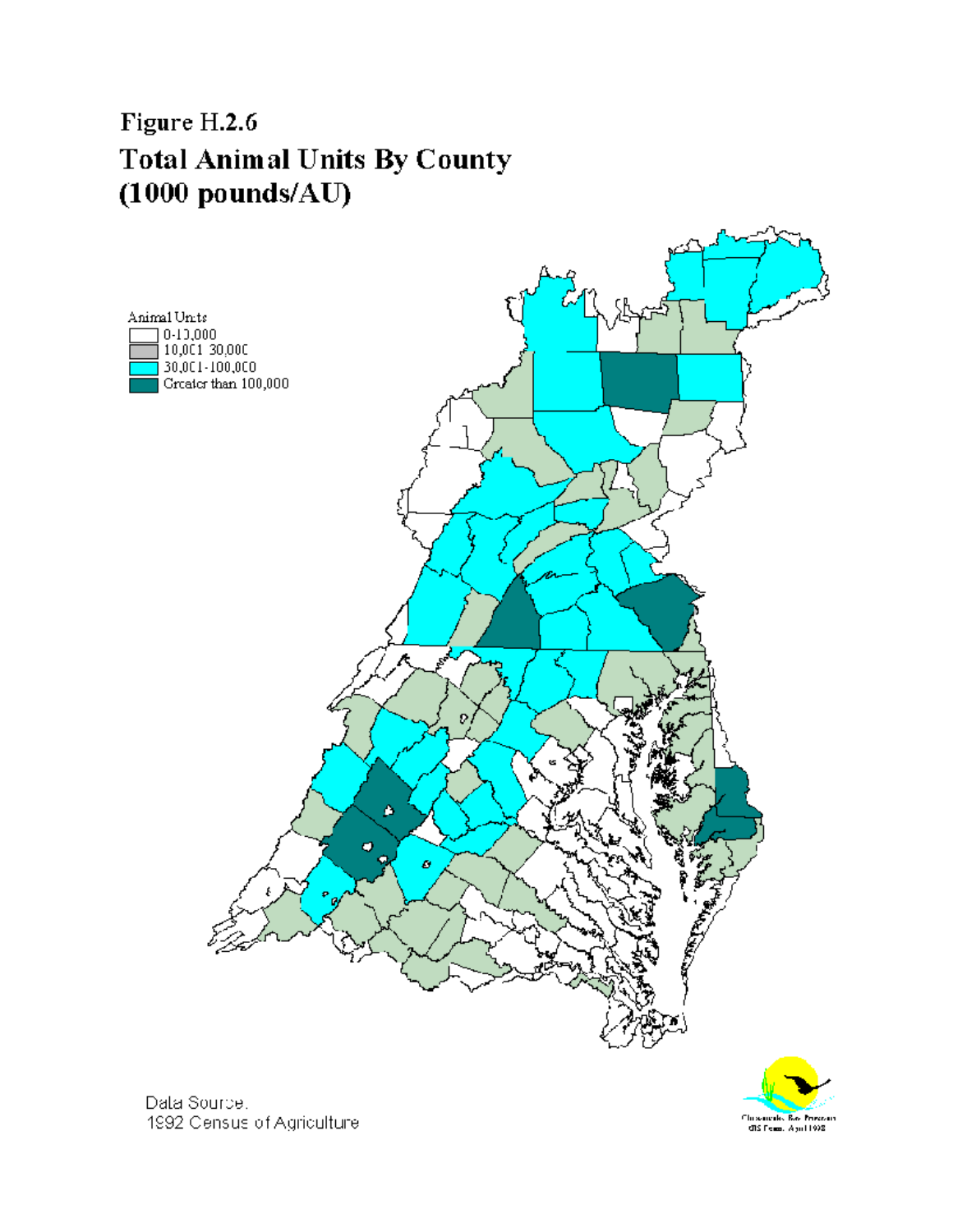treats 145 animal units (or one manure acre). Using the same 145 animal unit assumption, nutrient reductions for poultry animal waste systems have been determined to be 14 percent for nitrogen and phosphorus. These animal waste management system BMP efficiencies are used within the Phase IV Watershed Model to simulate the amount of nutrient reduction obtained with these management practices.

Estimated BMP efficiencies were developed separately for livestock (primarily dairy and swine) and poultry waste systems. Livestock manure must be stockpiled or spread daily if no storage system is available, resulting in a high potential for nutrient pollution to ground and surface water sources. On the other hand, poultry manure remains in the production house for a majority of the time. Small amounts of manure are removed with each flock (approximately every seven weeks for broilers), and the entire production house is cleaned approximately every two years. Poultry manure is relatively dry so if it is properly stacked outside, the potential for nutrient loss is less than that of livestock waste.

It is assumed within the Phase IV Watershed Model that dairy are in confined areas 100 percent of the time. Dairy are further divided into the three confined groups as follows: 20 percent in confined/susceptible to runoff, 80 percent confined/susceptible to runoff with BMPs able to be implemented, and 0 percent confined/never susceptible to runoff.

Beef are assumed to be in pasture 100 percent of the time, except for Watershed Model segments where snow covers the ground a large portion of the winter. These areas receiving snow tend to have beef cattle housed in feed lots or confined areas. Within these Watershed Model segments, it was decided that beef should be calculated in the pasture for 80 percent of the time, as opposed to 100 percent. According to this assumption, beef are in confined areas 20 percent of the year (4 percent of the total time in confined/susceptible to runoff, and 16 percent in confined/susceptible to runoff with BMPs able to be implemented). This assumption is incorporated into the Phase IV Watershed Model, based on the assumption that cattle spend 292 days a year in the field, starting March 1 and ending December 17.

Within the Phase IV Watershed Model, swine are in confined areas 100 percent of the time. Swine are further divided into the three confined groups as follows: 1 percent in confined/susceptible to runoff, 14 percent confined/susceptible to runoff with BMPs able to be implemented, and 85 percent confined/never susceptible to runoff.

Throughout the Watershed Model Scenarios, it is assumed that all poultry (including poultry layers, poultry boilers, and turkeys) are found in confined areas 100 percent of the time. Poultry are further divided into the three confined groups as follows: 1 percent in confined/susceptible to runoff, 14 percent confined/susceptible to runoff with BMPs able to be implemented, and 85 percent confined/never susceptible to runoff. The amount of total nitrogen in pounds per year for each of these animal groups are presented in Tables H.2.8-H.2.11.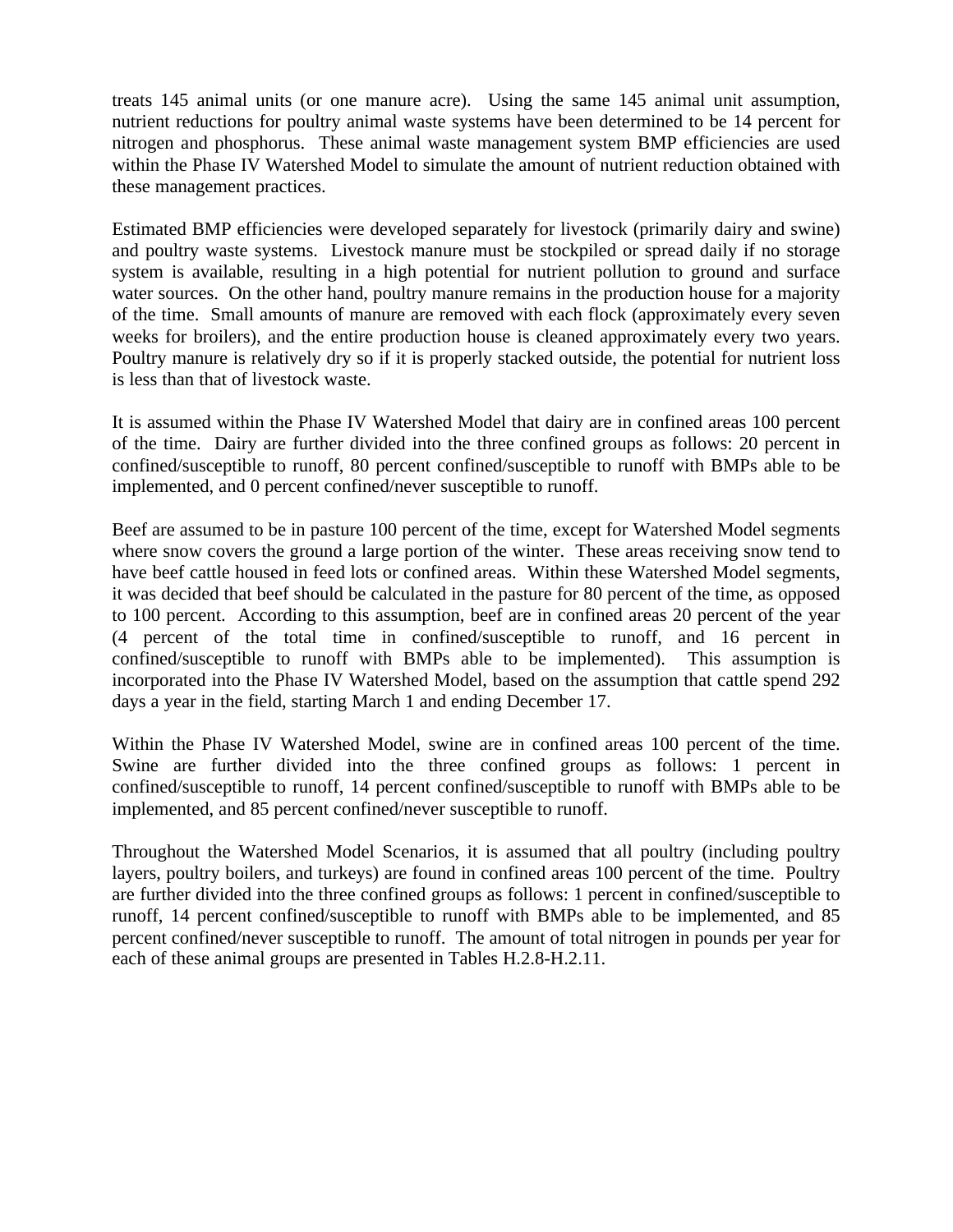### **Table H.2.8 Manure in All Confined Areas**

| <b>Model</b>     | <b>Cattle</b>    | <b>Dairy</b>  |              |              | Swine Poultry (layers) Poultry (broilers) |               | <b>Turkeys TN in Confined Areas</b> |
|------------------|------------------|---------------|--------------|--------------|-------------------------------------------|---------------|-------------------------------------|
| Segment (lbs/yr) |                  | (lbs/yr)      | (lbs/yr)     | (lbs/yr)     | (lbs/yr)                                  | (lbs/yr)      | (lbs/yr)                            |
| 10               | 0                | 7,412,860.77  | 322,159.59   | 238.86       | 500.88                                    | 727.41        | 7,736,487.51                        |
| 20               | 0                | 20,222,592.93 | 207,013.45   | 30,389.97    | 830.86                                    | 1,661.31      | 20,462,488.53                       |
| 30               | 0                | 6,171,144.32  | 148,914.95   | 1,396.21     | 739.15                                    | 469.3         | 6,322,663.94                        |
| 40               | 0                | 1,440,062.40  | 844,851.76   | 6,575.97     | 319,392.10                                | 81,921.46     | 2,692,803.69                        |
| 50               | 0                | 1,023,546.70  | 164,450.69   | 6,605.97     | 1,218.27                                  | 334.53        | 1,196,156.17                        |
| 60               | 0                | 4,916,456.66  | 526,983.66   | 6,855.71     | 28,105.85                                 | 1,214.14      | 5,479,616.02                        |
| 70               | 0                | 2,315,094.50  | 670,308.29   | 2,244.39     | 440,288.10                                | 195,185.63    | 3,623,120.91                        |
| 80               | 0                | 7,994,961.58  | 3,683,503.72 | 1,489,409.28 | 2,024,146.03                              | 975,150.11    | 16, 167, 170. 72                    |
| 90               | 0                | 2,849,960.38  | 360,682.36   | 1,873.52     | 385.39                                    | 22,682.22     | 3,235,583.86                        |
| 100              | 0                | 8,705,662.44  | 1,543,286.86 | 227,551.04   | 1,505,299.42                              | 431,594.87    | 12,413,394.62                       |
| 110              | 0                | 7,427,194.61  | 5,057,592.49 | 3,250,559.82 | 2,017,600.36                              | 1,541,127.58  | 19,294,074.86                       |
| 120              | 0                | 2,730,182.08  | 2,044,870.19 | 2,685,280.77 | 963,108.71                                | 113,621.55    | 8,537,063.30                        |
| 140              | 0                | 1,660,540.52  | 1,295,302.63 | 1,231,383.72 | 464,423.96                                | 166,811.26    | 4,818,462.09                        |
| 160              | 0                | 1,348,090.20  | 118,845.38   | 9,492.56     | 742,283.32                                | 197,534.59    | 2,416,246.05                        |
| 170              | 0                | 169,339.11    | 146,311.24   | 495,738.50   | 3,729,548.87                              | 3,660,889.95  | 8,201,827.67                        |
| 175              | $\pmb{0}$        | 952,246.82    | 194,616.55   | 635,875.69   | 1,683,328.68                              | 29,928.15     | 3,495,995.89                        |
| 180              | 0                | 3,800,172.50  | 492,393.41   | 447,701.44   | 44,463.15                                 | 46,114.35     | 4,830,844.86                        |
| 190              | 0                | 4,114,876.79  | 391,645.93   | 1,629,929.04 | 10,467,233.30                             | 11,524,395.63 | 28,128,080.69                       |
| 200              | 0                | 2,982,049.73  | 321,144.63   | 866,400.63   | 6,173,757.54                              | 6,820,604.65  | 17, 163, 957. 17                    |
| 210              | 0                | 5,529,145.89  | 310,694.79   | 614,547.22   | 7,063.78                                  | 208,278.49    | 6,669,730.17                        |
| 220              | 0                | 953,376.40    | 50,912.90    | 13,414.70    | 200.23                                    | 212.09        | 1,018,116.31                        |
| 230              | 0                | 1,836,824.62  | 223,921.69   | 3,968.38     | 26,576.79                                 | 4,848.81      | 2,096,140.29                        |
| 235              | 0                | 96,007.70     | 8,725.23     | 292.38       | 0                                         | 0             | 105,025.31                          |
| 240              | $\boldsymbol{0}$ | 9,535.27      | 18,768.86    | 346.41       | 0                                         | 0             | 28,650.55                           |
| 250              | 0                | 185,088.58    | 37,997.56    | 72.66        | 0                                         | 0             | 223,158.81                          |
| 260              | 0                | 228,796.41    | 69,541.06    | 110.18       | 95,158.54                                 | 2.28          | 393,608.47                          |
| 265              | 0                | 1,230.38      | 1,240.63     | 136.33       | 0                                         | 99,235.86     | 101,843.21                          |
| 270              | 0                | 1,283,631.05  | 91,132.65    | 169,058.98   | 194,525.15                                | 1,378,804.11  | 3,117,151.94                        |
| 280              | 0                | 653,093.29    | 295,841.88   | 176,778.42   | 1,792,610.18                              | 13,517.48     | 2,931,841.26                        |
| 290              | 0                | 88,400.78     | 79,414.32    | 41,364.93    | 242,333.21                                | 22.48         | 451,535.71                          |
| 300              | 0                | 918,394.17    | 139,784.61   | 86,679.14    | 2,603,681.72                              | 0             | 3,748,539.65                        |
| 310              | 0                | 57,327.77     | 35,211.53    | 54.09        | 140,695.87                                | 0             | 233,289.26                          |
| 330              | 0                | 120,677.81    | 16,623.40    | 370.75       | 63.12                                     | 0             | 137,735.09                          |
| 340              | $\mathbf 0$      | 118,124.63    | 35,945.64    | 673.86       | 56.7                                      | 44.5          | 154,845.33                          |
| 370              | 0                | 93,375.90     | 11,761.72    | 8.22         | 4.86                                      | 7.73          | 105,158.44                          |
| 380              | 0                | 698,781.38    | 208,409.68   | 5,015.42     | 924,194.74                                | 21.91         | 1,836,423.14                        |
| 390              | 0                | 83,697.71     | 17,443.20    | 28.58        | 322,871.43                                | 0             | 424,040.92                          |
| 400              | 0                | 399,939.65    | 251,239.32   | 3,878.23     | 4,325,250.39                              | 10.89         | 4,980,318.47                        |
| 410              | 0                | 326,055.85    | 939,231.02   | 283,889.04   | 15,246,760.10                             | 30.73         | 16,795,966.74                       |
| 420              | 0                | 8,301.04      | 201,318.09   | 334,346.27   | 5,440,244.44                              | 0             | 5,984,209.84                        |
| 430              | 0                | 53,941.46     | 991,424.01   | 300,251.60   | 14,667,499.31                             | 0             | 16,013,116.37                       |
| 440              | 0                | 0             | 36,999.71    | 39.25        | 1,061,254.22                              | 0             | 1,098,293.17                        |
| 450              | 0                | 3,380,971.35  | 1,558,345.31 | 1,979,264.71 | 705,919.77                                | 123,033.42    | 7,747,534.56                        |
| 470              | $\mathbf 0$      | 550,109.10    | 140,794.82   | 79,045.74    | 1,538.59                                  | 7,901.05      | 779,389.30                          |
| 480              | 0                | 66,937.86     | 19,783.98    | 1,236.75     | 0                                         | 0             | 87,958.60                           |
| 490              | 0                | 52,585.01     | 18,925.13    | 785.19       | 17.94                                     | 68.11         | 72,381.38                           |
| 500              | $\pmb{0}$        | 31,514.26     | 161,515.00   | 3,369.56     | 78.36                                     | 637.06        | 197,114.25                          |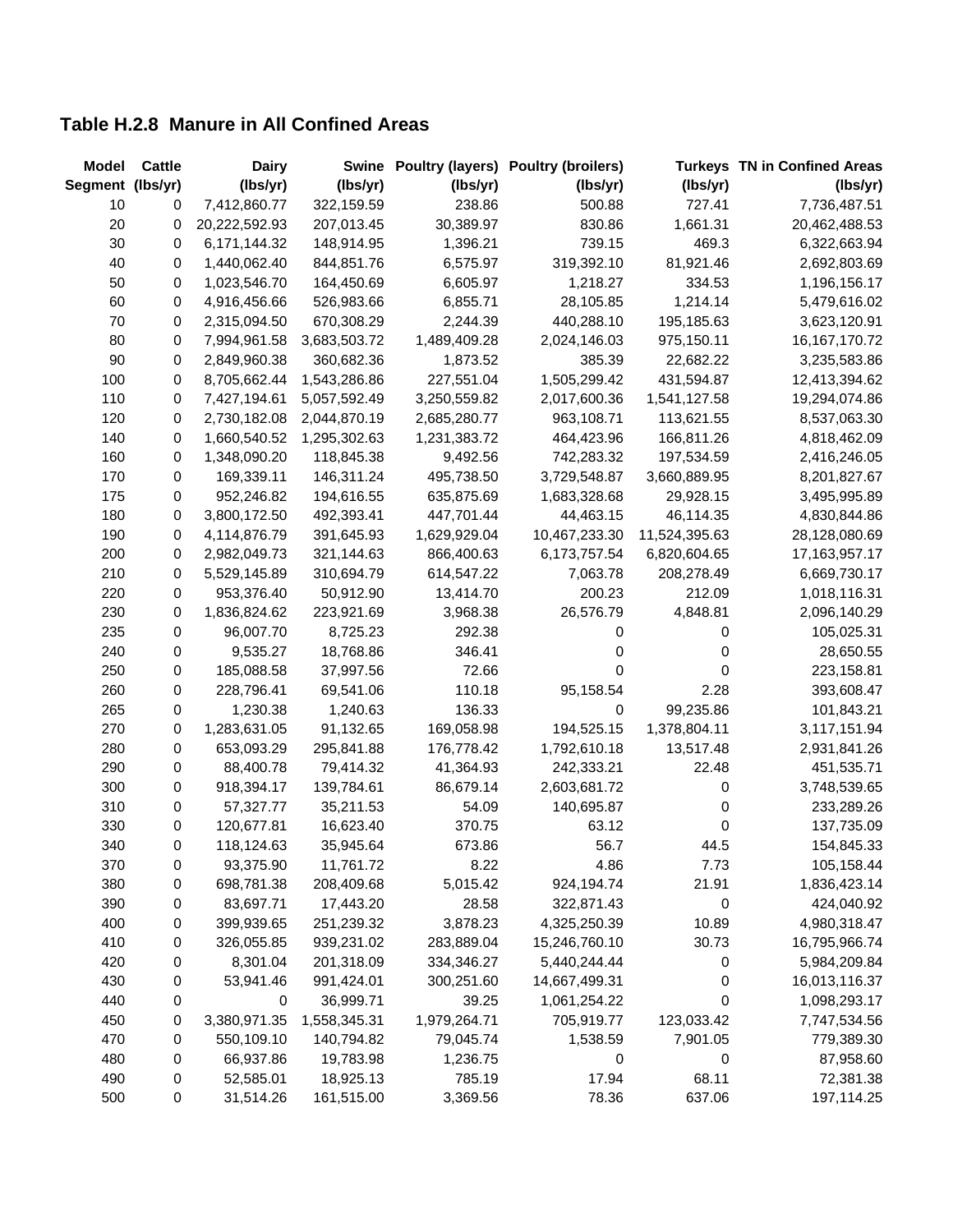| <b>Model</b>     | <b>Cattle</b> | <b>Dairy</b>   |               |               | Swine Poultry (layers) Poultry (broilers) |               | <b>Turkeys TN in Confined Areas</b> |
|------------------|---------------|----------------|---------------|---------------|-------------------------------------------|---------------|-------------------------------------|
| Segment (lbs/yr) |               | (lbs/yr)       | (lbs/yr)      | (lbs/yr)      | (lbs/yr)                                  | (lbs/yr)      | (lbs/yr)                            |
| 510              | 0             | 0              | 2,961.32      | 154.94        | 2.01                                      | 36.4          | 3,154.67                            |
| 540              | 0             | 57,993.77      | 16,673.59     | 589.11        | 29.36                                     | $\mathbf 0$   | 75,285.83                           |
| 550              | 0             | 525,324.65     | 13,279.39     | 1,310.66      | 62.83                                     | 91.38         | 540,068.90                          |
| 560              | 0             | 30,914.18      | 68,466.39     | 353.92        | 0                                         | 0             | 99,734.49                           |
| 580              | 0             | 20.79          | 0.77          | 0             | 0                                         | $\mathsf 0$   | 21.56                               |
| 590              | 0             | 247,547.01     | 136,863.13    | 478.36        | 48,191.41                                 | 18.62         | 433,098.53                          |
| 600              | 0             | 4,394.74       | 1,423,526.95  | 1,479.72      | 263,997.19                                | 0             | 1,693,398.61                        |
| 610              | 0             | 33,739.42      | 10,564.61     | 74.1          | 24,288.61                                 | $\mathbf 0$   | 68,666.74                           |
| 620              | 0             | 338.94         | 427,633.17    | 0             | 192,884.45                                | 0             | 620,856.56                          |
| 630              | 0             | 4,609.62       | 3,936.80      | $\mathbf 0$   | 448.66                                    | $\Omega$      | 8,995.08                            |
| 630              | 0             | 0              | 0             | 0             | 0                                         | $\Omega$      | 0                                   |
| 700              | 0             | 1,144,317.87   | 22,542.18     | 38.86         | 33.6                                      | 34.06         | 1,166,966.58                        |
| 710              | 0             | 2,472,554.19   | 1,921,256.45  | 2,309,305.86  | 854,727.30                                | 142,882.81    | 7,700,726.62                        |
| 720              | 0             | 7,207,546.03   | 5,339,553.40  | 7,185,820.38  | 2,635,584.48                              | 218,313.35    | 22,586,817.64                       |
| 730              | 0             | 4,616,116.89   | 1,451,561.49  | 952,254.30    | 213,103.18                                | 179,450.53    | 7,412,486.39                        |
| 740              | 0             | 2,978,529.23   | 1,064,117.24  | 259,298.93    | 17,229.78                                 | 8,717.14      | 4,327,892.32                        |
| 750              | 0             | 513,825.40     | 263,084.83    | 19,660.98     | 15,520.70                                 | 507,847.93    | 1,319,939.84                        |
| 760              | 0             | 865,919.50     | 145,078.66    | 400,671.60    | 50.84                                     | 25.82         | 1,411,746.41                        |
| 770              | 0             | 139,157.33     | 47,625.10     | 12,904.97     | 477,477.55                                | 37.14         | 677,202.09                          |
| 780              | 0             | 43,843.64      | 110,689.41    | 1,796.26      | 1,675,679.67                              | 5.17          | 1,832,014.15                        |
| 800              | 0             | 129,907.39     | 16,446.62     | 8.96          | 6.87                                      | 8.43          | 146,378.28                          |
| 810              | 0             | 381,297.75     | 125,301.87    | 4.65          | 139,114.73                                | 4.38          | 645,723.38                          |
| 820              | 0             | 47,846.22      | 7,689.04      | $\pmb{0}$     | 147,705.50                                | 0             | 203,240.76                          |
| 830              | 0             | 75,190.64      | 29,044.69     | 121.42        | 506,074.84                                | $\mathbf 0$   | 610,431.60                          |
| 840              | 0             | 0              | 370,591.83    | 0             | 2,181,566.16                              | $\mathbf 0$   | 2,552,158.00                        |
| 850              | 0             | 168,416.66     | 7,721.16      | 248.98        | 0                                         | 161.16        | 176,547.95                          |
| 860              | 0             | 51,548.69      | 15,235.60     | 952.42        | 0                                         | 0             | 67,736.71                           |
| 870              | 0             | 0              | 2,664.92      | 139.43        | 1.81                                      | 32.76         | 2,838.92                            |
| 880              | 0             | $\mathbf 0$    | 9,516.72      | 390.19        | 5.06                                      | 91.66         | 10,003.63                           |
| 890              | 0             | 49,601.26      | 1,827.46      | 170.19        | 1,358.08                                  | $\mathsf 0$   | 52,956.98                           |
| 900              | 0             | $\mathbf 0$    | 1,567.10      | 0             | 0                                         | 21.65         | 1,588.76                            |
| 910              | 0             | 15,514.91      | 53,885.24     | 1,231.42      | 21.14                                     | 25.99         | 70,678.70                           |
| 920              | 0             | 62,955.97      | 524,769.97    | 9,776.78      | 341.18                                    | 2,303.15      | 600,147.05                          |
| 930              | 0             | 503.09         | 18.59         | 0             | 0                                         | 0             | 521.67                              |
| 940              | 0             | 0              | 41,268.62     | 4.25          | 0                                         | 36.1          | 41,308.97                           |
| 950              | 0             | 0              | 0             | 0             | 0                                         | 0             | 0                                   |
| 960              | 0             | 18,457.87      | 534,848.19    | 0             | 0                                         | 0             | 553,306.06                          |
| 970              | 0             | 32,294.00      | 298.98        | 104.79        | 0                                         | $\mathbf 0$   | 32,697.76                           |
| 980              | 0             | 14,810.76      | 21,283.14     | 488.61        | 1.17                                      | 1.28          | 36,584.96                           |
| 990              | $\pmb{0}$     | 5,781.55       | 47,539.75     | 882.86        | 30.13                                     | 249.89        | 54,484.19                           |
|                  | 0             | 128,003,720.33 | 38,788,759.94 | 28,285,247.95 | 87,800,791.65                             | 28,709,042.50 | 311,587,562.36                      |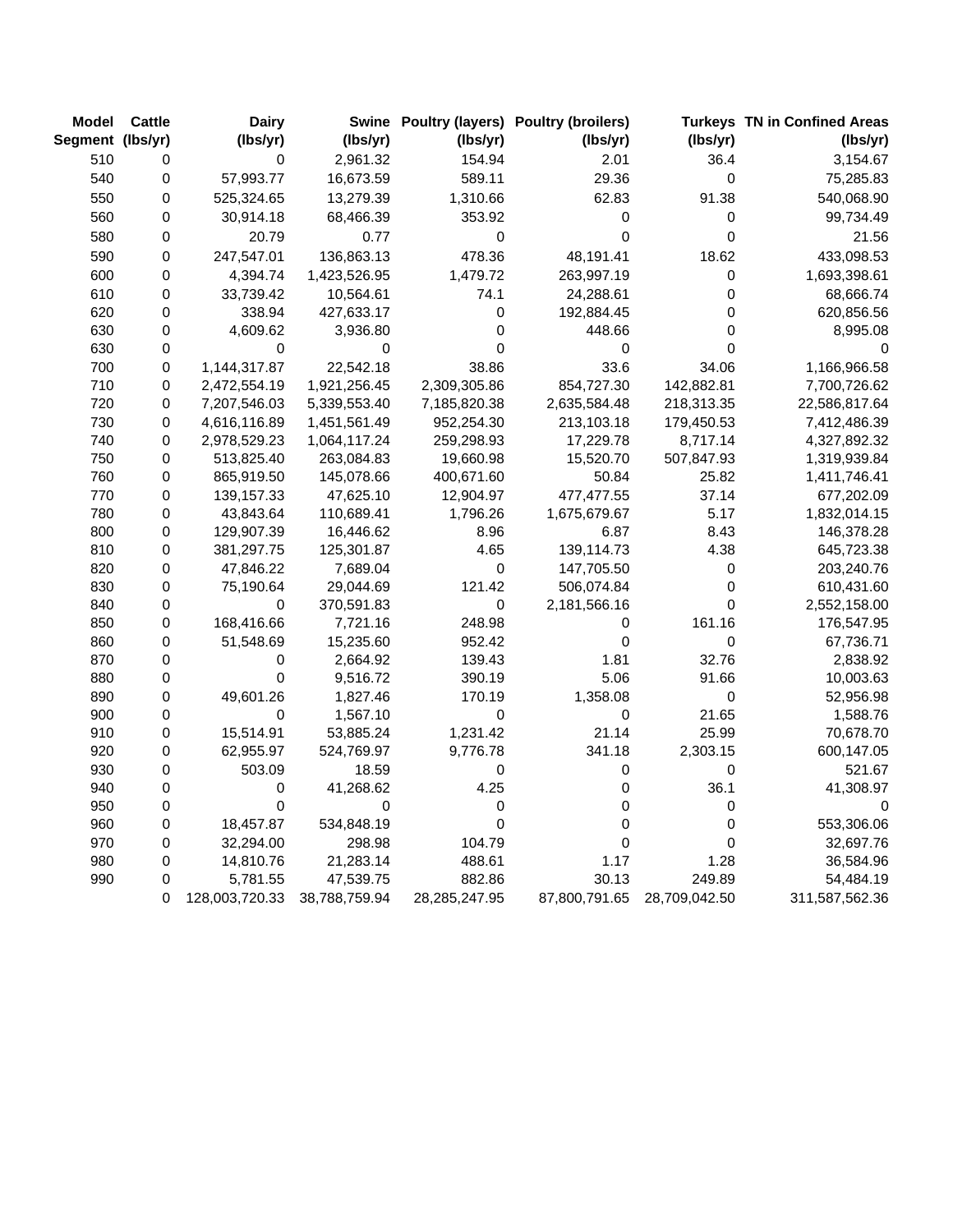## **Table H.2.9 Manure in Areas Susceptible to Run-off (BMPs possible)**

|                  |           |               |              |            |                                     |                  | <b>TN Sus. Areas</b> |
|------------------|-----------|---------------|--------------|------------|-------------------------------------|------------------|----------------------|
| <b>Model</b>     | Cattle    | <b>Dairy</b>  | <b>Swine</b> |            | Poultry (layers) Poultry (broilers) | <b>Turkeys</b>   | (BMP possible)       |
| Segment (lbs/yr) |           | (lbs/yr)      | (lbs/yr)     | (Ibs/yr)   | (lbs/yr)                            | (lbs/yr)         | (lbs/yr)             |
| 10               | 0         | 5,930,288.61  | 257,727.67   | 33.44      | 70.12                               | 101.84           | 6,188,221.69         |
| 20               | 0         | 16,178,074.35 | 165,610.76   | 4,254.60   | 116.32                              | 232.58           | 16,348,288.61        |
| 30               | 0         | 4,936,915.46  | 119,131.96   | 195.47     | 103.48                              | 65.7             | 5,056,412.07         |
| 40               | 0         | 1,152,049.92  | 675,881.41   | 920.64     | 44,714.89                           | 11,469.00        | 1,885,035.86         |
| 50               | 0         | 818,837.36    | 131,560.55   | 924.84     | 170.56                              | 46.83            | 951,540.14           |
| 60               | 0         | 3,933,165.33  | 421,586.93   | 959.8      | 3,934.82                            | 169.98           | 4,359,816.86         |
| 70               | 0         | 1,852,075.60  | 536,246.63   | 314.21     | 61,640.33                           | 27,325.99        | 2,477,602.77         |
| 80               | 0         | 6,395,969.26  | 2,946,802.97 | 208,517.30 | 283,380.44                          | 136,521.02       | 9,971,190.99         |
| 90               | 0         | 2,279,968.30  | 288,545.89   | 262.29     | 53.95                               | 3,175.51         | 2,572,005.95         |
| 100              | 0         | 6,964,529.95  | 1,234,629.49 | 31,857.15  | 210,741.92                          | 60,423.28        | 8,502,181.78         |
| 110              | 0         | 5,941,755.69  | 4,046,073.99 | 455,078.38 | 282,464.05                          | 215,757.86       | 10,941,129.97        |
| 120              | 0         | 2,184,145.66  | 1,635,896.15 | 375,939.31 | 134,835.22                          | 15,907.02        | 4,346,723.36         |
| 140              | 0         | 1,328,432.42  | 1,036,242.10 | 172,393.72 | 65,019.35                           | 23,353.58        | 2,625,441.17         |
| 160              | $\pmb{0}$ | 1,078,472.16  | 95,076.30    | 1,328.96   | 103,919.66                          | 27,654.84        | 1,306,451.93         |
| 170              | $\pmb{0}$ | 135,471.29    | 117,048.99   | 69,403.39  | 522,136.84                          | 512,524.59       | 1,356,585.10         |
| 175              | 0         | 761,797.46    | 155,693.24   | 89,022.60  | 235,666.02                          | 4,189.94         | 1,246,369.25         |
| 180              | 0         | 3,040,138.00  | 393,914.73   | 62,678.20  | 6,224.84                            | 6,456.01         | 3,509,411.78         |
| 190              | 0         | 3,291,901.43  | 313,316.74   | 228,190.07 | 1,465,412.66                        | 1,613,415.39     | 6,912,236.29         |
| 200              | 0         | 2,385,639.79  | 256,915.70   | 121,296.09 | 864,326.05                          | 954,884.65       | 4,583,062.28         |
| 210              | 0         | 4,423,316.71  | 248,555.83   | 86,036.61  | 988.93                              | 29,158.99        | 4,788,057.07         |
| 220              | 0         | 762,701.12    | 40,730.32    | 1,878.06   | 28.03                               | 29.69            | 805,367.22           |
| 230              | 0         | 1,469,459.70  | 179,137.35   | 555.57     | 3,720.75                            | 678.83           | 1,653,552.20         |
| 235              | $\pmb{0}$ | 76,806.16     | 6,980.18     | 40.93      | 0                                   | $\pmb{0}$        | 83,827.28            |
| 240              | $\pmb{0}$ | 7,628.22      | 15,015.09    | 48.5       | 0                                   | $\boldsymbol{0}$ | 22,691.80            |
| 250              | $\pmb{0}$ | 148,070.86    | 30,398.05    | 10.17      | 0                                   | $\pmb{0}$        | 178,479.09           |
| 260              | 0         | 183,037.12    | 55,632.84    | 15.42      | 13,322.20                           | 0.32             | 252,007.91           |
| 265              | 0         | 984.3         | 992.51       | 19.09      | $\pmb{0}$                           | 13,893.02        | 15,888.92            |
| 270              | 0         | 1,026,904.84  | 72,906.12    | 23,668.26  | 27,233.52                           | 193,032.57       | 1,343,745.31         |
| 280              | 0         | 522,474.63    | 236,673.51   | 24,748.98  | 250,965.43                          | 1,892.45         | 1,036,754.99         |
| 290              | 0         | 70,720.62     | 63,531.45    | 5,791.09   | 33,926.65                           | 3.15             | 173,972.96           |
| 300              | 0         | 734,715.34    | 111,827.69   | 12,135.08  | 364,515.44                          | $\boldsymbol{0}$ | 1,223,193.55         |
| 310              | 0         | 45,862.22     | 28,169.22    | 7.57       | 19,697.42                           | $\pmb{0}$        | 93,736.43            |
| 330              | 0         | 96,542.25     | 13,298.72    | 51.9       | 8.84                                | $\pmb{0}$        | 109,901.72           |
| 340              | 0         | 94,499.70     | 28,756.52    | 94.34      | 7.94                                | 6.23             | 123,364.72           |
| 370              | 0         | 74,700.72     | 9,409.38     | 1.15       | 0.68                                | 1.08             | 84,113.01            |
| 380              | 0         | 559,025.10    | 166,727.75   | 702.16     | 129,387.26                          | 3.07             | 855,845.34           |
| 390              | 0         | 66,958.16     | 13,954.56    | 4          | 45,202.00                           | $\boldsymbol{0}$ | 126,118.73           |
| 400              | $\pmb{0}$ | 319,951.72    | 200,991.45   | 542.95     | 605,535.05                          | 1.52             | 1,127,022.70         |
| 410              | $\pmb{0}$ | 260,844.68    | 751,384.81   | 39,744.47  | 2,134,546.41                        | 4.3              | 3,186,524.68         |
| 420              | $\pmb{0}$ | 6,640.84      | 161,054.47   | 46,808.48  | 761,634.22                          | $\boldsymbol{0}$ | 976,138.01           |
| 430              | 0         | 43,153.17     | 793,139.21   | 42,035.22  | 2,053,449.90                        | 0                | 2,931,777.50         |
| 440              | 0         | 0             | 29,599.76    | 5.5        | 148,575.59                          | 0                | 178,180.85           |
| 450              | 0         | 2,704,777.08  | 1,246,676.25 | 277,097.06 | 98,828.77                           | 17,224.68        | 4,344,603.84         |
| 470              | 0         | 440,087.28    | 112,635.86   | 11,066.40  | 215.4                               | 1,106.15         | 565,111.09           |
| 480              | 0         | 53,550.29     | 15,827.19    | 173.15     | $\pmb{0}$                           | $\pmb{0}$        | 69,550.62            |
| 490              | 0         | 42,068.01     | 15,140.10    | 109.93     | 2.51                                | 9.54             | 57,330.09            |
| 500              | 0         | 25,211.41     | 129,212.00   | 471.74     | 10.97                               | 89.19            | 154,995.31           |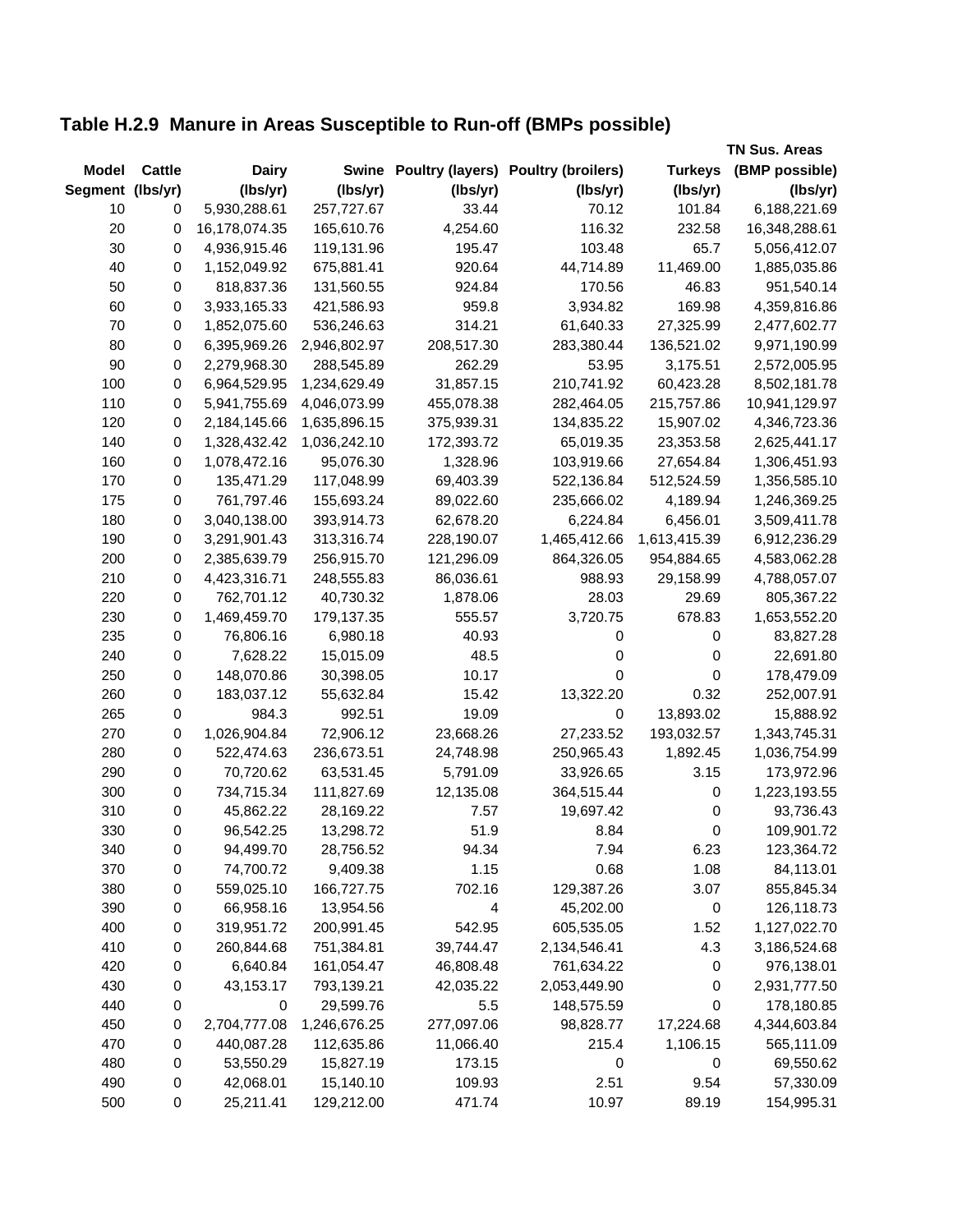|                  |               |              |              |                  |                                           |                | <b>TN Sus. Areas</b> |
|------------------|---------------|--------------|--------------|------------------|-------------------------------------------|----------------|----------------------|
| Model            | <b>Cattle</b> | <b>Dairy</b> |              |                  | Swine Poultry (layers) Poultry (broilers) | <b>Turkeys</b> | (BMP possible)       |
| Segment (lbs/yr) |               | (lbs/yr)     | (lbs/yr)     | (lbs/yr)         | (lbs/yr)                                  | (lbs/yr)       | (lbs/yr)             |
| 510              | 0             | 0            | 2,369.06     | 21.69            | 0.28                                      | 5.1            | 2,396.13             |
| 540              | $\mathsf 0$   | 46,395.02    | 13,338.87    | 82.48            | 4.11                                      | $\mathbf 0$    | 59,820.48            |
| 550              | 0             | 420,259.72   | 10,623.51    | 183.49           | 8.8                                       | 12.79          | 431,088.31           |
| 560              | 0             | 24,731.34    | 54,773.11    | 49.55            | $\pmb{0}$                                 | $\pmb{0}$      | 79,554.00            |
| 580              | 0             | 16.63        | 0.61         | $\boldsymbol{0}$ | $\mathbf 0$                               | 0              | 17.25                |
| 590              | $\mathbf 0$   | 198,037.61   | 109,490.50   | 66.97            | 6,746.80                                  | 2.61           | 314,344.49           |
| 600              | 0             | 3,515.79     | 1,138,821.56 | 207.16           | 36,959.61                                 | 0              | 1,179,504.12         |
| 610              | $\mathbf 0$   | 26,991.54    | 8,451.69     | 10.37            | 3,400.41                                  | 0              | 38,854.00            |
| 620              | 0             | 271.15       | 342,106.54   | $\pmb{0}$        | 27,003.82                                 | $\pmb{0}$      | 369,381.52           |
| 630              | 0             | 3,687.70     | 3,149.44     | $\pmb{0}$        | 62.81                                     | 0              | 6,899.95             |
| 630              | 0             | 0            | 0            | $\mathbf 0$      | 0                                         | 0              | 0                    |
| 700              | 0             | 915,454.30   | 18,033.75    | 5.44             | 4.7                                       | 4.77           | 933,502.96           |
| 710              | 0             | 1,978,043.36 | 1,537,005.16 | 323,302.82       | 119,661.82                                | 20,003.59      | 3,978,016.76         |
| 720              | 0             | 5,766,036.82 | 4,271,642.72 | 1,006,014.85     | 368,981.83                                | 30,563.87      | 11,443,240.09        |
| 730              | 0             | 3,692,893.51 | 1,161,249.19 | 133,315.60       | 29,834.45                                 | 25,123.07      | 5,042,415.83         |
| 740              | 0             | 2,382,823.38 | 851,293.79   | 36,301.85        | 2,412.17                                  | 1,220.40       | 3,274,051.59         |
| 750              | 0             | 411,060.32   | 210,467.86   | 2,752.54         | 2,172.90                                  | 71,098.71      | 697,552.33           |
| 760              | $\pmb{0}$     | 692,735.60   | 116,062.93   | 56,094.02        | 7.12                                      | 3.61           | 864,903.28           |
| 770              | 0             | 111,325.87   | 38,100.08    | 1,806.70         | 66,846.86                                 | 5.2            | 218,084.70           |
| 780              | $\mathsf 0$   | 35,074.92    | 88,551.53    | 251.48           | 234,595.15                                | 0.72           | 358,473.80           |
| 800              | 0             | 103,925.91   | 13,157.30    | 1.26             | 0.96                                      | 1.18           | 117,086.61           |
| 810              | 0             | 305,038.20   | 100,241.50   | 0.65             | 19,476.06                                 | 0.61           | 424,757.02           |
| 820              | 0             | 38,276.98    | 6,151.23     | 0                | 20,678.77                                 | 0              | 65,106.98            |
| 830              | $\pmb{0}$     | 60,152.52    | 23,235.75    | 17               | 70,850.48                                 | $\pmb{0}$      | 154,255.75           |
| 840              | 0             | 0            | 296,473.47   | $\pmb{0}$        | 305,419.26                                | $\pmb{0}$      | 601,892.73           |
| 850              | $\mathbf 0$   | 134,733.33   | 6,176.93     | 34.86            | 0                                         | 22.56          | 140,967.67           |
| 860              | $\pmb{0}$     | 41,238.95    | 12,188.48    | 133.34           | $\pmb{0}$                                 | 0              | 53,560.77            |
| 870              | $\pmb{0}$     | 0            | 2,131.94     | 19.52            | 0.25                                      | 4.59           | 2,156.30             |
| 880              | $\mathbf 0$   | $\mathbf 0$  | 7,613.38     | 54.63            | 0.71                                      | 12.83          | 7,681.55             |
| 890              | 0             | 39,681.01    | 1,461.97     | 23.83            | 190.13                                    | $\pmb{0}$      | 41,356.93            |
| 900              | 0             | 0            | 1,253.68     | $\pmb{0}$        | 0                                         | 3.03           | 1,256.71             |
| 910              | $\mathsf 0$   | 12,411.93    | 43,108.20    | 172.4            | 2.96                                      | 3.64           | 55,699.12            |
| 920              | $\mathbf 0$   | 50,364.78    | 419,815.98   | 1,368.75         | 47.77                                     | 322.44         | 471,919.71           |
| 930              | 0             | 402.47       | 14.87        | 0                | $\pmb{0}$                                 | 0              | 417.34               |
| 940              | $\pmb{0}$     | 0            | 33,014.90    | 0.59             | $\pmb{0}$                                 | 5.05           | 33,020.54            |
| 950              | $\mathsf 0$   | $\mathsf 0$  | 0            | $\pmb{0}$        | $\pmb{0}$                                 | 0              | 0                    |
| 960              | $\mathbf 0$   | 14,766.29    | 427,878.55   | $\mathbf 0$      | $\pmb{0}$                                 | $\pmb{0}$      | 442,644.85           |
| 970              | 0             | 25,835.20    | 239.18       | 14.67            | $\mathsf 0$                               | 0              | 26,089.05            |
| 980              | $\pmb{0}$     | 11,848.61    | 17,026.51    | 68.41            | 0.16                                      | 0.18           | 28,943.87            |
| 990              | $\mathbf 0$   | 4,625.24     | 38,031.80    | 123.6            | 4.22                                      | 34.98          | 42,819.85            |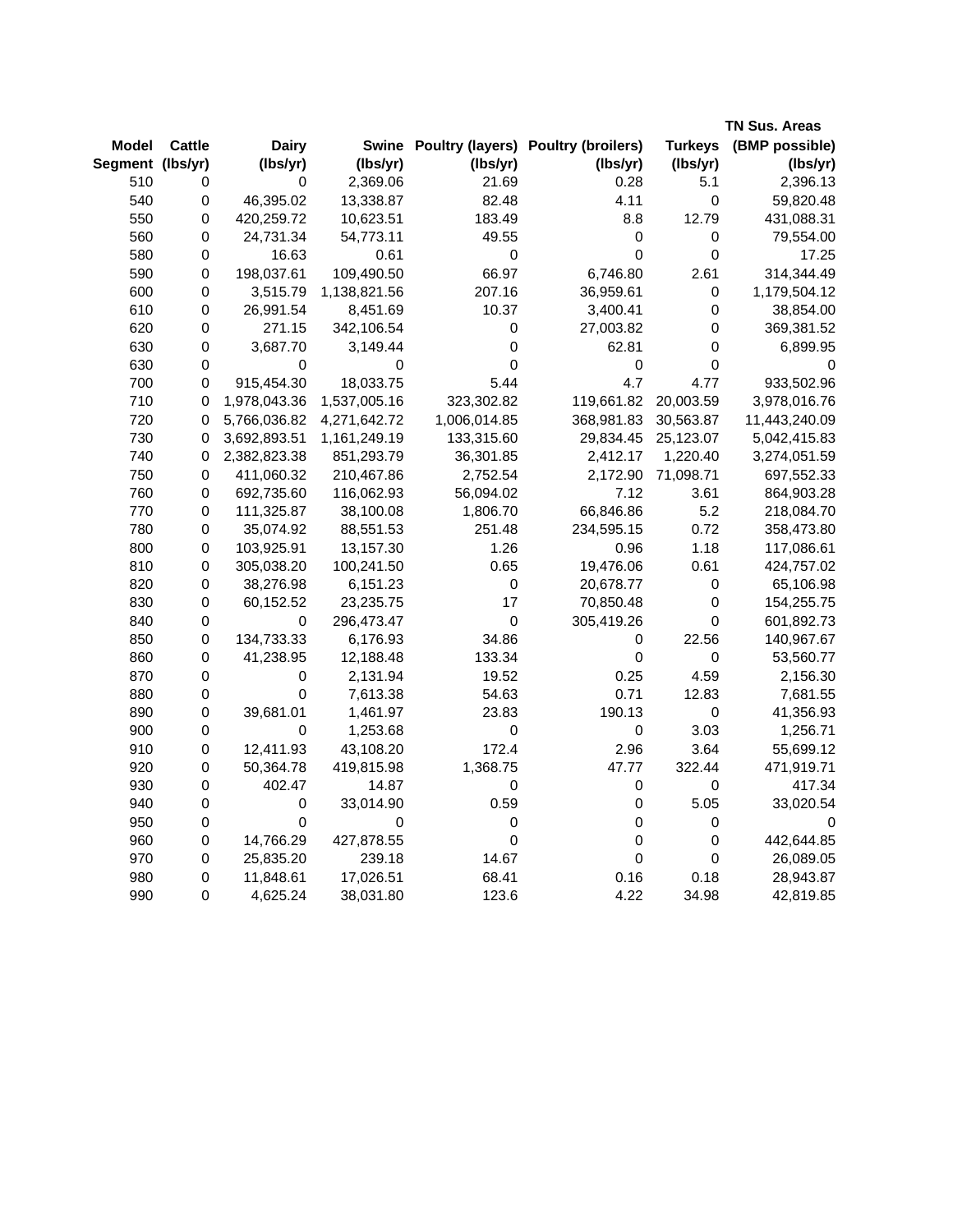## **Table H.2.10 Manure in Areas Always Susceptible to Run-off**

| <b>Model</b>     | <b>Cattle</b> | <b>Dairy</b> |              |           | Swine Poultry (layers) Poultry (broilers) | <b>Turkeys</b> | <b>TN in Always Susceptible</b> |
|------------------|---------------|--------------|--------------|-----------|-------------------------------------------|----------------|---------------------------------|
| Segment (lbs/yr) |               | (lbs/yr)     | (lbs/yr)     | (lbs/yr)  | (lbs/yr)                                  | (lbs/yr)       | (lbs/yr)                        |
| 10               | 0             | 1,482,572.15 | 64,431.92    | 2.39      | 5.01                                      | 7.27           | 1,547,018.74                    |
| 20               | 0             | 4,044,518.59 | 41,402.69    | 303.9     | 8.31                                      | 16.61          | 4,086,250.10                    |
| 30               | 0             | 1,234,228.86 | 29,782.99    | 13.96     | 7.39                                      | 4.69           | 1,264,037.90                    |
| 40               | 0             | 288,012.48   | 168,970.35   | 65.76     | 3,193.92                                  | 819.21         | 461,061.73                      |
| 50               | 0             | 204,709.34   | 32,890.14    | 66.06     | 12.18                                     | 3.35           | 237,681.07                      |
| 60               | 0             | 983,291.33   | 105,396.73   | 68.56     | 281.06                                    | 12.14          | 1,089,049.82                    |
| 70               | 0             | 463,018.90   | 134,061.66   | 22.44     | 4,402.88                                  | 1,951.86       | 603,457.74                      |
| 80               | 0             | 1,598,992.32 | 736,700.74   | 14,894.09 | 20,241.46                                 | 9,751.50       | 2,380,580.11                    |
| 90               | 0             | 569,992.08   | 72,136.47    | 18.74     | 3.85                                      | 226.82         | 642,377.96                      |
| 100              | 0             | 1,741,132.49 | 308,657.37   | 2,275.51  | 15,052.99                                 | 4,315.95       | 2,071,434.31                    |
| 110              | 0             | 1,485,438.92 | 1,011,518.50 | 32,505.60 | 20,176.00                                 | 15,411.28      | 2,565,050.30                    |
| 120              | 0             | 546,036.42   | 408,974.04   | 26,852.81 | 9,631.09                                  | 1,136.22       | 992,630.56                      |
| 140              | 0             | 332,108.10   | 259,060.53   | 12,313.84 | 4,644.24                                  | 1,668.11       | 609,794.82                      |
| 160              | 0             | 269,618.04   | 23,769.08    | 94.93     | 7,422.83                                  | 1,975.35       | 302,880.22                      |
| 170              | 0             | 33,867.82    | 29,262.25    | 4,957.38  | 37,295.49                                 | 36,608.90      | 141,991.84                      |
| 175              | 0             | 190,449.36   | 38,923.31    | 6,358.76  | 16,833.29                                 | 299.28         | 252,864.00                      |
| 180              | 0             | 760,034.50   | 98,478.68    | 4,477.01  | 444.63                                    | 461.14         | 863,895.97                      |
| 190              | 0             | 822,975.36   | 78,329.19    | 16,299.29 | 104,672.33                                | 115,243.96     | 1,137,520.12                    |
| 200              | 0             | 596,409.95   | 64,228.93    | 8,664.01  | 61,737.58                                 | 68,206.05      | 799,246.50                      |
| 210              | 0             | 1,105,829.18 | 62,138.96    | 6,145.47  | 70.64                                     | 2,082.78       | 1,176,267.03                    |
| 220              | 0             | 190,675.28   | 10,182.58    | 134.15    | 2                                         | 2.12           | 200,996.13                      |
| 230              | 0             | 367,364.92   | 44,784.34    | 39.68     | 265.77                                    | 48.49          | 412,503.20                      |
| 235              | 0             | 19,201.54    | 1,745.05     | 2.92      | 0                                         | 0              | 20,949.51                       |
| 240              | 0             | 1,907.05     | 3,753.77     | 3.46      | 0                                         | 0              | 5,664.29                        |
| 250              | 0             | 37,017.72    | 7,599.51     | 0.73      | 0                                         | 0              | 44,617.96                       |
| 260              | 0             | 45,759.28    | 13,908.21    | 1.1       | 951.59                                    | 0.02           | 60,620.20                       |
| 265              | 0             | 246.08       | 248.13       | 1.36      | 0                                         | 992.36         | 1,487.92                        |
| 270              | 0             | 256,726.21   | 18,226.53    | 1,690.59  | 1,945.25                                  | 13,788.04      | 292,376.62                      |
| 280              | 0             | 130,618.66   | 59,168.38    | 1,767.78  | 17,926.10                                 | 135.17         | 209,616.10                      |
| 290              | 0             | 17,680.16    | 15,882.86    | 413.65    | 2,423.33                                  | 0.22           | 36,400.22                       |
| 300              | 0             | 183,678.83   | 27,956.92    | 866.79    | 26,036.82                                 | 0              | 238,539.37                      |
| 310              | 0             | 11,465.55    | 7,042.31     | 0.54      | 1,406.96                                  | 0              | 19,915.36                       |
| 330              | 0             | 24,135.56    | 3,324.68     | 3.71      | 0.63                                      | 0              | 27,464.58                       |
| 340              | 0             | 23,624.93    | 7,189.13     | 6.74      | 0.57                                      | 0.44           | 30,821.80                       |
| 370              | 0             | 18,675.18    | 2,352.34     | 0.08      | 0.05                                      | 0.08           | 21,027.73                       |
| 380              | 0             | 139,756.28   | 41,681.94    | 50.15     | 9,241.95                                  | 0.22           | 190,730.53                      |
| 390              | 0             | 16,739.54    | 3,488.64     | 0.29      | 3,228.71                                  | $\pmb{0}$      | 23,457.18                       |
| 400              | 0             | 79,987.93    | 50,247.86    | 38.78     | 43,252.50                                 | 0.11           | 173,527.19                      |
| 410              | 0             | 65,211.17    | 187,846.20   | 2,838.89  | 152,467.60                                | 0.31           | 408,364.17                      |
| 420              | 0             | 1,660.21     | 40,263.62    | 3,343.46  | 54,402.44                                 | 0              | 99,669.73                       |
| 430              | 0             | 10,788.29    | 198,284.80   | 3,002.52  | 146,674.99                                | 0              | 358,750.60                      |
| 440              | 0             | 0            | 7,399.94     | 0.39      | 10,612.54                                 | $\mathbf 0$    | 18,012.88                       |
| 450              | 0             | 676,194.27   | 311,669.06   | 19,792.65 | 7,059.20                                  | 1,230.33       | 1,015,945.51                    |
| 470              | 0             | 110,021.82   | 28,158.96    | 790.46    | 15.39                                     | 79.01          | 139,065.64                      |
| 480              | 0             | 13,387.57    | 3,956.80     | 12.37     | 0                                         | $\pmb{0}$      | 17,356.74                       |
| 490              | 0             | 10,517.00    | 3,785.03     | 7.85      | 0.18                                      | 0.68           | 14,310.74                       |
| 500              | $\pmb{0}$     | 6,302.85     | 32,303.00    | 33.7      | 0.78                                      | 6.37           | 38,646.70                       |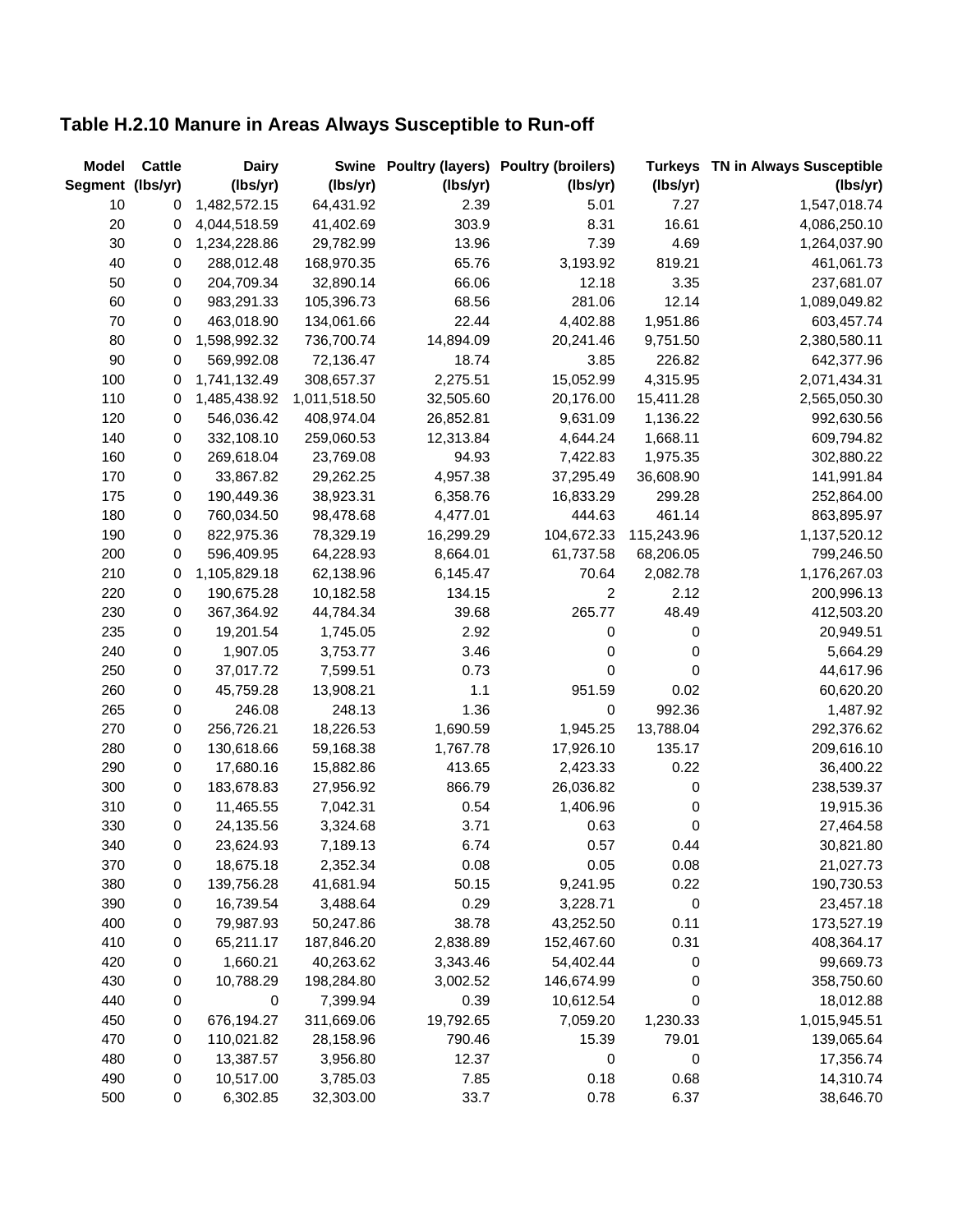| <b>Model</b>     | <b>Cattle</b> | <b>Dairy</b>  |                  |             | Swine Poultry (layers) Poultry (broilers) |             | Turkeys TN in Always Susceptible |
|------------------|---------------|---------------|------------------|-------------|-------------------------------------------|-------------|----------------------------------|
| Segment (lbs/yr) |               | (lbs/yr)      | (lbs/yr)         | (lbs/yr)    | (lbs/yr)                                  | (lbs/yr)    | (lbs/yr)                         |
| 510              | 0             | 0             | 592.26           | 1.55        | 0.02                                      | 0.36        | 594.2                            |
| 540              | 0             | 11,598.75     | 3,334.72         | 5.89        | 0.29                                      | 0           | 14,939.66                        |
| 550              | 0             | 105,064.93    | 2,655.88         | 13.11       | 0.63                                      | 0.91        | 107,735.46                       |
| 560              | 0             | 6,182.84      | 13,693.28        | 3.54        | 0                                         | $\pmb{0}$   | 19,879.65                        |
| 580              | 0             | 4.16          | 0.15             | $\mathsf 0$ | 0                                         | $\mathsf 0$ | 4.31                             |
| 590              | 0             | 49,509.40     | 27,372.63        | 4.78        | 481.91                                    | 0.19        | 77,368.91                        |
| 600              | $\pmb{0}$     | 878.95        | 284,705.39       | 14.8        | 2,639.97                                  | $\pmb{0}$   | 288,239.11                       |
| 610              | $\pmb{0}$     | 6,747.88      | 2,112.92         | 0.74        | 242.89                                    | 0           | 9,104.43                         |
| 620              | 0             | 67.79         | 85,526.63        | $\pmb{0}$   | 1,928.84                                  | 0           | 87,523.27                        |
| 630              | $\pmb{0}$     | 921.92        | 787.36           | 0           | 4.49                                      | 0           | 1,713.77                         |
| 630              | $\pmb{0}$     | $\mathbf 0$   | $\boldsymbol{0}$ | $\Omega$    | $\mathsf 0$                               | 0           | $\Omega$                         |
| 700              | 0             | 228,863.57    | 4,508.44         | 0.39        | 0.34                                      | 0.34        | 233,373.08                       |
| 710              | 0             | 494,510.84    | 384,251.29       | 23,093.06   | 8,547.27                                  | 1,428.83    | 911,831.29                       |
| 720              | 0             | 1,441,509.21  | 1,067,910.68     | 71,858.20   | 26,355.84                                 | 2,183.13    | 2,609,817.07                     |
| 730              | 0             | 923,223.38    | 290,312.30       | 9,522.54    | 2,131.03                                  | 1,794.51    | 1,226,983.76                     |
| 740              | 0             | 595,705.85    | 212,823.45       | 2,592.99    | 172.3                                     | 87.17       | 811,381.75                       |
| 750              | 0             | 102,765.08    | 52,616.97        | 196.61      | 155.21                                    | 5,078.48    | 160,812.34                       |
| 760              | 0             | 173,183.90    | 29,015.73        | 4,006.72    | 0.51                                      | 0.26        | 206,207.11                       |
| 770              | $\pmb{0}$     | 27,831.47     | 9,525.02         | 129.05      | 4,774.78                                  | 0.37        | 42,260.68                        |
| 780              | 0             | 8,768.73      | 22,137.88        | 17.96       | 16,756.80                                 | 0.05        | 47,681.42                        |
| 800              | 0             | 25,981.48     | 3,289.32         | 0.09        | 0.07                                      | 0.08        | 29,271.04                        |
| 810              | 0             | 76,259.55     | 25,060.37        | 0.05        | 1,391.15                                  | 0.04        | 102,711.16                       |
| 820              | 0             | 9,569.24      | 1,537.81         | $\pmb{0}$   | 1,477.05                                  | $\pmb{0}$   | 12,584.11                        |
| 830              | $\pmb{0}$     | 15,038.13     | 5,808.94         | 1.21        | 5,060.75                                  | $\mathsf 0$ | 25,909.03                        |
| 840              | 0             | 0             | 74,118.37        | $\pmb{0}$   | 21,815.66                                 | $\pmb{0}$   | 95,934.03                        |
| 850              | 0             | 33,683.33     | 1,544.23         | 2.49        | 0                                         | 1.61        | 35,231.66                        |
| 860              | 0             | 10,309.74     | 3,047.12         | 9.52        | 0                                         | $\mathbf 0$ | 13,366.38                        |
| 870              | 0             | 0             | 532.98           | 1.39        | 0.02                                      | 0.33        | 534.72                           |
| 880              | $\pmb{0}$     | $\mathsf 0$   | 1,903.34         | 3.9         | 0.05                                      | 0.92        | 1,908.21                         |
| 890              | $\pmb{0}$     | 9,920.25      | 365.49           | 1.7         | 13.58                                     | $\pmb{0}$   | 10,301.03                        |
| 900              | 0             | 0             | 313.42           | 0           | 0                                         | 0.22        | 313.64                           |
| 910              | 0             | 3,102.98      | 10,777.05        | 12.31       | 0.21                                      | 0.26        | 13,892.82                        |
| 920              | 0             | 12,591.19     | 104,953.99       | 97.77       | 3.41                                      | 23.03       | 117,669.40                       |
| 930              | 0             | 100.62        | 3.72             | $\mathbf 0$ | 0                                         | $\pmb{0}$   | 104.33                           |
| 940              | 0             | 0             | 8,253.72         | 0.04        | 0                                         | 0.36        | 8,254.13                         |
| 950              | $\pmb{0}$     | $\pmb{0}$     | 0                | 0           | 0                                         | 0           | 0                                |
| 960              | $\pmb{0}$     | 3,691.57      | 106,969.64       | $\mathsf 0$ | 0                                         | 0           | 110,661.21                       |
| 970              | $\pmb{0}$     | 6,458.80      | 59.8             | 1.05        | $\pmb{0}$                                 | 0           | 6,519.64                         |
| 980              | 0             | 2,962.15      | 4,256.63         | 4.89        | 0.01                                      | 0.01        | 7,223.69                         |
| 990              | 0             | 1,156.31      | 9,507.95         | 8.83        | 0.3                                       | 2.5         | 10,675.89                        |
|                  | 0             | 25,600,744.07 | 7,757,751.99     | 282,852.48  | 878,007.92                                | 287,090.42  | 34,806,446.87                    |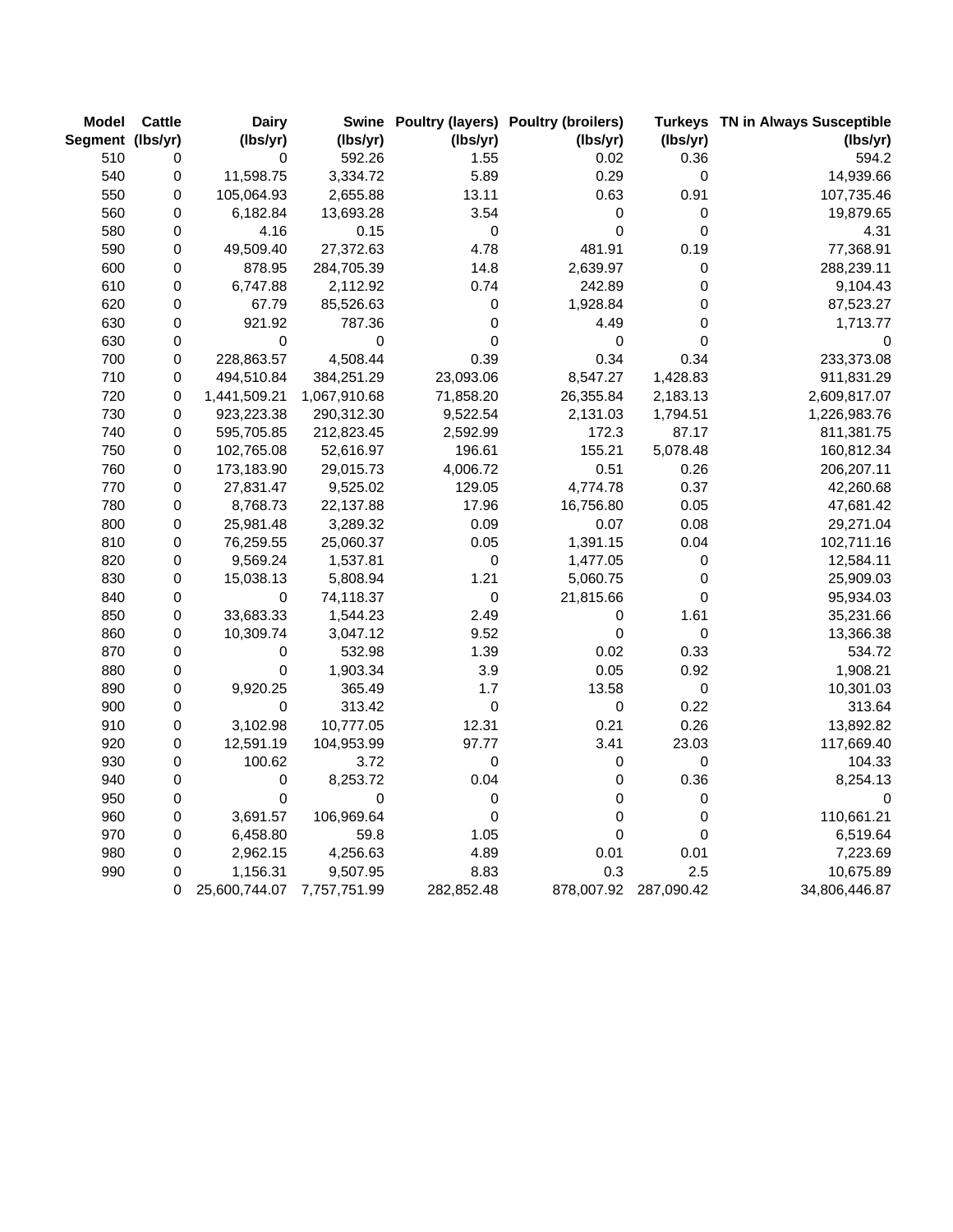# **Table H.2.11 Manure in Areas Never Susceptible to Run-off**

| <b>Model</b>     | <b>Cattle</b>    | <b>Dairy</b>      | <b>Swine</b>     |              | Poultry (layers) Poultry (broilers) |              | <b>Turkeys TN in Non-Susceptible</b> |
|------------------|------------------|-------------------|------------------|--------------|-------------------------------------|--------------|--------------------------------------|
| Segment (lbs/yr) |                  | (lbs/yr) (lbs/yr) |                  | (lbs/yr)     | (lbs/yr)                            | (lbs/yr)     | (lbs/yr)                             |
| 10               | $\pmb{0}$        | 0                 | 0                | 203.03       | 425.75                              | 618.3        | 1,247.08                             |
| 20               | 0                | 0                 | $\pmb{0}$        | 25,831.48    | 706.23                              | 1,412.12     | 27,949.82                            |
| 30               | $\mathbf 0$      | 0                 | $\pmb{0}$        | 1,186.78     | 628.28                              | 398.91       | 2,213.96                             |
| 40               | $\boldsymbol{0}$ | 0                 | $\pmb{0}$        | 5,589.58     | 271,483.28                          | 69,633.24    | 346,706.10                           |
| 50               | $\pmb{0}$        | 0                 | $\pmb{0}$        | 5,615.07     | 1,035.53                            | 284.35       | 6,934.96                             |
| 60               | $\boldsymbol{0}$ | $\pmb{0}$         | $\pmb{0}$        | 5,827.35     | 23,889.97                           | 1,032.02     | 30,749.34                            |
| 70               | $\boldsymbol{0}$ | $\pmb{0}$         | $\mathbf 0$      | 1,907.73     | 374,244.89                          | 165,907.79   | 542,060.40                           |
| 80               | $\pmb{0}$        | 0                 | $\mathbf 0$      | 1,265,997.89 | 1,720,524.12                        | 828,877.59   | 3,815,399.61                         |
| 90               | $\pmb{0}$        | 0                 | $\pmb{0}$        | 1,592.49     | 327.58                              | 19,279.88    | 21,199.95                            |
| 100              | $\pmb{0}$        | 0                 | $\pmb{0}$        | 193,418.38   | 1,279,504.51                        | 366,855.64   | 1,839,778.52                         |
| 110              | $\pmb{0}$        | $\pmb{0}$         | $\mathbf 0$      | 2,762,975.85 | 1,714,960.30                        | 1,309,958.44 | 5,787,894.60                         |
| 120              | $\pmb{0}$        | $\pmb{0}$         | $\mathbf 0$      | 2,282,488.66 | 818,642.41                          | 96,578.31    | 3,197,709.38                         |
| 140              | $\pmb{0}$        | $\pmb{0}$         | $\boldsymbol{0}$ | 1,046,676.16 | 394,760.37                          | 141,789.57   | 1,583,226.10                         |
| 160              | $\pmb{0}$        | $\pmb{0}$         | $\pmb{0}$        | 8,068.68     | 630,940.82                          | 167,904.40   | 806,913.90                           |
| 170              | $\pmb{0}$        | 0                 | $\pmb{0}$        | 421,377.72   | 3,170,116.54                        | 3,111,756.46 | 6,703,250.72                         |
| 175              | $\pmb{0}$        | $\pmb{0}$         | $\pmb{0}$        | 540,494.33   | 1,430,829.38                        | 25,438.93    | 1,996,762.64                         |
| 180              | $\pmb{0}$        | $\pmb{0}$         | $\pmb{0}$        | 380,546.23   | 37,793.68                           | 39,197.20    | 457,537.10                           |
| 190              | $\pmb{0}$        | $\pmb{0}$         | $\mathbf 0$      | 1,385,439.68 | 8,897,148.31                        | 9,795,736.29 | 20,078,324.28                        |
| 200              | $\pmb{0}$        | $\pmb{0}$         | $\mathbf 0$      | 736,440.53   | 5,247,693.90                        | 5,797,513.95 | 11,781,648.39                        |
| 210              | $\pmb{0}$        | 0                 | $\boldsymbol{0}$ | 522,365.14   | 6,004.21                            | 177,036.72   | 705,406.06                           |
| 220              | $\pmb{0}$        | 0                 | $\pmb{0}$        | 11,402.49    | 170.19                              | 180.28       | 11,752.96                            |
| 230              | $\pmb{0}$        | 0                 | $\pmb{0}$        | 3,373.12     | 22,590.27                           | 4,121.49     | 30,084.88                            |
| 235              | $\pmb{0}$        | 0                 | $\pmb{0}$        | 248.52       | 0                                   | 0            | 248.52                               |
| 240              | $\pmb{0}$        | $\pmb{0}$         | $\pmb{0}$        | 294.45       | 0                                   | 0            | 294.45                               |
| 250              | $\pmb{0}$        | $\pmb{0}$         | $\pmb{0}$        | 61.76        | $\mathbf 0$                         | $\mathbf 0$  | 61.76                                |
| 260              | $\mathbf 0$      | 0                 | $\mathbf 0$      | 93.65        | 80,884.76                           | 1.94         | 80,980.36                            |
| 265              | $\boldsymbol{0}$ | $\pmb{0}$         | $\mathbf 0$      | 115.88       | 0                                   | 84,350.48    | 84,466.36                            |
| 270              | $\mathbf 0$      | 0                 | $\mathbf 0$      | 143,700.13   | 165,346.38                          | 1,171,983.49 | 1,481,030.00                         |
| 280              | $\boldsymbol{0}$ | $\pmb{0}$         | $\pmb{0}$        | 150,261.66   | 1,523,718.66                        | 11,489.86    | 1,685,470.17                         |
| 290              | $\boldsymbol{0}$ | 0                 | $\pmb{0}$        | 35,160.19    | 205,983.23                          | 19.11        | 241,162.53                           |
| 300              | $\boldsymbol{0}$ | $\pmb{0}$         | $\pmb{0}$        | 73,677.27    | 2,213,129.47                        | $\pmb{0}$    | 2,286,806.74                         |
| 310              | $\pmb{0}$        | $\pmb{0}$         | $\mathbf 0$      | 45.98        | 119,591.49                          | $\pmb{0}$    | 119,637.47                           |
| 330              | $\pmb{0}$        | 0                 | $\mathbf 0$      | 315.14       | 53.65                               | 0            | 368.79                               |
| 340              | $\boldsymbol{0}$ | 0                 | $\mathbf 0$      | 572.78       | 48.19                               | 37.82        | 658.8                                |
| 370              | $\pmb{0}$        | 0                 | $\boldsymbol{0}$ | 6.99         | 4.14                                | 6.57         | 17.7                                 |
| 380              | 0                | 0                 | $\pmb{0}$        | 4,263.11     | 785,565.53                          | 18.62        | 789,847.26                           |
| 390              | $\pmb{0}$        | 0                 | $\pmb{0}$        | 24.29        | 274,440.71                          | $\pmb{0}$    | 274,465.01                           |
| 400              | $\pmb{0}$        | 0                 | $\pmb{0}$        | 3,296.49     | 3,676,462.83                        | 9.25         | 3,679,768.58                         |
| 410              | $\pmb{0}$        | 0                 | $\pmb{0}$        | 241,305.68   | 12,959,746.09                       | 26.12        | 13,201,077.89                        |
| 420              | $\mathbf 0$      | 0                 | $\pmb{0}$        | 284,194.33   | 4,624,207.77                        | $\pmb{0}$    | 4,908,402.10                         |
| 430              | $\mathbf 0$      | 0                 | $\pmb{0}$        | 255,213.86   | 12,467,374.41                       | 0            | 12,722,588.27                        |
| 440              | 0                | 0                 | $\pmb{0}$        | 33.36        | 902,066.08                          | 0            | 902,099.45                           |
| 450              | $\pmb{0}$        | 0                 | $\pmb{0}$        | 1,682,375.00 | 600,031.80                          | 104,578.41   | 2,386,985.21                         |
| 470              | $\pmb{0}$        | 0                 | $\pmb{0}$        | 67,188.88    | 1,307.80                            | 6,715.89     | 75,212.57                            |
| 480              | $\pmb{0}$        | 0                 | $\pmb{0}$        | 1,051.24     | $\pmb{0}$                           | $\pmb{0}$    | 1,051.24                             |
| 490              | $\pmb{0}$        | 0                 | $\pmb{0}$        | 667.41       | 15.25                               | 57.9         | 740.55                               |
| 500              | $\pmb{0}$        | 0                 | $\pmb{0}$        | 2,864.12     | 66.61                               | 541.5        | 3,472.24                             |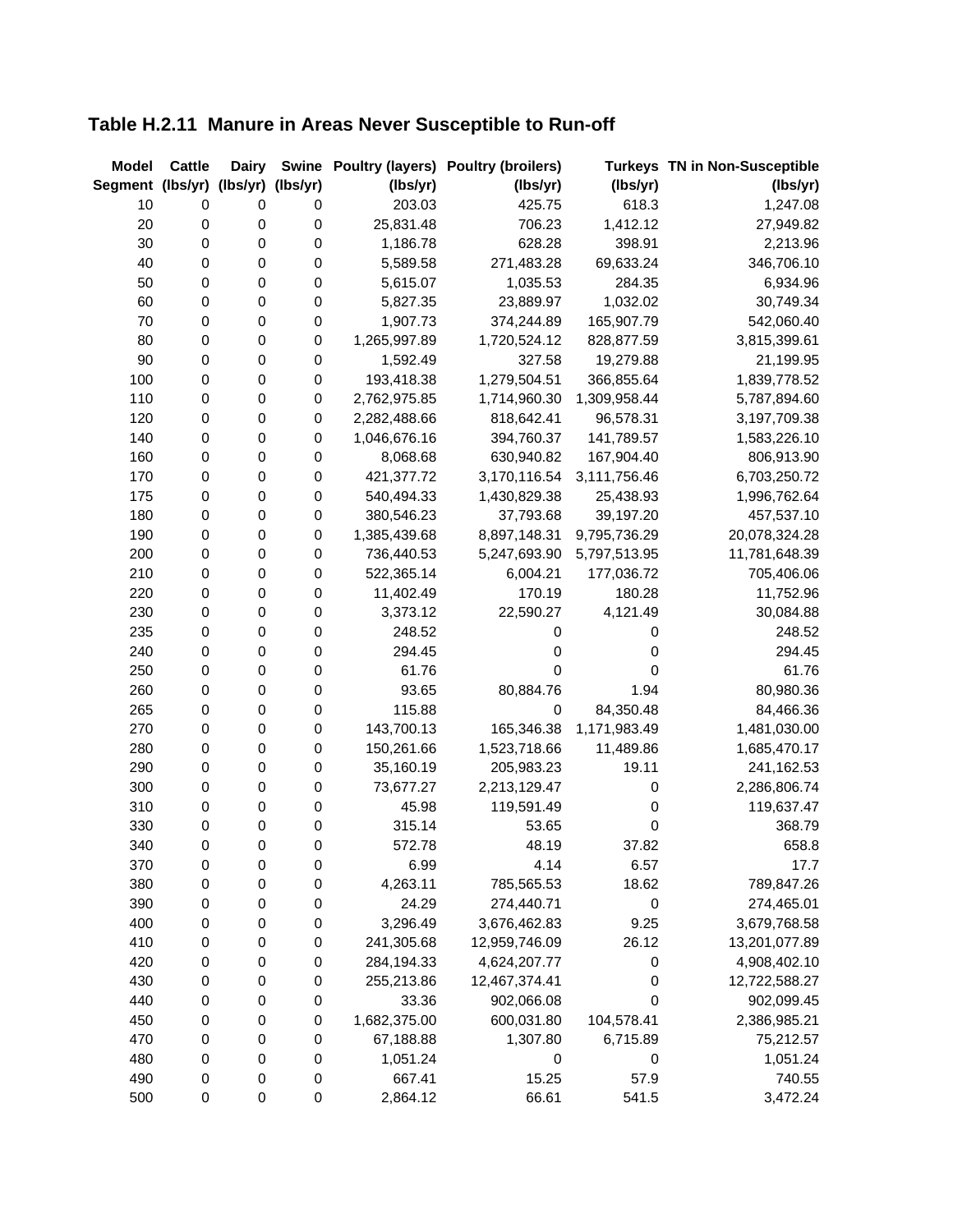| <b>Model</b>                       | <b>Cattle</b>    | <b>Dairy</b> |             |               | Swine Poultry (layers) Poultry (broilers) |               | <b>Turkeys TN in Non-Susceptible</b> |
|------------------------------------|------------------|--------------|-------------|---------------|-------------------------------------------|---------------|--------------------------------------|
| Segment (lbs/yr) (lbs/yr) (lbs/yr) |                  |              |             | (lbs/yr)      | (lbs/yr)                                  | (lbs/yr)      | (lbs/yr)                             |
| 510                                | 0                | 0            | 0           | 131.7         | 1.71                                      | 30.94         | 164.34                               |
| 540                                | $\boldsymbol{0}$ | $\pmb{0}$    | $\pmb{0}$   | 500.75        | 24.95                                     | $\pmb{0}$     | 525.7                                |
| 550                                | $\pmb{0}$        | $\mathbf 0$  | $\mathbf 0$ | 1,114.06      | 53.4                                      | 77.67         | 1,245.13                             |
| 560                                | $\pmb{0}$        | $\pmb{0}$    | $\mathsf 0$ | 300.83        | 0                                         | 0             | 300.83                               |
| 580                                | $\boldsymbol{0}$ | 0            | $\pmb{0}$   | 0             | 0                                         | 0             | 0                                    |
| 590                                | $\boldsymbol{0}$ | $\pmb{0}$    | $\pmb{0}$   | 406.6         | 40,962.70                                 | 15.83         | 41,385.13                            |
| 600                                | $\pmb{0}$        | $\pmb{0}$    | $\mathsf 0$ | 1,257.76      | 224,397.61                                | $\pmb{0}$     | 225,655.38                           |
| 610                                | $\mathbf 0$      | $\mathbf 0$  | $\mathsf 0$ | 62.99         | 20,645.32                                 | $\mathbf 0$   | 20,708.30                            |
| 620                                | $\boldsymbol{0}$ | 0            | $\mathsf 0$ | $\mathsf 0$   | 163,951.78                                | 0             | 163,951.78                           |
| 630                                | $\boldsymbol{0}$ | 0            | $\mathsf 0$ | 0             | 381.36                                    | $\mathbf 0$   | 381.36                               |
| 630                                | $\pmb{0}$        | 0            | $\mathsf 0$ | $\mathbf 0$   | $\pmb{0}$                                 | 0             | 0                                    |
| 700                                | $\mathbf 0$      | $\pmb{0}$    | $\mathsf 0$ | 33.04         | 28.56                                     | 28.95         | 90.55                                |
| 710                                | 0                | 0            | $\mathsf 0$ | 1,962,909.98  | 726,518.21                                | 121,450.39    | 2,810,878.58                         |
| 720                                | $\mathbf 0$      | 0            | $\pmb{0}$   | 6,107,947.32  | 2,240,246.81                              | 185,566.35    | 8,533,760.48                         |
| 730                                | $\pmb{0}$        | 0            | $\pmb{0}$   | 809,416.15    | 181,137.70                                | 152,532.95    | 1,143,086.80                         |
| 740                                | $\mathbf 0$      | 0            | $\mathsf 0$ | 220,404.09    | 14,645.31                                 | 7,409.57      | 242,458.97                           |
| 750                                | 0                | 0            | $\pmb{0}$   | 16,711.84     | 13,192.60                                 | 431,670.74    | 461,575.17                           |
| 760                                | $\pmb{0}$        | 0            | $\pmb{0}$   | 340,570.86    | 43.21                                     | 21.94         | 340,636.02                           |
| 770                                | 0                | 0            | $\mathsf 0$ | 10,969.23     | 405,855.91                                | 31.57         | 416,856.71                           |
| 780                                | $\boldsymbol{0}$ | 0            | $\mathsf 0$ | 1,526.82      | 1,424,327.72                              | 4.39          | 1,425,858.93                         |
| 800                                | 0                | 0            | $\pmb{0}$   | 7.62          | 5.84                                      | 7.17          | 20.63                                |
| 810                                | $\pmb{0}$        | $\pmb{0}$    | $\mathsf 0$ | 3.96          | 118,247.52                                | 3.72          | 118,255.20                           |
| 820                                | $\mathbf 0$      | 0            | $\mathsf 0$ | $\mathbf 0$   | 125,549.67                                | $\mathbf 0$   | 125,549.67                           |
| 830                                | $\pmb{0}$        | 0            | $\mathsf 0$ | 103.21        | 430,163.62                                | $\mathbf 0$   | 430,266.82                           |
| 840                                | 0                | 0            | 0           | 0             | 1,854,331.24                              | 0             | 1,854,331.24                         |
| 850                                | $\mathbf 0$      | $\pmb{0}$    | $\mathsf 0$ | 211.63        | 0                                         | 136.99        | 348.62                               |
| 860                                | 0                | 0            | $\pmb{0}$   | 809.56        | 0                                         | $\pmb{0}$     | 809.56                               |
| 870                                | $\pmb{0}$        | 0            | $\mathsf 0$ | 118.52        | 1.54                                      | 27.84         | 147.89                               |
| 880                                | $\boldsymbol{0}$ | 0            | $\pmb{0}$   | 331.66        | 4.3                                       | 77.91         | 413.87                               |
| 890                                | $\pmb{0}$        | $\mathbf 0$  | $\mathsf 0$ | 144.66        | 1,154.36                                  | $\mathbf 0$   | 1,299.03                             |
| 900                                | $\boldsymbol{0}$ | 0            | $\mathsf 0$ | 0             | $\pmb{0}$                                 | 18.41         | 18.41                                |
| 910                                | $\mathbf 0$      | 0            | $\mathsf 0$ | 1,046.71      | 17.97                                     | 22.09         | 1,086.77                             |
| 920                                | 0                | 0            | $\pmb{0}$   | 8,310.26      | 290                                       | 1,957.68      | 10,557.94                            |
| 930                                | $\pmb{0}$        | $\mathbf 0$  | $\mathsf 0$ | $\mathsf 0$   | $\pmb{0}$                                 | $\mathbf 0$   | 0                                    |
| 940                                | $\boldsymbol{0}$ | 0            | $\pmb{0}$   | 3.61          | 0                                         | 30.68         | 34.29                                |
| 950                                | $\pmb{0}$        | 0            | $\mathsf 0$ | 0             | 0                                         | $\pmb{0}$     | 0                                    |
| 960                                | 0                | 0            | $\pmb{0}$   | $\mathbf 0$   | 0                                         | 0             | 0                                    |
| 970                                | $\pmb{0}$        | $\mathbf 0$  | $\mathsf 0$ | 89.07         | $\mathbf 0$                               | $\mathbf 0$   | 89.07                                |
| 980                                | 0                | 0            | 0           | 415.32        | 0.99                                      | 1.09          | 417.4                                |
| 990                                | $\pmb{0}$        | 0            | 0           | 750.43        | 25.61                                     | 212.4         | 988.45                               |
|                                    | $\mathbf 0$      | $\mathbf 0$  | 0           | 24,042,460.76 | 74,630,672.90                             | 24,402,686.12 | 123,075,819.78                       |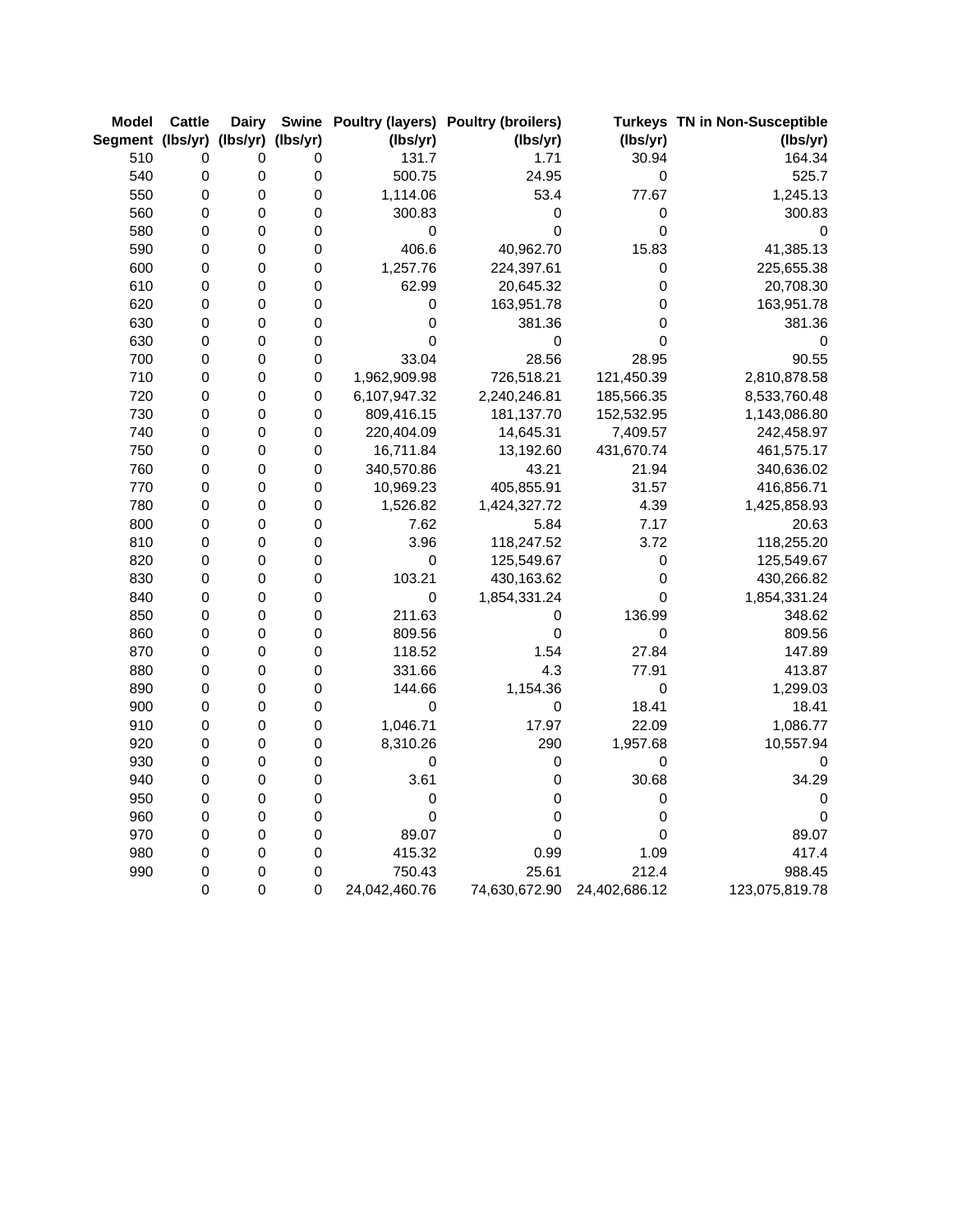#### **Section H.2.2.2.4 Manure Application to Pasturelands**

Within the Phase IV Watershed Model, it is assumed that all manure voided in unconfined areas occurs in pasturelands. Figure H.2.7 presents a flowchart of the calculations used to estimate the amount of nitrogen applied to these pasturelands. Manure application rates (pounds/acre/year) per Watershed Model segment are calculated by dividing the amount of manure voided in pasture by the number of pasture acres. Annual manure application rates are divided by 182.5 to calculate manure application rates on two day intervals. Tables H.2.12 and H.2.13 list manure nutrient application rates (on two-day and annual intervals) for total nitrogen per Watershed Model segment. Manure nitrogen applications are split between organic nitrogen and ammonia in a ratio of 55 to 45 percent (Reedy et. al., 1979; Donigian et al., 1991).

The application rate for each crop type per Watershed Model segment is determined from the Phase IV Watershed Model input deck to allow for the comparison between the amount of manure produced in collectible/confined areas and that applied to agricultural lands. Using the total acreage for each crop type (conventional tillage, conservation tillage, and hayland) and the respective application rates, total nutrients applied for a given crop type are calculated. Adding the three crop types together yields the total nutrients from manure applied to cropland within a Watershed Model segment. Figures H.2.8-H.2.10 illustrate the differences between the model manure application rates and the rates calculated from animal unit and mass balance information to each of the three crop types.

To determine the amount of manure produced in a Watershed Model segment that is available for collection and application to pasturelands, the following steps were taken. After manure acres are calculated, 25 percent of the total nitrogen applied to pasture and croplands is assumed to be volatilized. The remaining total nitrogen from both confined/properly stored and confined/improperly stored is assumed to be collected and applied to croplands.

An application rate is calculated from the manure mass balance for each crop type. This is primarily used as a comparison tool. An effort is made to create comparable nutrient application rates proportional to the original nutrient application rates and consistent with the acreage of a given crop type within a Watershed Model segment. An added difficulty is that some crop type application rates are zero. When an application rate is zero and excess manure needs to be applied, the application rate is determined by a proportion of nutrient application rates and crop type acreage. Manure application rates are then compared with actual input of total nitrogen from the Phase IV Watershed Model, based on a matrix that determines how much of a crop area receives the specific manure and fertilizer applications.

Within the Phase IV Watershed Model, pastureland plant uptake simulations can be completed with three simulation methods. These methods are Michaelis-Menton, yield based, and first order simulations. Michaelis-Menton is included in the Phase IV Watershed Model for forest simulation only. Beaulac and Reckhow (1982) suggest that pastureland nutrient export is more like forest than it is like cropland. In other words, the pasture has a greater assimilation potential for nutrients than does cropland. Because pasturelands are not being managed for nutrients like cropland and yield-based plant uptake is based on growing specific sized crops, the first order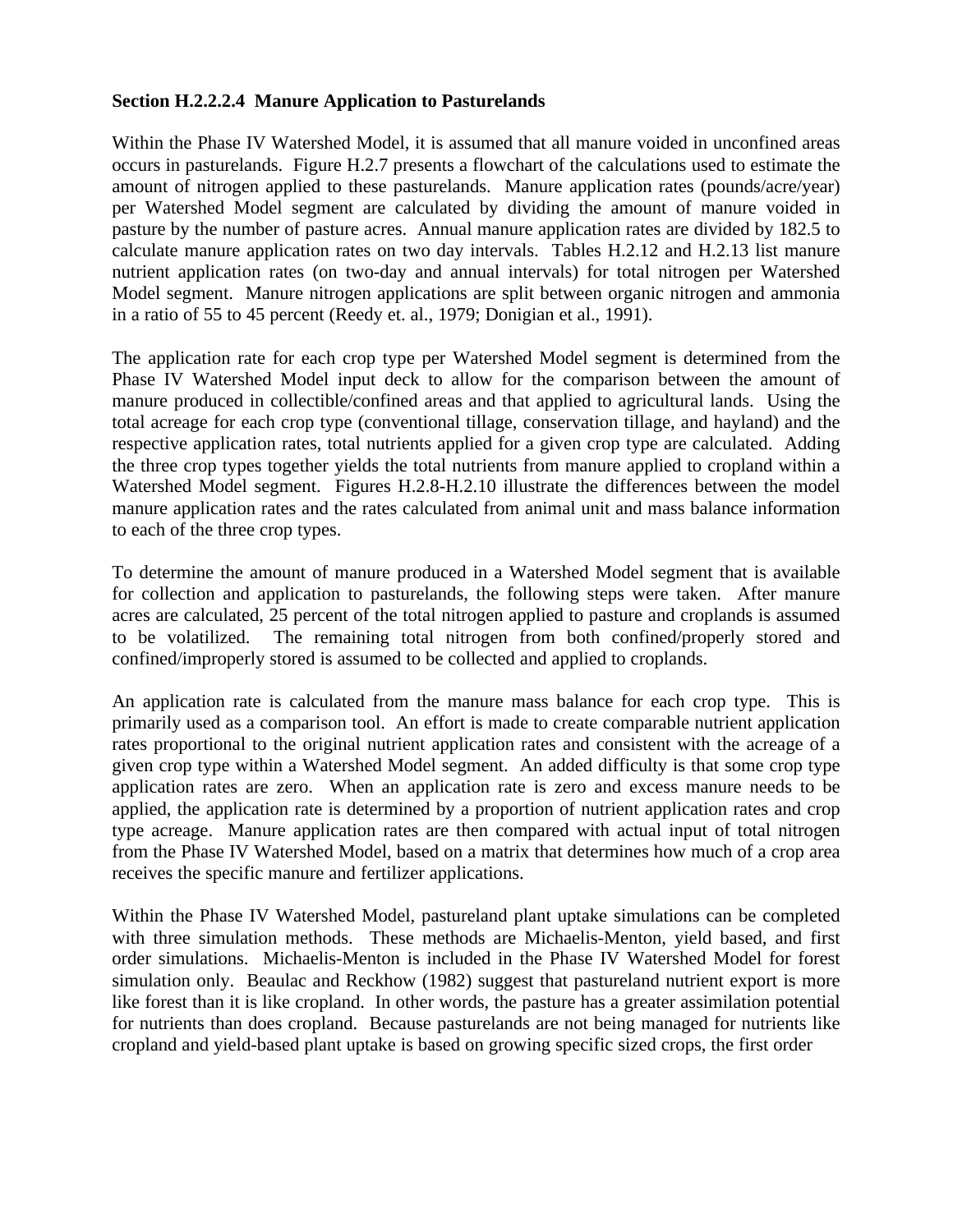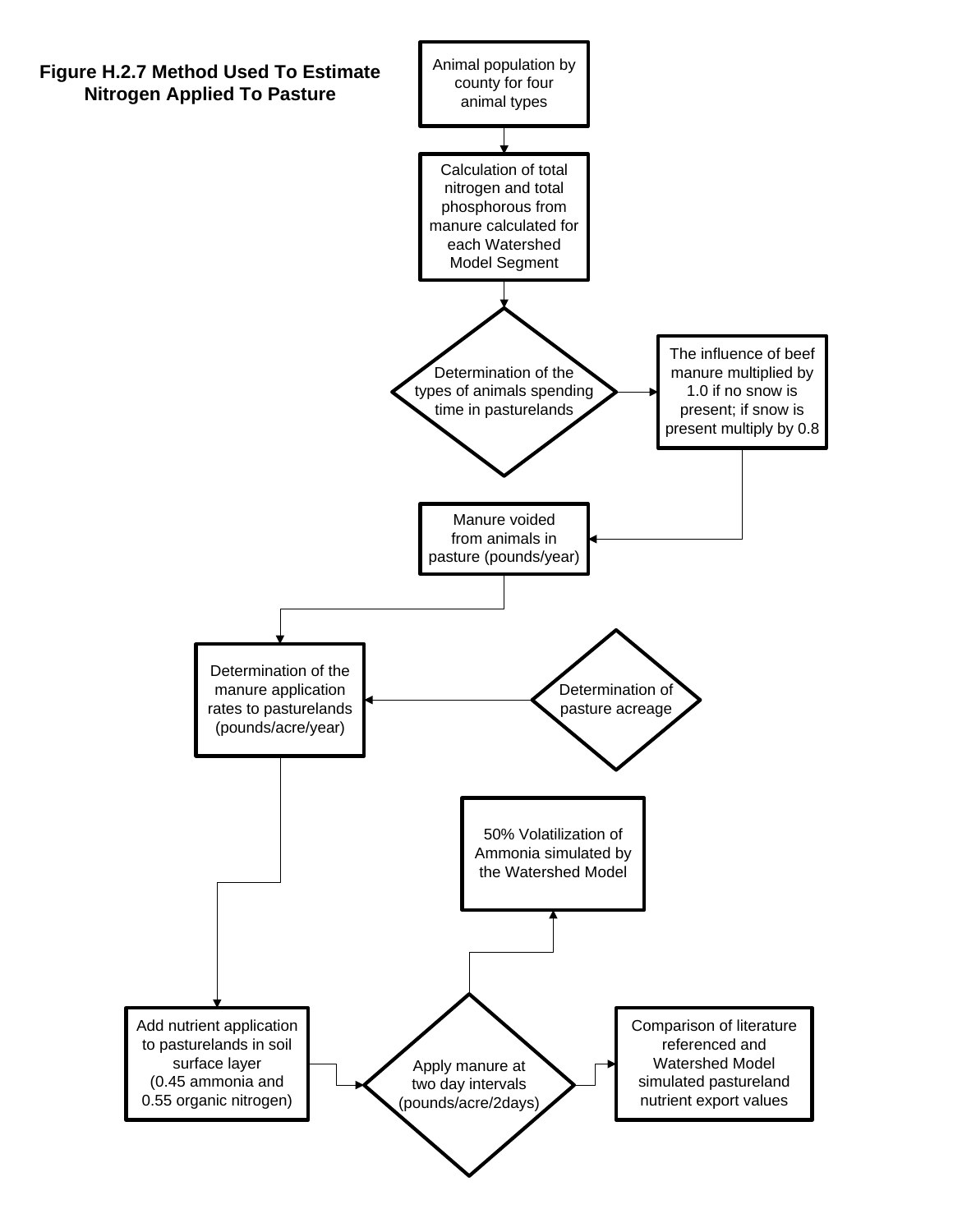| Table H.2.12 Breakdown Of TN Manure Applications Per 2 Days |  |
|-------------------------------------------------------------|--|
|                                                             |  |

| Model<br>Segment | Pasture<br>Acres       | NH3<br>Ib/acre/2d | <b>ORGN</b><br>lb/acre/2d | ΤN<br>lb/acre/2d |  |
|------------------|------------------------|-------------------|---------------------------|------------------|--|
| 10               | 197241.72              | 0.038             | 0.046                     | 0.084            |  |
| 20               | 427825.19              | 0.036             | 0.044                     | 0.080            |  |
| 30<br>40         | 166774.57<br>82904.58  | 0.046<br>0.029    | 0.057<br>0.035            | 0.103<br>0.064   |  |
| 50               | 39209.33               | 0.040             | 0.049                     | 0.088            |  |
| 60               | 113776.55              | 0.048             | 0.058                     | 0.106            |  |
| 70<br>80         | 70540.14<br>131155.56  | 0.047<br>0.070    | 0.058<br>0.085            | 0.105<br>0.155   |  |
| 90               | 52940.01               | 0.057             | 0.070                     | 0.128            |  |
| 100              | 113751.64              | 0.069             | 0.085                     | 0.154            |  |
| 110<br>120       | 114828.17<br>13523.79  | 0.109             | 0.133                     | 0.242            |  |
| 140              | 22488.55               | 0.285<br>0.124    | 0.348<br>0.152            | 0.634<br>0.276   |  |
| 160              | 96781.63               | 0.037             | 0.045                     | 0.082            |  |
| 170<br>175       | 197544.80<br>86197.83  | 0.035<br>0.047    | 0.042<br>0.058            | 0.077<br>0.105   |  |
| 180              | 73980.78               | 0.078             | 0.095                     | 0.173            |  |
| 190              | 262749.45              | 0.082             | 0.101                     | 0.183            |  |
| 200<br>210       | 205106.91<br>64782.21  | 0.076<br>0.101    | 0.092<br>0.123            | 0.168<br>0.224   |  |
| 220              | 124718.34              | 0.053             | 0.065                     | 0.118            |  |
| 230              | 262317.19              | 0.070             | 0.085                     | 0.155            |  |
| 235<br>240       | 10596.44<br>6293.27    | 0.076<br>0.066    | 0.093<br>0.080            | 0.170<br>0.146   |  |
| 250              | 30485.59               | 0.082             | 0.100                     | 0.182            |  |
| 260              | 38213.65               | 0.090             | 0.110                     | 0.200            |  |
| 265<br>270       | 25312.86               | 0.027             | 0.033<br>0.099            | 0.061<br>0.180   |  |
| 280              | 206758.49<br>240132.88 | 0.081<br>0.072    | 0.088                     | 0.160            |  |
| 290              | 25576.39               | 0.089             | 0.109                     | 0.198            |  |
| 300              | 86827.25               | 0.068             | 0.083                     | 0.150            |  |
| 310<br>330       | 2679.33<br>14447.08    | 0.122<br>0.033    | 0.150<br>0.040            | 0.272<br>0.072   |  |
| 340              | 12027.71               | 0.052             | 0.063                     | 0.115            |  |
| 370              | 6447.03                | 0.026             | 0.032                     | 0.057            |  |
| 380<br>390       | 31799.23<br>6639.97    | 0.024<br>0.019    | 0.029<br>0.024            | 0.053<br>0.043   |  |
| 400              | 26747.25               | 0.023             | 0.029                     | 0.052            |  |
| 410              | 11302.76               | 0.081             | 0.099                     | 0.179            |  |
| 420<br>430       | 2847.37<br>10118.39    | 0.055<br>0.059    | 0.068<br>0.073            | 0.123<br>0.132   |  |
| 440              | 2340.72                | 0.033             | 0.040                     | 0.074            |  |
| 450<br>470       | 64410.66               | 0.084             | 0.103                     | 0.188            |  |
| 480              | 37039.47<br>2561.81    | 0.039<br>0.078    | 0.048<br>0.095            | 0.087<br>0.173   |  |
| 490              | 2298.82                | 0.136             | 0.167                     | 0.303            |  |
| 500<br>510       | 34407.79<br>984.28     | 0.018             | 0.022                     | 0.039            |  |
| 540              | 2547.52                | 0.061<br>0.098    | 0.075<br>0.119            | 0.136<br>0.217   |  |
| 550              | 72686.55               | 0.053             | 0.064                     | 0.117            |  |
| 560<br>580       | 24494.42<br>1221.64    | 0.077<br>0.030    | 0.094<br>0.036            | 0.171<br>0.066   |  |
| 590              | 26051.43               | 0.050             | 0.061                     | 0.110            |  |
| 600              | 23684.19               | 0.076             | 0.093                     | 0.169            |  |
| 610<br>620       | 6398.95<br>7267.65     | 0.073<br>0.034    | 0.089<br>0.042            | 0.162<br>0.076   |  |
| 630              | 314.71                 | 0.046             | 0.056                     | 0.102            |  |
| 650              | 13711.57               | 0.000             | 0.000                     | 0.000            |  |
| 700<br>710       | 20243.34<br>16854.59   | 0.104<br>0.216    | 0.127<br>0.264            | 0.231<br>0.480   |  |
| 720              | 29341.79               | 0.340             | 0.416                     | 0.756            |  |
| 730              | 32615.84               | 0.143             | 0.175                     | 0.318            |  |
| 740<br>750       | 167395.31<br>14821.07  | 0.049<br>0.070    | 0.059<br>0.086            | 0.108<br>0.156   |  |
| 760              | 11514.92               | 0.161             | 0.196                     | 0.357            |  |
| 770              | 4744.65                | 0.047             | 0.057                     | 0.103            |  |
| 780<br>800       | 2706.72<br>4563.08     | 0.043<br>0.051    | 0.053<br>0.062            | 0.097<br>0.113   |  |
| 810              | 14539.95               | 0.027             | 0.033                     | 0.060            |  |
| 820              | 2157.94                | 0.032             | 0.039                     | 0.071            |  |
| 830<br>840       | 8020.67<br>2846.15     | 0.018<br>0.038    | 0.022<br>0.047            | 0.040<br>0.085   |  |
| 850              | 3714.99                | 0.116             | 0.141                     | 0.257            |  |
| 860              | 873.63<br>1005.95      | 0.176             | 0.215                     | 0.391            |  |
| 870<br>880       | 7333.31                | 0.054<br>0.030    | 0.066<br>0.037            | 0.120<br>0.068   |  |
| 890              | 2048.45                | 0.079             | 0.097                     | 0.176            |  |
| 900              | 4631.52                | 0.023             | 0.029                     | 0.052            |  |
| 910<br>920       | 8315.22<br>38156.70    | 0.029<br>0.022    | 0.035<br>0.026            | 0.063<br>0.048   |  |
| 930              | 1685.97                | 0.016             | 0.020                     | 0.036            |  |
| 940              | 3284.16                | 0.080             | 0.097                     | 0.177            |  |
| 950<br>960       | 1532.51<br>1514.33     | 0.013<br>0.059    | 0.016<br>0.072            | 0.030<br>0.131   |  |
| 970              | 1205.32                | 0.145             | 0.177                     | 0.321            |  |
| 980              | 20204.74               | 0.055             | 0.068                     | 0.123            |  |
| 990              | 1226.42<br>Average     | 0.045<br>0.069    | 0.055<br>0.084            | 0.101<br>0.153   |  |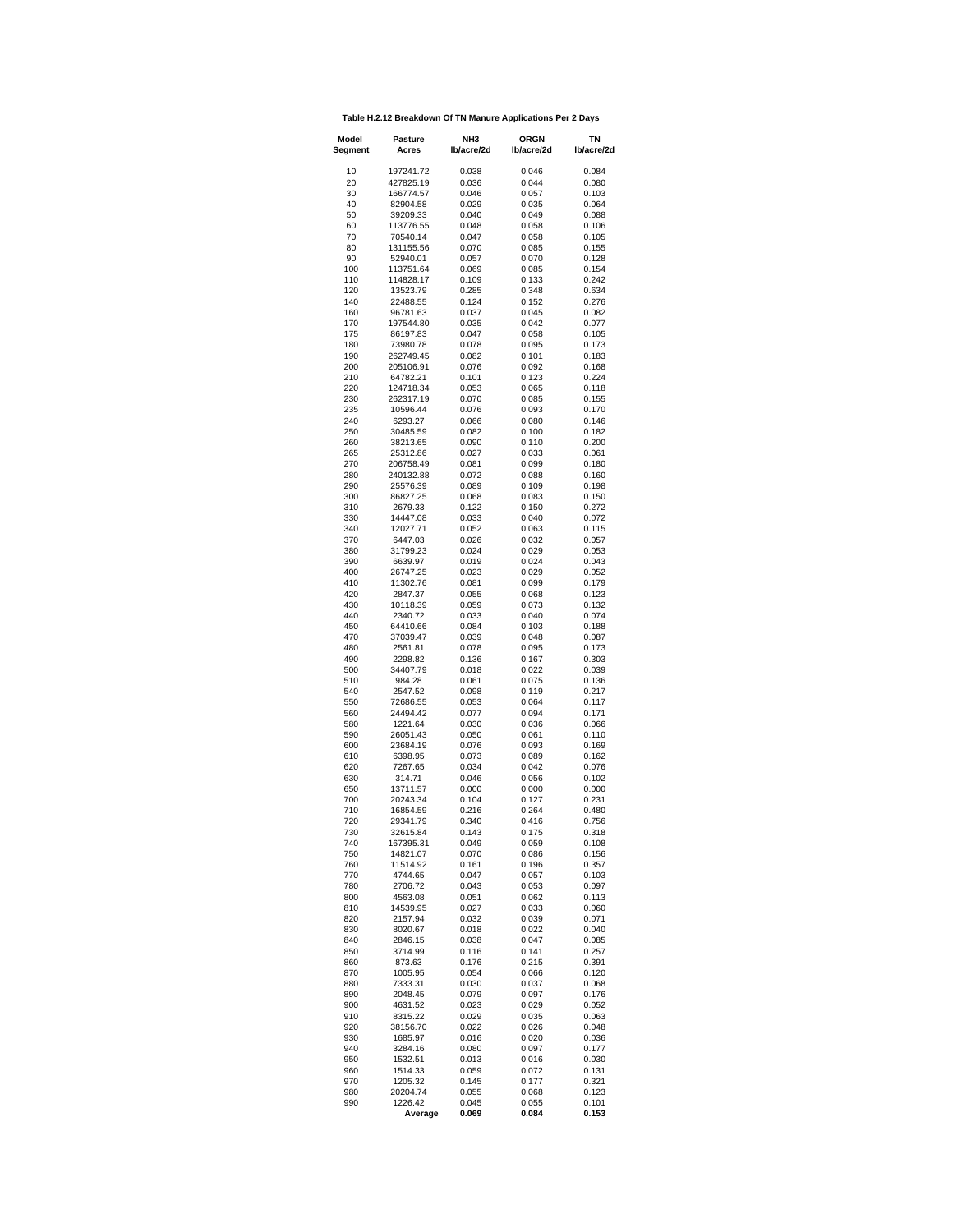| Table H.2.13 Breakdown Of TN Manure Applications Per Year |  |  |  |
|-----------------------------------------------------------|--|--|--|
|-----------------------------------------------------------|--|--|--|

| Model<br>Segment | <b>Pasture</b><br>Acres | NH3<br>lb/acre/2d | <b>ORGN</b><br>lb/acre/2d | <b>TN</b><br>Ib/acre/2d |  |
|------------------|-------------------------|-------------------|---------------------------|-------------------------|--|
| 10               | 197241.72               | 6.870             | 8.397                     | 15.267                  |  |
| 20               | 427825.19               | 6.579             | 8.042                     | 14.621                  |  |
| 30               | 166774.57               | 8.458             | 10.338                    | 18.796                  |  |
| 40<br>50         | 82904.58<br>39209.33    | 5.227<br>7.266    | 6.388<br>8.881            | 11.615<br>16.147        |  |
| 60               | 113776.55               | 8.698             | 10.631                    | 19.329                  |  |
| 70               | 70540.14                | 8.617             | 10.532                    | 19.150                  |  |
| 80               | 131155.56               | 12.692            | 15.512                    | 28.203                  |  |
| 90               | 52940.01                | 10.477            | 12.805                    | 23.282                  |  |
| 100              | 113751.64               | 12.637            | 15.445                    | 28.082                  |  |
| 110<br>120       | 114828.17<br>13523.79   | 19.844<br>52.033  | 24.254<br>63.596          | 44.098<br>115.629       |  |
| 140              | 22488.55                | 22.665            | 27.702                    | 50.368                  |  |
| 160              | 96781.63                | 6.770             | 8.275                     | 15.045                  |  |
| 170              | 197544.80               | 6.317             | 7.721                     | 14.038                  |  |
| 175              | 86197.83                | 8.637             | 10.556                    | 19.194                  |  |
| 180<br>190       | 73980.78<br>262749.45   | 14.208<br>15.052  | 17.366<br>18.397          | 31.574<br>33.450        |  |
| 200              | 205106.91               | 13.788            | 16.853                    | 30.641                  |  |
| 210              | 64782.21                | 18.364            | 22.445                    | 40.809                  |  |
| 220              | 124718.34               | 9.682             | 11.833                    | 21.515                  |  |
| 230<br>235       | 262317.19               | 12.762            | 15.598<br>17.033          | 28.361                  |  |
| 240              | 10596.44<br>6293.27     | 13.936<br>11.997  | 14.663                    | 30.968<br>26.660        |  |
| 250              | 30485.59                | 14.978            | 18.306                    | 33.284                  |  |
| 260              | 38213.65                | 16.455            | 20.111                    | 36.566                  |  |
| 265              | 25312.86                | 4.995             | 6.105                     | 11.100                  |  |
| 270              | 206758.49               | 14.759            | 18.039                    | 32.798                  |  |
| 280<br>290       | 240132.88<br>25576.39   | 13.173<br>16.271  | 16.101<br>19.886          | 29.274<br>36.157        |  |
| 300              | 86827.25                | 12.347            | 15.091                    | 27.438                  |  |
| 310              | 2679.33                 | 22.355            | 27.323                    | 49.678                  |  |
| 330              | 14447.08                | 5.946             | 7.267                     | 13.213                  |  |
| 340              | 12027.71                | 9.418             | 11.511                    | 20.929                  |  |
| 370<br>380       | 6447.03<br>31799.23     | 4.715<br>4.334    | 5.763<br>5.297            | 10.479<br>9.631         |  |
| 390              | 6639.97                 | 3.539             | 4.325                     | 7.864                   |  |
| 400              | 26747.25                | 4.256             | 5.201                     | 9.457                   |  |
| 410              | 11302.76                | 14.728            | 18.000                    | 32.728                  |  |
| 420              | 2847.37                 | 10.119            | 12.368                    | 22.487                  |  |
| 430<br>440       | 10118.39<br>2340.72     | 10.843<br>6.042   | 13.253<br>7.385           | 24.096<br>13.427        |  |
| 450              | 64410.66                | 15.419            | 18.845                    | 34.264                  |  |
| 470              | 37039.47                | 7.150             | 8.738                     | 15.888                  |  |
| 480              | 2561.81                 | 14.220            | 17.380                    | 31.600                  |  |
| 490              | 2298.82                 | 24.872            | 30.399                    | 55.272                  |  |
| 500<br>510       | 34407.79<br>984.28      | 3.221<br>11.171   | 3.937<br>13.653           | 7.159<br>24.824         |  |
| 540              | 2547.52                 | 17.831            | 21.794                    | 39.626                  |  |
| 550              | 72686.55                | 9.613             | 11.750                    | 21.363                  |  |
| 560              | 24494.42                | 14.054            | 17.177                    | 31.231                  |  |
| 580              | 1221.64                 | 5.395             | 6.594                     | 11.989                  |  |
| 590<br>600       | 26051.43<br>23684.19    | 9.043<br>13.886   | 11.053<br>16.972          | 20.096<br>30.858        |  |
| 610              | 6398.95                 | 13.321            | 16.282                    | 29.603                  |  |
| 620              | 7267.65                 | 6.223             | 7.606                     | 13.829                  |  |
| 630              | 314.71                  | 8.393             | 10.258                    | 18.652                  |  |
| 650              | 13711.57                | 0.000             | 0.000                     | 0.000                   |  |
| 700<br>710       | 20243.34<br>16854.59    | 18.985<br>39.397  | 23.204<br>48.152          | 42.189<br>87.549        |  |
| 720              | 29341.79                | 62.066            | 75.858                    | 137.923                 |  |
| 730              | 32615.84                | 26.149            | 31.960                    | 58.109                  |  |
| 740              | 167395.31               | 8.883             | 10.857                    | 19.741                  |  |
| 750              | 14821.07                | 12.774            | 15.613                    | 28.387                  |  |
| 760<br>770       | 11514.92<br>4744.65     | 29.304<br>8.496   | 35.816<br>10.384          | 65.121<br>18.879        |  |
| 780              | 2706.72                 | 7.936             | 9.699                     | 17.635                  |  |
| 800              | 4563.08                 | 9.294             | 11.360                    | 20.654                  |  |
| 810              | 14539.95                | 4.943             | 6.042                     | 10.985                  |  |
| 820<br>830       | 2157.94                 | 5.822             | 7.116                     | 12.938                  |  |
| 840              | 8020.67<br>2846.15      | 3.267<br>6.962    | 3.993<br>8.509            | 7.260<br>15.471         |  |
| 850              | 3714.99                 | 21.118            | 25.811                    | 46.928                  |  |
| 860              | 873.63                  | 32.112            | 39.248                    | 71.360                  |  |
| 870              | 1005.95                 | 9.836             | 12.022                    | 21.858                  |  |
| 880              | 7333.31                 | 5.551             | 6.785                     | 12.336                  |  |
| 890<br>900       | 2048.45<br>4631.52      | 14.432<br>4.284   | 17.639<br>5.235           | 32.071<br>9.519         |  |
| 910              | 8315.22                 | 5.203             | 6.359                     | 11.563                  |  |
| 920              | 38156.70                | 3.938             | 4.813                     | 8.751                   |  |
| 930              | 1685.97                 | 2.942             | 3.596                     | 6.538                   |  |
| 940              | 3284.16                 | 14.545            | 17.778                    | 32.323                  |  |
| 950<br>960       | 1532.51<br>1514.33      | 2.425<br>10.757   | 2.964<br>13.147           | 5.388<br>23.904         |  |
| 970              | 1205.32                 | 26.399            | 32.266                    | 58.665                  |  |
| 980              | 20204.74                | 10.125            | 12.375                    | 22.499                  |  |
| 990              | 1226.42                 | 8.271             | 10.109                    | 18.381                  |  |
|                  | Average                 | 12.562            | 15.353                    | 27.915                  |  |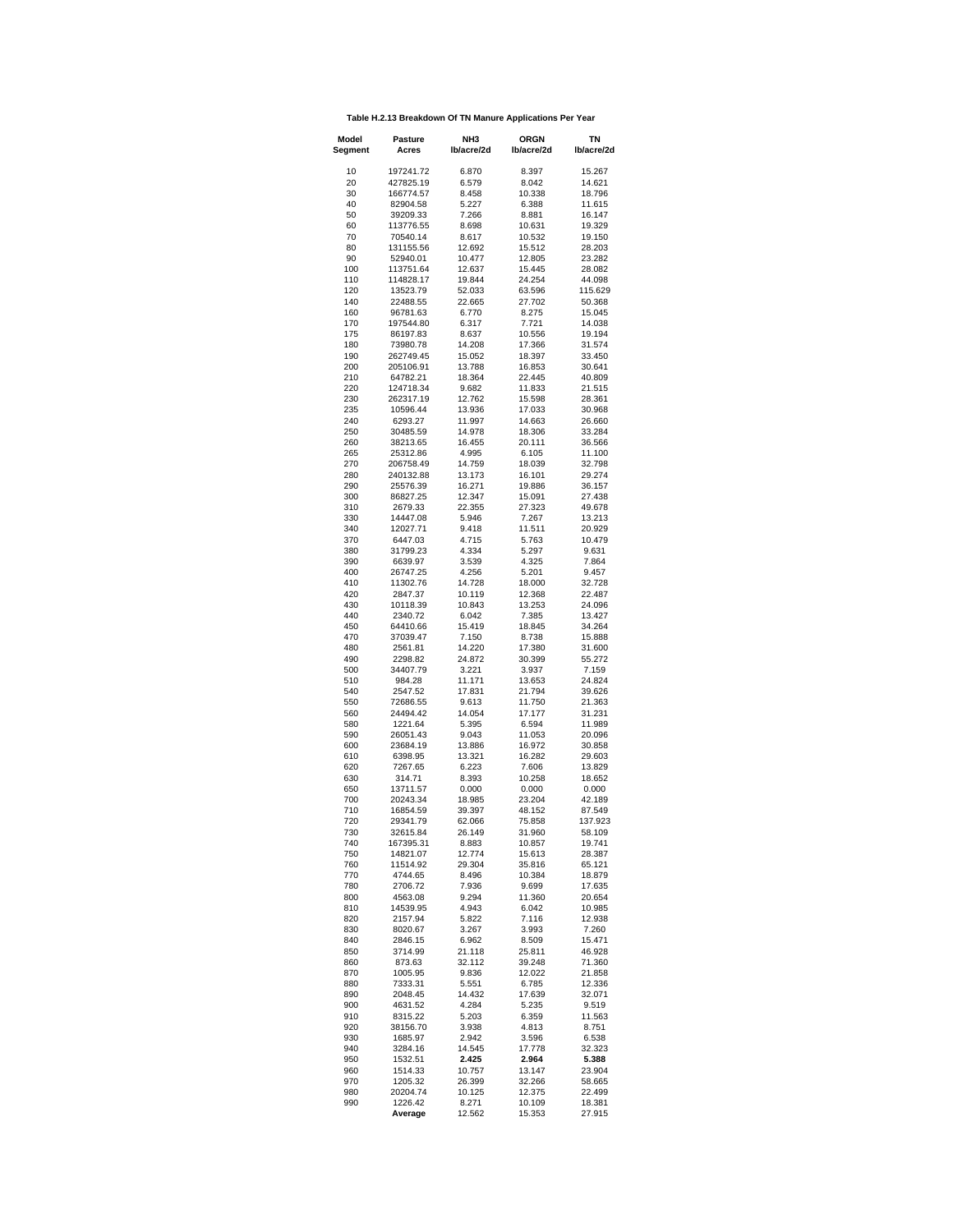



 3.5 3.5 370 1 1 **Comparison of Modeled and Observed Manure Application Rates of TP to Conventional Tillage** 

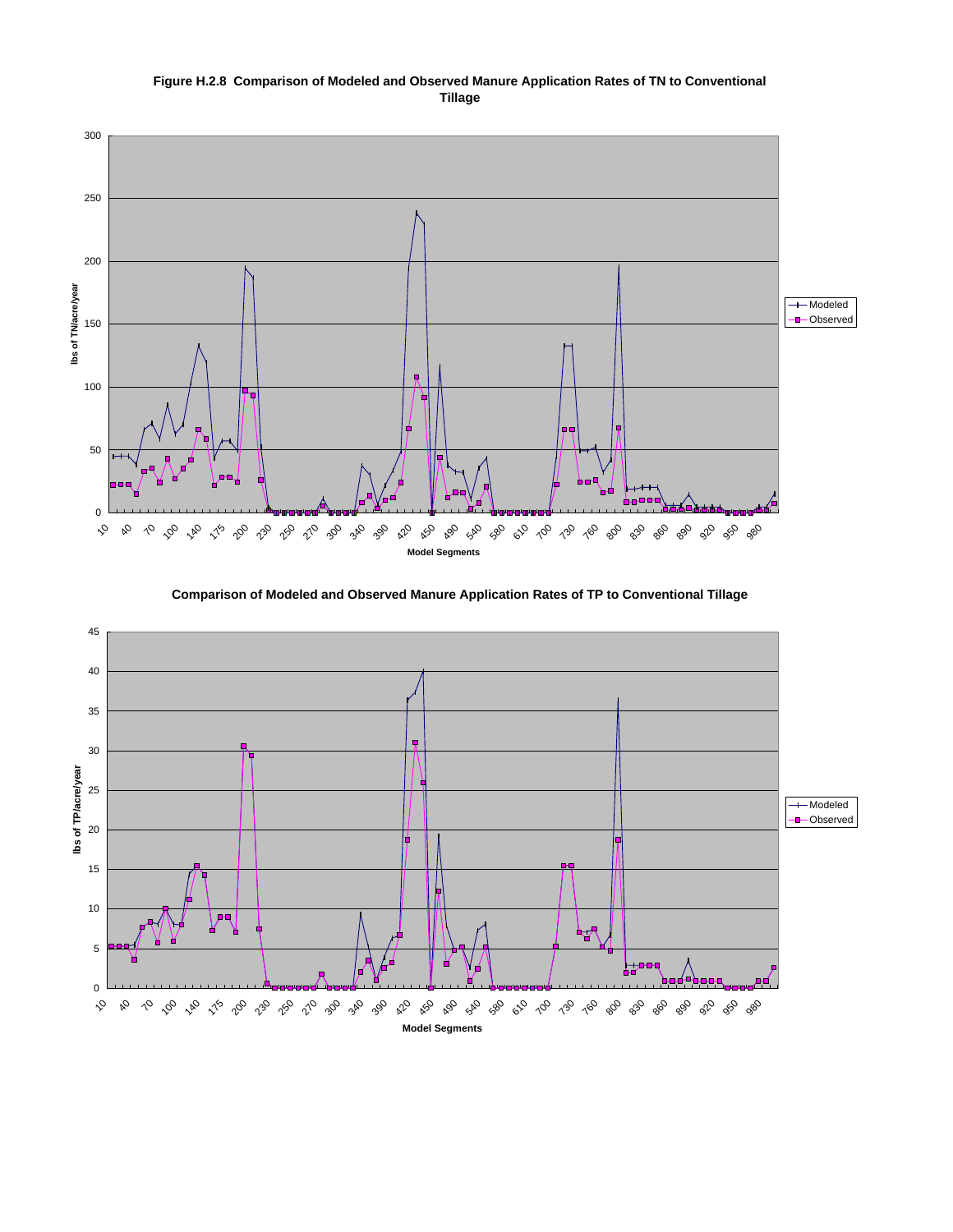#### **Figure H.2.9 Comparison of Modeled and Observed Manure Application Rates of TN to Conservation Tillage**





**Comparison of Modeled and Observed Manure Application Rates of TP to Conservation Tillage**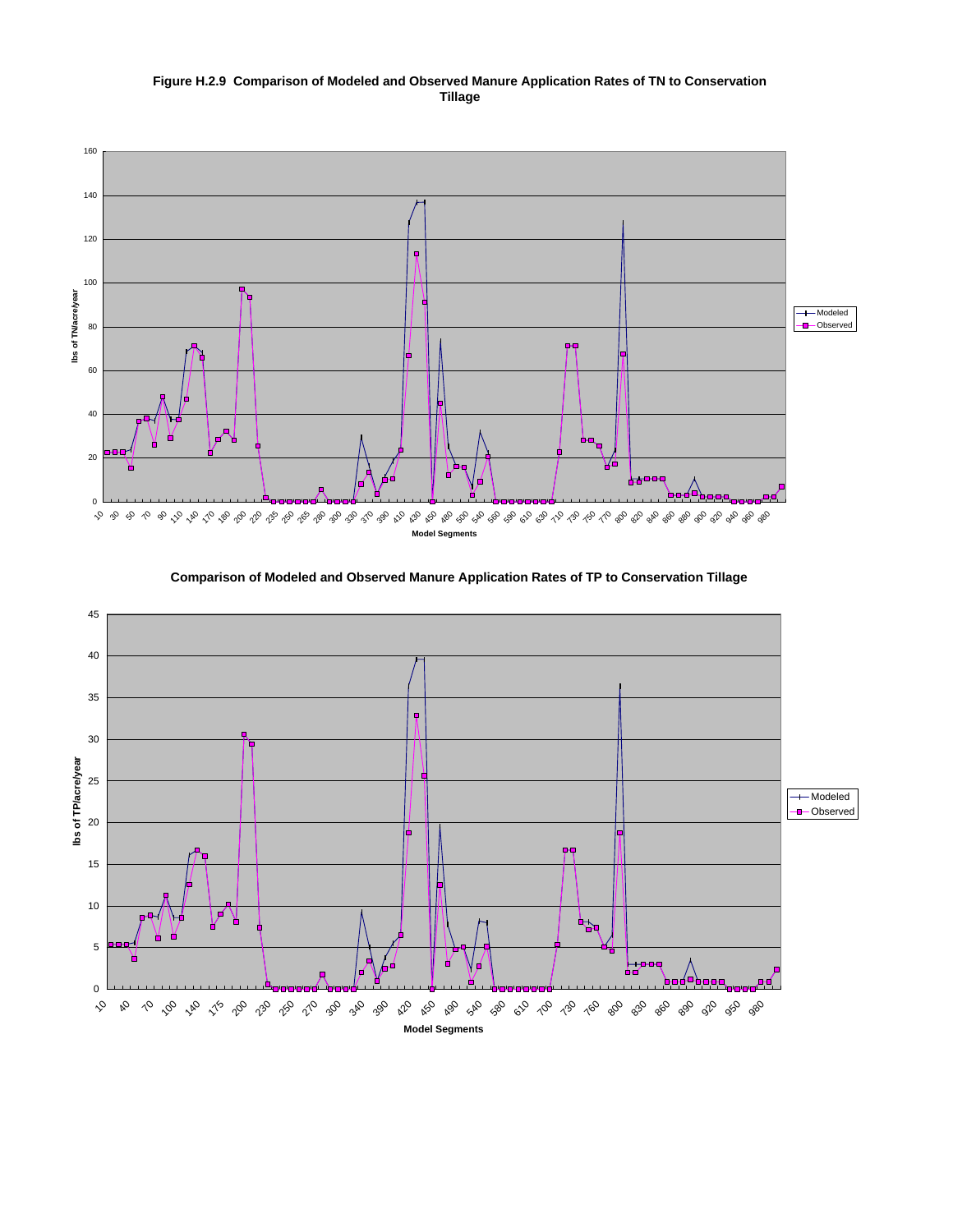

#### **Figure H.2.10 Comparison of Modeled and Observed Manure Application Rates of TN to Hayland**



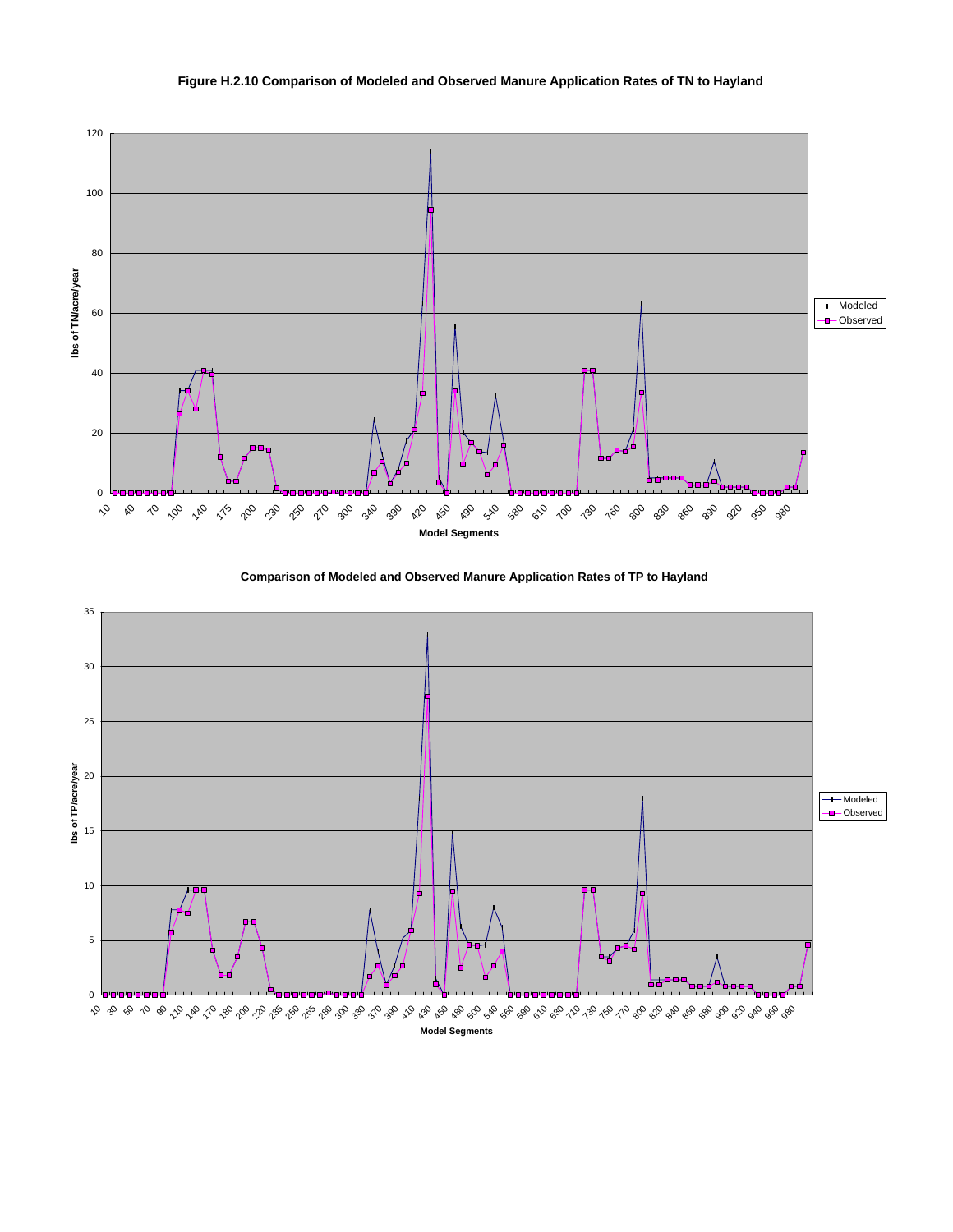simulation method seems to be the most appropriate for the simulation of plant uptake within pasturelands.

The amounts of manure nutrients applied to pasturelands are incorporated into the Phase IV Watershed Model using AGCHEM Watershed Model input files. Ammonia volatilization rates for manured pasturelands are simulated by the Phase IV Watershed Model and are based on a 50 percent loss of ammonia in the first twenty-four hours for unincorporated manure (Thompson et al. 1987, Lauer et al. 1976, and Reedy et al. 1979b). After five days only 3 percent of the original ammonia is retained. The surface layer ammonia volatilization rate is lower than the sub-surface layer ammonia volatilization rate and is based on a 40 percent volatilization loss after ten days. Lower layers down to and including groundwater layers simulated within the Phase IV Watershed Model have no ammonia volatilization due to the incorporation of manure into the soil.

# **Section H.2.2.2.5 Runoff Control for Animal Confinement Areas**

A facility with an existing animal waste storage structure may not have runoff controls for animal confinement areas. As a result, runoff from up-slope areas and roof flows to feedlots can carry waste nutrients to surface water bodies. In some cases, excess runoff flows into waste lagoons cause overflow problems. Animal confinement runoff control consists of practices such as up-slope diversions and directed downspouts to minimize off-site water entering the facility. In some cases, improved conditions at the confinement facility can improve animal health and production. Both supplemental and full runoff control systems are monitored by the signatory states. Supplemental systems are those installed in addition to a waste storage structure and full systems are installed at a site without a preexisting storage structure.

Implementation of a full system (without a waste storage system) reduces current nutrient loads by an estimated 75 percent for nitrogen, phosphorus, and sediment. A supplemental system (with a waste storage system) can reduce current nutrient loads by an additional 10 percent for nitrogen, phosphorus, and suspended sediment beyond those reductions gained by the storage structure.

## **Section H.2.2.2.6 Grazing Land Rotation**

The rotation of livestock on grazing land limits the manure load and other impacts of livestock to pasture. Benefits of this BMP include improved infiltration/runoff characteristics, healthier grass stands, reduced need for fertilizers, and reduced erosion. It is estimated that the nitrogen and phosphorous load is reduced by 50 percent and suspended sediment loads are reduced by 25 percent for pastures utilizing grazing rotation management. See the Stream Protection paragraphs (below) for an explanation of how this BMP is incorporated into the pasture.

#### **Section H.2.2.2.7 Stream Protection (with and without fencing)**

Direct animal contact with surface waters and the resultant streambank erosion are primary causes of nutrient loss from pastures. Stream protection with fencing involves fencing narrow strips of land along streams to exclude livestock. The fenced areas may be planted with trees or grass, but are typically not wide enough to provide the benefits of buffers. The implementation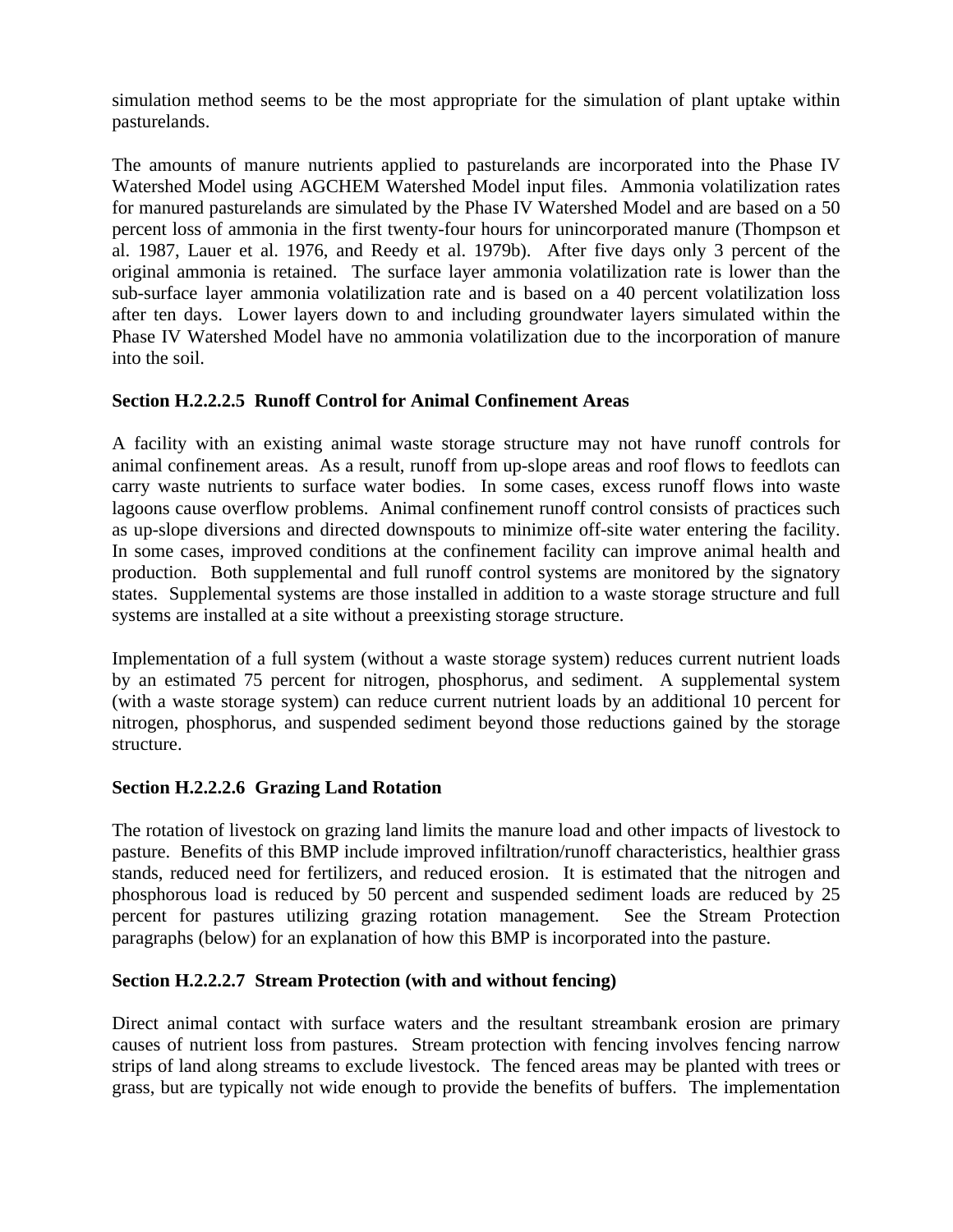of stream fencing limits the length of streambanks where animals can enter into a stream but does not exclude animals from entering the stream within limited watering and stream crossing areas.

Streambank fencing greatly reduces the nutrient losses from pasture, in addition to improving streambank stability, reducing sedimentation, and creating wildlife habitat. The implementation of two hundred and eight feet of streambank fencing results in a nutrient reduction equal to 75 percent of the load from three acres of pasture.

Stream protection without fencing involves the use of troughs or "water holes" away from streams. In some instances, trees are planted away from the stream to provide shade for the livestock. Research has indicated that these measures will greatly reduce the time livestock spend in streams. Therefore, nutrient losses should decrease.

The incorporation of stream protection (both with and without fencing) into the Phase IV Watershed Model involves a reduction of the load from pasture. To determine the total amount that the load to pasture is reduced for the entire Watershed Model segment, "Pastureland," a new pasture application load, is incorporated in the SPEC-ACTIONS section of the Phase IV Watershed Model input deck.

It has been determined by the Chesapeake Bay Program Nutrient Subcommittee's Tributary Strategy Workgroup that stream protection with fencing reduces nutrient and suspended sediment loads to pasture by 75 percent for total nitrogen, total phosphorous, and total suspended sediment. For stream protection without fencing the reduction is an estimated 40 percent for total nitrogen, phosphorous, and sediments. These reductions are only applied to pasturelands within the Phase IV Watershed Model.

# **Section H.2.2.2.8 Forestry BMPs**

Forestry BMPs focus on minimizing the environmental impacts from forest harvesting operations, such as road building, and harvesting and thinning operations. These BMPs reduce soil erosion and the loss of nutrients that adhere to the eroding soil particles. Timber harvesting is a regulated activity. Additional controls are required when working in non-tidal wetlands, stream buffers, and the Chesapeake Bay Critical Area in Maryland. Forest harvesting BMPs could potentially be applied to all forested lands cut for timber each year. Virginia has a silviculture law that applies to the entire state.

Forest BMPs are incorporated into the Phase IV Watershed Model by reducing the nutrient and suspended sediment flow from the forest. It has been determined by the Chesapeake Bay Program Nutrient Subcommittee's Tributary Strategy Workgroup that when BMPs are used during forest harvesting operations a reduction of 50 percent of total nitrogen, total phosphorus, and total suspended sediment loading is achieved.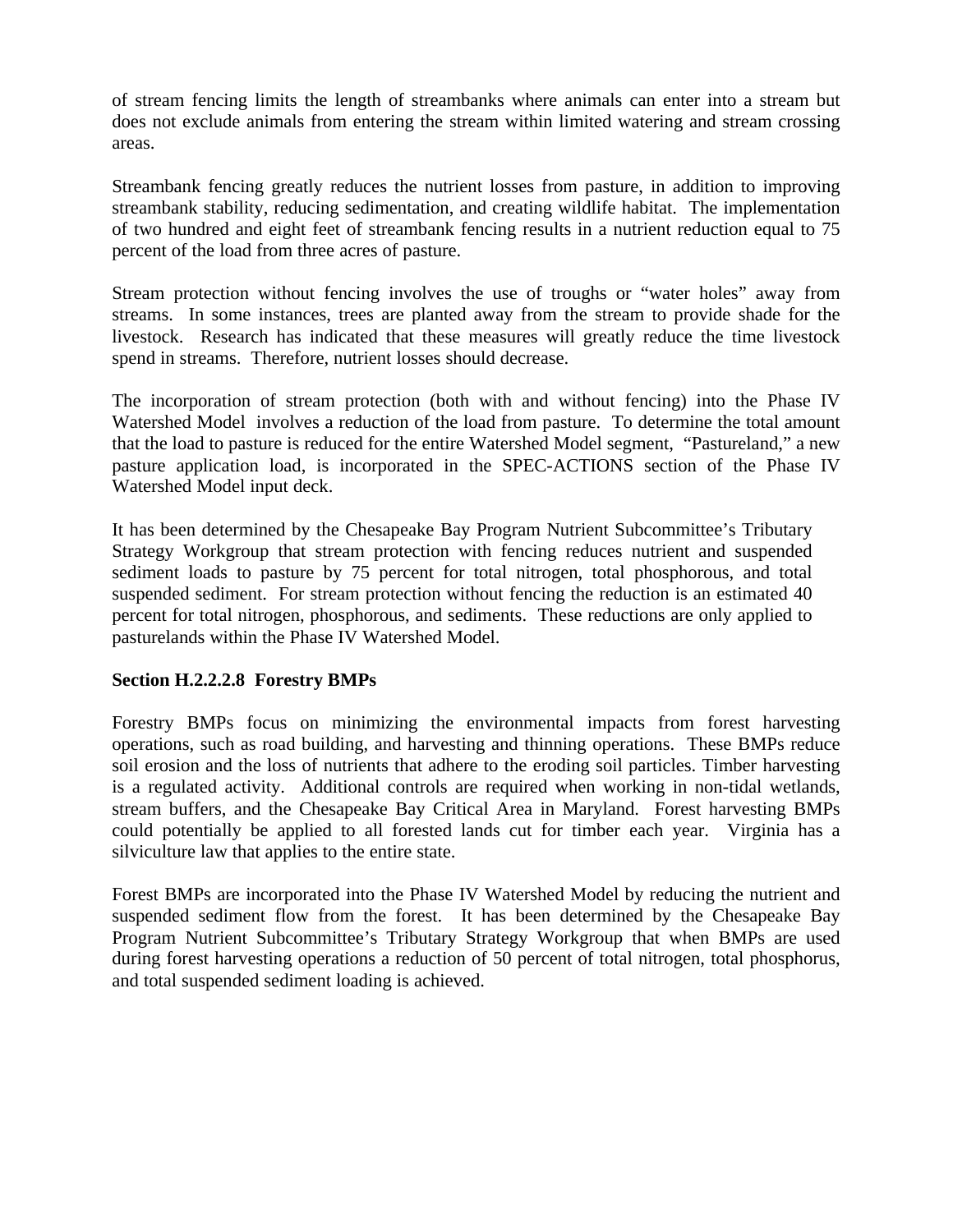#### **Section H.2.2.2.9 Forest and Grass Buffers**

Forest and grass buffers also receive nutrient reduction efficiencies. For forested buffers, the average reduction for nitrogen is estimated to be 57 percent, and an estimated 70 percent reduction for phosphorous and suspended sediment. Grass buffers have an average nutrient reduction estimated at 43 percent for nitrogen and 53 percent for phosphorous and sediment.

#### **Section H.2.2.2.10 Cover Crops**

This BMP refers to (non-harvested) cover crops specifically designed for nutrient removal. This BMP is more prevalent in the lower Chesapeake Basin due to the longer growing season. Significant amounts of nitrogen may remain in the soil after harvest, regardless of yield, especially during drought years. Nitrate nitrogen is particularly subject to leaching to groundwater over the winter if substantial amounts are in the soil in the fall. Small grains (i.e., rye, barley, wheat) planted without fertilizer in late summer or early fall will greatly reduce nitrate leaching losses. These small grains use the nitrogen as they grow, provided root growth is sufficient to reach the available nitrogen, hence the early planting date requirement. (Proper timing of cover crop plow-down in spring releases "trapped" nitrogen for use by the following crop.) As with other cover crops, their use reduces phosphorus losses through reduced soil erosion.

While nutrient reduction is the principal benefit of cover crops, the quality of the soil may also improve in the long-term. Cover crop acres will be assumed to be in the conventional and conservation tillage land uses, and will receive average reductions of 43 percent for nitrogen and 15 percent for phosphorus and sediment.

#### **Section H.2.2.3 BMPs Affecting Direct Loads to Tidal Bay Waters**

Within the Phase IV Watershed Model, the types of BMPs affecting direct nutrient and suspended sediment loading to the Chesapeake Bay are marine pumpouts, tidal shoreline protection (structural and nonstructural), and combined sewer overflows (treatment and conversions). These BMPs reduce nutrient loads that are used as direct input into the Chesapeake Bay Water Quality Model.

#### **Section H.2.2.3.1 Marine Sewage Disposal Facilities**

Marine sewage disposal facilities include pumpouts and portable toilet dump stations located shore side to allow boaters to properly dispose of sewage. Boat sewage is then transported to local wastewater treatment plants, where treatment levels vary. Marine sewage pumped to local treatment plants is included in point source calculations. Only Maryland tracks marine pumpouts as part of their individual tributary strategies. Two components of controlling nutrients from boat waste are the installation of pump-out facilities and the implementation of an educational program to encourage boaters to use existing and new pumpouts for boat waste disposal. Marine sewage disposal facilities reduce the nitrogen load by an estimated 43 percent and the phosphorus and suspended sediment loads by an estimated 53 percent. Currently, nutrient reductions from these practices are not simulated by the Phase IV Watershed Model, but are subtracted from the final simulated Watershed Model output values.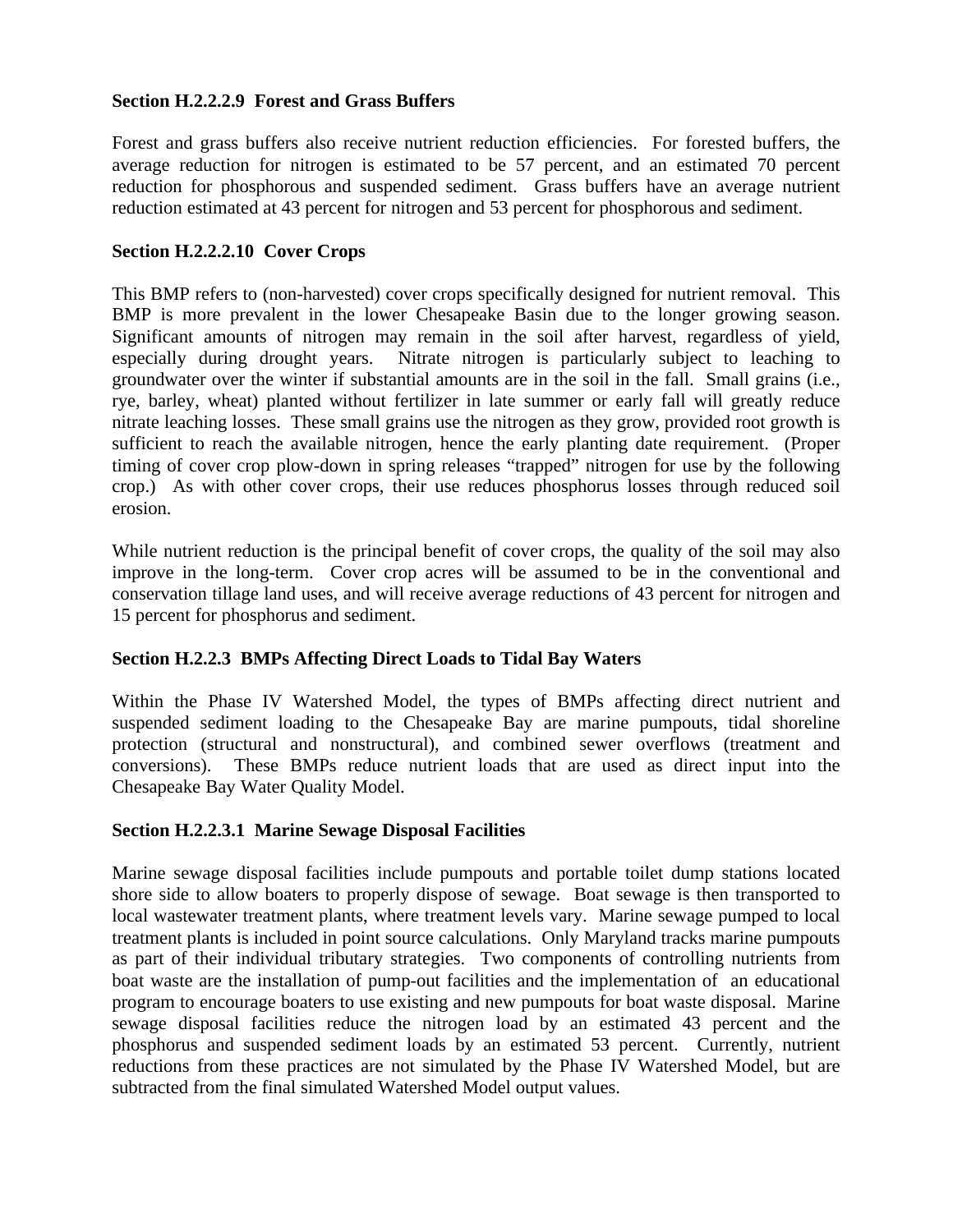#### **Section H.2.2.3.2 Shoreline Protection**

Tidal structural and non-structural erosion control measures stabilize the eroding shoreline, a major source of suspended sediment and nutrient loading to the Bay. Non-structural erosion control practices focus on the use of native vegetation to stabilize shorelines. Where wave energy is too high for the non-structural approach, structural methods are employed, such as stone revetments and breakwaters. Both tidal structural and non-structural erosion controls reduce the nitrogen, phosphorus, and suspended sediment loads by an estimated 75 percent. Similar to marine sewage disposal facility pumpouts, nutrient reductions from shoreline erosion practices are not simulated by the Phase IV Watershed Model but are subtracted from final simulated load output values.

#### **Section H.2.2.3.3 Combine Sewer Overflows**

Combined sewer overflows (CSOs) deliver a nutrient load to rivers and the bay during storm events. A combined sewer system only uses a single sewer pipe network to collect storm runoff, domestic wastewater, and industrial discharge. During dry-weather flow periods, the wastewater treatment facility is able to process all dry weather flows. However, during storm events, the wastewater treatment facility is unable to handle the increased flow; therefore, the excess flow (containing sewage) is discharged directly into the water bodies through a bypass mechanism in the conveyance system. Since high loads are a result of high flow periods, the combined sewer overflow is extremely detrimental to nutrient reduction strategies. There is an effort to treat water that does originate during a high flow period. Conversion of combined sewer overflows is one effort underway to reduce nutrient loads to the tributary rivers and the Bay. The treatment and conversion of combined sewer overflows are tracked in the tributary reductions. Treatment of combined sewer overflows reduce the nitrogen load by an estimated 15 percent and the phosphorus and suspended sediment loads by an estimated 30 percent. Conversion of combined sewer overflows reduce the nitrogen, phosphorus, and suspended sediment loads by an estimated 95 percent. This number is high because it is the assumed efficiency of wastewater treatment plants. To apply this load reduction in a Tributary Strategy Watershed Model Scenario, the existing combined sewer overflow load must be incorporated into the Water Quality Model (Note, to date this has only been done for the District of Columbia's combined sewer overflows).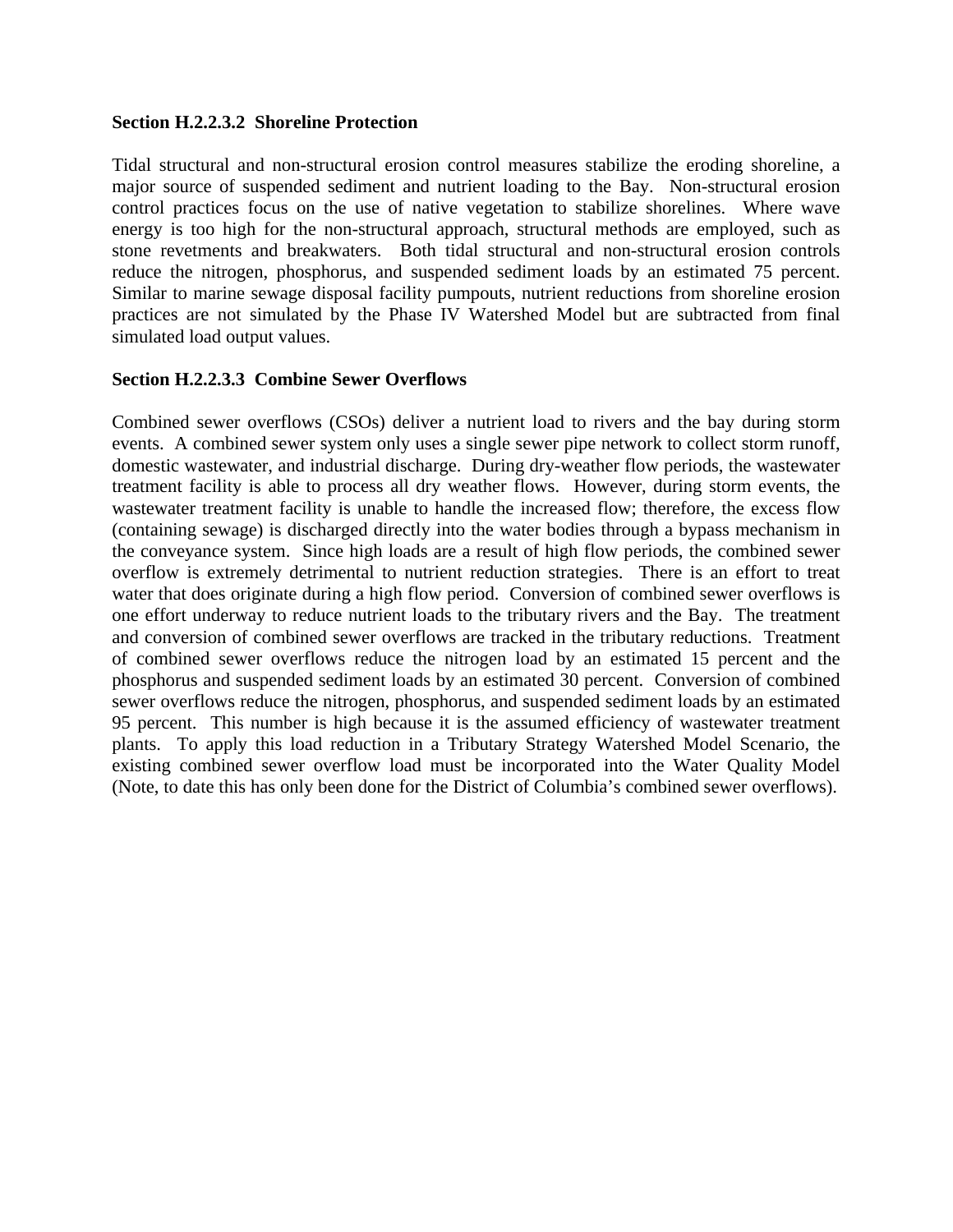

**Section H.3 SUMMARY OF WATERSHED MODEL OPERATIONS**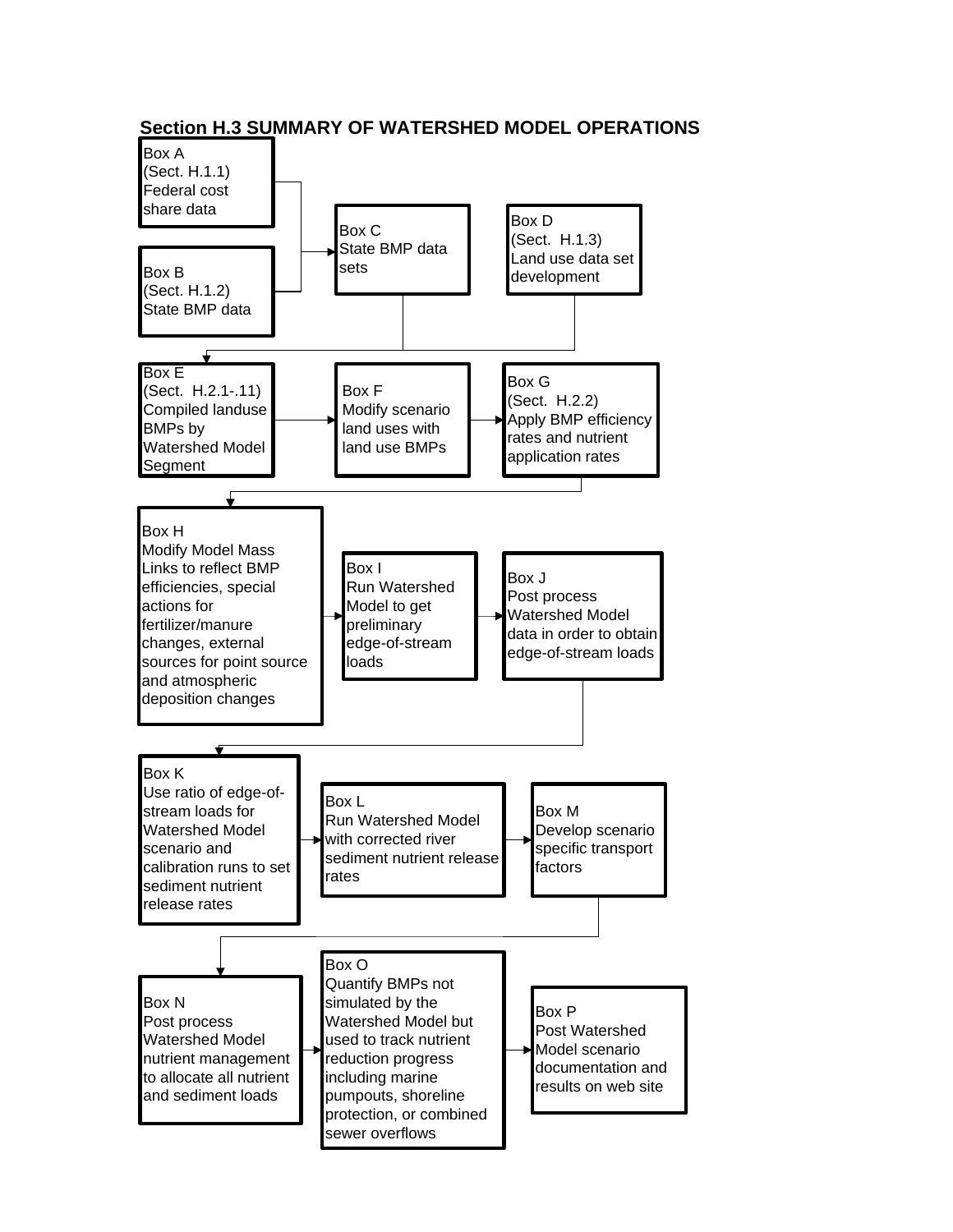The Phase IV Watershed Model is based upon the Hydrologic Simulation Program-FORTRAN (HSPF) Model – Version 11 (Johanson et al., 1980). An HSPF simulation requires two types of data files, a user control input file (UCI) and a water data management (WDM) file. The UCI file contains simulation time and output control information, hydrological and nutrient dynamic module control, initialization, parameterization, linkages between land and water and specific loading information. The WDM file is a binary file that contains input time series data for meteorological, precipitation, atmospheric deposition and point source data.

Each scenario uses unique UCI files that are modifications of the reference scenario UCI files. The changes in the UCI files reflect the physical changes in the watershed due to estimated land use change and reported BMP implementation. A series of FORTRAN programs read each HSPF UCI file and generate modified files according to scenario-specific data files. All scenarios use the same WDM files.

# **Section H.3.1 Scenario Characteristic Modification**

For each scenario, the reference UCI files are modified by a series of FORTRAN programs. A UNIX script file is used to call each program in turn for each UCI. The modifications include land use changes, loads of fertilizer and manure to crop land, manure deposited on pasture land, changes to exported loads due to BMP implementation, and changes to point source and septic loads.

# **Section H.3.2 Initial Model Run for the Edge of Stream Loads**

After the synthesis of the scenario-specific UCI files is completed, a model run is performed to produce edge-of-stream loads. The output of this model run contains daily edge-of-stream loads for suspended solids and several species of nitrogen and phosphorus for each land use and model segment.

# **Section H.3.3 Adjustment of Bed Concentration**

The Phase IV Watershed Model adjusts the concentration of adsorbed ammonia and phosphate in the bed sediment of the free-flowing rivers. This adjustment is proportional to the change in edge-of-stream loading from all upstream sources for each particular Watershed Model segment. These factors are determined through the comparison of the Watershed Model Reference scenario edge-of-stream loads and those of the specific scenario being run. Once again, a FORTRAN program is used to automatically adjust the concentrations sorbed to bed sediment specified in the UCI files. Sediment scoured from the river bed is reduced by a similar process.

# **Section H.3.4 Second Model Run**

The second run of the Watershed Model scenario is only necessary for those model segments that have reaches, since the only alteration since the initial run is in the bed concentration and the amount of sediment scoured. The in-stream concentration files are then used to determine the loads for each reach that are delivered to the next downstream reach.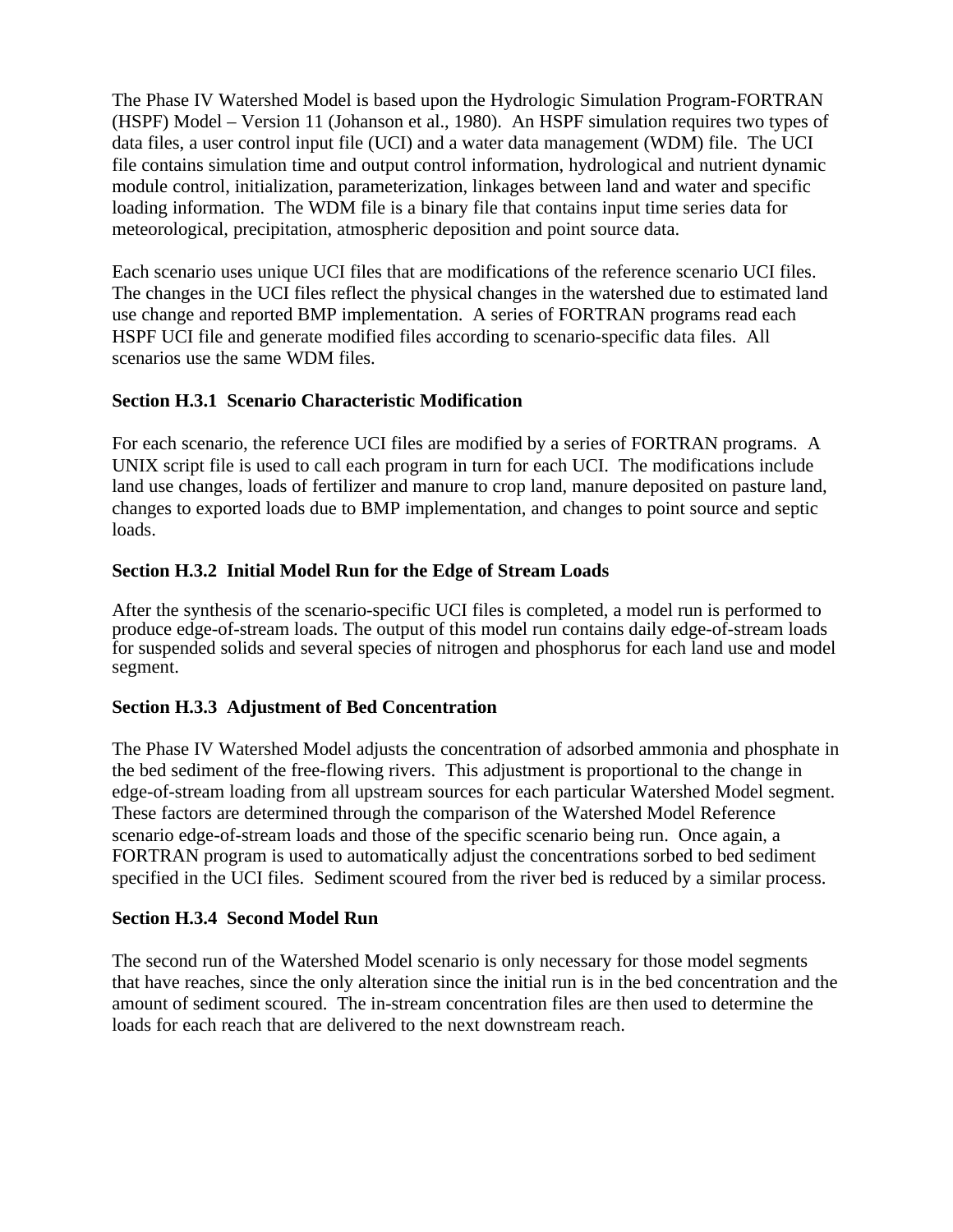## **Section H.3.5 Delivery Factors**

To determine the loads delivered to the Chesapeake Bay from each source within each Phase IV Watershed Model segment, delivery factors must be developed which give the fraction of the total load entering any particular river reach that reaches tidal waters. A pre-formatted spreadsheet is used to calculate the delivery factors from the post-processed edge-of-stream loads and the loads exiting each reach.

## **Section H.3.6 Final Model Run**

This model run is a twelve year simulation that applies a nutrient load to the Chesapeake Bay Water Quality Model. The adjusted bed concentrations from the second run are used to simulate the full twelve years, as opposed to only eight. There are a few differences between this Phase IV Watershed Model run and the previous ones: (1) the November, 1985 storm is now included in the precipitation and load data, and (2) particulate inorganic phosphorus loads are now identified for linkage to the Chesapeake Bay Water Quality Model.

The final model outputs are in a tabular format with loading information about  $NH_3$ ,  $NO_3$ , organic nitrogen, total nitrogen, PO4, organic phosphorus, total phosphorus, and total sediment. This information is further broken down by land use, basin, state and above/below fall line. Subsegmentation is used in segments that discharge directly to tidal waters. This produces higher resolution which is more compatible with the Water Quality Model.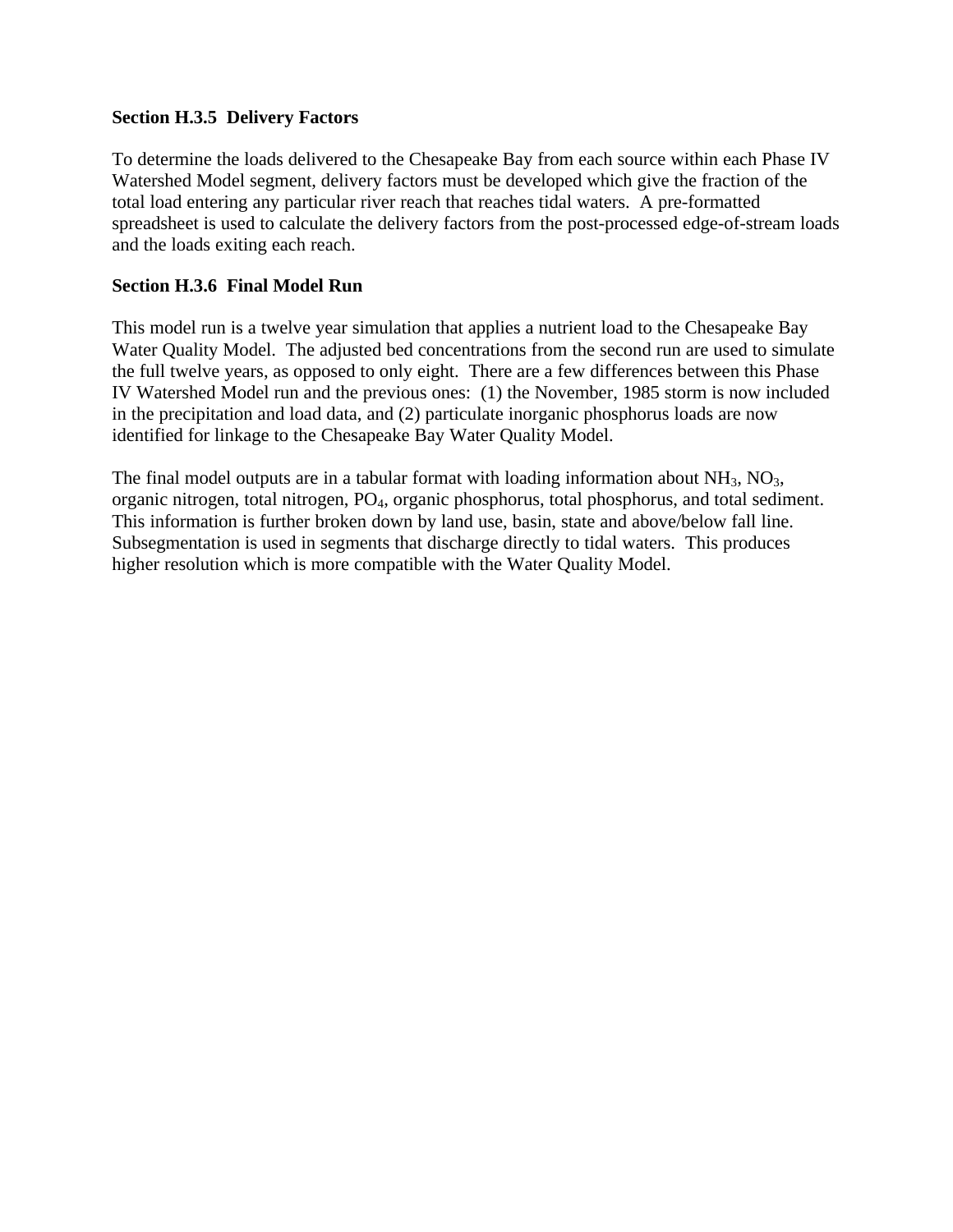#### **REFERENCES**

- Beaulac, M.N. and K.H. Reckhow. 1982. An Examination Of The Land Use-Nutrient Export Relationship. Water Resources Bulletin 18(6): 1013-1024.
- Brown, K.W. and J.C. Thomas. 1978. Uptake of N by grass from septic fields in three soils. Agronomy Journal, 70: 1037- 1040.
- Donigian, A.S. Jr., Linker, L.C., C. Chang. 1991. Chesapeake Bay Program Watershed Model Application To Calculate Bay Nutrient Loadings: Final Findings and Recommendations, U.S. Environmental Protection Agency, Annapolis, Maryland.
- Evanylo, G.K.. 1995. Mineralization And Availability Of Nitrogen In Organic Waste-Amended Mid-Atlantic Soils, STAC Literature Synthesis, CRC Publication, Edgewater, Maryland.
- Gilbertson, C.B. (Ed.). 1979. Animal Waste Utilization On Cropland And Pastureland: A Manual For Evaluating Agronomic And Environmental Effects, U.S. Department of Agriculture and U.S. Environmental Protection Agency.
- Graves, R.E. 1986. Field Application of Manure: A Supplement To Manure Management For Environmental Protection. Commonwealth of Pennsylvania, Department of Environmental Resources, Harrisburg, Pennsylvania.
- Haith, D.A. and L.L. Shoemaker. 1987. Generalized Watershed Loading Functions For Streamflow Nutrients. Water Resources Bulletin 23(3):471- 478.
- Johnson, T.J. and J.C. Parker. 1993. A Model Of Nitrate Leaching From Agricultural Systems In Virginia's Northern Neck. Virginia Water Resources Research Center, Virginia Polytechnic Institute and State University, Blacksburg, Virginia.
- Krider, J.N (Ed.). 1992. Agricultural Waste Management Handbook. National Engineering Handbook, United States Department of Agriculture, Soil conservation Service.
- Lauer, D.A., D.R. Bouldin, and S.D. Klausner. 1976. Ammonia Volatilization From Dairy Spread On The Soil Surface. Journal of Environmental Quality 5:134-141.
- Maizel, M.S., G. Muehlbach, P. Baynham, J. Zoerkler, D. Monds, T. Iivari, P. Welle, J. Robbin, J. Wiles. 1997. The Potential For Nutrient Loading From Septic Systems To Ground And Surface Water Resources And The Chesapeake Bay. Report of the Chesapeake Bay Program Office, Annapolis, MD.
- Novotny, V. and H. Olem. 1994. Water Quality: Prevention, Identification, And Management Of Diffuse Pollution. 311-332. Van Norstrand Reinhold, New York.
- Palace, M.W. 1997. An Animal Waste Nutrient Mass Balance For The Chesapeake Bay Watershed Model. Coastal Zone 97, Boston, Massachusetts. July 19-25, 1997.
- Reedy, K.R., R. Khaleel, M.R. Overcash, and P.W. Westerman. 1979a. A Nonpoint Source Model For Land Areas Receiving Animal Waste: Ammonia Volatilization. Trans. ASAE 22(6): 1398-1405.
- Reedy, K.R., R. Khaleel, M.R. Overcash, and P.W. Westerman. 1979b. A Nonpoint Source Model For Land Areas Receiving Animal Waste: Mineralization of Organic Nitrogen. Trans. ASAE 22(4): 863-872.
- Ritler, W.F. and J.N. Scarbourgh. 1996. An Evaluation Of Animal Waste Management Systems And Nutrient Management Strategies For The Chesapeake Bay; Cooperative Agreement.
- Robertson, W.D., J.A. Cherry, and E.A. Sudicky. 1991. Ground-water contamination from two small septic systems on sand aquifers. Groundwater, 29(1): 82-92.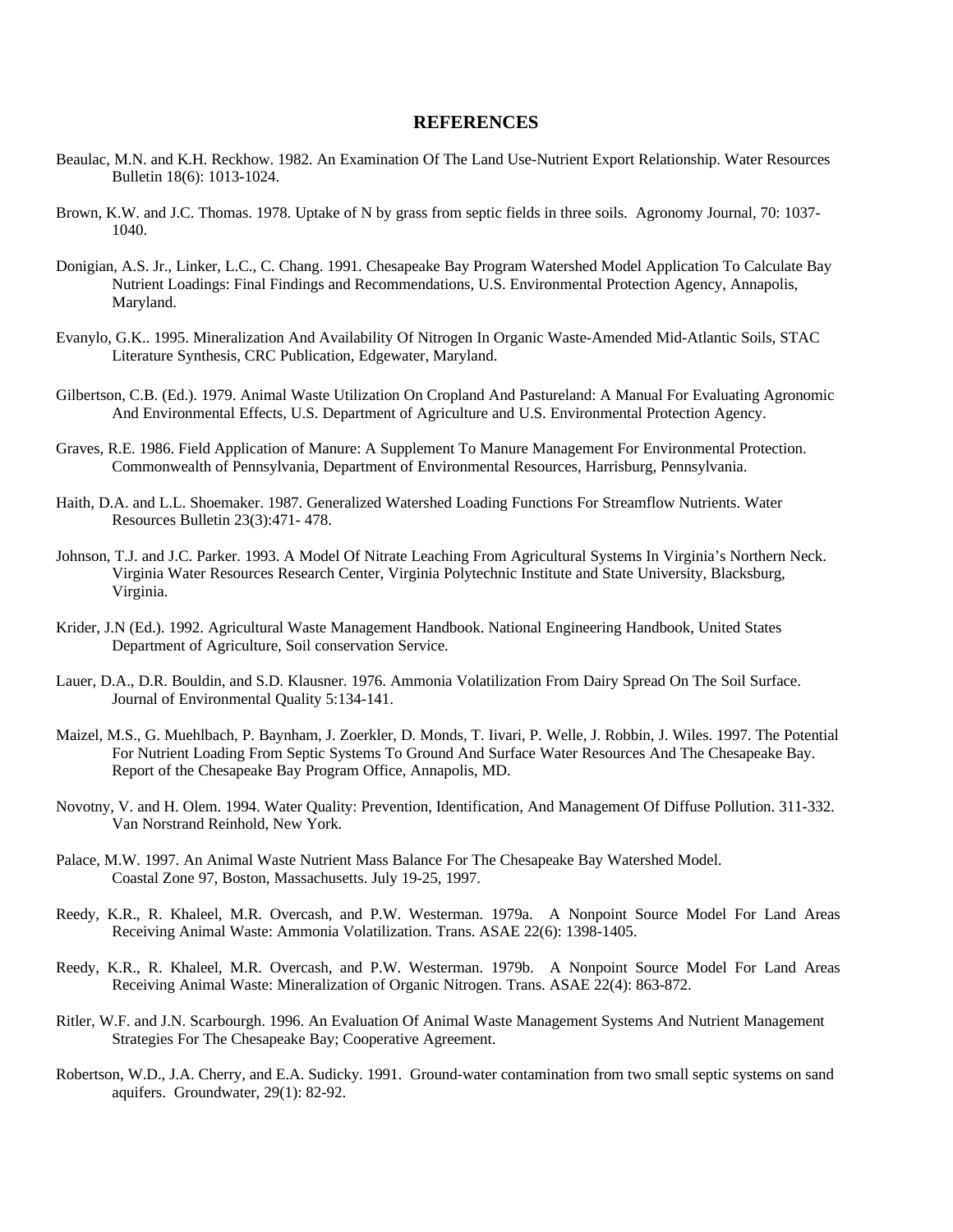- Robertson, W.D. and J.A. Cherry. 1992. Hydrogeology of an unconfined sand aquifer and its effect on the behavior of nitrogen from a large-flux septic system. Applied Hydrogeology, pp. 32-44.
- Robillard, P.D. and K.S. Martin. 1990a. Septic Tank Pumping. The Pennsylvania State University, College of Agricultural Sciences-Cooperative Extension. F-162.
- Robillard, P.D. and K.S. Martin. 1990b. Preventing On-lot Septic System Failures. The Pennsylvania State University, College of Agricultural Sciences-Cooperative Extension. SW- 163.
- Salvato, J.A. 1982. Environmental Engineering And Sanitation (Third Edition). Wiley-Interscience, New York, New York.
- Thompson, R.B., J.C. Ryden, and D.R. Lockyer. 1987. Fate Of Nitrogen In Cattle Slurry Following Surface Application Injection To Grassland. Journal of Soil Science, 38: 689-700.